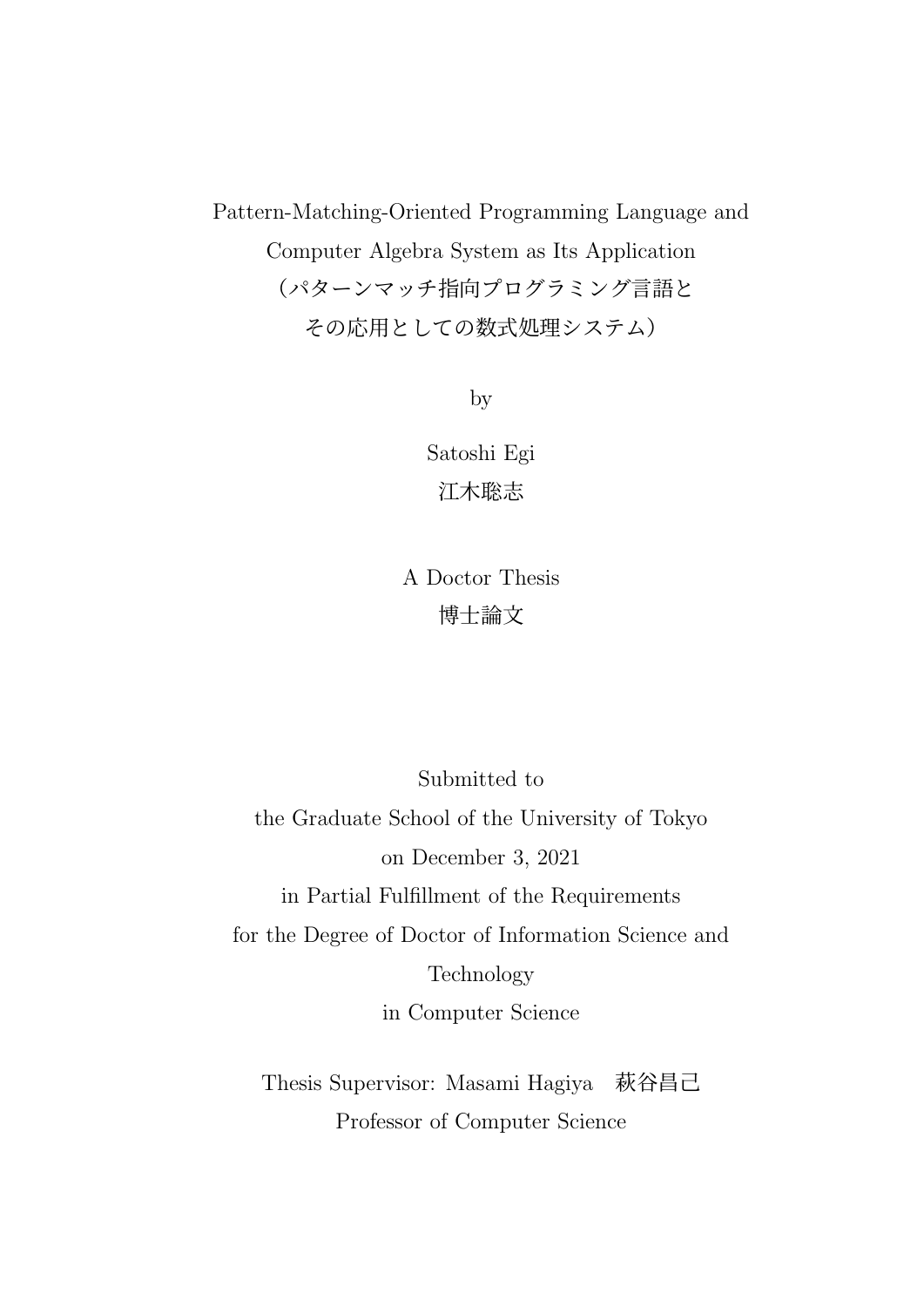#### **ABSTRACT**

A new programming language that widens the range of algorithms that we can concisely describe is important not only because it makes programming of the existing problems easy but also because it widens the scope of computer science by enabling us to deal with problems that we have avoided because programming has been difficult. In this thesis, we propose the Egison programming language with two independent new features: (i) a pattern-match facility for non-free data types; (ii) a facility for describing tensor calculus in differential geometry in a form similar to mathematical formulae using index notation.

Pattern matching of Egison features user-customizable non-linear pattern matching with backtracking. Several non-standard pattern constructs derive from this patternmatch facility: loop patterns and indexed pattern variables for representing the repetitions in a pattern; sequential patterns for controlling the order of pattern matching. In the first half of the thesis, we discuss the design and implementation of this patternmatch facility, classify programming techniques utilizing this pattern-match facility, and advocates a new paradigm, called pattern-match-oriented programming. Then, we show three applications of Egison pattern matching. First, we reimplement the basic list processing functions such as delete, concat, and unique and a SAT solver. We can simplify their implementations by confining explicit recursions for backtracking inside an intuitive pattern. Second, we show that Egison pattern matching provides a unified query language that can be used for various kinds of databases. Egison pattern matching allows us to describe non-linear patterns for a set, tree, and graph that are executable with a backtracking algorithm. Third, we show that Egison pattern matching makes the implementation of a computer algebra system easy because it makes the implementation of a pattern-match engine for mathematical expressions compact. Egison pattern matching has two implementations: an interpreter in Haskell and a library implemented using Haskell meta-programming. This Haskell library converts Egison pattern matching to a Haskell program that uses a backtracking monad. We can execute Egison pattern matching as fast as Haskell because we convert Egison pattern matching to an equivalent Haskell program. A computer algebra system is implemented in the Egison interpreter using this Haskell library.

Tensor index notation that makes descriptions of tensor calculus in differential geometry is implemented in this computer algebra system. In the second half of the thesis, we propose a method for importing tensor index notation into programming. First, we propose a set of symbolic index reduction rules that allows us to define tensor operators in differential geometry, such as tensor addition and multiplication, partial derivative, and covariant derivative, without describing index rules that differ for each operator. In addition, we propose a set of index completion rules that allow us to concisely define operators for differential forms, such as wedge product, exterior derivative, and Hodge operator. A differential form is an important concept that allows us to describe formulae in differential geometry in a coordinate independent way. It is known that a differential form can be represented as an anti-symmetric tensor and expressed by omitting its indices in mathematical formulae. If we express differential forms as anti-symmetric tensors with omitted indices in programs as we do in mathematical formulae, we can design a set of index completion rules that conforms to the above index reduction rules. Using this method, we can define operators for differential forms using tensor operators and index notation. It makes definitions of operators for differential forms concise. In addition, the users of this computer algebra system can translate mathematical formulae that contain both tensors and differential forms to programs because both tensor and differential forms are represented as tensors and follow the same index rules. Programs of this computer algebra system are close to a form of formulae in differential geometry. Therefore, it is easy to use this computer algebra system even for researchers of mathematics who are not used to programming.

Finally, we discuss a general method for creating a new language facility by reviewing the processes of designing these two language facilities. To this end, we divide the process of creating a new language facility into three steps, classify our contributions for the two language facilities into these three steps, and list commonalities.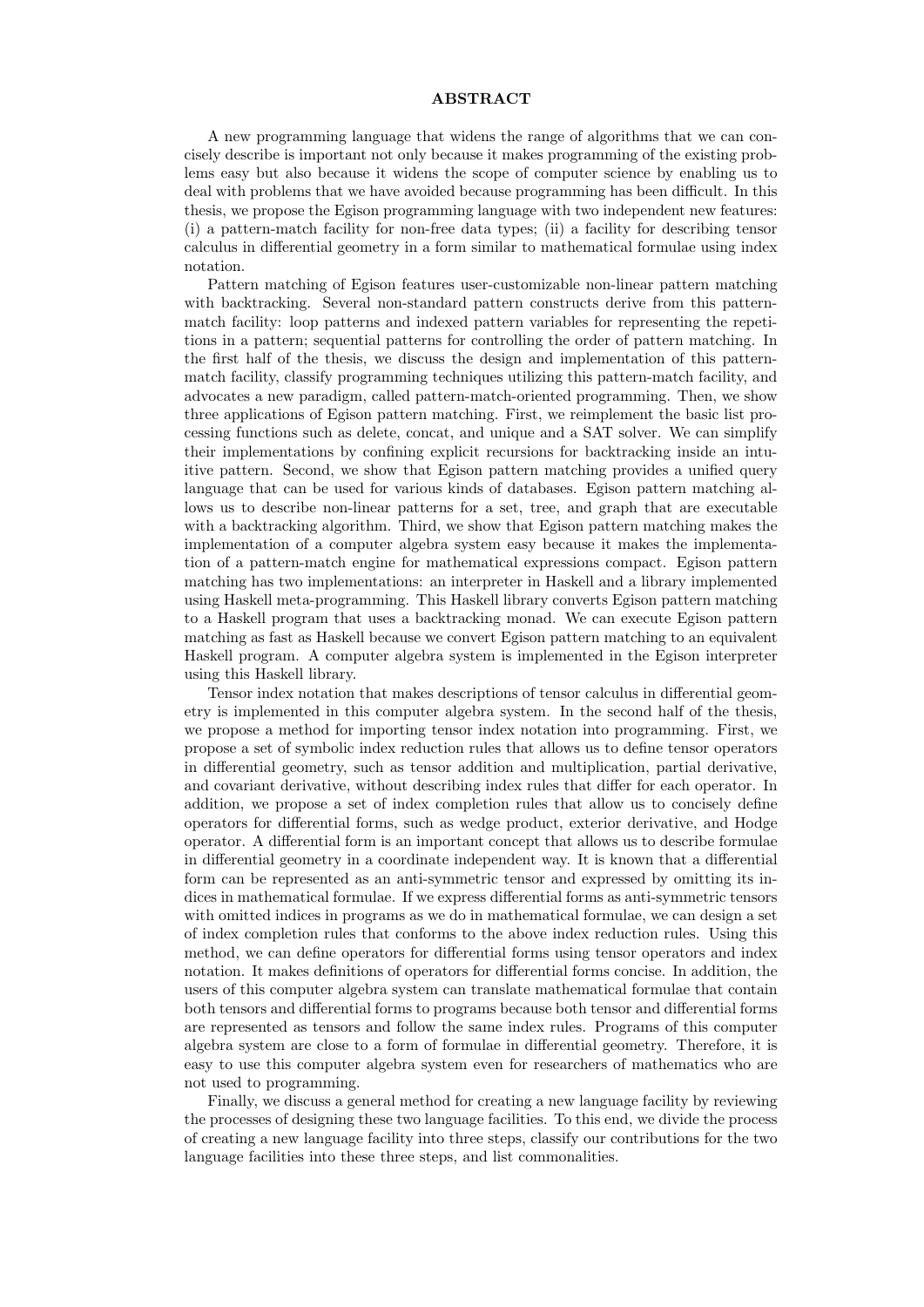#### 論文要旨

簡潔に記述できるアルゴリズムの範囲を広げる新しいプログラミング言語は、既知のコ ンピュータ科学の問題のプログラミングを簡単にするだけでなく,従来プログラミングが 難しいために敬遠されていた問題を扱いやすくし,コンピュータ科学の扱う範囲を広げる ために重要である.本論文は,(i) 集合や,グラフ,数式のように 1 つの定まった標準形を 持たないデータ型に対しても適用可能なパターンマッチと (ii) テンソルの添字記法を使っ て微分幾何の計算を数式に近い形で記述する機能の 2 つの独立した新しい言語機能をもつ プログラミング言語 Egison を提案する.

Egison のパターンマッチは,ユーザーがパターンマッチ・アルゴリズムをカスタマイズ 可能でかつ,バックトラッキング・アルゴリズムによって実行可能な非線形パターンをサ ポートするという特徴をもつ. このパターンマッチからは、パターン中の繰り返しを表現 するためのループ・パターンと添字付きパターン変数や,パターンマッチの順序を制御す るためのシーケンシャル・パターンという新しい種類のパターンが生まれる.本論文の前 半では、このパターンマッチ機能をプログラミング言語に実装する手法を述べたあと、こ のパターンマッチを活かしたプログラミングテクニックをまとめ,パターンマッチ指向プ ログラミングというパラダイムを提唱する.そして,このパターンマッチの 3 つの応用事 例を通してその有効性を実証する.1 つめに,従来は再帰を使って記述されていたバック トラッキングのためのループをパターンの中に押し込めることにより、delete や concat, unique のような基本的なリスト関数と SAT ソルバーを再実装する. 2 つめに,集合・ツ リー・グラフに対してバックトラッキング・アルゴリズムで実行可能な非線形パターンを 記述できるために,さまざまな種類のデータベースに対して統一的な形のクエリー言語を 提供できることをみせる. 3つめに、数式に対するパターンマッチ・エンジンをコンパクト に実装できるため、数式処理システムの実装が簡単になることをみせる. Egison のパター ンマッチの実装には、Haskell によるインタプリタと, Haskell のメタプログラミング機能 を用いて実装されたライブラリがある.Haskell によるライブラリ実装は,Egison パター ンマッチをバックトラッキング・モナドを使った Haskell プログラムに変換する.同じ意 味の Haskell プログラムに変換するため、Egison パターンマッチが Haskell と同等の速度 で実行できる.この Haskell ライブラリを利用して,Egison インタプリタには数式処理シ ステムとしての機能が実装されている.

微分幾何に現れるテンソル計算の記述を簡潔にする添字記法は,この数式処理システム に実装されている.本論文の後半では,このテンソル計算を簡潔に表現するための手法を 提案する.まず,微分幾何に現れる演算子(テンソルの足し算や掛け算,偏微分,共変微 分など)の定義を簡潔にする添字の簡約ルールを提案する.添字の簡約ルールを適切に設 計すると,演算子ごとに異なる添字のルールを記述することなしに微分幾何の演算子を定 義できる.さらに,微分形式に対する演算子(ウェッジ積,外微分,ホッジ作用素など)の 定義を簡潔にする添字の補完ルールを提案する.微分形式は,座標系の選択によらない微 分幾何の数式の表現を可能にする重要な概念である.微分形式は歪対称テンソルとして表 現できることが知られ,その添字を省略することによって数式の上で表現されることがあ る.これと同様に,添字が省略された歪対称テンソルとして微分形式をプログラム上で表 現すると,上記のテンソルの添字の簡約ルールと適合する添字の補完ルールを設計できる. この手法を使うと,微分形式の演算子の定義にテンソルの演算子と添字記法が使えるため,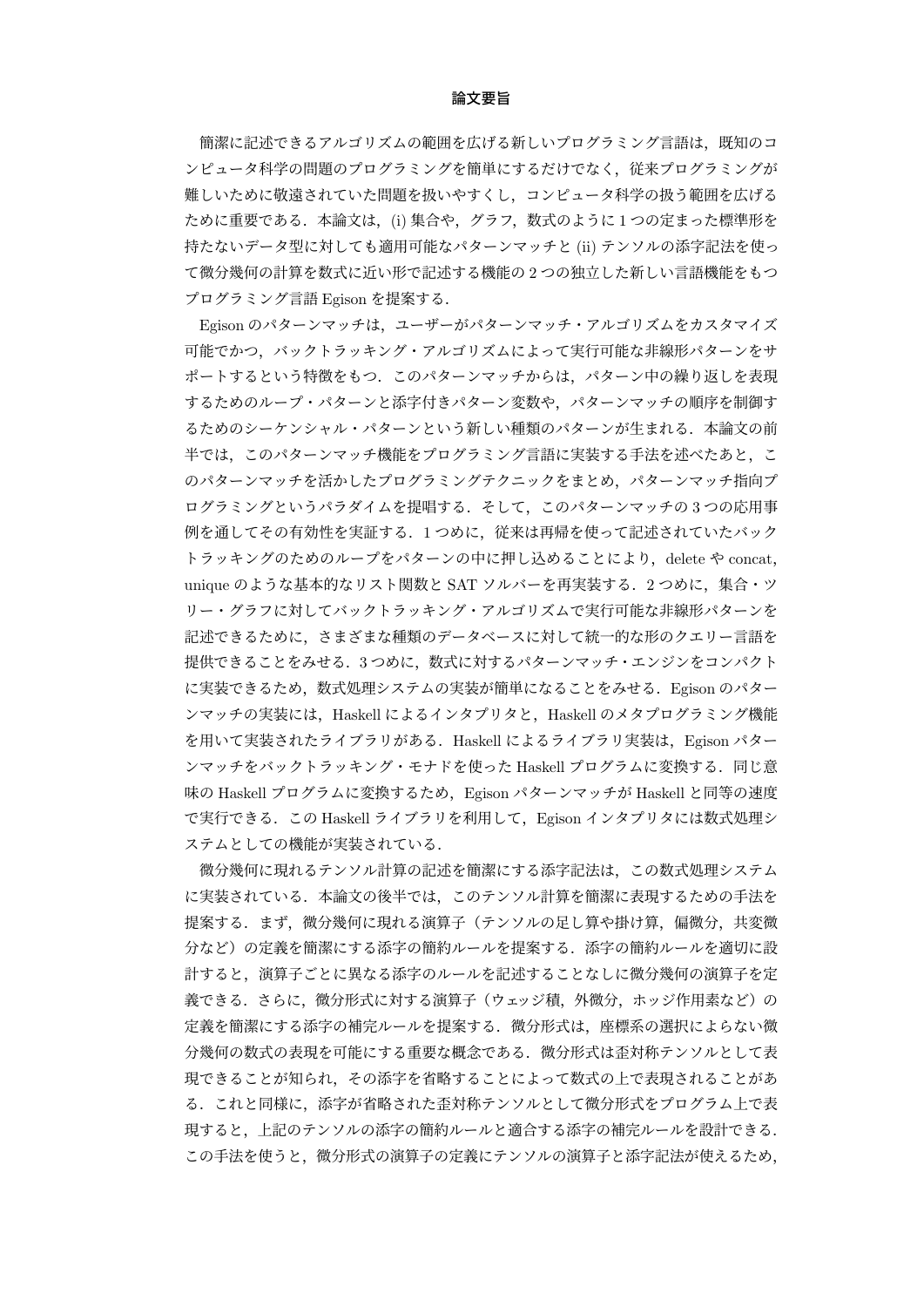それらの定義が簡潔になる.また,テンソルと微分形式の両方がテンソルとして表現され 同一の添字の簡約ルールに従うため,この数式処理システムのユーザーは,テンソルと微 分形式が混ざった数式もそのままプログラムに落とすことができる.この数式処理システ ムのプログラムは微分幾何に現れる数式に近いため,あまりプログラミングに慣れていな い数学の研究者にとってもこの数式処理システムは扱いやすく,実際の微分幾何の研究で 現れる複雑な計量をもつ複素多様体の不変量の計算にこの数式処理システムは既に使われ ている.

最後に,これら 2 つの言語機能を設計した過程を振り返ることにより,新しい言語機能 を作成するための一般的な手法について論じる.そのために,新しい言語機能作成の過程 を 3 つのステップにわけ,本論文で提案した 2 つの言語機能の作成のための貢献をこの 3 つのステップごとに分類し,共通点を列挙する.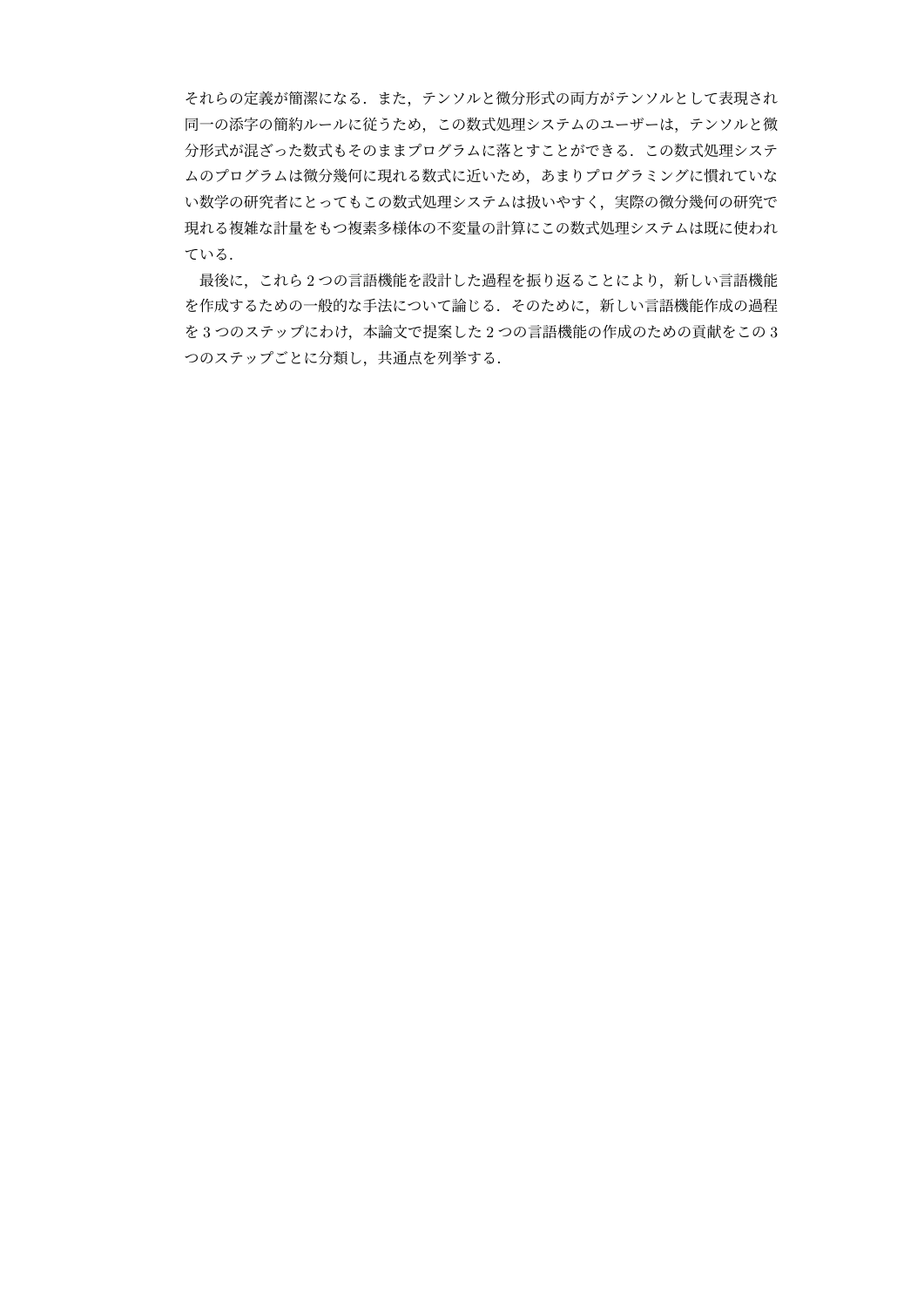# **Acknowledgements**

First of all, I thank my supervisor Masami Hagiya, who provided me with helpful advice and opportunities to meet and discuss with researchers outside the university.

I thank Yoichi Hirai, Ibuki Kawamata, and Kentaro Honda, Hagiya laboratory members when I was a graduate student in the Master's course. They are the first real users of our language and gave me a lot of constructive feedback.

I thank Yuichi Nishiwaki, who is a current Hagiya laboratory member. Thanks to collaboration with him, I succeeded in publishing the first paper on the patternmatch system of our language.

I thank Ryo Tanaka, Takahisa Watanabe, Takuya Kuwahara, Yasuhiro Yamada, Mayuko Kori, Akira Kawata, Momoko Hattori, and Hiromi Ogawa for their important contributions to develop our language.

I thank Hiroki Fukagawa, Yutaka Shikano, Takayuki Muranushi, Naoya Umezaki, Yoshiaki Maeda, and Steven Rosenberg for intensive discussions about differential geometry and physics. These discussions motivated me to import the advanced notations from differential geometry into programming languages.

I thank Michal J. Gajda, Hiromi Hirano, Matthew Roberts, Kimio Kuramitsu, Hidehiko Masuhara, Yasunori Harada, and Ikuo Takeuchi for their helpful feedback on our language and papers.

Finally, I thank my colleagues and supervisors in Rakuten, Inc. I especially thank Yukihiro Matsumoto, Masaya Mori, Will Archer Arentz, Neil Primozich, Pierre Imai, Yusaku Kaneta, Yu Hirate, Takuya Kitagawa, and Hiroshi Mikitani. Thanks to their encouragement and support, I can continue my research.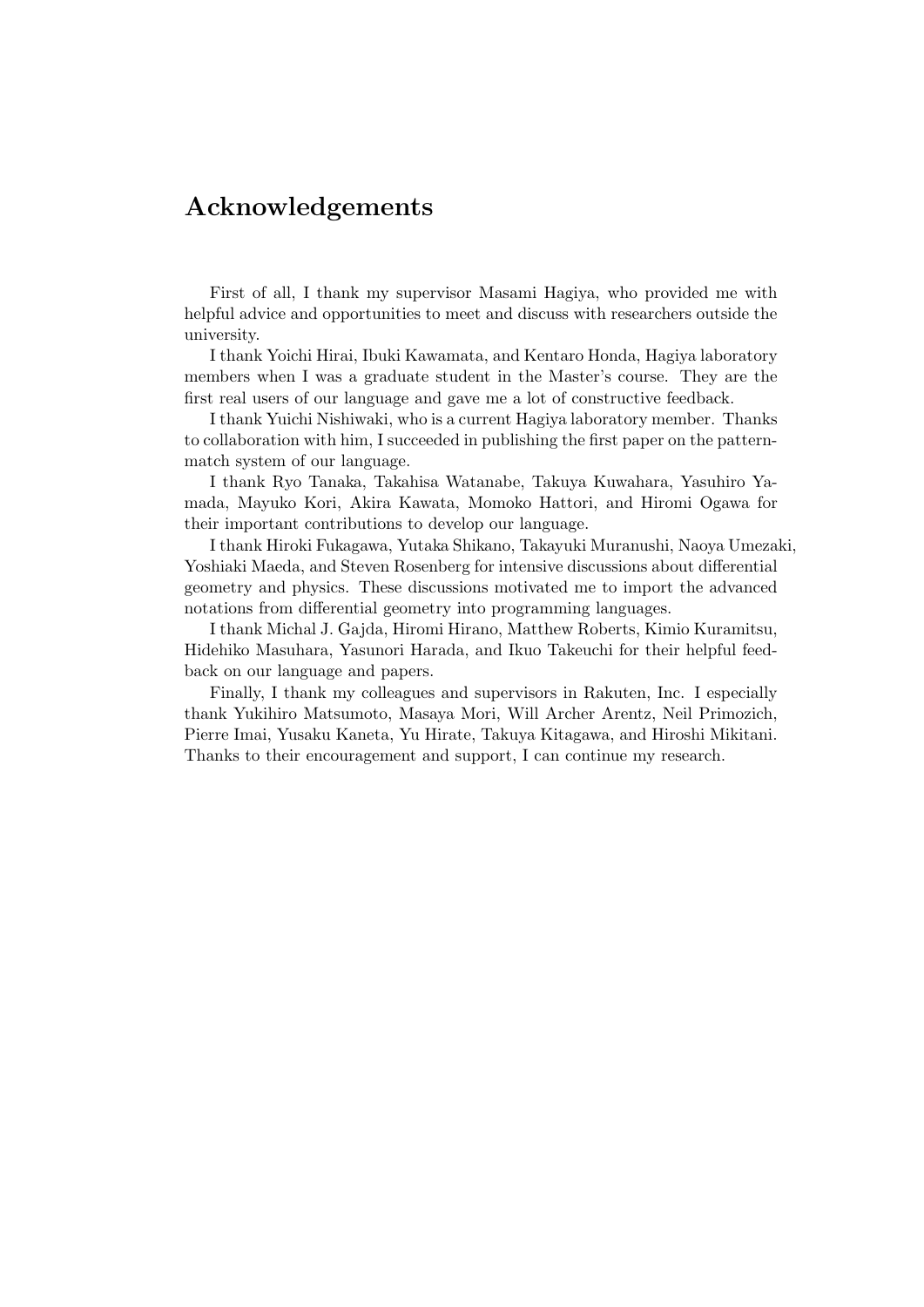# **Contents**

| $\mathbf{1}$ |         | Introduction                                                                  | $\mathbf{1}$ |  |  |  |  |  |
|--------------|---------|-------------------------------------------------------------------------------|--------------|--|--|--|--|--|
|              | 1.1     | Motivation                                                                    | $\mathbf{1}$ |  |  |  |  |  |
|              | 1.2     | Pattern-Match-Oriented Programming                                            | $\sqrt{2}$   |  |  |  |  |  |
|              | 1.3     | Importing Mathematical Notations from Tensor Calculus                         | $\bf 5$      |  |  |  |  |  |
|              | 1.4     |                                                                               | 6            |  |  |  |  |  |
| $\bf{2}$     |         | Design of Pattern-Matching System                                             | 8            |  |  |  |  |  |
|              | 2.1     |                                                                               | 8            |  |  |  |  |  |
|              | 2.2     | Motivation                                                                    | 10           |  |  |  |  |  |
|              |         | Pattern Guards vs. Non-linear Patterns $\ldots \ldots \ldots \ldots$<br>2.2.1 | 10           |  |  |  |  |  |
|              |         | Extensible Pattern Matching<br>2.2.2                                          | 11           |  |  |  |  |  |
|              |         | Monomorphic Patterns vs Polymorphic Patterns<br>2.2.3                         | 11           |  |  |  |  |  |
|              | 2.3     | Proposal                                                                      | 12           |  |  |  |  |  |
|              |         | The matchAll and match expressions<br>2.3.1                                   | 12           |  |  |  |  |  |
|              |         | Efficient Non-linear Pattern Matching with Backtracking.<br>2.3.2             | 13           |  |  |  |  |  |
|              |         | 2.3.3                                                                         | 14           |  |  |  |  |  |
|              |         | 2.3.4<br>Extensible Pattern Matching                                          | 15           |  |  |  |  |  |
|              | 2.4     |                                                                               | 16           |  |  |  |  |  |
|              |         | Execution Process of Non-linear Pattern Matching $\ldots \ldots$<br>2.4.1     | 16           |  |  |  |  |  |
|              |         | Pattern Matching with Infinitely Many Results<br>2.4.2                        | 18           |  |  |  |  |  |
|              | 2.5     |                                                                               | 19           |  |  |  |  |  |
|              |         | Matcher for Unordered Pairs<br>2.5.1                                          | 19           |  |  |  |  |  |
|              |         | Case Study: Matcher for Multisets<br>2.5.2                                    | 20           |  |  |  |  |  |
|              |         | 2.5.3                                                                         | 21           |  |  |  |  |  |
|              | 2.6     |                                                                               |              |  |  |  |  |  |
|              | 2.7     |                                                                               |              |  |  |  |  |  |
|              |         | 1980s: Spread of Pattern Matching and Invention of Views<br>2.7.1             | 26           |  |  |  |  |  |
|              |         | 2.7.2<br>1990s and 2000s: Exploration for Expressive Patterns                 | 26           |  |  |  |  |  |
|              |         | 2010s: Toward a Unified Theory of Pattern-Match-Oriented<br>2.7.3             |              |  |  |  |  |  |
|              |         | $Programming \ldots \ldots \ldots \ldots \ldots \ldots \ldots \ldots$         | 27           |  |  |  |  |  |
|              | 2.8     | Conclusion                                                                    | 27           |  |  |  |  |  |
| 3            |         | Pattern-Matching-Oriented Programming Style                                   | 28           |  |  |  |  |  |
|              |         | ${\bf 28}$<br>3.1 Overview                                                    |              |  |  |  |  |  |
|              | $3.2\,$ | Quick Tour of the Egison Pattern-Match-Oriented Language                      | 28           |  |  |  |  |  |
|              |         | Value Patterns and Predicate Patterns for Representing<br>3.2.1               |              |  |  |  |  |  |
|              |         | Non-linear Patterns                                                           | 29           |  |  |  |  |  |
|              |         | Non-linear Pattern Matching with Backtracking<br>3.2.2                        | $\,29$       |  |  |  |  |  |
|              |         | 3.2.3<br>Ad-hoc Polymorphism of Patterns by Matchers                          | 30           |  |  |  |  |  |
|              |         | 3.2.4<br>matchAllDFS for Controlling the Order of Pattern-Matching            |              |  |  |  |  |  |
|              |         |                                                                               | 30           |  |  |  |  |  |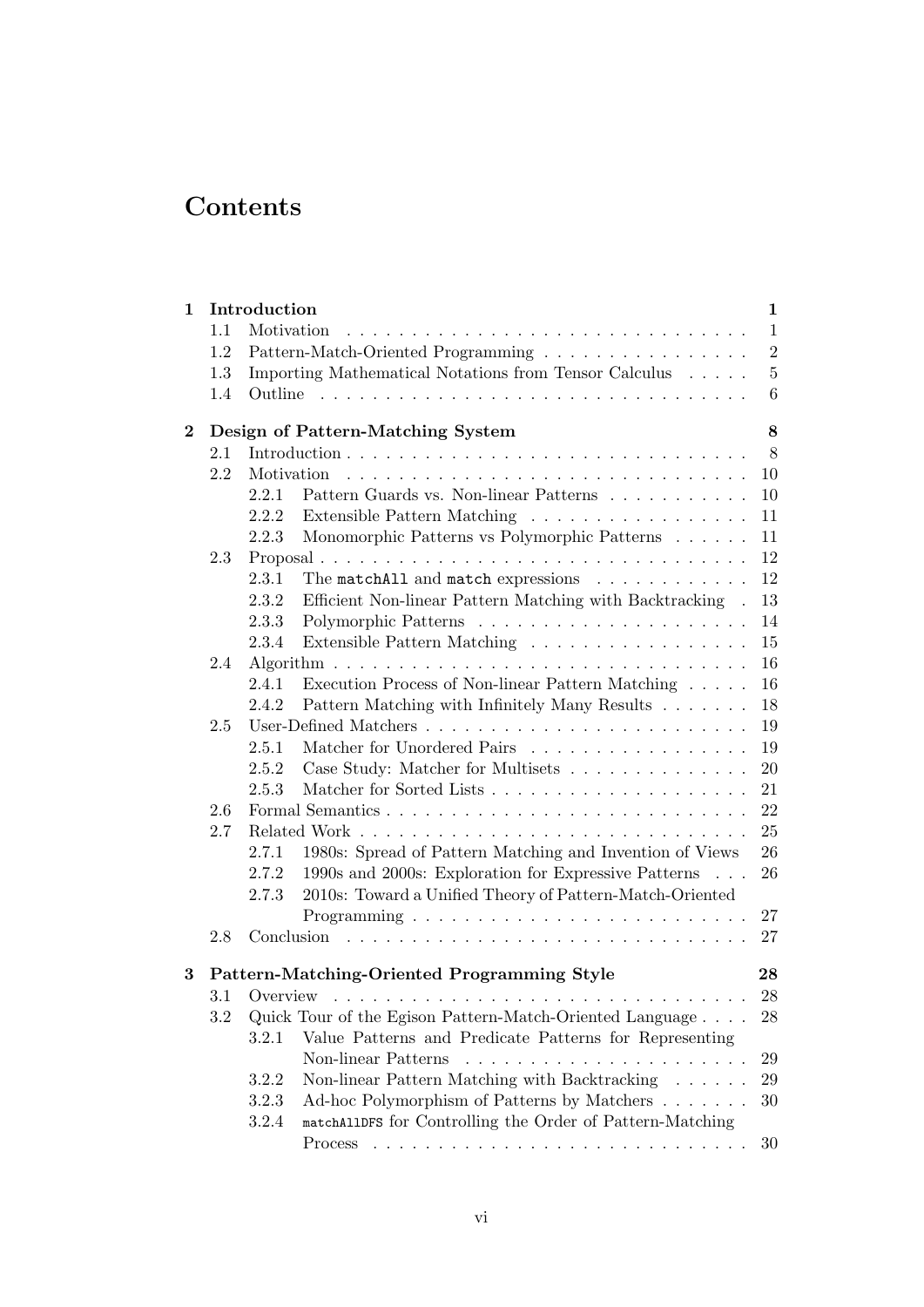|   |     | 3.2.5      | Logical Pattern Constructs: And-Patterns, Or-Patterns,                    |    |
|---|-----|------------|---------------------------------------------------------------------------|----|
|   |     |            |                                                                           | 31 |
|   |     | 3.2.6      | Loop Patterns for Representing Repetition $\ldots \ldots \ldots$          | 31 |
|   |     | 3.2.7      | Sequential Patterns for Controlling the Order of Pattern-                 |    |
|   |     |            | Matching Process                                                          | 32 |
|   |     | 3.2.8      |                                                                           | 33 |
|   | 3.3 |            | Pattern-Match-Oriented Programming Design Patterns                        | 34 |
|   |     | 3.3.1      | Join-Cons Patterns for Lists — List Basic Functions                       | 34 |
|   |     | 3.3.2      |                                                                           | 36 |
|   |     | 3.3.3      | Tuple Patterns with Sequential Not-Patterns for Compar-                   |    |
|   |     |            | ing Collections $\ldots \ldots \ldots \ldots \ldots \ldots \ldots \ldots$ | 37 |
|   |     | 3.3.4      |                                                                           | 37 |
|   | 3.4 |            | Pattern-Match-Oriented Programming in More Practical Situations           | 39 |
|   |     | 3.4.1      |                                                                           | 39 |
|   |     | 3.4.2      | Graph Pattern Matching                                                    | 41 |
|   |     | 3.4.3      |                                                                           | 43 |
|   |     | 3.4.4      |                                                                           | 44 |
|   | 3.5 |            |                                                                           | 45 |
|   |     | 3.5.1      |                                                                           | 45 |
|   |     | 3.5.2      | Comparison with Logic Programming                                         | 46 |
|   | 3.6 |            |                                                                           | 47 |
|   |     |            |                                                                           |    |
| 4 |     |            | Embedding Egison Pattern Matching into Haskell                            | 49 |
|   | 4.1 |            |                                                                           | 49 |
|   |     | 4.1.1      |                                                                           | 49 |
|   |     | 4.1.2      |                                                                           | 51 |
|   |     | 4.1.3      | Organization of This Chapter                                              | 52 |
|   | 4.2 |            |                                                                           | 52 |
|   | 4.3 |            |                                                                           | 53 |
|   |     | 4.3.1      |                                                                           | 54 |
|   |     | 4.3.2      |                                                                           | 55 |
|   |     | 4.3.3      |                                                                           | 56 |
|   |     | 4.3.4      |                                                                           | 58 |
|   |     | 4.3.5      |                                                                           | 60 |
|   |     | 4.3.6      |                                                                           | 60 |
|   |     | 4.3.7      |                                                                           | 62 |
|   | 4.4 |            |                                                                           | 62 |
|   | 4.5 |            | Performance                                                               | 63 |
|   | 4.6 | Conclusion |                                                                           | 64 |
|   |     |            |                                                                           |    |
| 5 |     |            | Computer Algebra System and Tensor Index Notation                         | 66 |
|   | 5.1 | Overview   |                                                                           | 66 |
|   | 5.2 |            |                                                                           | 66 |
|   |     | 5.2.1      |                                                                           | 66 |
|   |     | 5.2.2      |                                                                           | 67 |
|   |     | 5.2.3      | Array-Oriented Programming                                                | 68 |
|   |     | 5.2.4      |                                                                           | 69 |
|   |     | 5.2.5      |                                                                           | 69 |
|   | 5.3 |            | Index Reduction Rules for Importing Tensor Index Notation                 | 69 |
|   |     | 5.3.1      | Scalar and Tensor Parameters                                              | 70 |
|   |     | 5.3.2      | Reduction Rules for Tensors with Indices                                  | 72 |
|   |     | 5.3.3      | Implementation of Scalar and Tensor Parameters                            | 74 |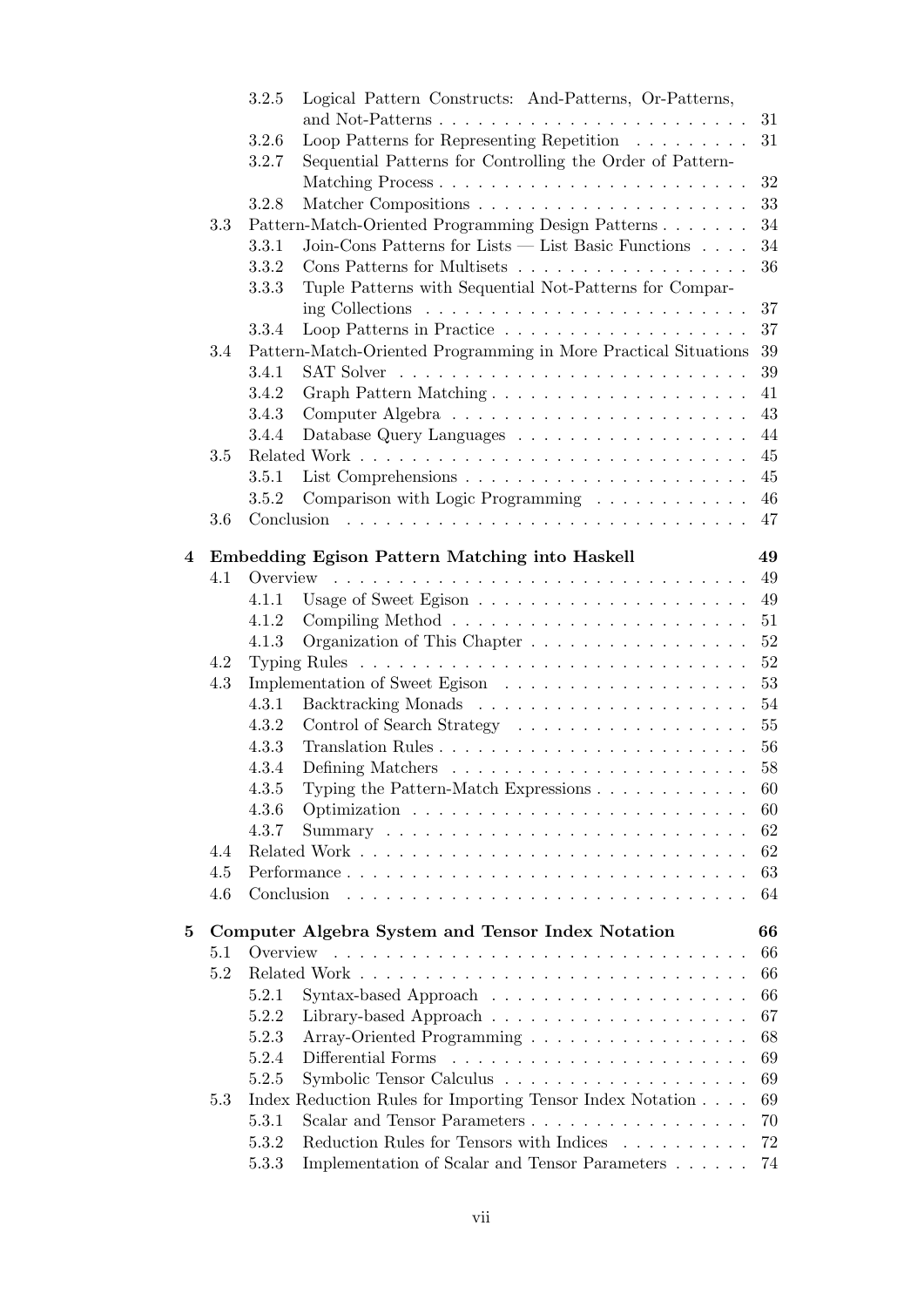|   |            | 5.3.4      |                                                                 | 75 |
|---|------------|------------|-----------------------------------------------------------------|----|
|   |            | 5.3.5      |                                                                 | 75 |
|   |            | 5.3.6      |                                                                 | 76 |
|   |            | 5.3.7      | Declaring Symmetric and Antisymmetric Tensors                   | 76 |
|   |            | 5.3.8      | Pattern Matching for Tensor Indices                             | 78 |
|   | 5.4        |            | Index Completion Rules for Tensors with Omitted Indices         | 78 |
|   |            | 5.4.1      | Representation of Differential Forms                            | 79 |
|   |            | 5.4.2      |                                                                 | 79 |
|   | 5.5        |            |                                                                 | 80 |
|   | 5.6        |            |                                                                 | 81 |
|   | 5.7        |            |                                                                 | 82 |
| 6 |            | Conclusion |                                                                 | 84 |
|   | 6.1        | Summary    |                                                                 | 84 |
|   | 6.2        |            | The Three Steps for Creating New Syntax Constructs              | 84 |
|   |            | 6.2.1      | Step 1: Discover a Gap between Our Recognition and De-          |    |
|   |            |            | scription of an Algorithm $\dots \dots \dots \dots \dots \dots$ | 85 |
|   |            | 6.2.2      | Step 2: Design New Syntax for Describing Algorithms in a        |    |
|   |            |            | Form Close to Our Recognition                                   | 86 |
|   |            | 6.2.3      | Step 3: Design a Method for Executing New Syntax $\ldots$ .     | 87 |
|   | 6.3        |            |                                                                 | 87 |
|   | 6.4        |            |                                                                 | 88 |
|   |            | 6.4.1      | Increase Application of Pattern-Match-Oriented Program-         |    |
|   |            |            |                                                                 | 88 |
|   |            | 6.4.2      | Implement the Proposed Pattern Matching in Other Pro-           |    |
|   |            |            |                                                                 | 88 |
|   |            | 6.4.3      |                                                                 | 89 |
|   |            | 6.4.4      | Pattern Matching for Wider Range of Data Types                  | 89 |
|   |            | 6.4.5      | Import More Notations from Mathematics                          | 89 |
|   |            | 6.4.6      |                                                                 | 89 |
|   | References |            |                                                                 | 91 |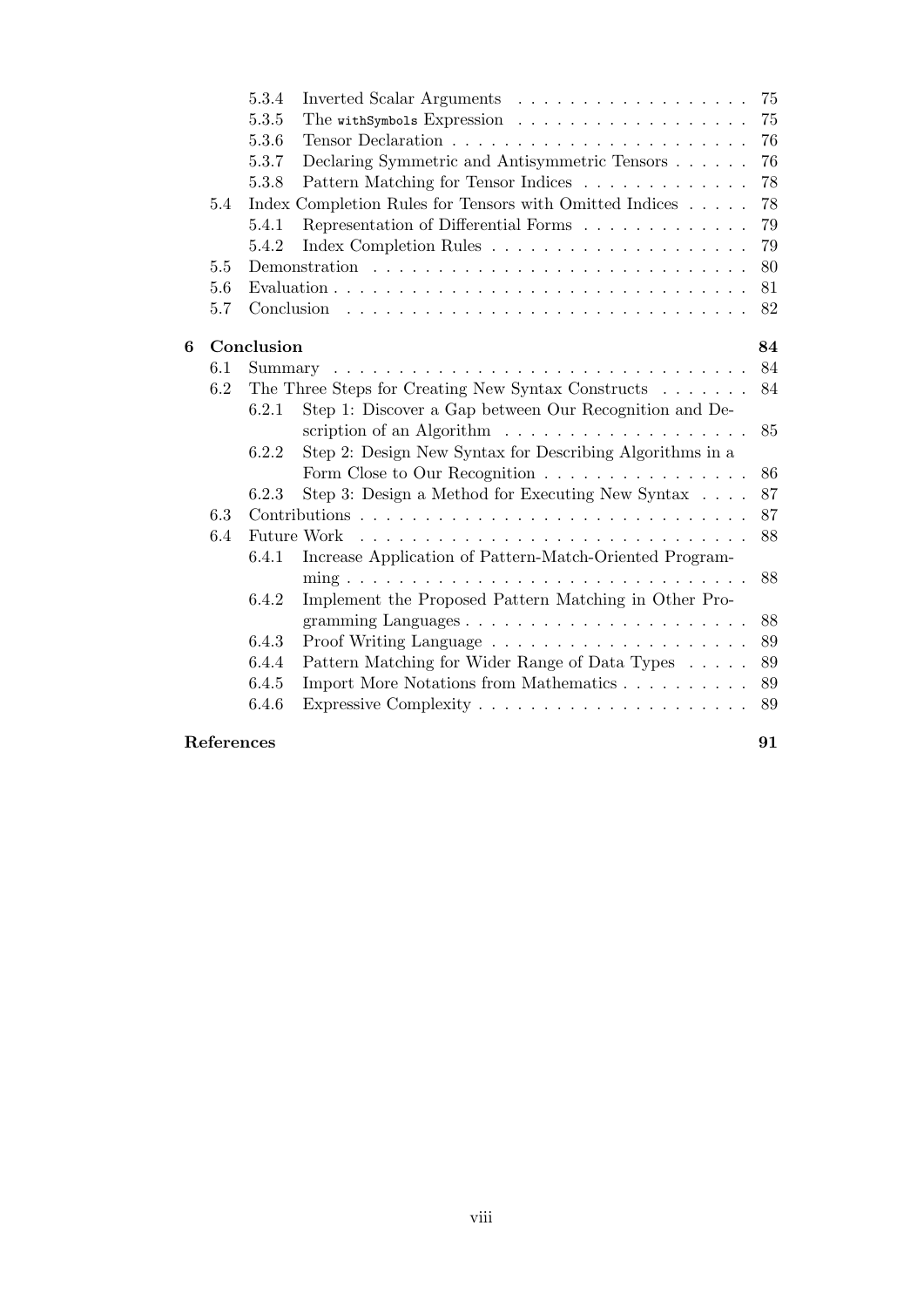# **List of Figures**

| Symplified index rules $\ldots \ldots \ldots \ldots \ldots \ldots \ldots \ldots \ldots$ | $\overline{2}$<br>3<br>$\overline{7}$                                                                                                                                                                                                                                              |
|-----------------------------------------------------------------------------------------|------------------------------------------------------------------------------------------------------------------------------------------------------------------------------------------------------------------------------------------------------------------------------------|
|                                                                                         |                                                                                                                                                                                                                                                                                    |
| Search tree $\ldots \ldots \ldots \ldots \ldots \ldots \ldots \ldots \ldots \ldots$     |                                                                                                                                                                                                                                                                                    |
| Binary reduction tree                                                                   |                                                                                                                                                                                                                                                                                    |
| Syntax of our language $\dots \dots \dots \dots \dots \dots \dots \dots \dots \dots$    |                                                                                                                                                                                                                                                                                    |
|                                                                                         |                                                                                                                                                                                                                                                                                    |
|                                                                                         |                                                                                                                                                                                                                                                                                    |
|                                                                                         |                                                                                                                                                                                                                                                                                    |
| Typing rules for matchall and patterns of Typed Egison $\dots \dots$                    |                                                                                                                                                                                                                                                                                    |
|                                                                                         |                                                                                                                                                                                                                                                                                    |
| Benchmark programs                                                                      |                                                                                                                                                                                                                                                                                    |
|                                                                                         |                                                                                                                                                                                                                                                                                    |
| Definition and application of "." function $\ldots \ldots \ldots \ldots$                |                                                                                                                                                                                                                                                                                    |
| Representations of Riemann curvature tensor formula $\ldots \ldots$                     |                                                                                                                                                                                                                                                                                    |
|                                                                                         |                                                                                                                                                                                                                                                                                    |
| Index rule for partial derivative $\ldots \ldots \ldots \ldots \ldots \ldots$           |                                                                                                                                                                                                                                                                                    |
|                                                                                         |                                                                                                                                                                                                                                                                                    |
|                                                                                         | 17<br>Reduction path of matching states $\dots \dots \dots \dots \dots \dots$<br>19<br>19<br>22<br>23<br>Pattern matching for poker hand in Sweet Egison $\ldots \ldots \ldots 51$<br>53<br>57<br>64<br>Definition and application of $min$ function<br>70<br>71<br>71<br>73<br>75 |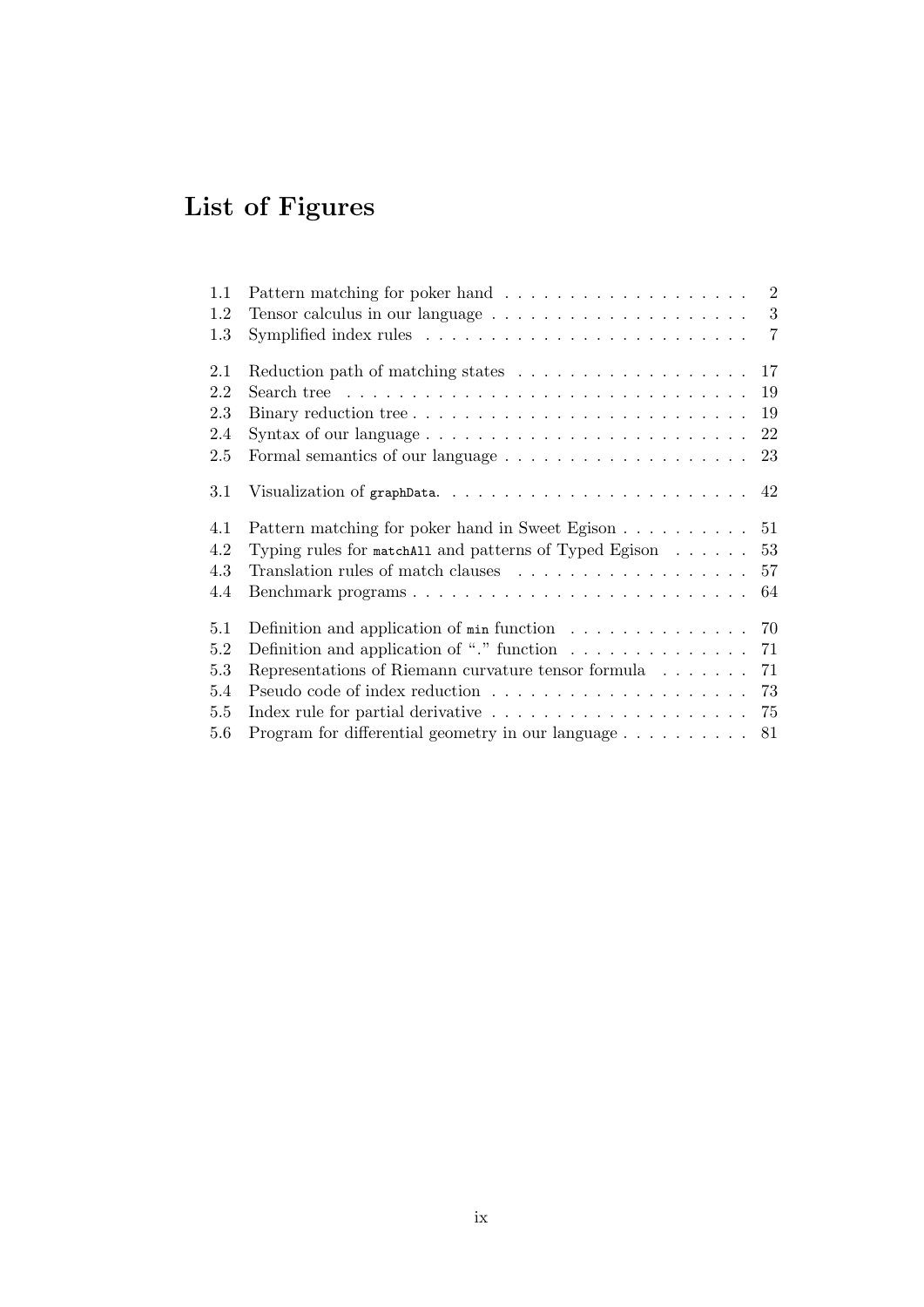# **List of Tables**

|     | 1.1 Index rules in mathematics $\ldots \ldots \ldots \ldots \ldots \ldots \ldots \ldots \ldots$              |  |
|-----|--------------------------------------------------------------------------------------------------------------|--|
|     |                                                                                                              |  |
| 2.1 | Benchmarks of Curry (PAKCS version 2.0.1 and Curry 2Prolog(swi                                               |  |
|     | 7.6) compiler environment) and Egison (version $3.7.12$ ) $\ldots$ $\ldots$ 14                               |  |
|     | 4.1 Execution time of $\cosh 2$ and $\text{perm2}$ in $\text{seconds} \ldots \ldots \ldots \ldots \ldots$ 63 |  |
|     | 4.2 Execution time of SAT solvers in seconds 64                                                              |  |
|     | 5.1 The number of lines for defining operators for tensors and differ-                                       |  |
|     | ential forms $\ldots \ldots \ldots \ldots \ldots \ldots \ldots \ldots \ldots \ldots \ldots$                  |  |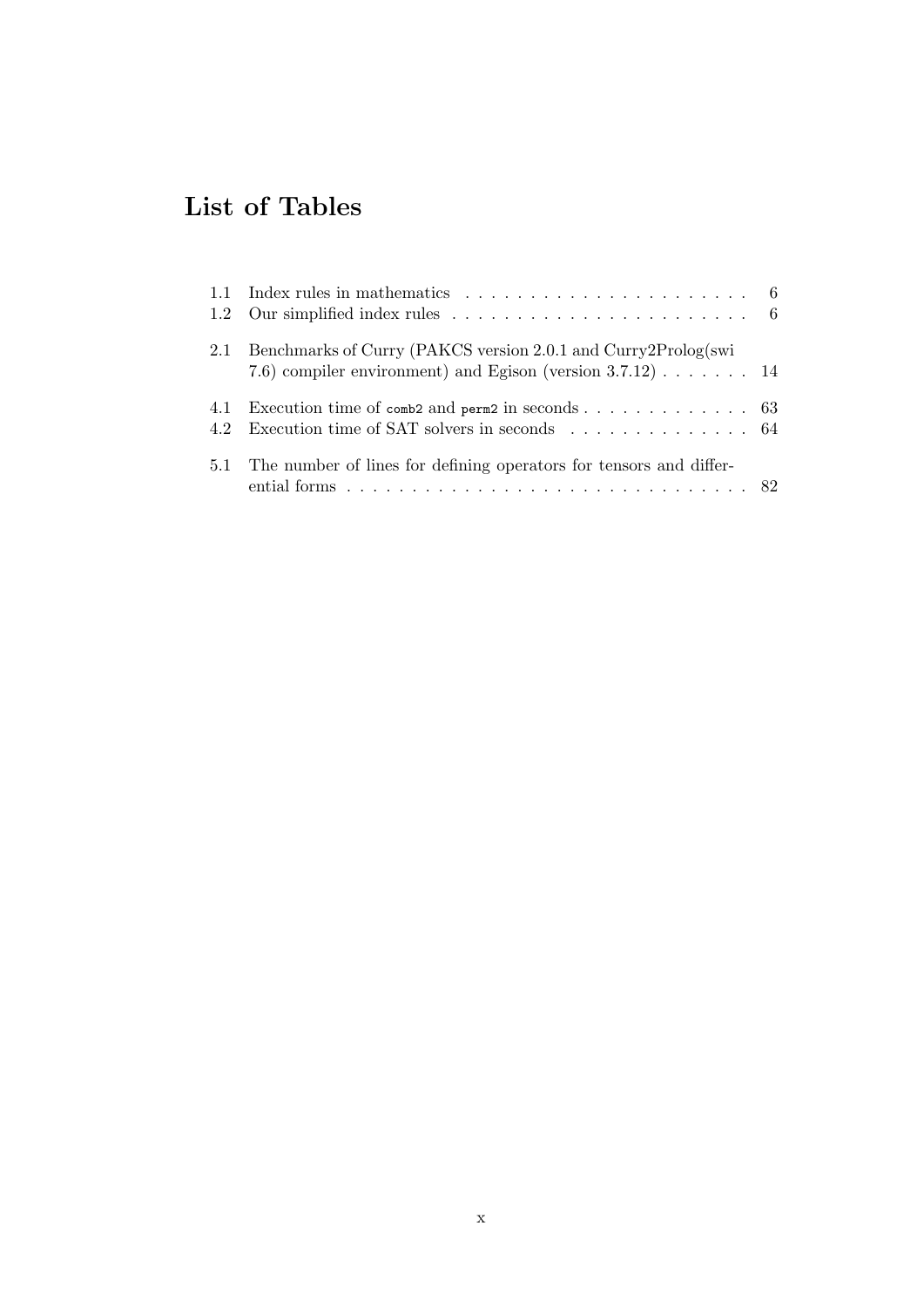# <span id="page-10-0"></span>**Chapter 1**

# **Introduction**

#### **1.1 Motivation**

<span id="page-10-1"></span>The advance of science is inextricably linked with the evolution of notation. New scientific knowledge leads to the invention of new notations, and new notations accelerate the advance of science. The evolution of numeric notation is an obvious example. The numeric notation has been evolved utilizing our knowledge of arithmetic. The evolved numeric notation (e.g., decimal notation) allows us to identify numbers with less effort and plays an important role in deepening our knowledge. New scientific knowledge does not only evolve the existing notation but also expand the target area of notation. The invention of a programming language, a set of notations for describing algorithms, is an example. The invention of computers leads us to use programming languages for describing algorithms instead of natural languages. From the latter half of the twentieth century, many notations have been invented in the field of programming languages. Lexical scoping [20], high-order functions [63, 52], and pattern matching [24] are features specific to programming invented for describing algorithms.

In this thesis, we aim to develop a programming language that expands the range of algorithms that we can describe without translating our recognition of the algo[rith](#page-101-0)ms for computers. [We p](#page-104-0)[rop](#page-103-0)ose the Egison progra[mmi](#page-101-1)ng language with two independent new features: (i) a pattern-match facility for *non-free data types*; (ii) a facility for describing tensor calculus in differential geometry in a form similar to mathematical formulae using index notation. The proposed language has already been implemented and is open-sourced.

Non-free data types are data types whose data have no canonical forms. For example, multisets are non-free data types because the multiset  $\{a, b, b\}$  has two other equivalent but literally different forms *{b, a, b}* and *{b, b, a}*. We developed the pattern-match facility for non-free data types. Pattern matching for poker hands is a simple example of our pattern matching. In Figure 1.1, all poker hands are described in a single pattern. When designing the syntax of our language, we aimed to make this poker hand program as concise as possible. This concise definition of poker hands is achieved by three features of our pattern match facility. First, in line 2 we specify that we pattern-match al[ist o](#page-11-1)f playing cards as a multiset of cards. For determining poker hand, we do not care about the order of the cards. By pattern matching as a multiset, we can write a pattern without taking care of the order of the cards. In our language, the pattern-match method for multisets is not built-in. The users can define pattern-match methods for each non-free data type including multisets in our language. Second, we use *non-linear patterns* for describing each poker hand. Non-linear patterns allow multiple occurrences of the same variables in a pattern. For example, we use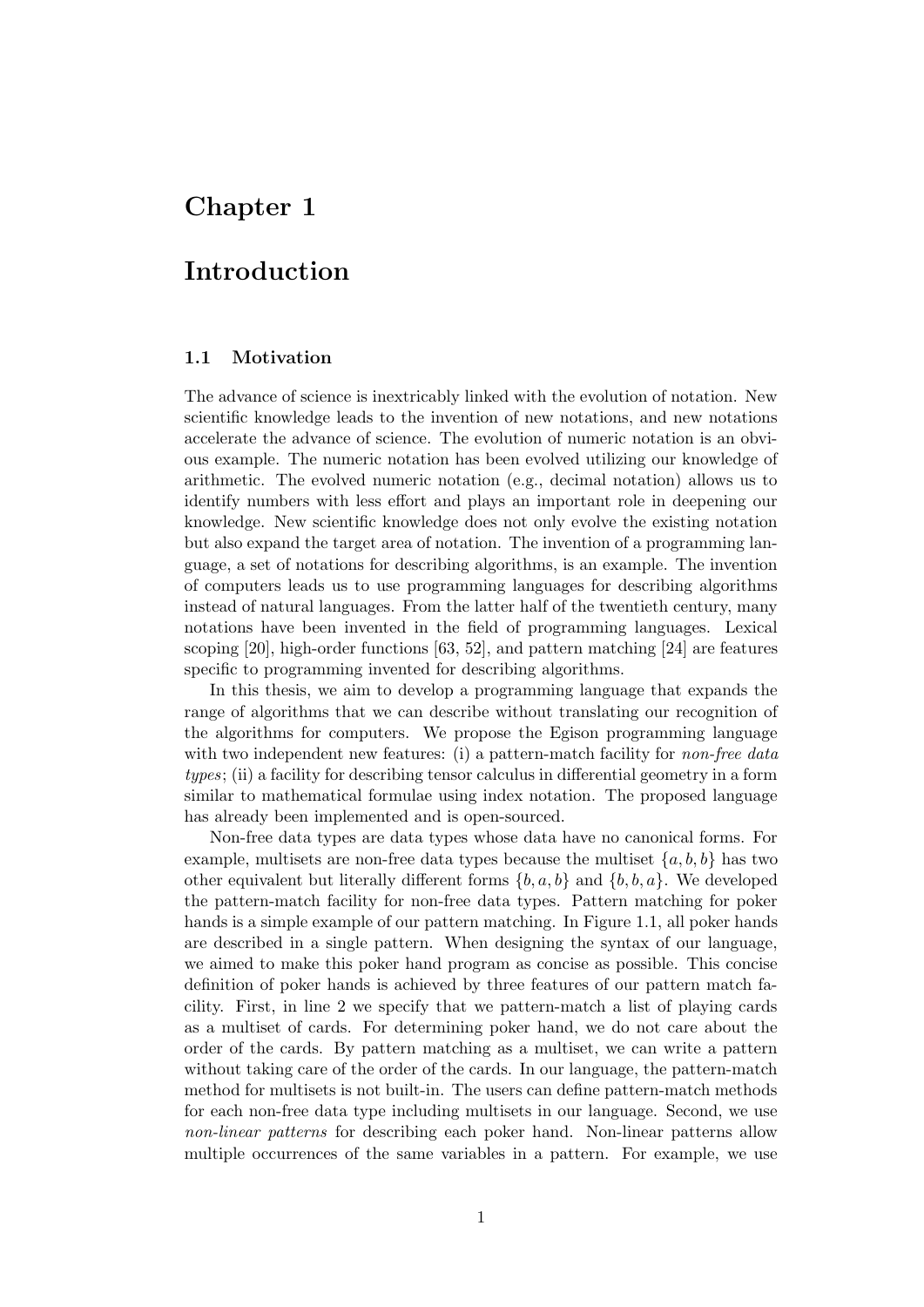```
1 def poker cs :=
 2 match cs as multiset card with
 3 | [card $s $n, card #s #(n-1), card #s #(n-2), card #s #(n-3), card #s #(n-4)]
 4 -> "Straight flush"
 5 | [card _ $n, card _ #n, card _ #n, card _ #n, _]
 6 \rightarrow "Four of a kind"
 7 | [card \frac{1}{2} \, card \frac{1}{2} \, card \frac{1}{2} \, card \frac{1}{2} \, card \frac{1}{2} \, fm \frac{1}{2}8 -> "Full house"
 9 | [card $s _, card #s _, card #s _, card #s _, card #s _]
10 \rightarrow "Flush"
11 | [card _{\underline{}} $n, card _{\underline{}} +(n-1), card _{\underline{}} +(n-2), card _{\underline{}} +(n-3), card _{\underline{}} +(n-4)]12 -> "Straight"
13 | [card \frac{1}{2} $n, card \frac{1}{2} #n, card \frac{1}{2} #n, \frac{1}{2} |
14 -> "Three of a kind"
15 | [card _ $m, card _ #m, card _ $n, card _ #n, _]
16 -> "Two pair"
17 | [card _ $n, card _ #n, _, _, _]
18 -> "One pair"
19 | [-, -, -, -, -] -> "Nothing"
```
Figure 1.1: Pattern matching for poker hand

non-linear patterns for describing that all cards have the same suit (the value pattern #s matches the value bound to the pattern variable \$s). For handling non-linear patterns, we need to traverse the search trees for pattern matching efficiently because non-free data have multiple decompositions. Our main technical challenge is to achieve both the customizability of pattern-match methods and the expressive patterns simultaneously. In this thesis, we present how we designed such a language.

By importing the mathematical notations in tensor calculus into programming, we aim to make programs for tensor calculus concise. Figure 1.2a shows the samples of formulae in tensor calculus. In Figure 1.2b, we express these formulae in our language. We can observe that each term in the formulae is directly translated into our language. Figure 1.2c shows the definition of tensor operators that appear in Figure 1.2b. Each tensor operator is defined in one line[. Ou](#page-12-0)r main achievement in tensor calculus is that we enable the [direc](#page-12-0)t translation of a formula that uses tensor index notation, keeping the definition of tensor operators concise. For this purpose, we have [reor](#page-12-0)ganized the mathematical definition of tensor notations beca[use t](#page-12-0)he semantics of some notations are vague and complex to implement them as a part of programming languages.

There is great significance in the study of notation itself. There are several interesting problems: "Is there a general way to find a new notation?", "Is there a formal method for measuring the superiority of multiple notations?" Getting close to the answers to these questions is the underlying motivation of this work.

#### **1.2 Pattern-Match-Oriented Programming**

<span id="page-11-0"></span>How do you answer the question, "What is the map function?" We believe most people answer as follows:

1. "The map function takes a function and a list and returns a list of the results of applying the function to all the elements of the list."

Few people answer as follows: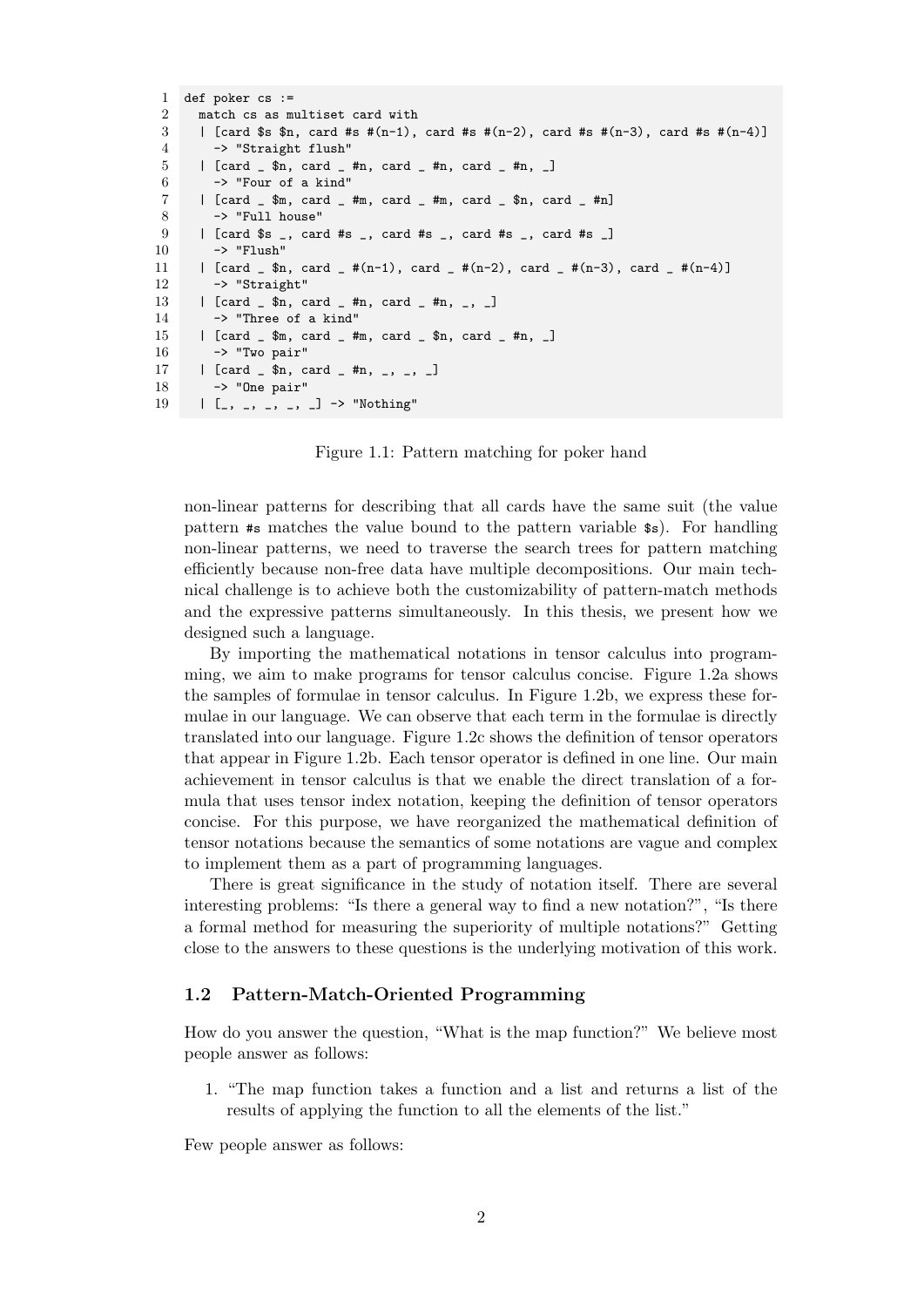$$
\begin{array}{l} R^i_{\phantom{i}jkl}=\displaystyle\frac{\partial\Gamma^i_{\phantom{i}jl}}{\partial x^k}-\displaystyle\frac{\partial\Gamma^i_{\phantom{i}jk}}{\partial x^l}+\Gamma^m_{\phantom{m}jl}\Gamma^i_{\phantom{i}mk}-\Gamma^m_{\phantom{m}jk}\Gamma^i_{\phantom{i}ml}\\ \\ \Omega^i_{\phantom{i}j}=d\omega^i_{\phantom{i}j}+\omega^i_{\phantom{i}k}\wedge\omega^k_{\phantom{k}j} \end{array}
$$

(a) Mathematical formulae in tensor calculus

<span id="page-12-0"></span>def  $R^i_j_k_l := \text{with}$ Symbols  $[m]$ *∂*/*∂* Γ~i\_j\_l x~k - *∂*/*∂* Γ~i\_j\_k x~l + Γ~m\_j\_l . Γ~i\_m\_k - Γ~m\_j\_k . Γ~i\_m\_l def  $\Omega$ <sup> $\sim$ </sup>i\_j := withSymbols [k] antisymmetrize (d *ω*~i\_j + *ω*~i\_k *∧ ω*~k\_j)

(b) The above formulae in our language

def (.)  $%t1$   $t2 :=$  contractWith  $(+)$   $(t1 * t2)$ def d %A := !(flip *∂*/*∂*) coord A def (*∧*) %A %B := A !. B

(c) Definition of tensor operators in our language

Figure 1.2: Tensor calculus in our language

2. "The map function takes a function and a list and returns an empty list if the argument list is empty. Otherwise, it returns a list whose head element is the result of applying the function to the head element of the argument list, and the tail part is the result of applying the map function recursively to the tail part of the argument list."

Obviously, there is a significant gap between these two explanations. The former explanation is simpler and more straightforward than the latter. However, the current functional definition of map is based on the latter.

 $map [ ] = [ ]$ map  $f(x : xs) = (f x) : (map f xs)$ 

Interestingly, this basic definition of map has been almost unchanged for 60 years since McCarthy first presented the definition of maplist in [62]. The only difference is a way for describing conditional branches: McCarthy uses predicates, whereas Haskell uses pattern matching.

map[list](#page-104-1)[x ;f] = [null[x] -> NIL; T -> cons[f[car[x]]; maplist[cdr[x]; f]]]

Recursion used in the above definitions is a mathematically simple but powerful framework for representing computations and has been a very basic construct of functional programming for describing loops in programs. Recursion is heavily used for definitions of many basic functions such as filter, concat, and unique and most of them are also simple enough.

However, as mentioned earlier, there *does* exist a substantial cognitive distance between the recursive definition and the simplest explanation of that definition. To illustrate this gap, we define mapWithBothSides, a variation of map. We often meet a situation to define a variant of basic functions specific to a target algorithm. Defining these utility functions is one of the cumbersome tasks in programming. Therefore, considering a comfortable method for defining these utility functions is important.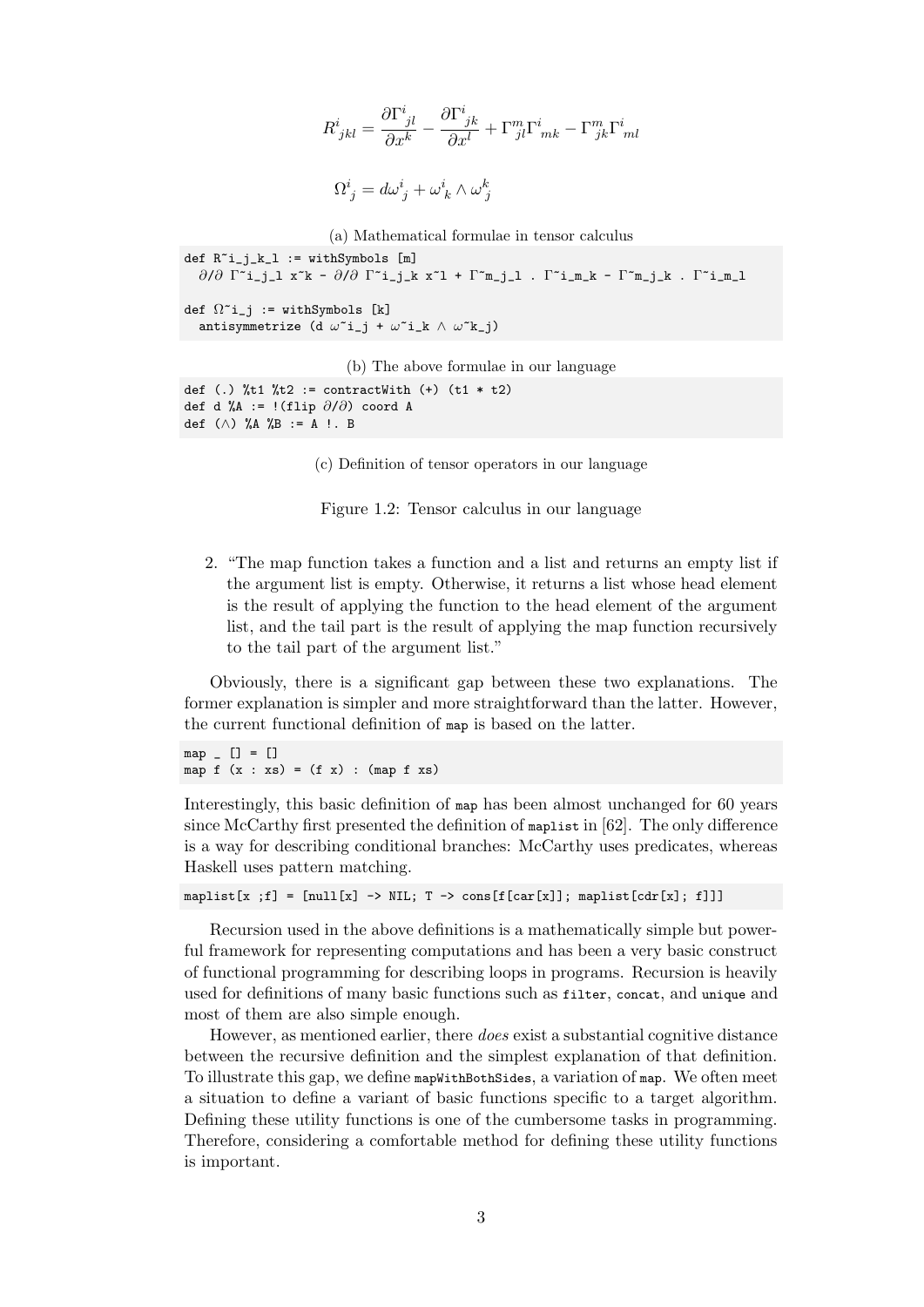mapWithBothSides takes a function of three arguments and a list, and returns a list of applying the function for all three tuples consisting of an initial prefix, the next element, and the remaining suffix. mapWithBothSides is used for generating lists by rewriting the element of an input list. This function is useful for handling logical formulae, for example. We define mapWithBothSides with a helper function as follows.

```
mapWithBothSides f xs = mapWithBothSides' f [] xs
where
 mapWithBothSides' f xs [] = []
 mapWithBothSides' f xs (y : ys) = (f xs y ys) : (mapWithBothSides' f (xs ++ [y
    ]) ys)
```
The explanation of map given at the beginning and the above explanation of mapWithBothSides are similar, and their definitions should be similar to each other. However, their definitions are very different from each other. A hint for filling the gap is hidden behind these differences.

The cause of these differences is the lack of a pattern like hs ++ ts that divides a target list into an initial prefix and the remaining suffix. For example, the list  $[1,2]$  has multiple decompositions for the pattern is  $**$  ts:  $[1, 2]$ , [1] ++ [2], and [1,2] ++ []. We call this pattern a *join pattern*. Unlike traditional pattern matching for algebraic data types, this pattern has multiple decompositions. Pattern matching that can handle multiple results is necessary for handling join patterns.

In our language Egison whose distinguishing feature is non-linear pattern matching with backtracking [38], we can define map and mapWithBothSides concisely and in a very similar way. In fact, the author got an idea of the language when he implemented mapWithBothSides for implementing an automated theorem conjecturer.

```
def map f xs := matchAll xs as list something with _ ++ x :: _ -> f x
def mapWithBothSides f xs := matchAll xs as list something with $hs ++ $x :: $ts
    -> f hs x ts
```
In the above program, the join pattern is effectively used. matchAll is a key built-in syntactic construct of Egison for handling multiple pattern-matching results. matchAll collects all the pattern-matching results and returns a collection where the body expression has been evaluated for each result. matchall takes one additional argument *matcher* that is list something in the above cases. A matcher is an Egison specific object that knows how to decompose the target following the given pattern. The matcher is specified between as and with, which are reserved words. list is a user-defined function that takes a matcher for the elements and returns a matcher for lists. list defines a method for interpreting the cons (::) and join (++) pattern. something is the only built-in matcher in Egison. something can be used for pattern-matching arbitrary objects but can handle only pattern variables and wildcards. As a result, list something is evaluated as a matcher for pattern-matching a list of arbitrary objects. \_ that appears in a pattern is a wildcard. Pattern variables are prepended with \$.

These definitions of the variations of map are close to the explanation of map given at the beginning. We achieved this by hiding the recursions in the definition of list, which defines the pattern-matching algorithm for the join patterns. We call this programming style that replaces explicit recursions with intuitive patterns, *pattern-match-oriented programming style*.

In this thesis, we advocate pattern-match-oriented programming as a new programming paradigm. Pattern-match-oriented programming is a paradigm that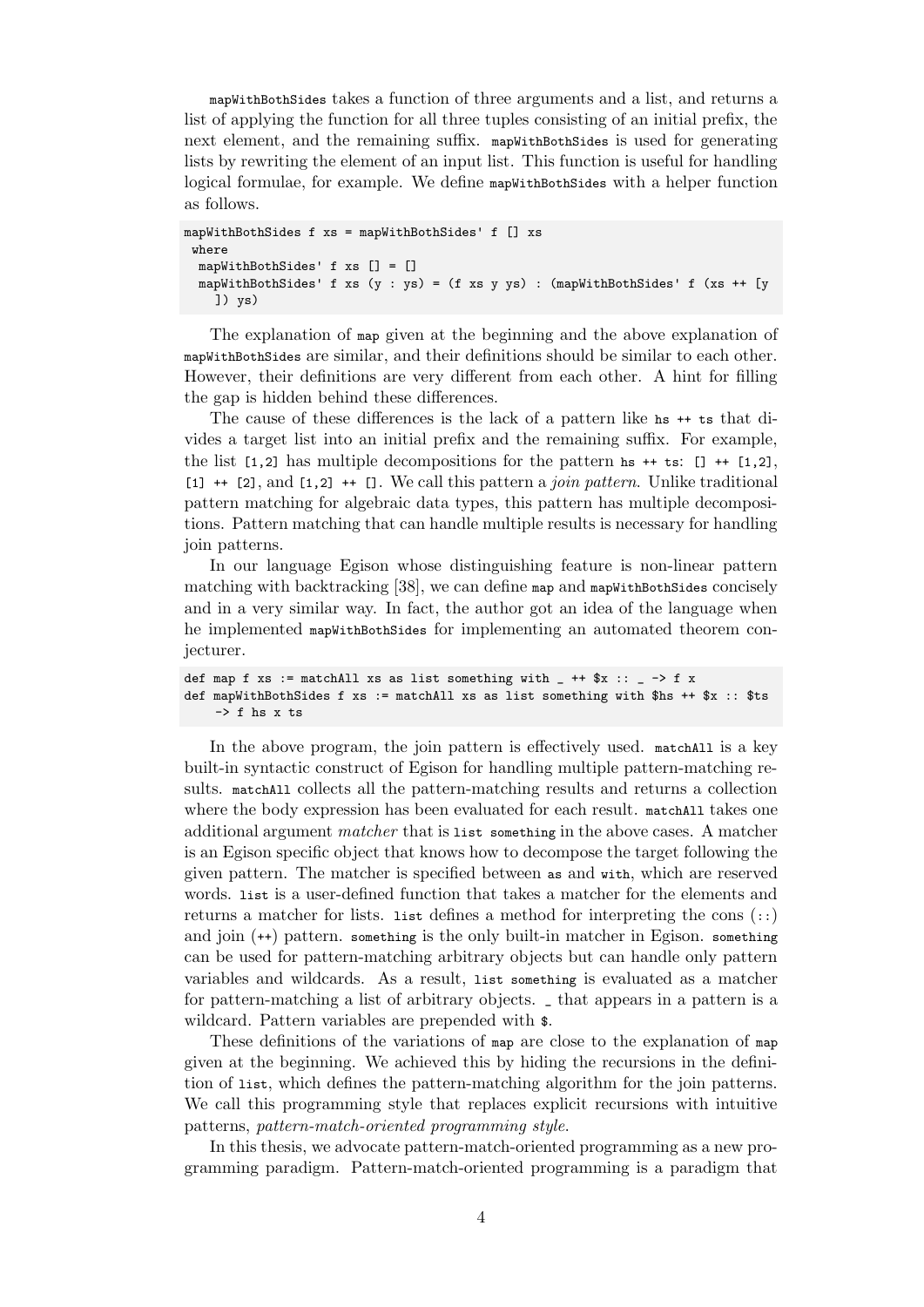makes descriptions of algorithms concise by replacing loops for traversal and enumeration that can be done by simple backtracking. These loops are mixed in programs with loops that are essential for lowering the time complexity of algorithms and make programs complicated. Pattern-match-oriented programming separates these two kinds of loops and allows programmers to concentrate on describing the essential part of algorithms.

The above examples show just a part of the expressiveness of pattern-matchoriented programming. For example, non-linear patterns enable to describe more popular list processing functions such as unique and intersect in pattern-matchoriented style. Furthermore, pattern matching for general non-free data types (e.g., multisets, sets, and mathematical expressions) diversifies the applications of pattern-match-oriented programming significantly. This thesis introduces full features of the Egison pattern-match-oriented programming language and presents all the techniques we discovered so far for replacing explicit recursions with an intuitive pattern.

#### **1.3 Importing Mathematical Notations from Tensor Calculus**

<span id="page-14-0"></span>Programming languages are evolved also by importing notations from mathematics. For example, decimal number system, function modularization, and infix notation for basic arithmetic operators have been imported in most programming languages [19]. Importing mathematical notations into programming is sometimes difficult. This is because the semantics of some mathematical notations are vague and complex to implement as a part of programming languages. For example, tensor index notation invented by Ricci and Levi-Civita [71] for dealing with high[-or](#page-101-2)der tensors is one such notation.

The latter part of this thesis discusses a method for importing tensor index notation into programming languages. Tensor calculus often appears in the various fields of computer science. Tensor calculus is an important appl[ica](#page-104-2)tion of symbolic computation [57]. Tensor calculus is heavily used in computational physics [49] and computer visions [47]. Tensor calculus also appears in machine learning to handle multidimensional data [50]. Importing tensor index notation makes programming in these fields easy.

Importing tensor inde[x n](#page-103-1)otation into programming languages is difficult because th[e s](#page-103-2)ymbolic index rules var[y b](#page-103-3)y operators, especially by tensor addition and multiplication as shown in Table 1.1. [We](#page-103-4) will show examples. Let *u* and *v* be vectors:

- the expression  $u_i + v_i$  returns a vector, but  $u_i v_i$  is an invalid expression; (The expression  $u_i v_i$  returns th[e inn](#page-15-1)er product in Euclidean spaces where we can switch a superscript and a subscript freely. But we do not take this exception into account.)
- the expression  $u^i + v_i$  is an invalid expression, but  $u^i v_i$  is valid and returns the inner product;
- the expression  $u_i + v_j$  is an invalid expression, but  $u_i v_j$  is valid and returns the tensor product.

Thus, each tensor operator has different symbolic index rules. Therefore, we need to specify symbolic index rules for each function when defining them. It is a verbose task. Furthermore, we need to design a syntactic construct for describing index rules. Such a new syntactic construct makes a programming language complex.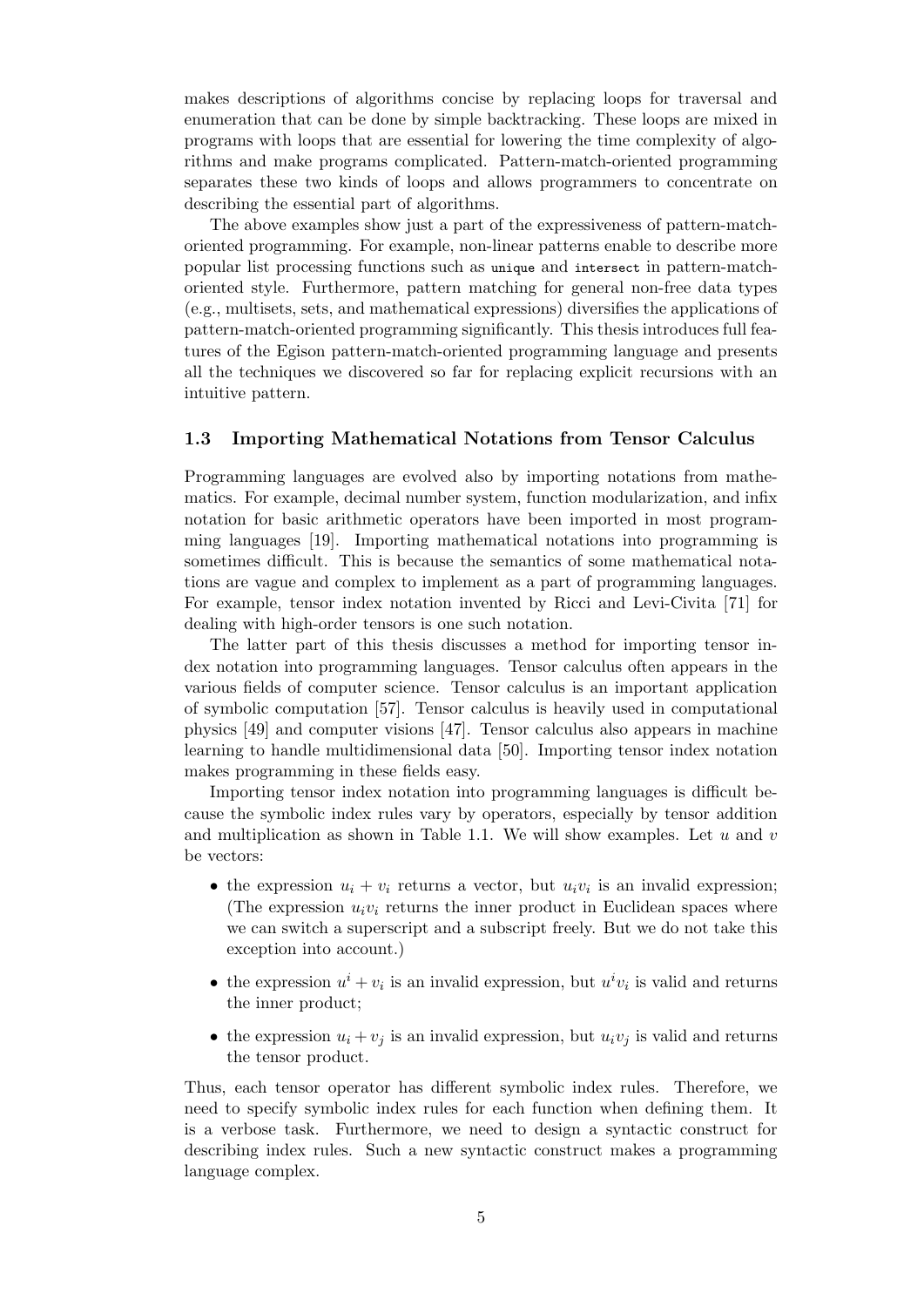<span id="page-15-1"></span>

| Tensor addition              | Tensor multiplication      |
|------------------------------|----------------------------|
| $u_i + v_i$ returns a vector | $u_i v_i$ is invalid       |
| $u_i + v_j$ is invalid       | $u_i v_j$ returns a matrix |
| $u^i + v_i$ is invalid       | $u^i v_i$ returns a scalar |

Table 1.1: Index rules in mathematics

| Tensor addition                  | Tensor multiplication      |
|----------------------------------|----------------------------|
| $u_i + v_i$ returns a vector     | $u_i v_i$ is invalid       |
| $u_i + v_j$ returns a matrix     | $u_i v_i$ returns a matrix |
| $u^{i} + v_{i}$ returns a matrix | $u^i v_i$ returns a scalar |

Table 1.2: Our simplified index rules

<span id="page-15-2"></span>We propose simplified symbolic index rules shown in Table 1.2 to avoid this problem. Our simplified rules keep all the mathematically valid expressions valid. However, some mathematically invalid expressions become valid. For example,  $v_i + v_j$  is an invalid expression in mathematics but a valid expression in our rules. Figure 1.3a shows our simplified index rules for tensor additi[on.](#page-15-2) By relaxing the rules that way, we can regard many tensor operators as variations of tensor addition. For example, tensor multiplication is regarded as an operation that has an additional procedure, contraction, after multiplying each component of tensors in thes[ame](#page-16-0) way as tensor addition (figure 1.3b). Contraction is an operation to sum up the diagonal components of a tensor when the tensor has a superscript and subscript with an identical symbol. This point of view reduces the descriptions of symbolic index rules for defining tensor operators. We show that various operators in differential geometry can be d[efine](#page-16-0)d concisely.

Furthermore, we propose index completion rules for omitted tensor indices. We show that our index completion rules enable us to define operators for differential forms such as the wedge product, exterior derivative, and Hodge star operator.

In our language, we can describe a program whose form is close to formulae in differential geometry. Therefore, it is easy to use this computer algebra system even for researchers of mathematics who are not used to programming. Due to this advantage, our language already has been applied in the research of mathematics [37].

#### **1.4 Outline**

<span id="page-15-0"></span>The rest of t[hes](#page-102-0)is is organized as follows. Chapter 2 proposes a criteria that should be fulfilled for practical pattern matching for non-free data types and designs our programming language that satisfies the criteria. Chapter 3 discusses how programming changes by utilizing our pattern-match system and proposes a new programming paradigm called pattern-match-ori[en](#page-17-0)ted programming. Chapter 4 presents our Haskell library that embeds our pattern-match system into Haskell. For this purpose, we design a set of typing rules and develo[p](#page-37-0) a method for transforming our pattern-match expression to a Haskell program that uses backtracking monad. Chapter 5 presents the method for importing notations of ten[so](#page-58-0)r calculus into programming languages. The final chapter summarizes the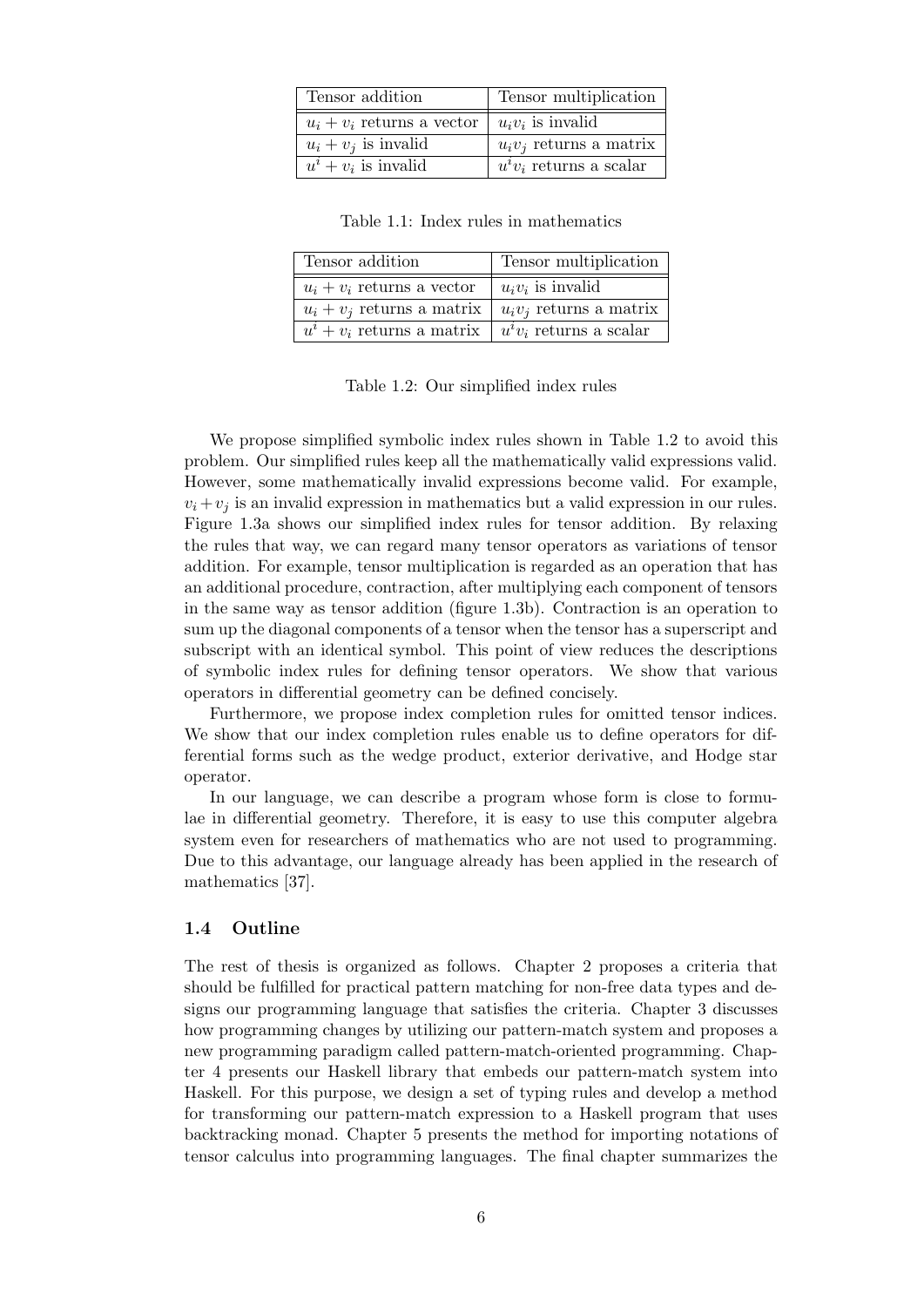<span id="page-16-0"></span>
$$
\begin{pmatrix} a \\ b \end{pmatrix}_{i} + \begin{pmatrix} c \\ d \end{pmatrix}_{i} = \begin{pmatrix} a+c \\ b+d \end{pmatrix}_{i} \qquad \qquad \begin{pmatrix} a \\ b \end{pmatrix}_{i} \begin{pmatrix} c \\ d \end{pmatrix}_{i} = \begin{pmatrix} ac \\ bd \end{pmatrix}_{i}
$$

$$
\begin{pmatrix} a \\ b \end{pmatrix}_{i} + \begin{pmatrix} c \\ d \end{pmatrix}_{j} = \begin{pmatrix} a+c & a+d \\ b+c & b+d \end{pmatrix}_{ij} \qquad \begin{pmatrix} a \\ b \end{pmatrix}_{i} \begin{pmatrix} c \\ d \end{pmatrix}_{j} = \begin{pmatrix} ac & ad \\ bc & bd \end{pmatrix}_{ij}
$$

$$
\begin{pmatrix} a \\ b \end{pmatrix}_{i} + \begin{pmatrix} c \\ d \end{pmatrix}^{i} = \begin{pmatrix} a+c & a+d \\ b+c & b+d \end{pmatrix}_{i}^{i} \qquad \begin{pmatrix} a \\ b \end{pmatrix}_{i} \begin{pmatrix} c \\ d \end{pmatrix}^{i} = contract \begin{pmatrix} ac & ad \\ bc & bd \end{pmatrix}_{i}^{i} = ac + bd
$$

(a) Symplified index rules for addition (b) Symplified index rules for multiplication Figure 1.3: Symplified index rules

thesis and discusses future work.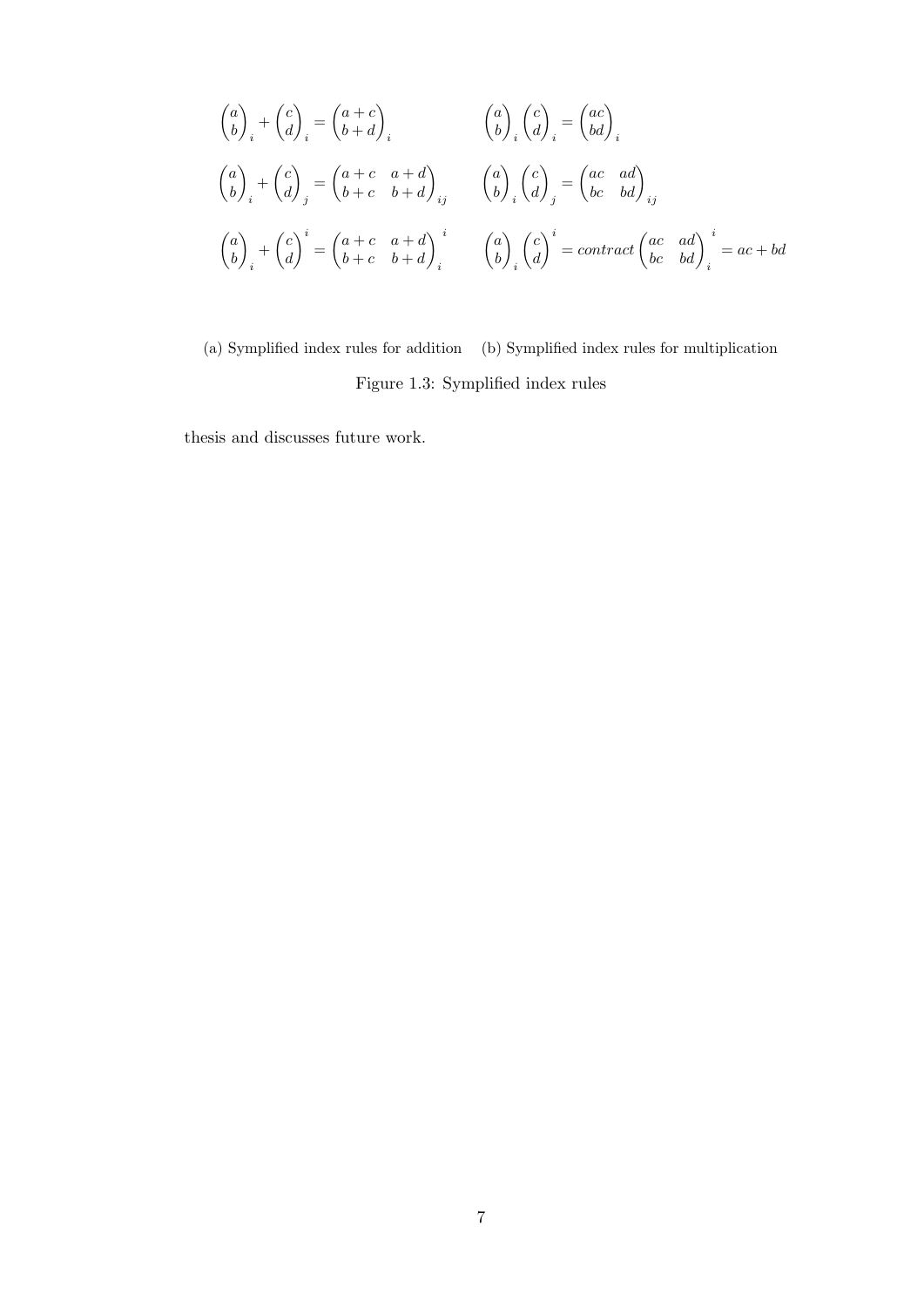### <span id="page-17-0"></span>**Chapter 2**

### **Design of Pattern-Matching System**

### **2.1 Introduction**

<span id="page-17-1"></span>Pattern matching is an important feature of programming languages featuring data abstraction mechanisms. Data abstraction serves users with a simple method for handling data structures that contain plenty of complex information. Using pattern matching, programs using data abstraction become concise, humanreadable, and maintainable. Most of the recent practical programming languages allow users to extend data abstraction e.g. by defining new types or classes, or by introducing new abstract interfaces. Therefore, a good programming language with pattern matching should allow users to extend its pattern-matching facility akin to the extensibility of data abstraction.

Earlier, pattern-matching systems used to assume a one-to-one correspondence between patterns and data constructors. However, this assumption became problematic when one handles data types whose data have multiple representations. To overcome this problem, Wadler proposed the pattern-matching system views [92] that broke the symmetry between patterns and data constructors. Views enabled users to pattern-match against data represented in many ways. For example, a complex number may be represented either in polar or Cartesian form, and they are convertible to each other. Using views, one can pattern-match a com[plex](#page-106-0) number internally represented in polar form with a pattern written in Cartesian form, and vice versa, provided that mutual transformation functions are properly defined. Similarly, one can use the Cons pattern to perform pattern matching on lists with joins, where a list [1,2] can be either (Cons 1 (Cons 2 Nil)) or (Join (Cons 1 Nil) (Cons 2 Nil)), if one defines a normalization function of lists with join into a sequence of  $\cos$ .

However, views require data types to have a distinguished canonical form among many possible forms. In the case of lists with join, one can pattern-match with  $\cos$  because any list with join is canonically reducible to a list with join with the Cons constructor at the head. On the other hand, for any list with join, there is no such canonical form that has Join at the head. For example, the list  $[1,2]$  may be decomposed with Join into three pairs:  $[1,2]$ ,  $[1]$  and  $[2]$ , and [1,2] and []. For that reason, views do not support pattern matching of lists with join using the *Join* pattern.

Generally, data types without canonical forms are called non-free data types. Mathematically speaking, a non-free data type can be regarded as a quotient on a free data type over an equivalence. An example of non-free data types is, of course, a list with join: it may be viewed as a non-free data type composed of a (free) binary tree equipped with an equivalence between trees with the same leaf nodes enumerated from left to right, such as  $(Join Nil (Cons 2 Nil))) =$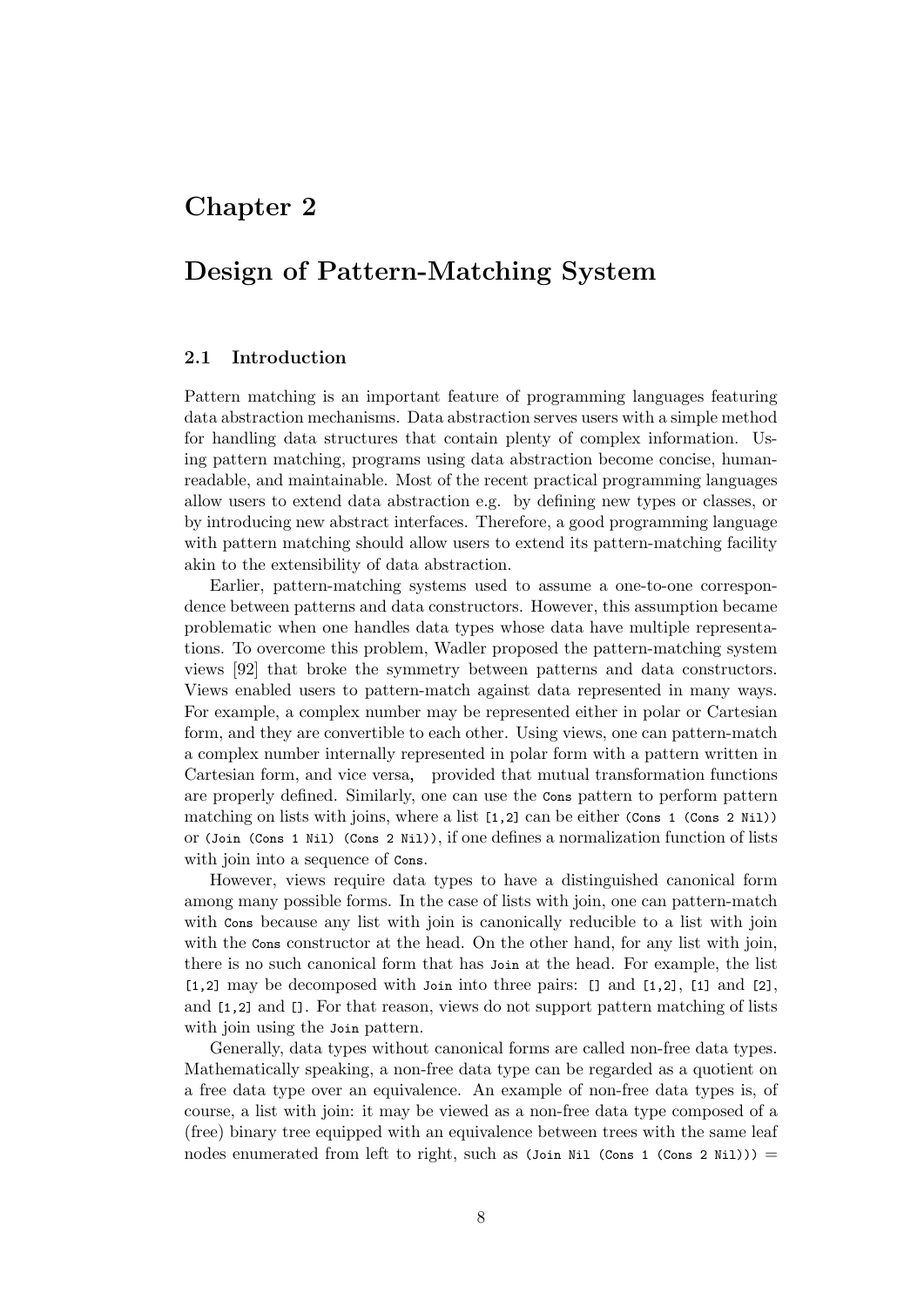(Join (Cons 1 Nil) (Cons 2 Nil)). Other typical examples include sets and multisets, as they are (free) lists with obvious identifications. Generally, as shown for lists with join, pattern matching on non-free data types yields multiple results.<sup>∗</sup> For example, multiset {1,2,3} has three decompositions by the insert pattern: insert $(1,\{2,3\})$ , insert $(2,\{1,3\})$ , and insert $(3,\{1,2\})$ . Therefore, how to handle multiple pattern-matching results is an extremely important issue when we design a programming language that supports pattern matching for non-free data types.

On the other hand, *pattern guard* is a commonly used technique for filtering such multiple results from pattern matching. Basically, pattern guards are applied after enumerating all pattern-matching results. Therefore, substantial unnecessary enumerations often occur before the application of pattern guards. One simple solution is to break a large pattern into nested patterns to apply pattern guards as early as possible. However, this solution complicates the program and makes it hard to maintain. It is also possible to statically transform the program in a similar manner at the compile time. However, it makes the compiler implementation very complex. *Non-linear pattern* is an alternative method for pattern guard. Non-linear patterns are patterns that allow multiple occurrences of the same variables in a pattern. Compared to pattern guards, they are not only syntactically beautiful but also compiler-friendly. Non-linear patterns are easier to analyze and hence can be implemented efficiently (Section 2.2.1 and 2.3.2). However, it is not obvious how to extend a non-linear pattern-matching system to allow users to define an algorithm to decompose non-free data types. We introduce *extensible pattern matching* to remedy this issue (Section 2.2.2, 2.3.4, and 2.5). Extensibility of pattern matching also enables us to de[fine](#page-19-1) *predica[te pat](#page-22-0)terns*, which are typically implemented as a built-in feature (e.g. pattern guards) in most pattern-matching systems. Additionally, we improve the usability of pattern matching for non-free data types by introducing a syntactic ge[nerali](#page-20-0)[zation](#page-24-0) for [the](#page-28-0) match expression, called *polymorphic patterns* (Section 2.2.3 and 2.3.3). We also present a non-linear pattern-matching algorithm specialized for backtracking on infinite search trees and supports pattern matching with infinitely many results in addition to keeping efficiency (Section 2.4).

In this chapter, we aim to design a programming language [that](#page-20-1) is o[riente](#page-23-0)d toward pattern matching for non-free data types. We summarize the above argument in the form of three criteria that must be fulfill[ed b](#page-25-0)y a language in order to be used in practice:

- 1. Efficiency of the backtracking algorithm for non-linear patterns,
- 2. Extensibility of pattern matching, and
- 3. Polymorphism in patterns.

We believe that the above requirements, called together *criteria of practical pattern matching*, are fundamental for languages with pattern matching. However, none of the existing languages and studies [5, 39, 89, 18] fulfill all of them. In the rest of the chapter, we present a language that satisfies the criteria, together with comparisons with other languages, several working examples, and formal semantics. We emphasize that our proposal has been already implemented in Haskell as the *Egison* programming languag[e,](#page-100-0) [and](#page-102-1) [is o](#page-106-1)[pen](#page-101-3)-sourced [30].

<sup>∗</sup> In fact, this phenomenon that "pattern matching against a single value yields multiple results" does not occur for free data types. This is the unique characteristic of non-free data types.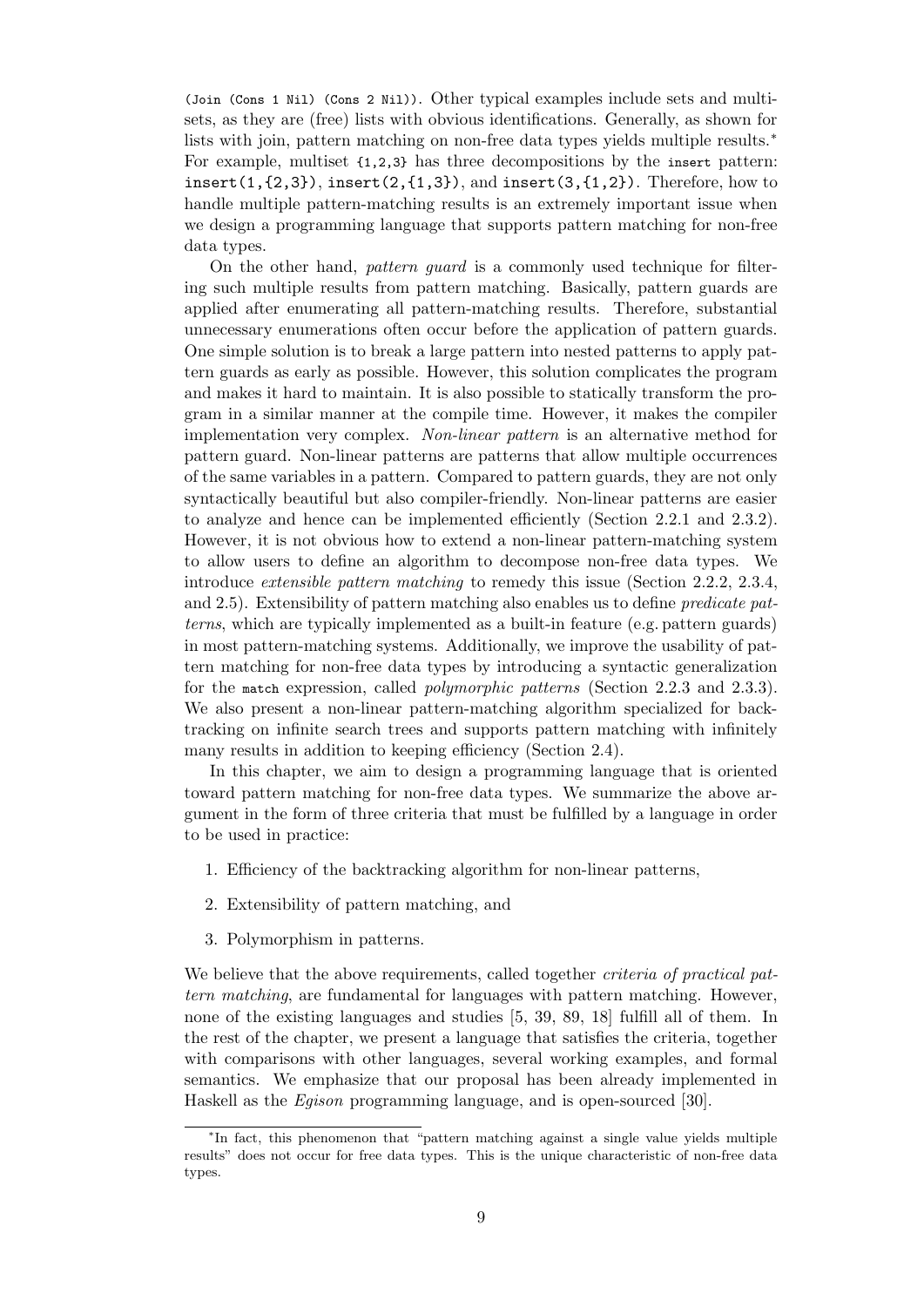The rest of the chapter is organized as follows. Section 2.2 analyzes the capabilities of the prior work for handling non-free data types and clarifies the problems to be solved. Section 2.3 shows our design of pattern-match expressions that solves the problems introduced in Section 2.2. Section 2.4 explains the internal algorithm for executing pattern-match expressions [in S](#page-19-0)ection 2.3. Section 2.5 explains how users customize the pattern-match method for each non-free data type in our system. Section [2.6](#page-21-0) shows the formal semantics of our language. Section 2.7 introduces the prior work on pattern-m[atch](#page-19-0) extensi[ons.](#page-25-0) S[ectio](#page-21-0)n 2.8 concludes this chapter.

#### **2.2 [Mot](#page-34-0)ivation**

<span id="page-19-0"></span>In this section, we discuss the requirements for programming languages to establish practical pattern matching for non-free data types.

#### **2.2.1 Pattern Guards vs. Non-linear Patterns**

<span id="page-19-1"></span>Compared to pattern guards, non-linear patterns are a compiler-friendly method for filtering multiple matching results efficiently. However, non-linear pattern matching is typically implemented by converting them to pattern guards. For example, some implementations of functional logic programming languages convert non-linear patterns to pattern guards [18, 17, 44]. This method is inefficient because it leads to enumerating unnecessary candidates. In the following program in Curry, seqN returns "Matched" if the argument list has a sequential N-tuple. Otherwise, it returns "Not matched". insert is used as a pattern constructor for decomposing data into an element and th[e re](#page-101-3)[st i](#page-101-4)[gno](#page-103-5)ring the order of elements. We will explain the definition of insert in Section 3.5.2.2.

```
seq2 (insert x (insert (x+1)) = "Matched"
seq2 = "Not matched"
seq3 (insert x (insert (x+1) (insert (x+2)Matched"
seq3 = "Not matched"
seq4 (insert x (insert (x+1) (insert (x+2) (insert (x+3) _)))) = "Matched"
seq4 = "Not matched"seq2 (take 10 (repeat 0)) -- returns "Not matched" in O(n^2) time
seq3 (take 10 (repeat 0)) -- returns "Not matched" in O(n^3) time
seq4 (take 10 (repeat 0)) -- returns "Not matched" in O(n^4) time
```
When we use a Curry compiler such as PAKCS [4] and KiCS2 [23], we see that "seq4 (take n (repeat 0))" takes more time than "seq3 (take n (repeat 0))" because seq3 is compiled to seq3' as follows. Therefore, seq4 enumerates  $\binom{n}{4}$  $\binom{n}{4}$  candidates, whereas seq3 enumerates  $\binom{n}{3}$  $\binom{n}{3}$  candidates before filtering the results. If the program uses non-linear patterns as in seq3, wee[as](#page-100-1)ily find that [we](#page-101-5) can check no sequential triples or quadruples exist simply by checking  $\binom{n}{2}$  $n \choose 2$  pairs. However, such information is discarded during the program transformation into pattern guards.

```
seq3' (insert x (insert y (insert z _))) | y = x + 1 & z = x + 2 = "Matched"
seq3' = "Not matched"
```
One way to make this program efficient in Curry is to stop using non-linear patterns and instead use a predicate explicitly in pattern guards. The following illustrates such a program.

isSeq2  $(x:y:rs) = y == x+1$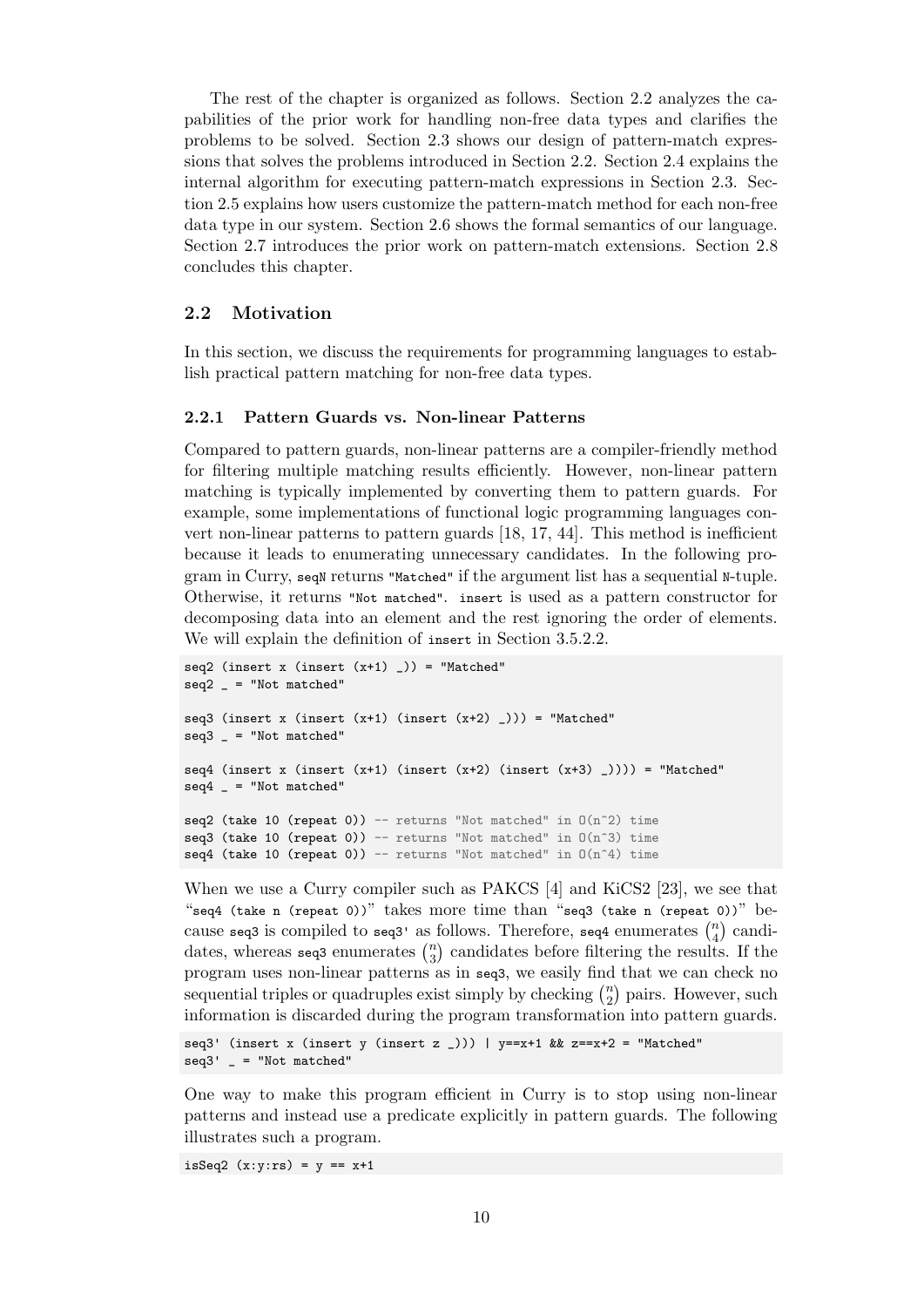```
isSeq3 (x:rs) = isSeq2 (x:rs) && isSeq2 rs
perm [] = []
perm(x:xs) = insert x (perm xs)seq3 xs | isSeq3 ys = "Matched" where ys = perm xs
seq3 = "Not matched"
seq3 (take 10 (repeat 0)) -- returns "Not matched" in O(n^2) time
```
isSeq2 and isSeq3 checks whether the elements of the head part of the argument list are in sequence or not. perm returns all the permutations of the argument list. In the program, because of laziness, only the head part of the list is evaluated. In addition, because of *sharing* [41], the common head part of the list is pattern-matched only once. Using this call-by-need-like strategy enables efficient pattern matching on sequential n-tuples. However, this strategy sacrifices the readability of programs and makes the program obviously redundant. Instead, we base our work on non-linear patte[rns](#page-102-2) and attempt to improve its usability keeping it compiler-friendly and syntactically clean.

#### **2.2.2 Extensible Pattern Matching**

<span id="page-20-0"></span>As a program gets more complicated, data structures involved in the program get complicated as well. A pattern-matching facility for such data structures (e.g. graphs and mathematical expressions) should be extensible and customizable by users because it is impractical to provide the data structures for these data types as built-in data types in general-purpose languages.

In the studies of computer algebra systems, efficient non-linear pattern-matching algorithms for mathematical expressions that avoid such unnecessary search have already been proposed [2, 58]. Generally, users of such computer algebra systems control the pattern-matching method for mathematical expressions by specifying attributes for each operator. For example, the Orderless attribute of the Wolfram language indicates that the order of the arguments of the operator is ignored [3]. However, the set of att[rib](#page-100-2)[ute](#page-104-3)s available is fixed and cannot be changed [1]. This means that the pattern-matching algorithms in such computer algebra systems are specialized only for some specific data types such as multisets. However, there are a number of data types we want to pattern-match other than math[em](#page-100-4)ati[ca](#page-100-3)l expressions, like unordered pairs, trees, and graphs.

Thus, extensible pattern matching for non-free data types is necessary for handling complicated data types such as mathematical expressions. In this chapter, we design a language that allows users to implement efficient backtracking algorithms for general non-free data types by themselves. It provides users with the equivalent power to add new attributes freely by themselves. We discuss this topic again in Section 2.3.4.

#### **2.2.3 Monomorphic Patterns vs Polymorphic Patterns**

<span id="page-20-1"></span>Polymorphism of patt[erns](#page-24-0) is useful for reducing the number of names used as pattern constructors. If patterns are monomorphic, we need to use different names for pattern constructors with similar meanings. As such, monomorphic patterns are error-prone.

For example, the pattern constructor that decomposes a collection into an element and the rest ignoring the order of the elements is bound to the name insert in the sample code of Curry [18] as in Section 2.2.1. The same pattern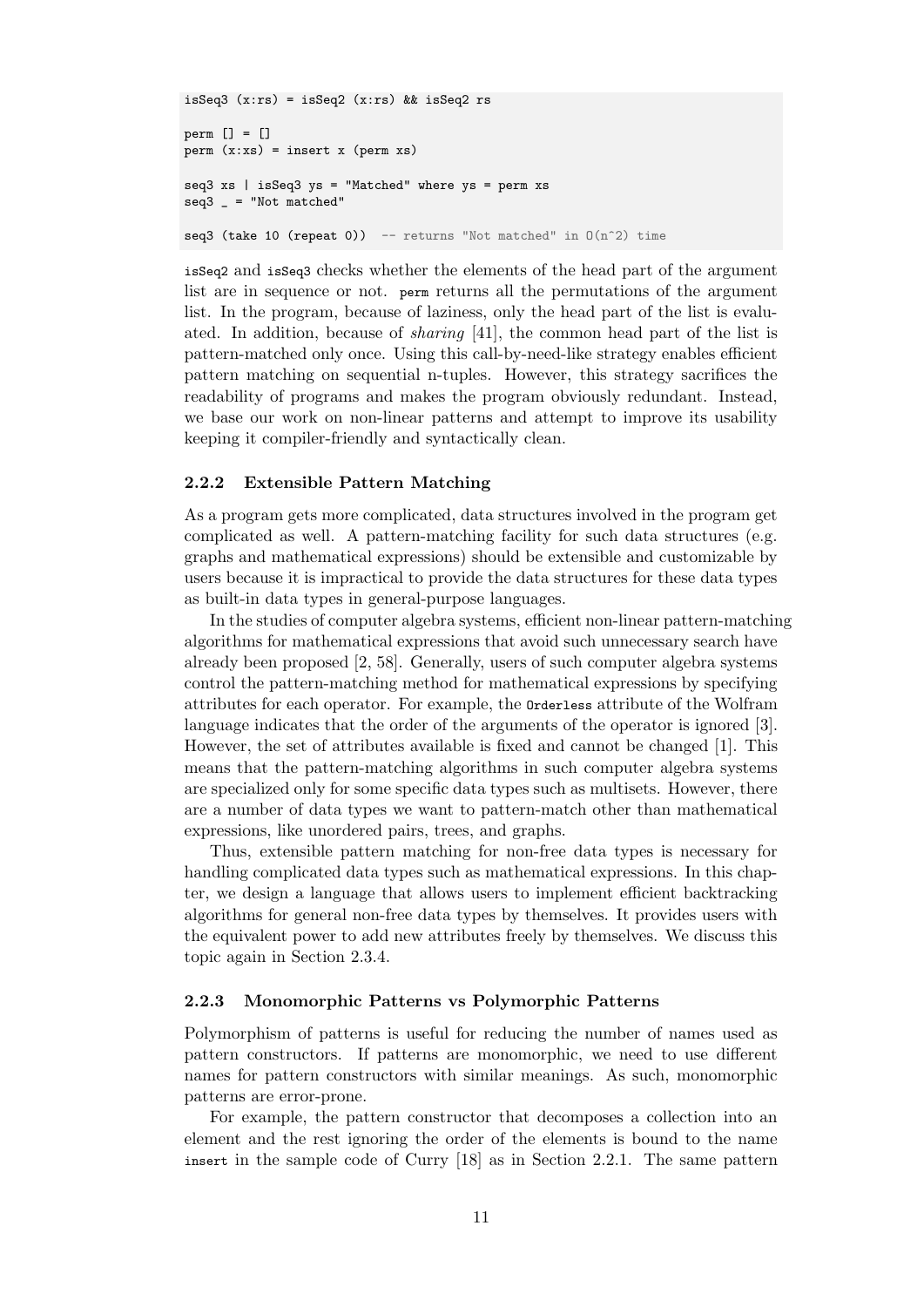constructor's name is Add' in the sample program of Active Patterns [39]. However, these can be considered as a generalized cons pattern constructor for lists to multisets, because they are the same at the point that both of them are a pattern constructor that decomposes a collection into an element and the rest.

Polymorphism is important, especially for value patterns. A value [pa](#page-102-1)ttern is a pattern that matches when the value in the pattern is equal to the target. It is an important pattern construct for expressing non-linear patterns. If patterns are monomorphic, we need to prepare different notations for value patterns of different data types. For example, we need to have different notations for value patterns for lists and multisets. This is because the equivalence of objects as lists and multisets are not equal although both lists and multisets are represented as a list.

```
pairsAsLists (insert x (insert x _)) = "Matched"
pairsAsLists _ = "Not matched"
pairsAsMultisets (insert x (insert y _)) | (multisetEq x y) = "Matched"
pairsAsMultisets _ = "Not matched"
pairsAsLists [1,2], [2,1]] -- returns "Not matched"
pairsAsMultisets [[1,2], [2,1]] -- returns "Matched"
```
#### **2.3 Proposal**

<span id="page-21-0"></span>In this section, we introduce our pattern-matching system, which satisfies all requirements shown in Section 2.2. Our language has Haskell-like syntax. It is dynamically typed, and as well as Curry, based on lazy evaluation.

#### **2.3.1 The** matchAll **and** ma[tch](#page-19-0) **expressions**

<span id="page-21-1"></span>We explain the matchall expression. It is a primitive syntax of our language. It supports pattern matching with multiple results.

We show a sample program using matchall in the following. In this thesis, we show the evaluation result of a program in the comment that follows the program. "--" is the inline comment delimiter of the proposed language.

```
matchAll [1, 2, 3] as list integer with
  xs + fys \rightarrow (xs, ys)-- [([], [1, 2, 3]), ([1], [2, 3]), ([1, 2], [3]), ([1, 2, 3], [])]
```
matchAll is composed of an expression called *target*, *matcher*, and *match clause*, which consists of a *pattern* and *body expression*. The matchAll expression evaluates the body of the match clause for each pattern-matching result and returns a (lazy) collection that contains all results. In the above code, we pattern-match the target  $[1, 2, 3]$  as a list of integers using the pattern  $x_s + \frac{1}{3}$ . list integer is a matcher to pattern-match the pattern and target as a list of integers. The pattern is constructed using the join pattern constructor. \$xs and \$ys are called *pattern variables*. We can use the result of pattern matching referring to them. A matchAll expression first consults the matcher on how to pattern-match the given target and the given pattern. Matchers know how to decompose the target following the given pattern and enumerate the results, and matchAll then collects the results returned by the matcher. In the sample program, given a join pattern, list integer tries to divide a collection into two collections. The collection [1, 2, 3] is thus divided into two collections in four ways.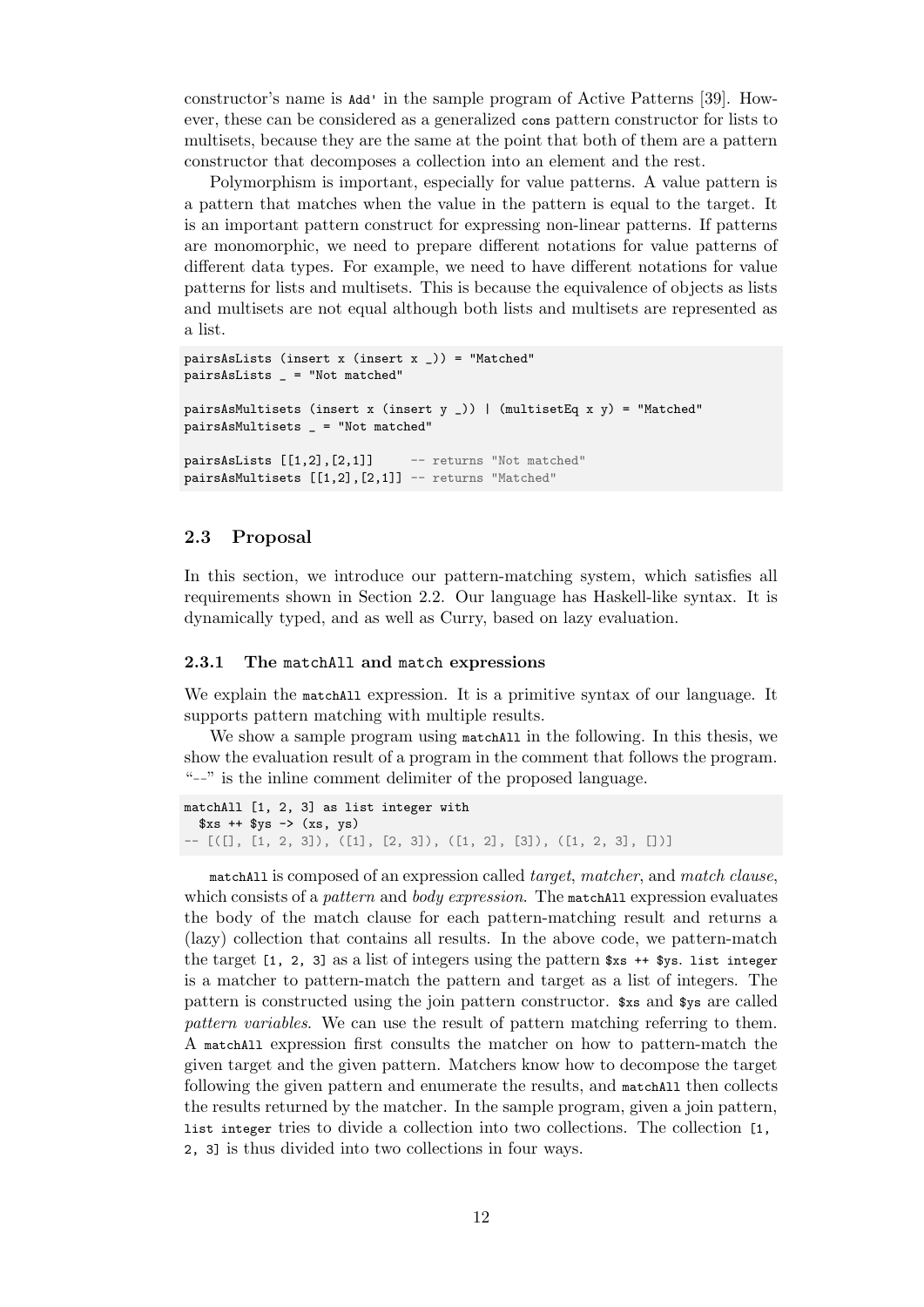matchAll can handle pattern matching that may yield infinitely many results. For example, the following program extracts all twin primes from the infinite list of prime numbers<sup>∗</sup> . We will discuss this mechanism in Section 2.4.2.

```
def twinPrimes :=matchAll primes as list integer with
    | - ++ $p :: #(p + 2) :: - -> (p, p + 2)
take 6 twinPrimes
-- [(3, 5), (5, 7), (11, 13), (17, 19), (29, 31), (41, 43)]
```
There is another primitive syntax called match expression. While matchAll returns a collection of all matched results, match short-circuits the pattern matching process and immediately returns if any result is found. Another difference from matchAll is that it can take multiple match clauses. It tries pattern matching starting from the head of the match clauses, and tries the next clause if it fails. Therefore, match is useful when we write conditional branching.

However, match is inessential for our language. It is implementable in terms of the matchAll expression and macros. The reason is that the matchAll expression is evaluated lazily, and, therefore, we can extract the first pattern-matching result from matchAll without calculating other pattern-matching results simply by using car. We can implement match by combining the matchAll and if expressions using macros. Furthermore, if is also implementable in terms of the matchAll and matcher expression as follows. We will explain the matcher expression in Section 2.5. For that reason, we only discuss the matchAll expression in the rest of the chapter.

```
defMacro if b e1 e2 :=
 head (matchAll b as matcher
                         $ as something with
                           | True -> [e1]
                           | False -> [e2]
          | $x -> x)
```
#### **2.3.2 Efficient Non-linear Pattern Matching with Backtracking**

<span id="page-22-0"></span>We have designed our language to handle non-linear patterns efficiently. For example, the calculation time of the following code does not depend on the pattern length. Both of the following examples take  $O(n^2)$  time to return the result.

```
matchAll take n (repeat 0) as multiset integer with
  |\ $x :: #(x + 1) :: _ -> x
-- returns \{\}\in 0(n^2) time
matchAll take n (repeat 0) as multiset integer with
  | $x :: #(x + 1) :: #(x + 2) :: _ -> x
-- returns \{\} in O(n^2) time
```
In our proposal, a pattern is examined from left to right in order, and the binding to a pattern variable can be referred to in the right side of the pattern. In the above examples, the pattern variable  $x$  is bound to any element of the collection since the pattern constructor is insert. After that, the patterns " $*(x + 1)$ " and  $"*(x + 2)"$  are examined. A pattern that begins with " $*"$ " is called a *value pattern*. The expression following "#" can be any kind of expression. The value patterns match with the target data if the target is equal to the content of the pattern.

<sup>∗</sup>We will explain the meaning of the value pattern #(p + 2) and the cons pattern constructor in Section 2.3.2 and 2.3.3, respectively.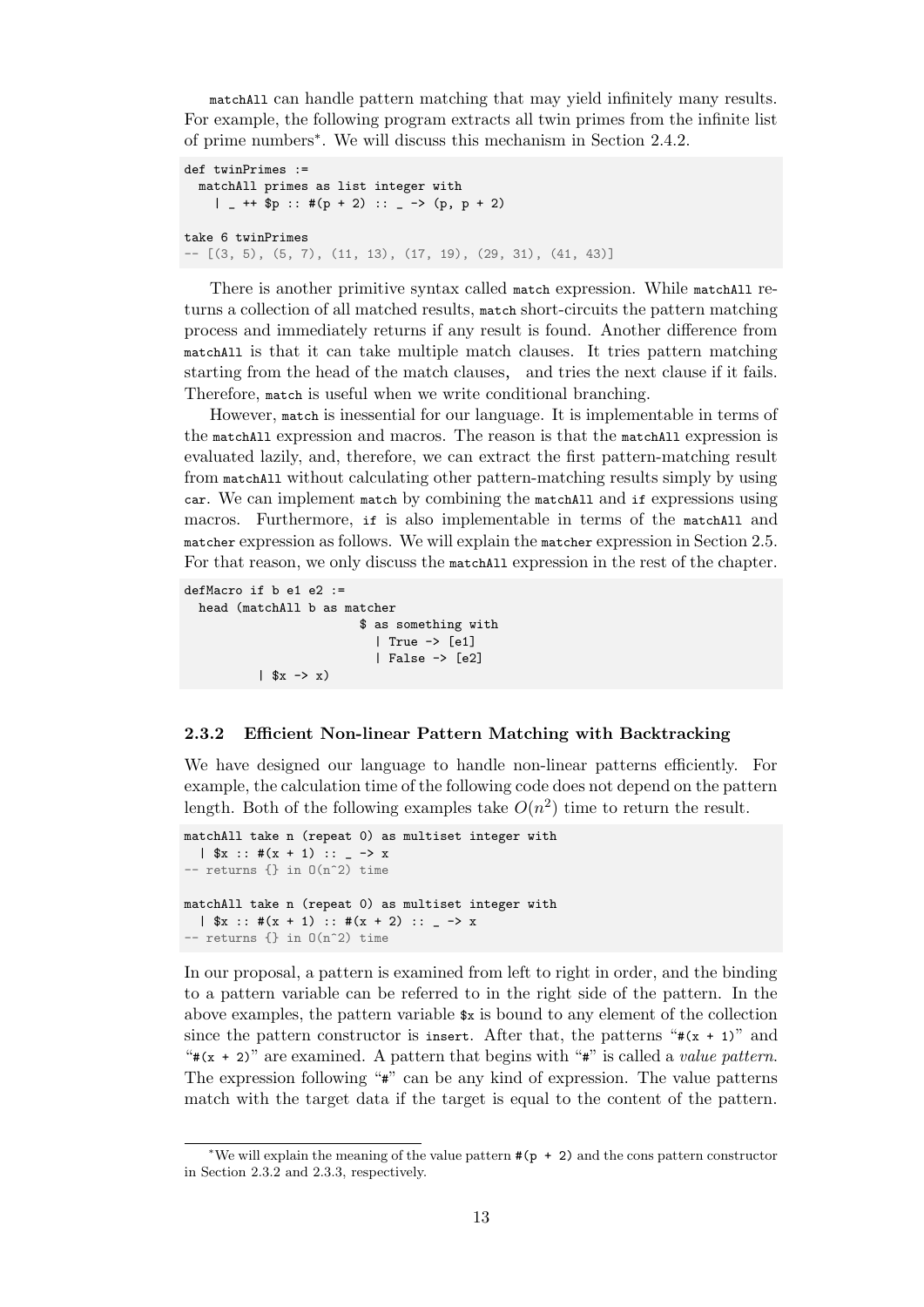Therefore, after successful pattern matching, \$x is bound to an element that appears multiple times.

We can more elaborately discuss the difference in the efficiency of non-linear patterns and pattern guards in general cases. The time complexity involved in pattern guards is  $O(n^{p+v})$  when the pattern matching fails, whereas the time complexity involved in non-linear patterns is  $O(n^{p+min(1,v)})$ , where *n* is the size of the target object<sup>∗</sup> , *p* is the number of pattern variables, and *v* is the number of value patterns. The difference between  $v$  and  $min(1, v)$  comes from the mechanism of non-linear pattern matching that backtracks at the first mismatch of the value pattern.

<span id="page-23-1"></span>

| Curry  | $n=15$ | $n=25$ | $n=30$ | $n=50$  | $n = 100$ |  |
|--------|--------|--------|--------|---------|-----------|--|
| seq2   | 1.18s  | 1.20s  | 1.29s  | 1.53s   | 2.54s     |  |
| seq3   | 1.42s  | 2.10s  | 2.54s  | 7.40s   | 50.66s    |  |
| seq4   | 3.37s  | 16.42s | 34.19s | 229.51s | 3667.49s  |  |
| Egison | $n=15$ | $n=25$ | $n=30$ | $n=50$  | $n = 100$ |  |
| seq2   | 0.26s  | 0.34s  | 0.43s  | 0.84s   | 2.72s     |  |
| seq3   | 0.25s  | 0.34s  | 0.46s  | 0.82s   | 2.66s     |  |
| seq4   | 0.25s  | 0.34s  | 0.42s  | 0.78s   | 2.47s     |  |

Table 2.1: Benchmarks of Curry (PAKCS version 2.0.1 and Curry2Prolog(swi 7.6) compiler environment) and Egison (version 3.7.12)

Table 2.1 shows microbenchmark results of non-linear pattern matching for Curry and Egison. The table shows execution times of the Curry program presented in Section 2.2.1 and the corresponding Egison program as shown above. The environment we used was Ubuntu on VirtualBox with 2 processors and 8GB memory [host](#page-23-1)ed on MacBook Pro (2017) with 2.3 GHz Intel Core i5 processor. We can see that the execution times in two implementations follow the theoretical computational co[mplex](#page-19-1)ities discussed above. We emphasize that these benchmark results do not mean Curry is slower than Egison. We can write the efficient programs for the same purpose in Curry if we do not persist in using non-linear patterns. Let us also note that the current implementation of Egison is not tuned up and comparing constant times in two implementations is nonsense.

Value patterns are not only efficient but also easy to read once we are used to them because it enables us to read patterns in the same order the execution process of pattern matching goes. It also reduces the number of new variables introduced in a pattern. We explain the mechanism of how the proposed system executes the above pattern matching efficiently in Section 2.4.

#### **2.3.3 Polymorphic Patterns**

<span id="page-23-0"></span>The characteristic of the proposed pattern-matching expre[ssio](#page-25-0)n is that they take a matcher. This ingredient allows us to use the same pattern constructors for different data types.

For example, one may want to pattern-match a collection [1, 2, 3] sometimes as a list and other times as a multiset or a set. For these three types, we can naturally define similar pattern-matching operations. One example is the cons pattern, which is also called insert in Section 2.2.1 and 2.3.2. Given a collection,

<sup>∗</sup>Here, we suppose that the number of decompositions by each pattern constructor can be approximated by the size of the target object.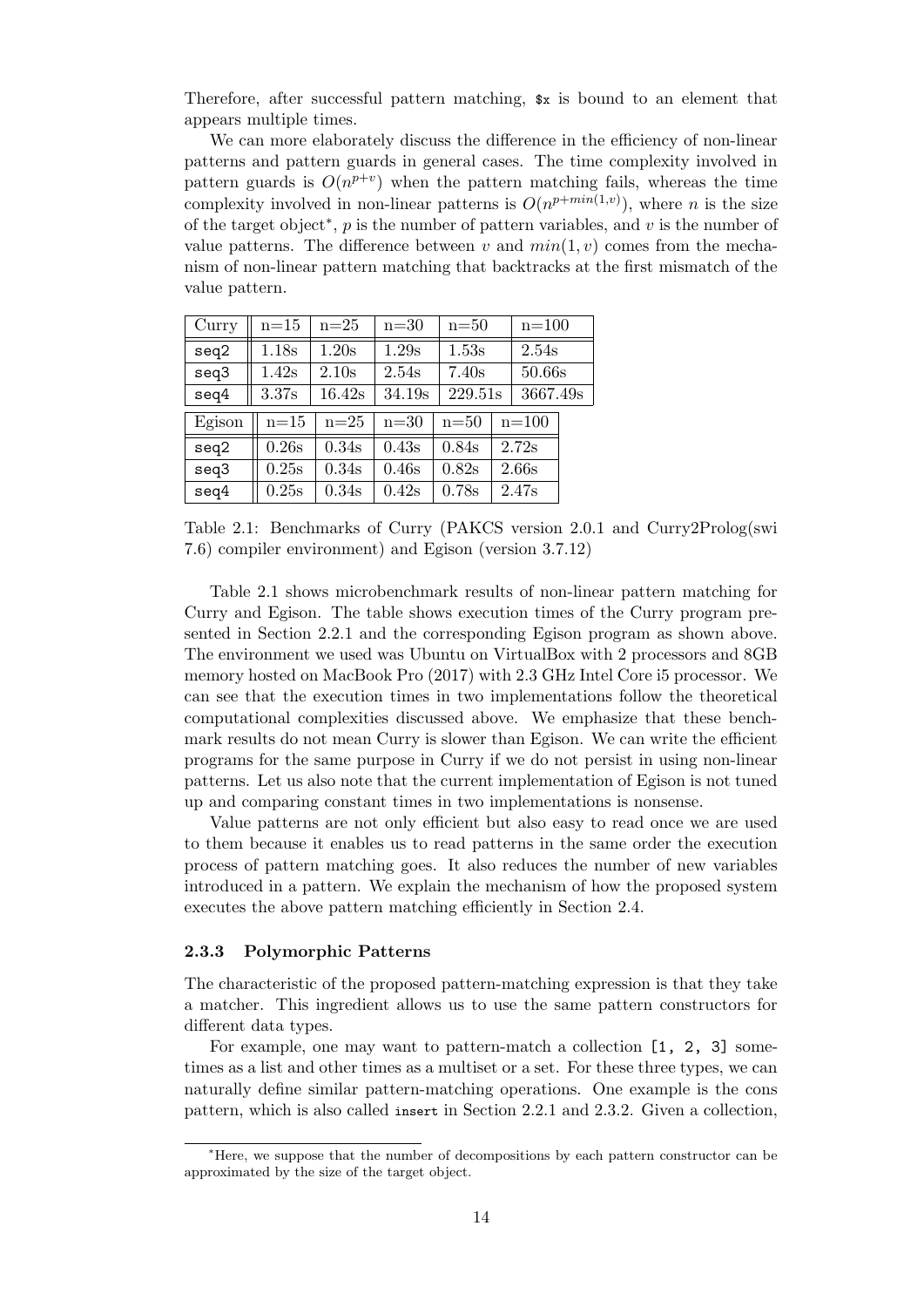pattern \$x :: \$rs divides it into the "head" element and the rest. When we use the cons pattern for lists, it either yields the result which is uniquely determined by the constructor, or just fails when the list is empty. On the other hand, for multisets, it non-deterministically chooses an element from the given collection and yields many results. By explicitly specifying which matcher is used in match expressions, we can uniformly write such programs in our language:

```
matchAll [1, 2, 3] as list integer with
  | x : x = (x, rs)- [(1, [2, 3])]
matchAll [1, 2, 3] as multiset integer with
  | x : x = (x, rs)- [(1, [2, 3]), (2, [1, 3]), (3, [1, 2])]matchAll [1, 2, 3] as set integer with
  | $x :: $rs -> (x, rs)
- [(1, [1, 2, 3]), (2, [1, 2, 3]), (3, [1, 2, 3])]
```
In the case of lists, the head element  $x$  is simply bound to the first element of the collection. On the other hand, in the case of multisets or sets, the head element can be any element of the collection because we ignore the order of elements. In the case of lists or multisets, the rest elements \$rs are the collection that is made by removing the "head" element from the original collection. However, in the case of sets, the rest elements are the same as the original collection because we ignore the redundant elements. If we interpret a set as a collection that contains infinitely many copies of each element, this specification of cons for sets is natural. This specification is useful, for example, when we pattern-match a graph as a set of edges and enumerate all paths with some fixed length including cycles without redundancy.

Polymorphic patterns are useful especially when we use value patterns. As well as other patterns, the behavior of value patterns is dependent on matchers. For example, equality  $[1, 2, 3] = [2, 1, 3]$  between collections is false if we regard them as mere lists but true if we regard them as multisets. Still, thanks to the polymorphism of patterns, we can use the same syntax for both of them. This greatly improves the readability of the program and makes programming with non-free data types easy.

```
matchAll [1, 2, 3] as list integer with
  | #[2, 1, 3] -> "Matched"
-- []
matchAll [1, 2, 3] as multiset integer with
  | #[2, 1, 3] -> "Matched"
-- {"Matched"}
```
We can pass matchers to a function because matchers are first-class objects. It enables us to utilize polymorphic patterns for defining function. The following is an example utilizing polymorphism of value patterns.

```
def elem/m m x xs :=
 match xs as list m with
    | - ++ #x :: - -> True
    | - -> False
```
#### **2.3.4 Extensible Pattern Matching**

<span id="page-24-0"></span>In the proposed language, users can describe methods for interpreting patterns in the definition of matchers. Matchers appeared up to here are defined in our language. We show an example of a matcher definition. We will explain the details of this definition in Section 2.5.1.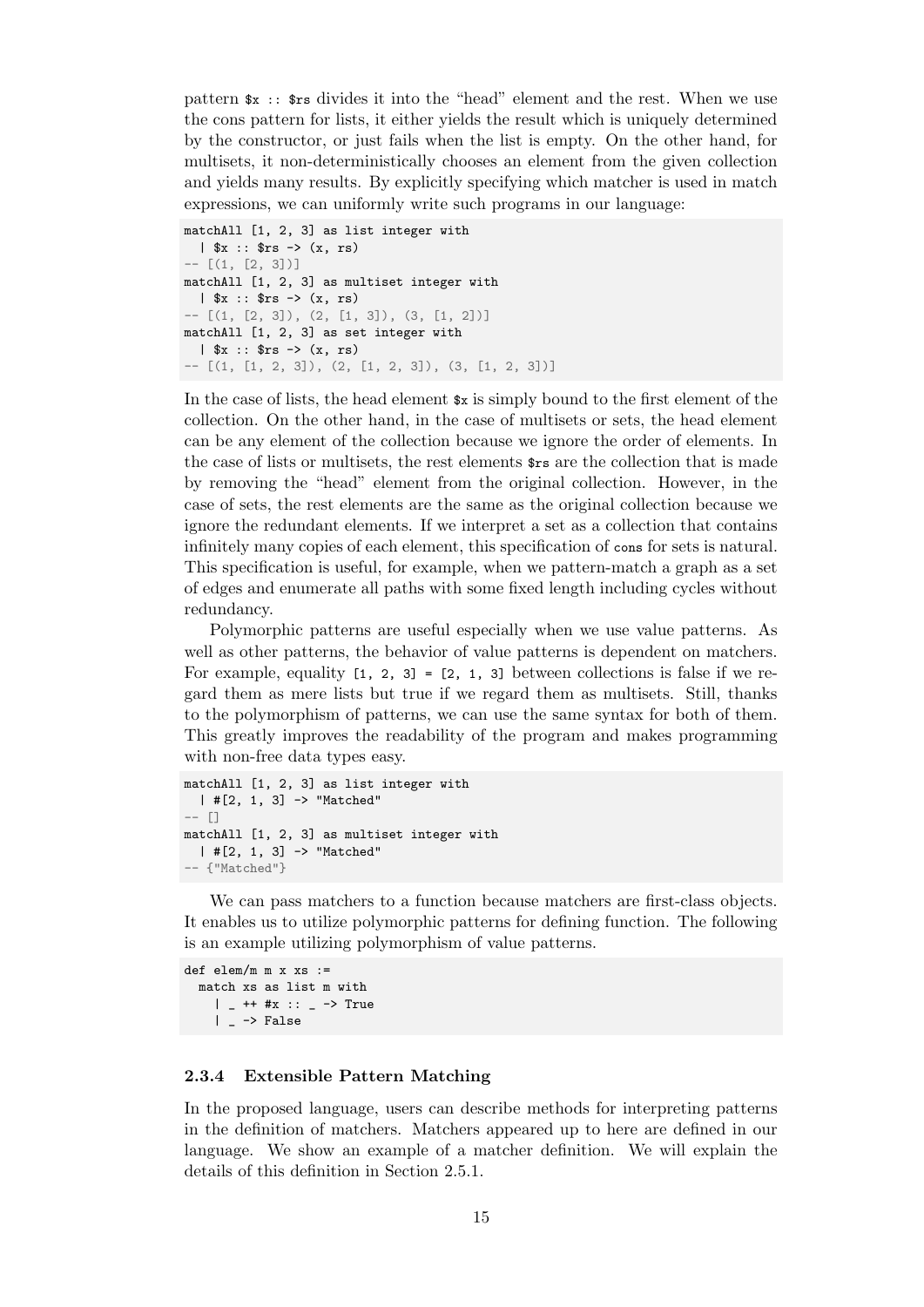```
def unorderedPair m :=
 matcher
    | ($, $) as (m, m) with
      | (\$x, $y) \rightarrow [(x, y), (y, x)]| $ as (eq) with
      | $tgt -> [tgt]
```
An *unordered pair* is a pair ignoring the order of the elements. For example, the tuple (2, 5) is equivalent to (5, 2), if we regard them as unordered pairs. Therefore, the tuple  $(2, 5)$  is successfully pattern-matched with pattern  $(\texttt{#5}, \texttt{*})$ .

```
matchAll (2, 5) as unorderedPair integer
  | (*5, $x) \rightarrow x-- [2]
```
We can define matchers for more complicated data types. For example, Egi constructed a matcher for mathematical expressions for building a computer algebra system on our language [31, 32]. His computer algebra system is implemented as an application of the proposed pattern-matching system. The matcher for mathematical expressions is used for implementing simplification algorithms of mathematical expressions. A program that converts a mathematical expression object  $n \cos^2(\theta) + n \sin^2(\theta)$  $n \cos^2(\theta) + n \sin^2(\theta)$  to *n* can be implemented as follows. (Here, we introduced the mathExpr matcher and some syntactic sugar for patterns.)

```
def simplifyCosAndSinInPoly poly :=
 match poly as mathExpr with
    \sin * (#cos x^2+2 * xy + \tan * (#sin #x)^#2 * #y + r ->
     simplifyCosAndSinInPoly (n * y + r)
    - \rightarrow \text{poly}
```
#### **2.4 Algorithm**

<span id="page-25-0"></span>This section explains the pattern-matching algorithm of the proposed system. The formal definition of the algorithm is given in Section 2.6. The method for defining matchers explained in Section 2.5 is deeply related to the algorithm.

#### **2.4.1 Execution Process of Non-linear Pattern M[atch](#page-31-0)ing**

<span id="page-25-1"></span>Let us show what happens when the [sys](#page-28-0)tem evaluates the following patternmatching expression.

```
matchAll [2, 8, 2] as multiset integer with
  | $m :: #m :: _ -> m
-- [2, 2]
```
Figure 2.1 shows one of the execution paths that reaches a matching result. First, the initial *matching state* is generated (step 1). A matching state is a datum that represents an intermediate state of pattern matching. A matching state is a compound type consisting of a stack of *matching atoms*, an environment, and interm[edia](#page-26-0)te results of the pattern matching. A matching atom is a tuple of a pattern, a matcher, and an expression called *target*. MState denotes the data constructor for matching states. env is the environment when the evaluation enters the matchAll expression. A stack of matching atoms contains a single matching atom whose pattern, target, and matcher are the arguments of the matchAll expression.

In our proposal, pattern matching is implemented as a reduction of matching states. In a reduction step, the top matching atom in the stack of matching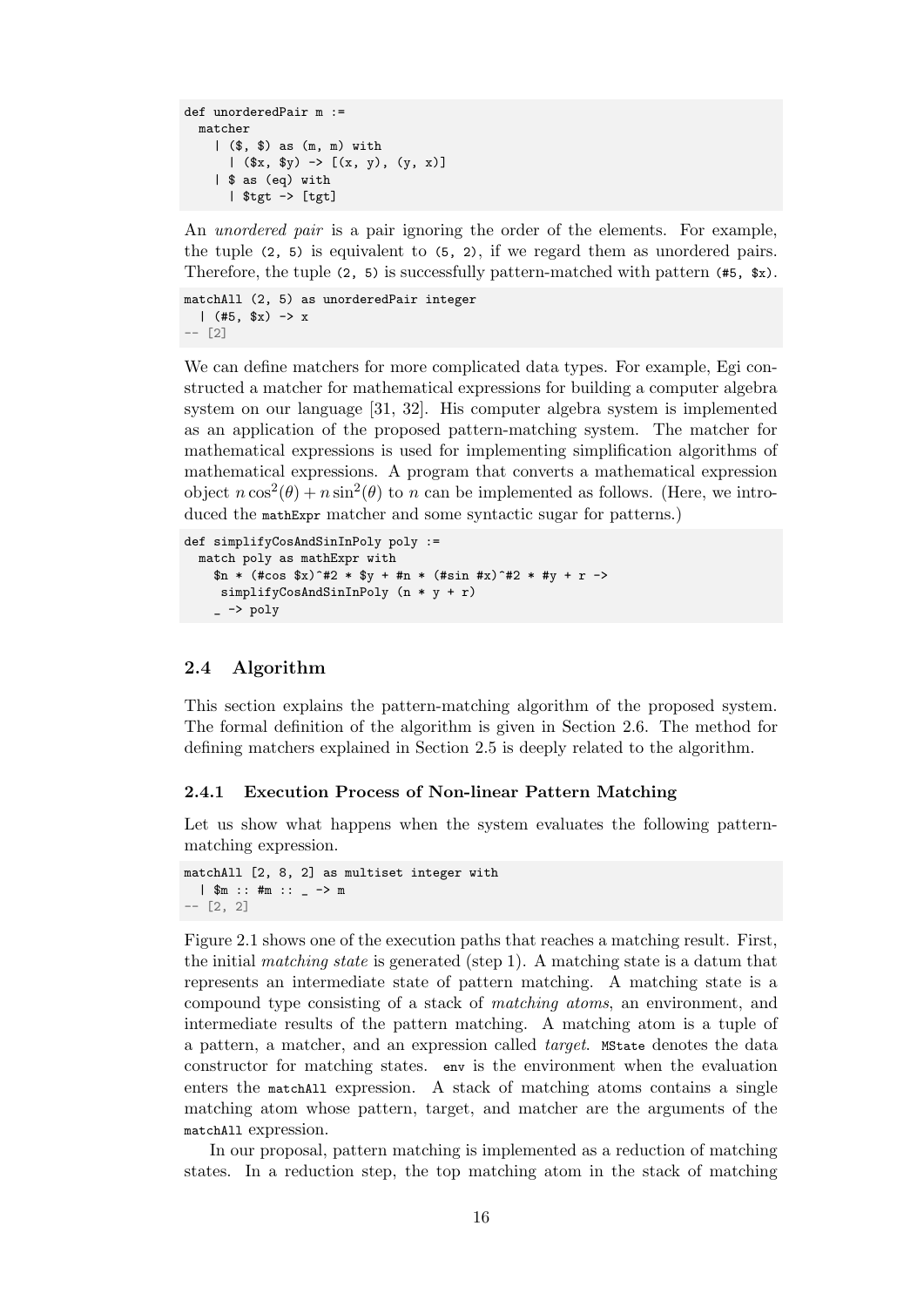<span id="page-26-0"></span>1 MState [(\$m :: #m :: \_, multiset integer, [2, 8, 2])] env []  $\overline{2}$ MState [(\$m, integer, 2), (#m :: \_, multiset integer, [8, 2])] env [] MState  $[(\text{Im}, \text{integer}, 8), (\text{Im} :: \_, \text{multiset integer}, [2, 2])]$  env  $[]$ MState  $[(\text{Im}, \text{integer}, 2), (\text{Im} :: \_, \text{multiset integer}, [2, 8])]$  env  $[]$ 3 MState [(\$m, something, 2), (#m :: \_, multiset integer, [8, 2])] env [] 4 MState [(#m :: \_, multiset integer, [8, 2])] env [(m, 2)] 5 MState [(#m, integer, 8), (\_, multiset integer, [2])] env [(m, 2)] MState [(#m, integer, 2), (\_, multiset integer, [8])] env [(m, 2)]  $6$  MState  $[$ (\_, multiset integer,  $[8]$ )] env  $[$ (m, 2)] 7 MState [(\_, something, [8])] env [(m, 2)] 8 MState [] env [(m, 2)]

Figure 2.1: Reduction path of matching states

atoms is popped out. This matching atom is passed to the procedure called *matching function*. The matching function is a function that takes a matching atom and returns a list of lists of matching atoms. The behavior of the matching function is controlled by the matcher of the argument matching atom. We can control the behavior of the matching function by defining matchers properly. For example, we obtain the following results by passing the matching atom of the initial matching state to the matching function.

```
matchFunction (\text{Im} :: \text{Im} :: \_, multiset integer, [2, 8, 2]) =[ [ (\text{Im}, \text{integer}, 2), (\text{Im} :: \_, multiset integer, [8, 2])][($m, integer, 8), (#m :: _, multiset integer, [2, 2])]
     [($m, integer, 2), (#m :: _, multiset integer, [2, 8])] ]
```
Each list of matching atoms is prepended to the stack of the matching atoms. As a result, the number of matching states increases to three (step 2). Our pattern-matching system repeats this step until all the matching states vanish.

For simplicity, in the following, we only examine the reduction of the first matching state in step 2. This matching state is reduced to the matching state shown in step 3. The matcher in the top matching atom in the stack is changed to something from integer, by definition of integer matcher. something is the only built-in matcher of our pattern-matching system. something can handle only wildcards or pattern variables, and is used to bind a value to a pattern variable. This matching state is then reduced to the matching state shown in step 4. The top matching atom in the stack is popped out, and a new binding  $(m, 2)$  is added to the collection of intermediate results. Only something can append a new binding to the result of pattern matching.

Similarly to the preceding steps, the matching state is then reduced as shown in step 5, and the number of matching states increases to 2. #m is pattern-matched with 8 and 2 by integer matcher in the next step. When we pattern-match with a value pattern, the intermediate results of the pattern matching is used as an environment to evaluate it. In this way, " $\mathbf{m}$ " is evaluated to 2. Therefore, the first matching state fails to pattern-match and vanishes. The second matching state succeeds in pattern matching and is reduced to the matching state shown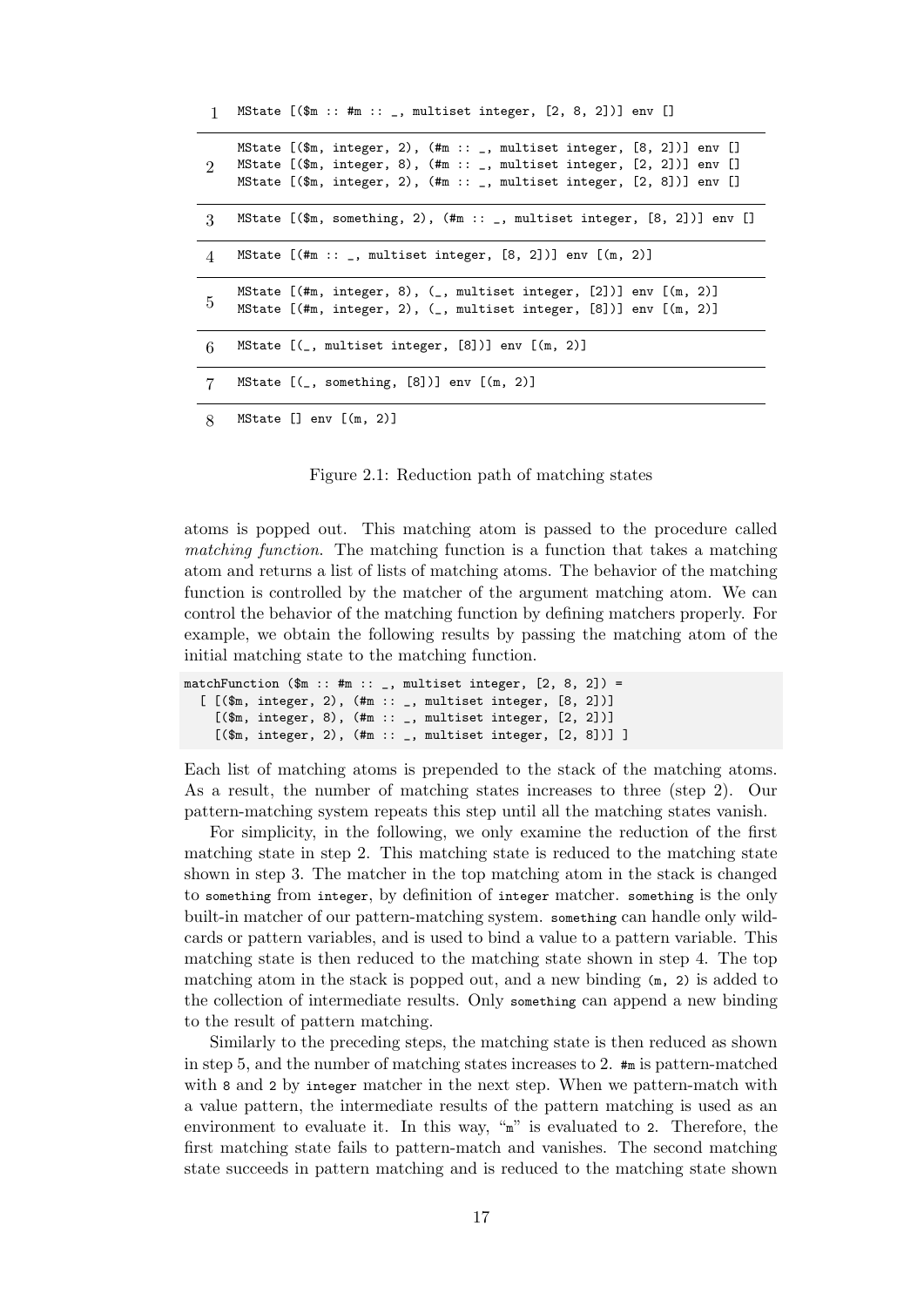in step 6. In step 7, the matcher is simply converted from multiset integer to something, by definition of multiset integer. Finally, the matching state is reduced to the empty collection (step 8). No new binding is added because the pattern is a wildcard. When the stack of matching atoms is empty, reduction finishes and the matching patching succeeds for this reduction path. The matching result (m, 2) is added to the entire result of pattern matching.

We can check the pattern matching for sequential triples and quadruples are also efficiently executed in this algorithm.

#### **2.4.2 Pattern Matching with Infinitely Many Results**

<span id="page-27-0"></span>The proposed pattern-matching system can eventually enumerate all successful matching results when matching results are infinitely many. It is performed by reducing the matching states in proper order. Suppose the following program:

take 8 (matchAll nats as set integer with  $m ::$   $m ::$   $\rightarrow$   $(m, n)$ )  $[(1, 1), (1, 2), (2, 1), (1, 3), (2, 2), (3, 1), (1, 4), (2, 3)]$ 

Figure 2.2 shows the search tree of matching states when the system executes the above pattern-matching expression. Rectangles represent matching states, and circles represent final matching states of successful pattern matching. The rectangle at the upper left is the initial matching state. The rectangles in the second [row](#page-28-2) are the matching states generated from the initial matching state one step. Circles  $\delta$ , r9, and s9 correspond to pattern-matching results  $[(m, 1), (n,$ 1)], [(m, 1), (n, 2)], and [(m, 2), (n, 1)], respectively.

One issue on naively searching this search tree is that we cannot enumerate all matching states either in depth-first or breadth-first manners. The reason is that the widths and depths of the search tree can be infinite. Widths can be infinite because a matching state may generate infinitely many matching states (e.g., the width of the second row is infinite), and depths can be infinite when we extend the language with a notion such as recursively defined patterns.

To resolve this issue, we reshape the search tree into a *reduction tree* as presented in Figure 2.3. A node of a reduction tree is a list of matching states, and a node has at most two child nodes, left of which is the matching states generated from the head matching state of the parent, and the right of which is a copy of the tail part of the parent matching states. At each reduction step, the system has a list of no[des.](#page-28-2) Each row in Figure 2.3 denotes such a list. One reduction step in our system proceeds in the following two steps. First, for each node, it generates a node from the head matching state. Then, it constructs the nodes for the next step by collecting the generated nodes and the copies of the tail parts of the nodes. The index of each node de[not](#page-28-2)es the depth in the tree the node is checked at. Since widths of the tree are at most  $2^n$  for some *n* at any depth, all nodes can be assigned some finite number, which means all nodes in the tree are eventually checked after a finite number of reduction steps.

We adopt breadth-first search strategy as the default traverse method because there are cases that breadth-first traverse can successfully enumerate all pattern-matching results while depth-first traverse fails to do so when we handle pattern matching with infinitely many results. However, of course, when the size of the reduction tree is finite, the space complexity for depth-first traverse is less expensive. Furthermore, there are cases that the time complexity for depth-first traverse is also less expensive when we extract only the first several successful matches. Therefore, to extend the range of algorithms we can express concisely with pattern matching keeping efficiency, providing users with a method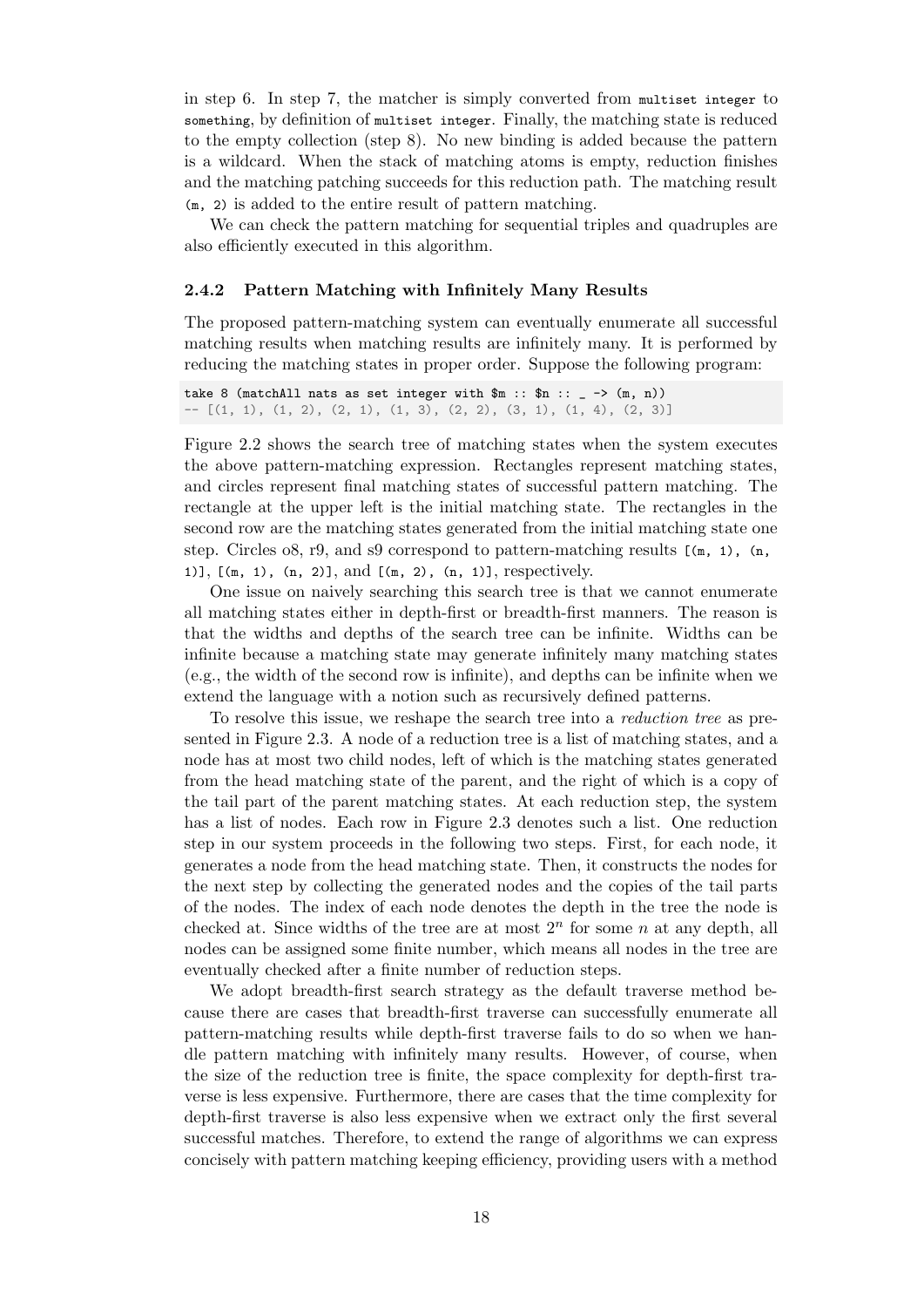<span id="page-28-2"></span>

Figure 2.2: Search tree Figure 2.3: Binary reduction tree

for switching search strategy of reduction trees is important. We leave the further investigation of this direction as interesting future work.

#### **2.5 User-Defined Matchers**

<span id="page-28-0"></span>This section explains how to define matchers from scratch through examples.

#### **2.5.1 Matcher for Unordered Pairs**

<span id="page-28-1"></span>We explain how the unorderedPair matcher shown in Section 2.3.4 works. unorderedPair is defined as a function that takes and returns a matcher to specify how to pattern-match against the elements of a pair. A matcher is defined using the matcher expression. The matcher expression is a built-in syntax of Egison. matcher takes a collection of *matcher clauses*. A matcher clause is [a trip](#page-24-0)le of a *primitivepattern pattern*, a *next-matcher expression*, and a *next-target expression*.

A matcher is a kind of function that takes a pattern and target, and returns lists of the next matching atoms. A matching atom is a triple of a pattern, target, and matcher. A primitive-pattern pattern matches a pattern. Patterns that match with *pattern holes* (\$ inside primitive-pattern patterns) are next patterns. A next-matcher expression returns the next matchers. A next-target expression is a function that takes a target and returns a list of the next targets. A matcher generates a list of the next matching atoms by combining the next patterns, the next matchers, and a list of next targets. The formal syntax of the matcher expression is found in Figure 2.4 in Section 2.6.

unorderedPair has two matcher clauses. The primitive-pattern pattern of the first matcher clause is (\$, \$). This matcher clause defines the interpretation of the tuple pattern. This pattern contains two pattern holes \$. It means that it interprets the first and second ele[ment](#page-31-1)s of the tu[ple](#page-31-0) pattern by the matchers specified by the next-matcher expression. In this example, since the next-matcher expression is  $(m, m)$ , both of the elements of the tuple pattern are pattern-matched using the matcher given by m. The primitive-data-match clause of the first matcher clause is  $(*x, *y) \rightarrow [({x, y}, ({y, x})]$ . The pattern  $(*x, *y)$  is pattern-matched with the target datum such as  $(2, 5)$ , and  $x$  and  $y$  is matched with 2 and 5, respectively. The primitive-data-match clause returns [(2, 5), (5, 2)]. A primitive-data-match clause returns a collection of *next-targets*. This means the patterns "#5" and \$x are matched with the targets 2 and 5, or 5 and 2 using the integer matcher in the next step, respectively. Pattern matching of primitivedata-patterns is similar to pattern matching against algebraic data types in ordinary functional programming languages. As a result, the first matcher clause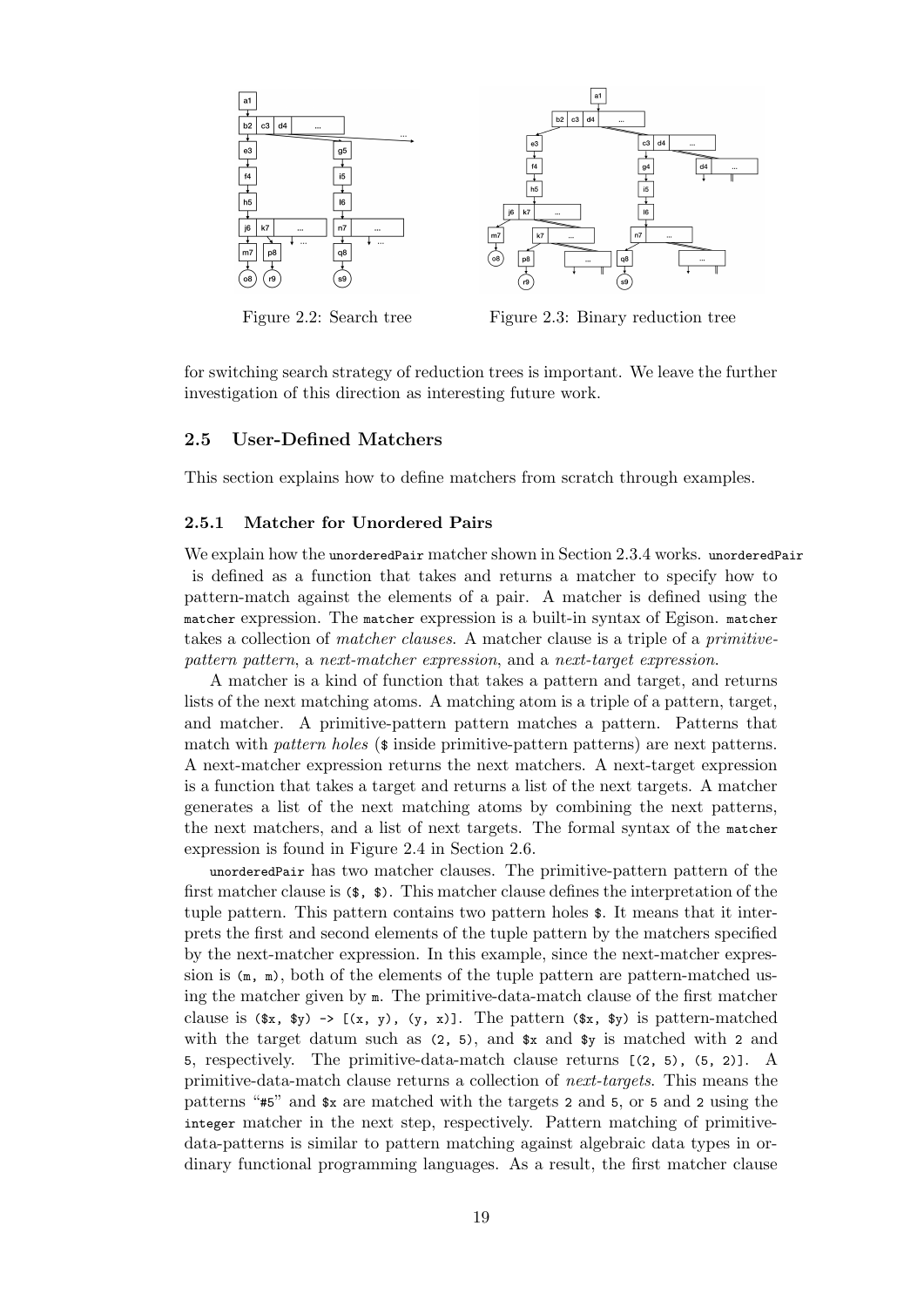works in the matching function as follows.

matchFunction  $[(\$x, \$y)$  (unorderedPair integer)  $(2, 5)] =$ [ [(\$x, integer, 2), (\$y, integer, 5)] [(\$x, integer, 5), (\$y, integer, 2)] ]

The second matcher clause is rather simple; this matcher clause simply converts the matcher of the matching atom to the something matcher.

#### <span id="page-29-0"></span>**2.5.2 Case Study: Matcher for Multisets**

As an example of how we can implement matchers for user-defined non-free data types, we show the definition of multiset matcher. We can define it simply by using the list matcher. multiset is defined as a function that takes and returns a matcher.

```
def multiset a :=
   matcher
      | [] as () with
         | [ ] \rightarrow [ () ]| - -> []
      | $ :: _{-} as a with
         | $tgt -> tgt
      | $ :: $ as (a, multiset a) with
         | $tgt ->
            matchAll tgt as list a with
                | h_s + f_x :: f_s - \langle x, h_s + f_s \rangle| #$val as () with
         | $tgt ->
            match (val, tgt) as (list a, multiset a) with
                |(1, 1) \rightarrow |0|( x :: x = 1 (x = 1) (x = 1) (x = 2) (x = 3) (x = 1) (x = 1) (x = 1) (x = 1) (x = 2) (x = 1) (x = 1) (x = 1) (x = 1) (x = 1) (x = 1) (x = 1) (x = 1) (x = 1) (x = 1) (x = 1) (x = 1) (x = 1) (x = 1) (x = 1) (x = 1) (x = | (, ) -> || $ as (something) with
         | $tgt -> [tgt]
```
The multiset matcher has five matcher clauses. The first matcher clause handles a nil pattern, and it checks whether the target is an empty collection or not. The second and third matcher clauses handle a cons pattern. The fourth matcher clause handles a value pattern. This matcher clause defines the equality of multisets. The fifth matcher clause handles the other patterns for multiset: a pattern variable and wildcard.

First, we focus on the third matcher clause. The primitive-pattern pattern of the second matcher clause is  $\hat{\mathbf{s}}$  ::  $\hat{\mathbf{s}}$ , and the next matcher expression is (a, multiset a). It means two arguments of the cons pattern are next patterns and they are pattern-matched using the a and multiset a matchers, respectively. a is an argument of multiset and the matcher for inner elements of a multiset. In the next target expression, a simple join-cons pattern is used to decompose a target collection into an element and the rest collection. For example, when the target is a collection  $[1,2,3]$ , this next-target expression returns  $[(1, [2,3])$  $(2,[1,3])$ , $(3,[1,2])$ ]. Each tuple of the next targets is pattern-matched using the next patterns and the next matchers recursively. For example, 1 and [2,3] are pattern-matched using the a and multiset a matcher with the first and the second argument of the cons pattern, respectively.

Next, we focus on the second matcher clause. The primitive-pattern pattern of the second matcher clause is  $\epsilon$ :  $\epsilon$ . This matcher clause handles a conspattern whose second argument is a wildcard. We omit the calculation of the next target. In this case, we omit the calculation of the rest elements. The next matcher of this matcher clause is a and the next target is [1,2,3] when the target is a collection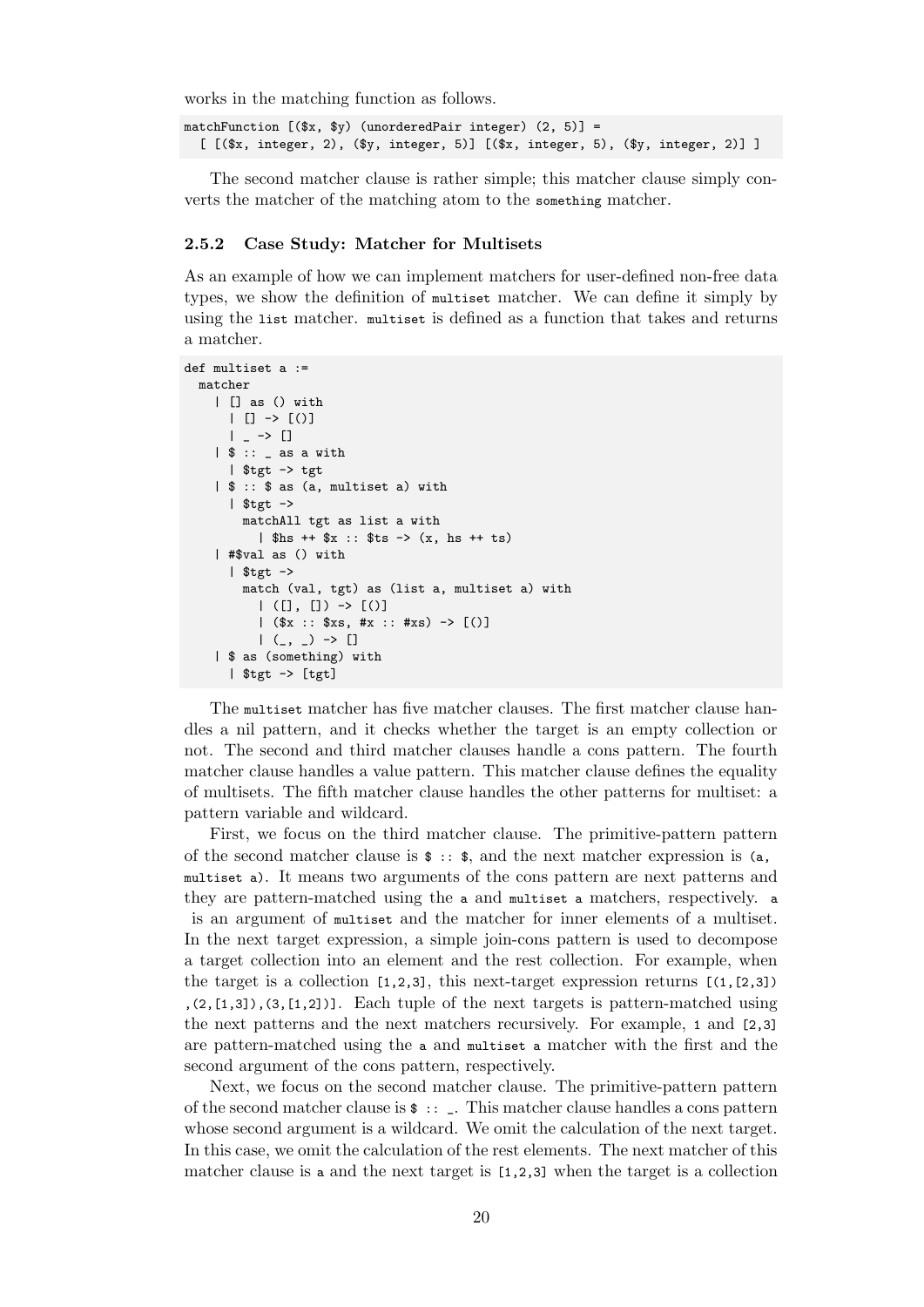[1,2,3]. We call the optimization technique that omits the calculation of the next target when a pattern contains wildcard *wildcard optimization*.

Next, we focus on the fourth matcher clause. The primitive-pattern pattern of this matcher clause is #\$val. It is called a *value-pattern pattern*. A value-pattern pattern matches a value pattern. This matcher clause compares the content of a value pattern (val) and a target ( $tgt$ ) as multisets. The match expression is used for this comparison. The target collection tgt is recursively pattern-matched as multiset a.

The first and the third match clauses of this match expression are simple. The first match clause states that it returns [()] when both val and tgt are empty. This return value means pattern matching for the value pattern succeeded. The third match clause states that it returns [] if pattern matching for the patterns of both the first and the second match clause failed. This return value means pattern matching for the value pattern failed.

The second match clause is the most technical part of this match expression. The value pattern #xs is recursively pattern-matched using this matcher clause itself. The collection xs is one element shorter than tgt. Therefore, this recursion finally reaches the first or the third match clause if val and tgt are finite.

Finally, let us also explain the fifth matcher clause. This matcher clause creates the next matching atom by just changing the matcher from multiset a to something.

#### <span id="page-30-0"></span>**2.5.3 Matcher for Sorted Lists**

Modularization of pattern-matching algorithms by matchers not by patterns enables polymorphic patterns. However, its merit extends beyond polymorphic patterns; matchers enable descriptions of more efficient pattern matching keeping patterns concise. The reason is that pattern matching against patterns inside matcher definitions allows us to describe more detailed pattern-matching algorithms. This section shows such an example, a matcher for sorted lists.

The program that used a doubly-nested join-cons pattern for enumerating pairs of prime numbers whose forms are  $(p, p + 6)$  gets slower when the number of the enumerating prime pairs gets larger. The reason is that the program enumerates all the combinations of prime numbers. For example, the program tries to match all the pairs such as (3*,* 5)*,*(3*,* 7)*,*(3*,* 11)*,*(3*,* 13)*,*(3*,* 17)*,*(3*,* 19), and so on. However, we should avoid enumerating the pairs after (3*,* 11), the first pair whose difference is more than 6. This is because it is obvious that the differences between all the pairs after (3*,* 11) are more than 6.

```
take 10 (matchAll primes as sortedList integer with
         | - ++ p :: (- ++ \#(p + 6) :: -) -> (p, p + 6))
- [(5,11), (7,13), (11,17), (13,19), (17,23), (23,29), (31,37), (37,43), (41,47), (47,53)]
```
We can avoid this unnecessary search by creating a new matcher that is specialized for sorted lists. We can define such a matcher by adding a matcher clause with the primitive-pattern pattern  $\ast$  ++  $\ast$ px ::  $\ast$  to the list matcher as shown below. This matcher clause improves the theoretical time complexity of the above pattern from  $O(n^2)$  to  $O(n)$ .

```
def sortedList a := matcher
  | $ ++ #$px :: $ as (sortedList a, sortedList a) with
    | \$tgt -> matchAll tgt as list a with
                | loop $i (1, $n)
                    ((?(\x \rightarrow x < px) \& \$h_i) :: ...)
```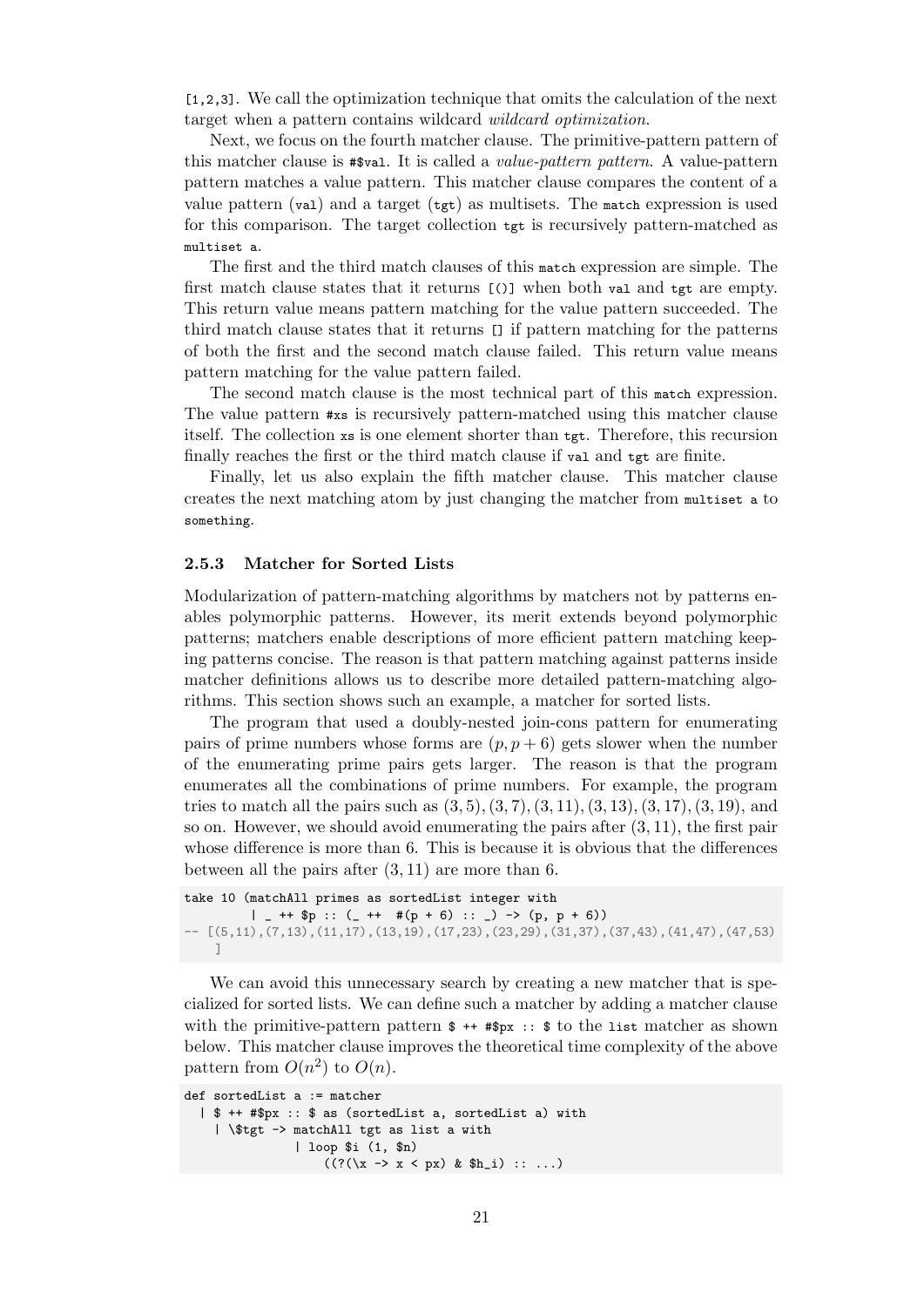```
EXPRESSIONS
       M ::= c | x | (\lambda(x, \dots)M) | (M \ M)| (M, \dots) | (C \ M \dots)| letrec [(x, M), \cdots] in M| matchAll M as M with p -> M
           | something | matcher [ϕ, · · · ]
        p ::= \_ | \ x | \# M | (C p \cdots)
        \phi ::= (pp \text{ as } M \text{ with } [dp \rightarrow M, \cdots])pp ::= \_ | \ 1 #$x | (C pp \cdots)dp ::= \$x \mid (C \ dp \cdots)Values
                                                                                       V ::= c \mid (V, \dots) \mid (CV \dots)| (Γ, λ(x, · · · )M)
                                                                                          |\left(\Gamma,[\phi,\cdots]\right)|Values in weak head normal form
                                                                                       v ::= \bullet \mid c \mid \langle \Gamma, M \rangle| (v, \dots) | (C v, \dots) || \langle \Gamma, \lambda(x, \cdots) M \rangle| \langle \Gamma, [\phi, \cdots] \rangleENVIRONMENTS
                                                                                       Γ ::= ∅ | {x 7→ v} | Γ ∪ Γ
```
Figure 2.4: Syntax of our language

(#px :: \$ts)  $\rightarrow$  (map (\i -> h\_i) [1..n], ts)

We call this optimization technique for nested patterns *pattern fusion*. In the above matcher clause, a loop pattern is used. We will explain loop patterns in Section 3.2.6. Note that pattern fusion is only applicable to Egison that modularizes pattern-matching methods for each matcher, not for each pattern. The reason is that we need to match patterns whose form is  $-$  ++  $\#$ x ::  $-$  as mentioned above. If pattern-matching methods are modularized for each pattern, we need to [introd](#page-40-1)uce a new pattern constructor joinCons  $\dots$  ... that is equivalent  $\text{to }$   $\text{-}$  +  $\ldots$   $\text{...}$  for this purpose.

#### **2.6 Formal Semantics**

...

<span id="page-31-0"></span>In this section, we present the syntax and big-step semantics of our language (Figure 2.4 and 2.5). We use metavariables  $x, y, z, \ldots, M, N, \ldots, V, W, \ldots, v, w, \ldots$ and *p, . . .* for variables, expressions, values, values in *weak head normal form*, and patterns respectively. A value is in weak head normal form when only the outermost part has been evaluated, whereas a normal value is fully evaluated. We [han](#page-31-1)dle [valu](#page-32-0)es in weak head normal form for achieving lazy evaluation. In Figure 2.4, *c* denotes a constant expression and *C* denotes a data constructor name.  $X \cdots$  in Figure 2.4 means a finite list of X. The syntax of our language is similar to that of the Haskell programming language. As explained in Section 2.3.1,  $(M, \dots)$  and  $(C M \dots)$  denote tuples and data constructions. In this formal [lan](#page-31-1)guage, lists are represented as an algebraic data type using constructors. *ϕ*, *pp*, and *dp* ar[e ca](#page-31-1)lled matcher clauses, primitive-pattern patterns, and primitive-data patterns respectively. Γ*,* ∆*, . . .* denote variable assignments, i.e., part[ial fu](#page-21-1)nctions from variables to values. *•* denotes the dummy object and is used to implement the recursive definitions by the letrec expressions.

In Figure 2.5, the following notations are used. We write  $[a_i]_i$  to mean a lazy list whose elements are evaluated to  $[a_1, a_2, \ldots]$ . Similarly,  $[[a_{ij}]_j]_i$  denotes  $[[a_{11}, a_{12}, \ldots], [a_{21}, a_{22}, \ldots], \ldots]$ , but each list in the list may have different length. List of tuples  $[(a_1, b_1), (a_2, b_2), \ldots]$  may be often written as  $[a_i, b_i]_i$  instead of  $[(a_i, b_i)]_i$  $[(a_i, b_i)]_i$  $[(a_i, b_i)]_i$  for s[hor](#page-32-0)t. Concatenation of lists  $l_1, l_2$  are denoted by  $l_1 + l_2$ , and  $a : l$ denotes  $[a] + l$  (adding at the front).  $\epsilon$  denotes the empty list. In general,  $\vec{x}$  for some metavariable *x* is a metavariable denoting a list of what *x* denotes. However,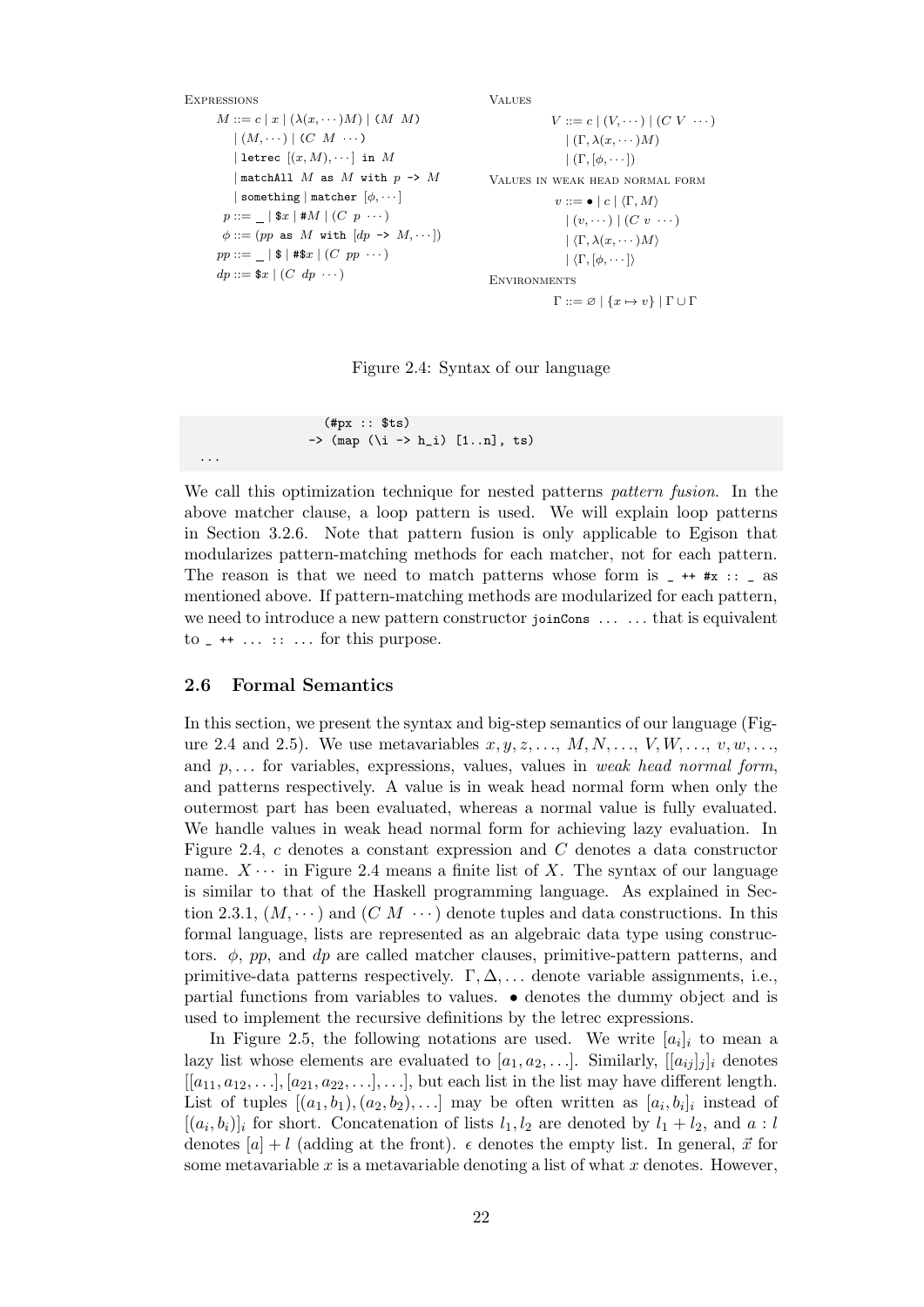<span id="page-32-0"></span>Deep Evaluation:

$$
\frac{\Gamma, M \downarrow c}{\Gamma, M \downarrow c} \text{D-Constant} \quad \frac{\Gamma, M \downarrow \langle \Delta, \lambda(x, \dots)M \rangle}{\Gamma, M \downarrow (\Delta, \lambda(x, \dots)M)} \text{D-Lambda} \quad \frac{\Gamma, M \downarrow \langle \Delta, [\phi, \dots] \rangle}{\Gamma, M \downarrow (\Delta, [\phi, \dots])} \text{D-Mactier}
$$
\n
$$
\frac{\Gamma, M \downarrow (\langle \Delta, N_i \rangle)_i \qquad \Delta, N_i \downarrow V_i(\forall i)}{\Gamma, M \downarrow (\langle \Delta, N_i \rangle)_i} \text{D-Tuple} \quad \frac{\Gamma, M \downarrow (C \langle \Delta, N_i \rangle)_i \qquad \Delta, N_i \downarrow V_i(\forall i)}{\Gamma, M \downarrow (C V_i)_i} \text{D-Cons}
$$

Core features as a functional language:

$$
\frac{\Gamma, c \downarrow c \quad \text{ConsTrant} \quad \frac{\Gamma \cup \{x \mapsto v\} \cup \Delta, x \downarrow v}{\Gamma, (M_i)_i \downarrow ((\Gamma, M_i))_i} \quad \text{TUTE}}{\Gamma, (C M_i)_i \downarrow (C \langle \Gamma, M_i \rangle)_i} \quad \text{Cons} \quad \frac{\Gamma, (\lambda(x_i)_i M) \downarrow (\Gamma, \lambda(x_i)_i M)}{\Gamma, (\lambda(x_i)_i M) \downarrow (\Gamma, \lambda(x_i)_i M)} \quad \text{Lambba}
$$
\n
$$
\frac{\Gamma, M \downarrow (\Delta, \lambda(x_i)_i M') \qquad \Gamma, N \downarrow (v_i)_i \qquad \Delta \cup \{x_i \mapsto v_i\}_i, M' \downarrow w}{\Gamma, (M N) \downarrow w} \quad \text{APPLICATION}
$$
\n
$$
\frac{\Gamma \cup \{x_i \mapsto \bullet_i\}_i, M_j \downarrow \langle \Delta, M_j \rangle \quad (\forall j) \qquad \Delta' = update(\Delta, [\bullet_i]_i, [v_i]_i) \qquad \Delta', N \downarrow w}{\Gamma, \text{letrec} \quad [(x_i, M_i)]_i \text{ in } N \downarrow w} \quad \text{LETREC}
$$

Evaluation of matcher and matchAll:

| $\Gamma$ , matter [pp <sub>i</sub> as $M_i$ with $[dp_{ij} \rightarrow N_{ij}]_j]_i \downarrow \langle \Gamma, [pp_i, M_i, [dp_{ij}, N_{ij}]_j] \rangle$ | MATCHER                  |                                                                |                                          |               |
|----------------------------------------------------------------------------------------------------------------------------------------------------------|--------------------------|----------------------------------------------------------------|------------------------------------------|---------------|
| $\Gamma, M \downarrow v$                                                                                                                                 | $\Gamma, N \downarrow m$ | $[[[p \sim_m v], \Gamma, \emptyset]] \Rightarrow [\Delta_i]_i$ | $\Gamma \cup \Delta_i, L \downarrow v_i$ | $(\forall i)$ |
| $\Gamma$ , matchAll $M$ as $N$ with $p \rightarrow L \downarrow [v_i]_i$                                                                                 | MATCHALL                 |                                                                |                                          |               |

Matching states:

$$
\frac{\vec{s} \Rightarrow \vec{r}, \vec{s'} \qquad \vec{s'} \Rightarrow \vec{\Delta}}{(\vec{s}_i)_i \Rightarrow \vec{r} \Rightarrow \vec{r} \Rightarrow \vec{r} \Rightarrow \vec{\Delta}} MS-BFS-CONS
$$
\n
$$
\frac{\vec{s_i} \rightarrow \text{opt } \Gamma_i, \text{opt } \vec{s'}_i, \text{opt } \vec{s''}_i \quad (\forall i)}{[\vec{s}_i]_i \Rightarrow \sum_i (\text{opt } \Gamma_i), \sum_i (\text{opt } \vec{s'}_i) + \sum_i (\text{opt } \vec{s''}_i)} MS-STEP
$$

$$
\frac{\epsilon \to \text{none, none, none}}{(e, \Gamma, \Delta) : \vec{s} \to (\text{some } \Delta), \text{none, (some } \vec{s})} \text{ MS-SUCCES}
$$
\n
$$
\frac{p \sim_n^{\Gamma \cup \Delta} v \downarrow [\vec{a}_i]_i, \Delta'}{((p \sim_m v) : \vec{a}, \Gamma, \Delta) : \vec{s} \to \text{none, (some}[\vec{a}_i + \vec{a}, \Gamma, \Delta \cup \Delta']_i), (\text{some } \vec{s})} \text{MS-Top-MArom}
$$

Matching atoms:

MA-Something-WC *∼*<sup>Γ</sup> something *v ↓* [*ϵ*]*,* ∅ MA-Something-PatVar \$x *∼*<sup>Γ</sup> something *v ↓* [*ϵ*]*, {x 7→ v} pp ≈*<sup>Γ</sup> *p ↓* **fail** *p ∼*<sup>Γ</sup> (*ϕ, ⃗* ∆) *v ↓ ⃗⃗a,* Γ *′* MA-PP-Fail *p ∼*<sup>Γ</sup> ((*pp,M,⃗σ*):*ϕ, ⃗* ∆) *v ↓ ⃗⃗a,* Γ *′ pp ≈*<sup>Γ</sup> *p ↓* [*p ′ i* ]*i,* ∆*′ dp ≈ v ↓* **fail** *p ∼*<sup>Γ</sup> ((*pp,M,⃗σ*):*ϕ, ⃗* ∆) *v ↓ ⃗⃗a,* Γ *′* MA-DP-Fail *p ∼*<sup>Γ</sup> ((*pp,M,*(*dp,N*):*⃗σ*):*ϕ, ⃗* ∆) *v ↓ ⃗⃗a,* Γ *′ pp ≈*<sup>Γ</sup> *p ↓* [*p ′ j* ]*<sup>j</sup> ,* ∆*′ dp ≈ v ↓* ∆*′′* ∆ *∪* ∆*′ ∪* ∆*′′, N ↓* [[*v ′ ij* ]*<sup>j</sup>* ]*<sup>i</sup>* ∆*, M ↓* [*m′ j* ]*j* MA-Step *p ∼*<sup>Γ</sup> ((*pp,M,*(*dp,N*):*⃗σ*):*ϕ, ⃗* ∆) *v ↓* [[*p ′ <sup>j</sup> ∼m′ j v ′ ij* ]*<sup>j</sup>* ]*i,* ∅

Pattern matching on patterns:

PPP-WC *≈*<sup>Γ</sup> *p ↓* []*,* ∅ PPP-PatHole \$ *≈*<sup>Γ</sup> *p ↓* [*p*]*,* ∅ Γ*, M ↓ v* PPP-ValPat #\$y *≈*<sup>Γ</sup> #*M ↓ ϵ, {y 7→ v} pp<sup>i</sup> ≈*<sup>Γ</sup> *p<sup>i</sup> ↓ ⃗pi,* Γ*<sup>i</sup>* (*∀i*) PPP-Constructor (C *pp*<sup>1</sup> *. . . ppn*) *≈*<sup>Γ</sup> (C *p*<sup>1</sup> *. . . pn*) *↓* ∑ *i ⃗pi,* ∪ *<sup>i</sup>* Γ*<sup>i</sup>* Pattern matching on data: PDP-PatVar \$<sup>z</sup> *<sup>≈</sup> <sup>v</sup> ↓ {<sup>z</sup> 7→ <sup>v</sup>} dp<sup>i</sup> ≈ v<sup>i</sup> ↓* Γ*<sup>i</sup>* (*∀i*) PDP-Constructor (C *dp*<sup>1</sup> *. . . dpn*) *<sup>≈</sup>* (C *<sup>v</sup>*<sup>1</sup> *. . . vn*) *<sup>↓</sup>* ∪ *<sup>i</sup>* Γ*<sup>i</sup>*

Figure 2.5: Formal semantics of our language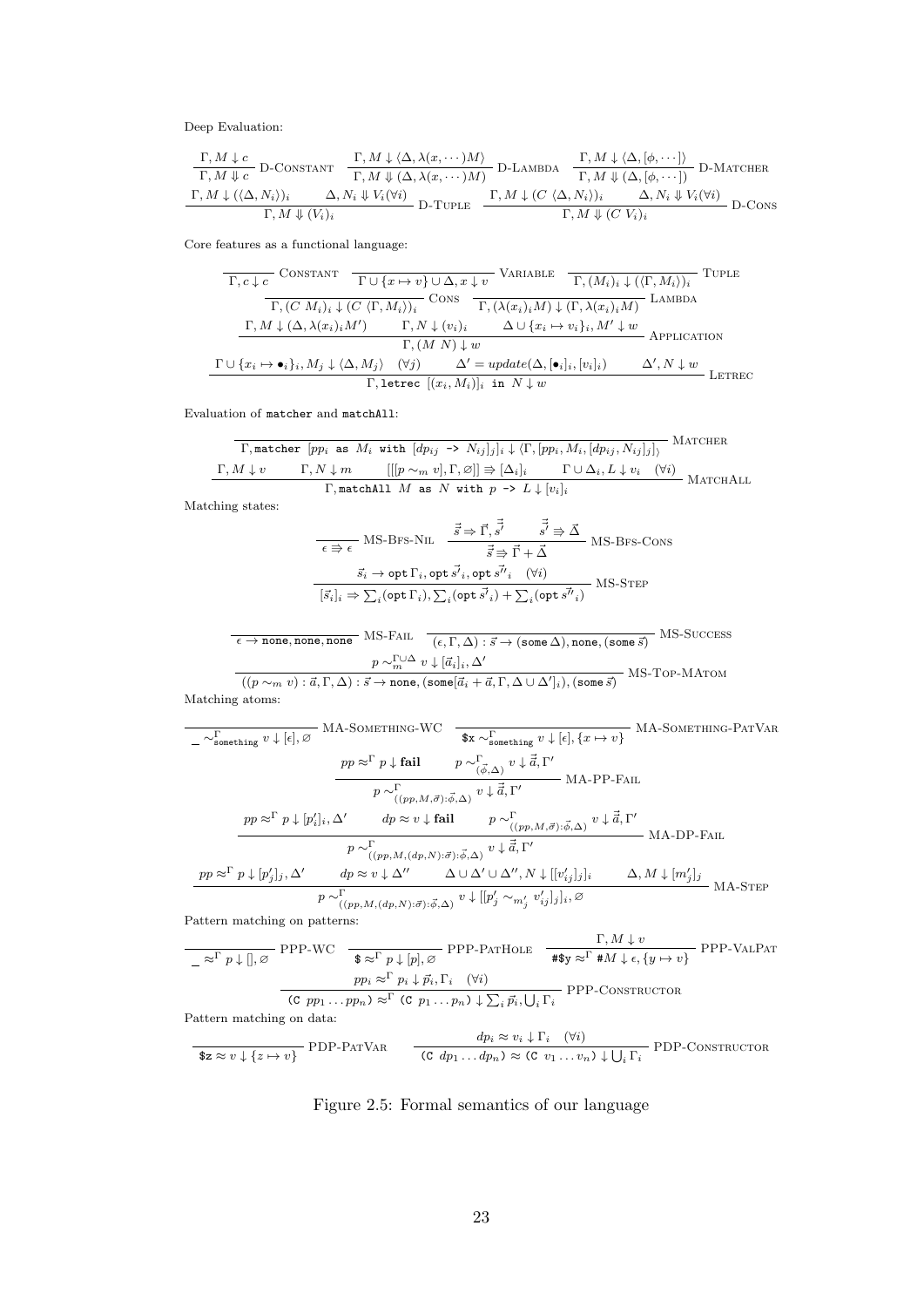we do *not* mean by  $\vec{x}_i$  the *i*-th element of  $\vec{x}$ ; if we write  $[\vec{x}_i]_i$ , we mean a list of a list of *x*.

Our language has some special primitive types: matching atoms *a, . . .*, matching states  $s, \ldots$ , primitive-data-match clauses  $\sigma, \ldots$ , and matchers  $m, \ldots$ . A matching atom consists of a pattern *p*, a matcher *m*, and a value *v*, and written as *p* ∼<sub>*m*</sub> *v*. A matching state is a tuple of a list of matching atoms and two variable assignments. A primitive-data-match clause is a tuple of a primitive-data pattern and an expression, and a matcher clause is a tuple of a primitive-pattern pattern, an expression, and a list of data-pattern clauses. A matcher is a pair containing a list of matcher clauses and a variable assignment. Note that matchers, matching states, etc. are all values.

The first part of Figure 2.5 defines the semantics for evaluating values in weak head normal form to the full-evaluated values. The judgment  $\Gamma, M \downarrow v$  denotes that the given expression  $M$  is evaluated to  $v$ , which is a value in weak head normal form, under the environment Γ. The judgment Γ,  $M \Downarrow V$  denotes that *M* is evaluated to the ful[l-eva](#page-32-0)luated value *v* under Γ. In the evaluation rules D-Tuple and D-Cons, we can see that the subexpressions inside tuples and constructor data are deeply evaluated using the judgment  $\Delta$ ,  $N_i \Downarrow V_i$  recursively.

The second part of Figure 2.5 defines the semantics of the basic features of functional languages. The semantics for all the expressions in this part are defined in the common method. The first judgment in the assumption of LETREC evaluates each expression in bindings after assigning the variables in letrec to dummy values. Then, the secon[d jud](#page-32-0)gment in the assumption of LETREC updates the dummy values with these evaluated values. The function  $update(\Delta, [v_i]_i, [w_i]_i)$ returns the new environment  $\Delta'$  by updating the values that are stored at the positions where each  $v_i$  is located with  $w_i$ .

In the figure, MATCHALL and MATCHER show the definition of evaluation of matcher and matchAll expressions, respectively. Evaluation results of expressions are specified by the judgment  $\Gamma, e \downarrow \vec{v}$ , which denotes given a variable assignment Γ and an expression *e* one gets a list of values  $\vec{v}$ . The definition of matchAll relies on another type of the judgment  $\vec{s} \Rightarrow \vec{\Gamma}$ , which defines how the search space is examined.

The rules that start with MS- in the second part of Figure 2.5 show the definition of the judgment  $\vec{s} \Rightarrow \vec{\Gamma}$ . The judgment  $\vec{s} \Rightarrow \vec{\Gamma}$  takes a list of lists of matching states and returns pattern-match results. We handle a list of lists of matching states for traversing a search tree in breadth-first order as explained in Section 2.4.2. This list of lists of matching states represents the listo[f no](#page-32-0)des at the same depth level in the binary reduction tree in Figure 2.3. For example,  $\vec{\vec{s}}$  is [[a1]] at the first depth level,  $[[b2, c3, d4, \cdots]]$  at the second level, and  $[[e3], [c3, d4, \cdots]]$ at the third depth level in the binary reduction tree in Figure 2.3. MS-Bfs-NIL and [MS](#page-27-0)-BFS-CONS define this breadth-first search. In MS-BFS-CONS,  $\Rightarrow$  is inductively defined using  $\vec{\vec{s}} \Rightarrow \vec{\Gamma}, \vec{\vec{s'}}$ , which is defined by [M](#page-28-2)S-STEP. The judgment  $\vec{s} \Rightarrow \vec{\Gamma}, \vec{s'}$  takes a list of lists of matching states in the same [dept](#page-28-2)h level and returns the list of nodes in the next depth level. *⃗*Γ represents the pattern-match results, and  $\vec{s'}$  represents the list of nodes in the next depth level. For example, in the binary reduction tree in Figure 2.3, when  $\vec{\vec{s}}$  is [[e3], [c3, d4,  $\cdots$ ]],  $\Gamma$  and  $\vec{\vec{s}}$ are  $\varnothing$  and  $[[f4],[g4],[d4,\cdots]],$  respectively. MS-FAIL, MS-Success, and MS-TOP-MATOM define the evaluation of the judgment  $\vec{s} \to \text{opt } \Gamma$ , opt  $\vec{s'}$ , opt  $\vec{s''}$ . In these rules, we introduce notations for (meta-level) option types. none and some *x* are the constructors of the optio[n ty](#page-28-2)pe, and opt *x* is a metavariable for an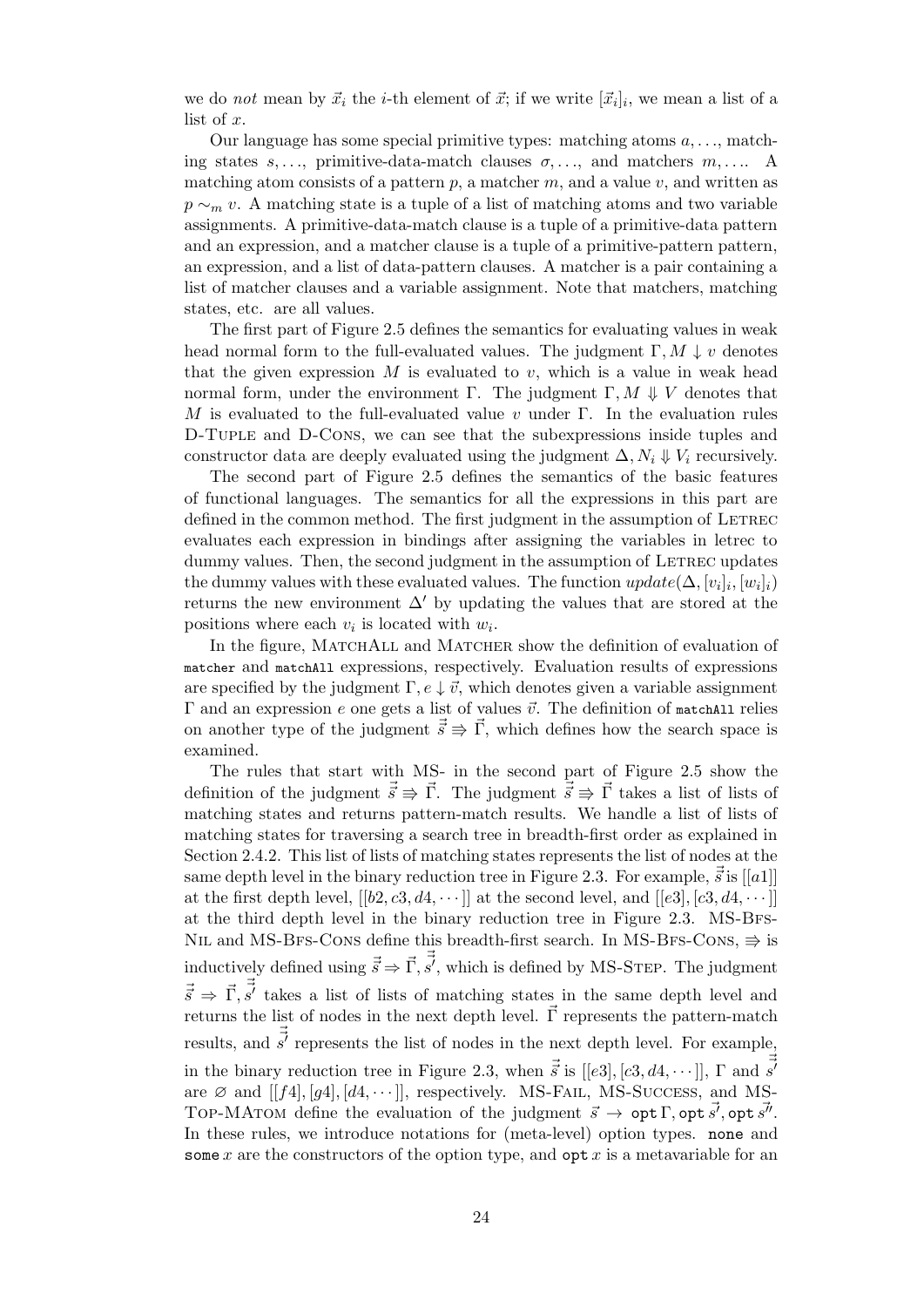optional value (possibly) containing what the metavariable *x* denotes.  $\sum_i (\text{opt } x_i)$ creates a list by collecting all the valid (non-none) *x<sup>i</sup>* preserving the order. In the judgment  $\vec{s} \to \text{opt } \Gamma$ ,  $\text{opt } \vec{s'}$ ,  $\text{opt } \vec{s''}$ ,  $\text{opt } \Gamma$  represents a pattern-match result,  $\overrightarrow{g'}$  represents next matching states, and  $\overrightarrow{opt} \cdot \overrightarrow{s'}$  represents the rest of matching states. This judgment takes a list of matching states (a node of the binary reduction tree) and returns the next matching states. MS-Fail defines that pattern matching fails when the next matching states of the previous matching state is empty. MS-Success defines that pattern matching succeeds when the stack of matching atoms becomes empty. MS-Top-MAtom expands the top matching atom of the first matching state by the method defined in the matcher of the top matching atom.

The rules that start with MA- in the third part of Figure 2.5 show the definition of evaluation of a matching atom. The judgment  $p \sim_m^{\Gamma} v \downarrow \vec{a}, \Delta$  is a 6-ary relation. One reads this judgment "performing pattern matching on *v* against *p* using the matcher *m* under the variable assignment  $\Gamma$  yields the next matching atoms  $\vec{\vec{a}}$  and the variable assignment  $\Delta$ ."  $\vec{\vec{a}}$  being empty means [the p](#page-32-0)attern matching failed. If  $\epsilon$  is returned as  $\vec{a}$ , it means the pattern matching succeeded and no further search is necessary. These rules define the matching function explained in Section 2.4.1. MA-SOMETHING-WC and MA-SOMETHING-PATVAR define the pattern-match method for the only built-in matcher something. The something matcher can handle only a wildcard or a pattern variable and always succeeds in pattern matching. When the pattern is a pattern variable, a new assignment is added. [MA-P](#page-25-1)P-Fail, MA-DP-Fail, MA-Step handle a user-defined matcher. As explained in Section 2.5, one needs to pattern-match patterns and data to define user-defined matchers. Their formal definitions are given by judgments  $pp \approx \bar{p}$  *p*  $\downarrow \vec{p'}$ ,  $\Delta$  and  $dp \approx v \downarrow \Gamma$  that are defined in the fourth part and the last part of Figure 2.5. MA-PP-Fail defines that we try the next matcher clauses whenpattern matching f[or p](#page-28-0)rimitive-pattern pattern fails. MA-DP-FAIL defines that we try the next primitive-data-match clauses when pattern matching for primitive-data pattern fails. MA-Step defines that we get the next matching atoms by exec[utin](#page-32-0)g the body of the primitive-data match clause where pattern matching for the primitive-pattern pattern and the primitive-data pattern succeeds.

The rules that start with PPP- in the fourth part of Figure 2.5 show the definition of pattern matching for primitive-pattern patterns. One reads the judgment  $pp \approx \bar{p}$   $p \downarrow \vec{p'}$ ,  $\Delta$  "performing pattern matching on the pattern *p* against the primitive-pattern pattern  $pp$  under the environment  $\Gamma$  yields the next patterns  $\vec{p'}$  and the variable assignment  $\Delta$ ". [P](#page-32-0)PP-WC, PPP-PATHOLE, PPP-VALPAT, and PPP-CONSTRUCTOR define primitive-pattern-match for a wildcard, a pattern hole, a primitive value pattern, a constructor pattern, respectively.

The rules that start with PDP- in the last part of Figure 2.5 show the definition of pattern matching for primitive-data patterns. One reads the judgment  $dp \approx v \downarrow \Gamma$  "performing pattern matching on *v* against the primitive-data pattern *dp* yields the variable assignment Γ". PDP-PATVAR and PDP-CONSTRUCTOR define primitive-data-match for a pattern variable and a co[nstr](#page-32-0)uctor pattern, respectively.

#### **2.7 Related Work**

<span id="page-34-0"></span>When pattern matching first appeared, pattern matching could only be applied to the specific types of algebraic data types [24]. Huge efforts have been conducted to remove this limitation [48, 25]. As a result, state-of-the-art work allows us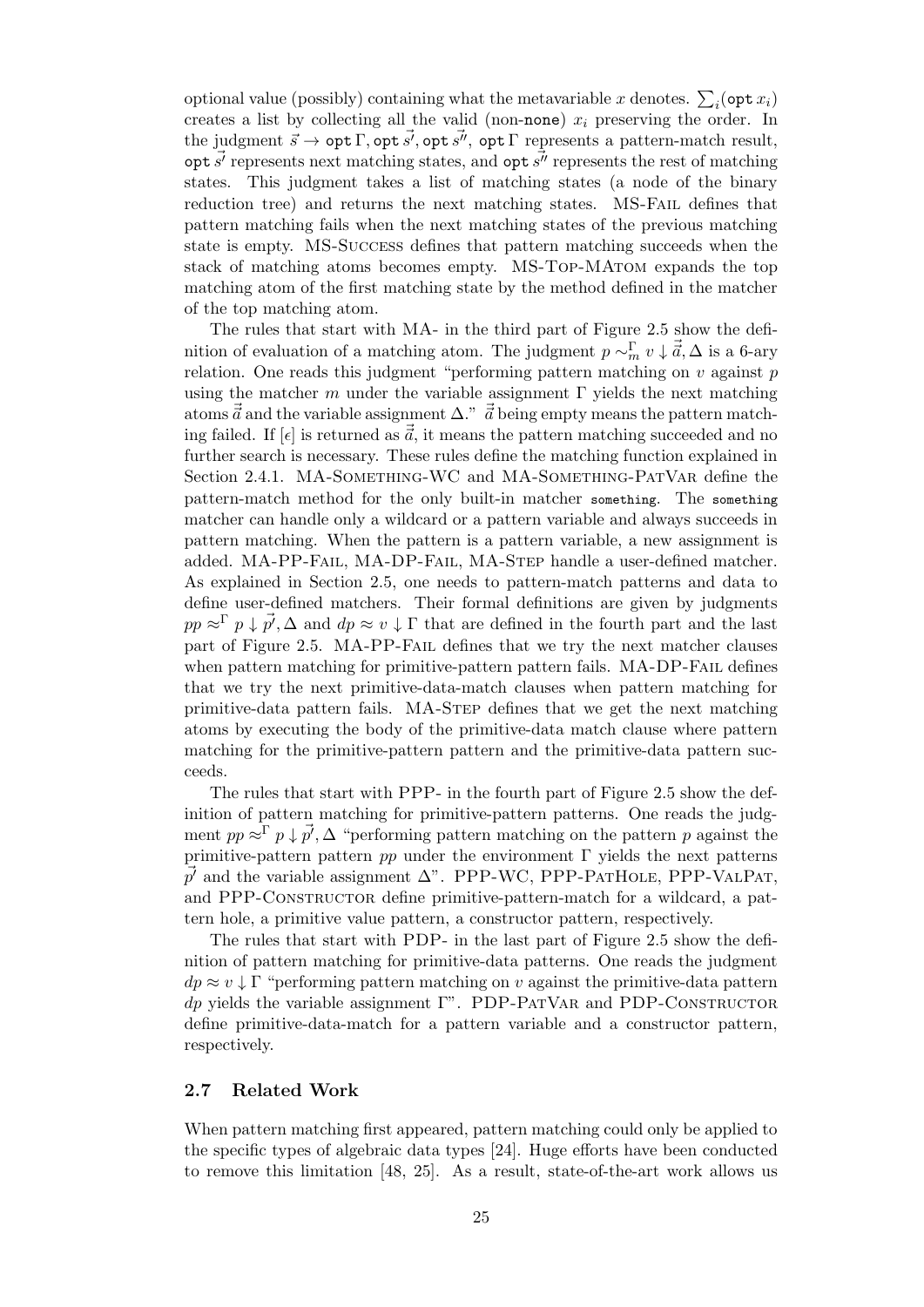pattern matching for non-free data types. This section reviews this evolution by seeing what happened in each decade.

#### **2.7.1 1980s: Spread of Pattern Matching and Invention of Views**

<span id="page-35-0"></span>From this decade, functional languages with user-defined algebraic data types and pattern matching for them became common. Miranda by Turner [90] and Haskell [48] were the most popular among these languages, and the first patternmatch extensions for widening the target of pattern matching beyond algebraic data types were designed on them.

Miranda's laws [84, 85] and Wadler's views [92, 65] are earlier suchr[ese](#page-106-2)arch. They di[sca](#page-103-6)rded the assumption that one-to-one correspondence should exist between patterns and data constructors. They enable pattern matching for data types whose data have multiple representation forms. For example, Wadler's paper on views [92] [pr](#page-105-0)[ese](#page-105-1)nts pattern matching [for](#page-106-0) [co](#page-104-4)mplex numbers that have two different representation forms: Cartesian and polar. However, their expressiveness is not enough for representing patterns for non-free data types. They support neither non-linear patterns nor pattern matching with multiple results. Views are suppo[rted](#page-106-0) as a GHC extension in Haskell [5]. Views are implemented also in Racket [86].

At the same time, more expressive pattern matching is explored by Queinnec [70], who proposed expressive pattern matching for lists. Though this proposal is specialized to lists and not extensible, the p[ro](#page-100-0)posed language supports the cons and t[he](#page-105-2) join patterns, non-linear pattern matching with backtracking, matchAll, not-patterns, and recursive patterns. His proposal achieves almost perfect [exp](#page-104-5)ressiveness for patterns of lists and allows the pattern-match-oriented definition of the basic list processing functions. For example, the following member definition is presented in Queinnec's paper [70].

member ?x (??- ?x ??-) -> true member  $?x ?$ - -> false

In Queinnec's language, we represent a w[ildc](#page-104-5)ard by -. Pattern variables are prepended by ? or ??. A pattern variable that starts with ?? appears only in a list pattern. This pattern variable matches a part of the target list.

#### **2.7.2 1990s and 2000s: Exploration for Expressive Patterns**

<span id="page-35-1"></span>Following the pattern-match extensions in the previous decade, several new patternmatch extensions for extending the target range of pattern matching have been proposed by several researchers. We review these proposals in this section.

Erwig's active patterns [39, 80] are an attempt to extend the expressiveness of patterns beyond Wadler's views. Active patterns also allow users to customize the pattern-matching algorithm for each pattern. An example of pattern matching against graphs using matching function is also shown in [40]. Add' in the following program is a pattern constr[uct](#page-102-1)[or o](#page-105-3)f active patterns. Add' extracts an element that is identical with the first argument of Add' from the target collection.

pat Add'  $(x, )$  = Add  $(y, s)$  => if  $x = y$  then Add  $(y, s)$  e[lse](#page-102-5) let Add'  $(x, t)$  = s in Add (x, Add (y, t)) end

Using the above Add', we can define the member function hiding the recursion as follows.

fun member  $x$  (Add'  $(x, s)$ ) = true | member x s = false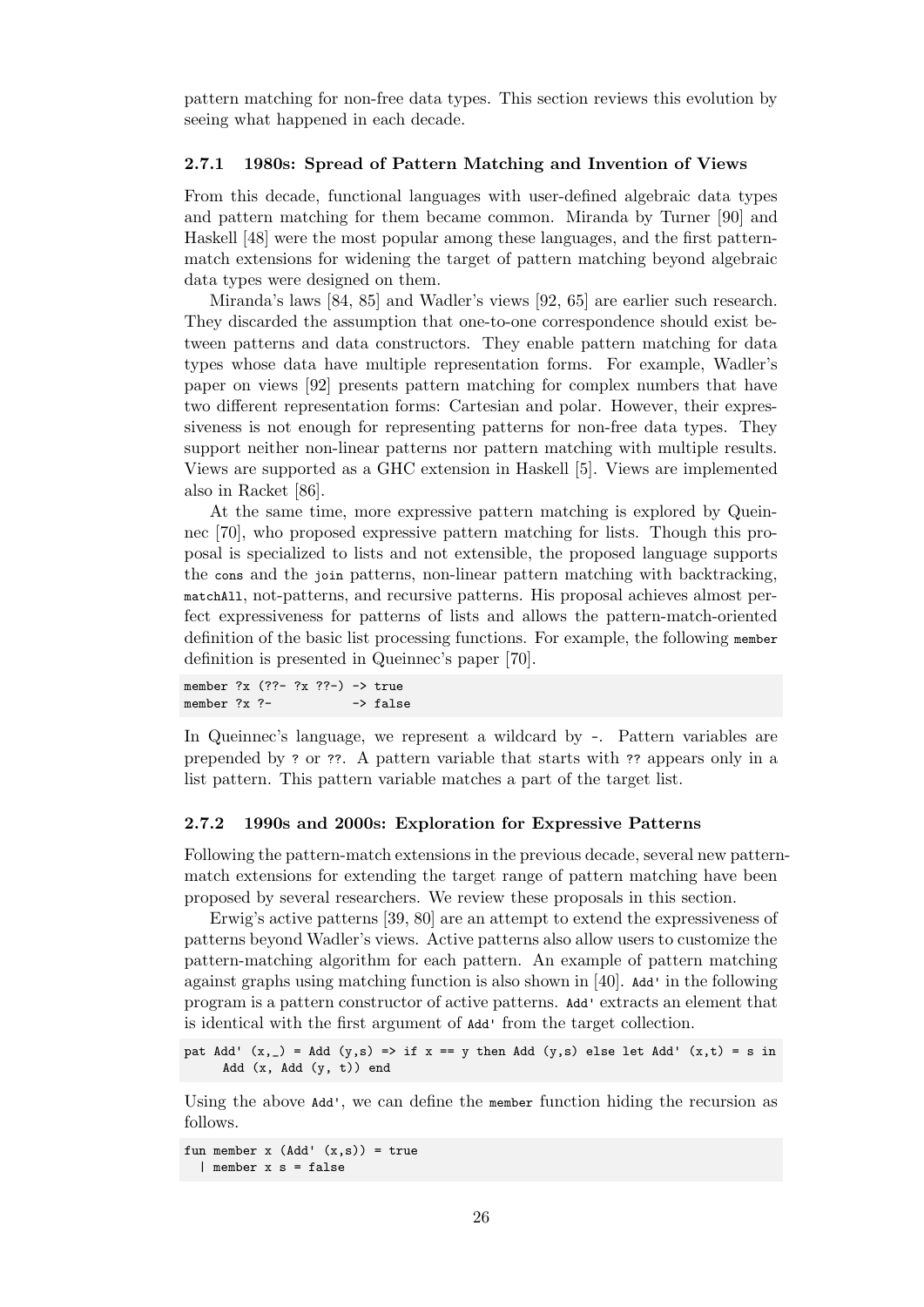However, the expressiveness of active patterns is still limited. Active patterns do not support pattern matching with multiple results: Add' can take only a value and cannot take a pattern variable as its first argument. Non-linear patterns exhibit their full ability when they are combined with pattern matching with backtracking.

Tullsen's first-class patterns [89] are another extension of views. First-class patterns support pattern matching with multiple results. In first-class patterns, we can define pattern constructors that have multiple decompositions. However, the expressiveness of first-class patterns is still limited because it does not support non-linear patterns. Non-li[near](#page-106-0) pattern matching is a necessary feature for describing useful patterns for non-free data types.

## **2.7.3 2010s: Toward a Unified Theory of Pattern-Match-Oriented Programming**

In this decade, a unified theory for practical pattern matching for non-free data types has been pursued. Egison proposed in this thesis is such research. The research listed and organized the properties for practical pattern matching for non-free data types. We proposed three criteria. The criteria are as follows: (1) Efficiency of the backtracking algorithm for non-linear patterns; (2) Ad-hoc polymorphism of patterns; (3) Extensibility of pattern matching.

## **2.8 Conclusion**

We designed a user-customizable efficient non-linear pattern-matching system by regarding pattern matching as reduction of matching states that have a stack of matching atoms and intermediate results of pattern matching. This system enables us to concisely describe a wide range of programs, especially when nonfree data types are involved. For example, our pattern matching architecture is useful to implement a computer algebra system because it enables us to directly pattern-match mathematical expressions and rewrite them.

The major significance of our pattern matching system is that it greatly improves the expressivity of the programming language by allowing programmers to freely extend the process of pattern matching by themselves. Although we consider that the current syntax of matcher definition is already clean enough, we leave further refinement of the syntax of our surface language as future work.

We believe the direct and concise representation of algorithms enables us to implement really new things that go beyond what was considered practical before. We hope our work will lead to breakthroughs in various fields.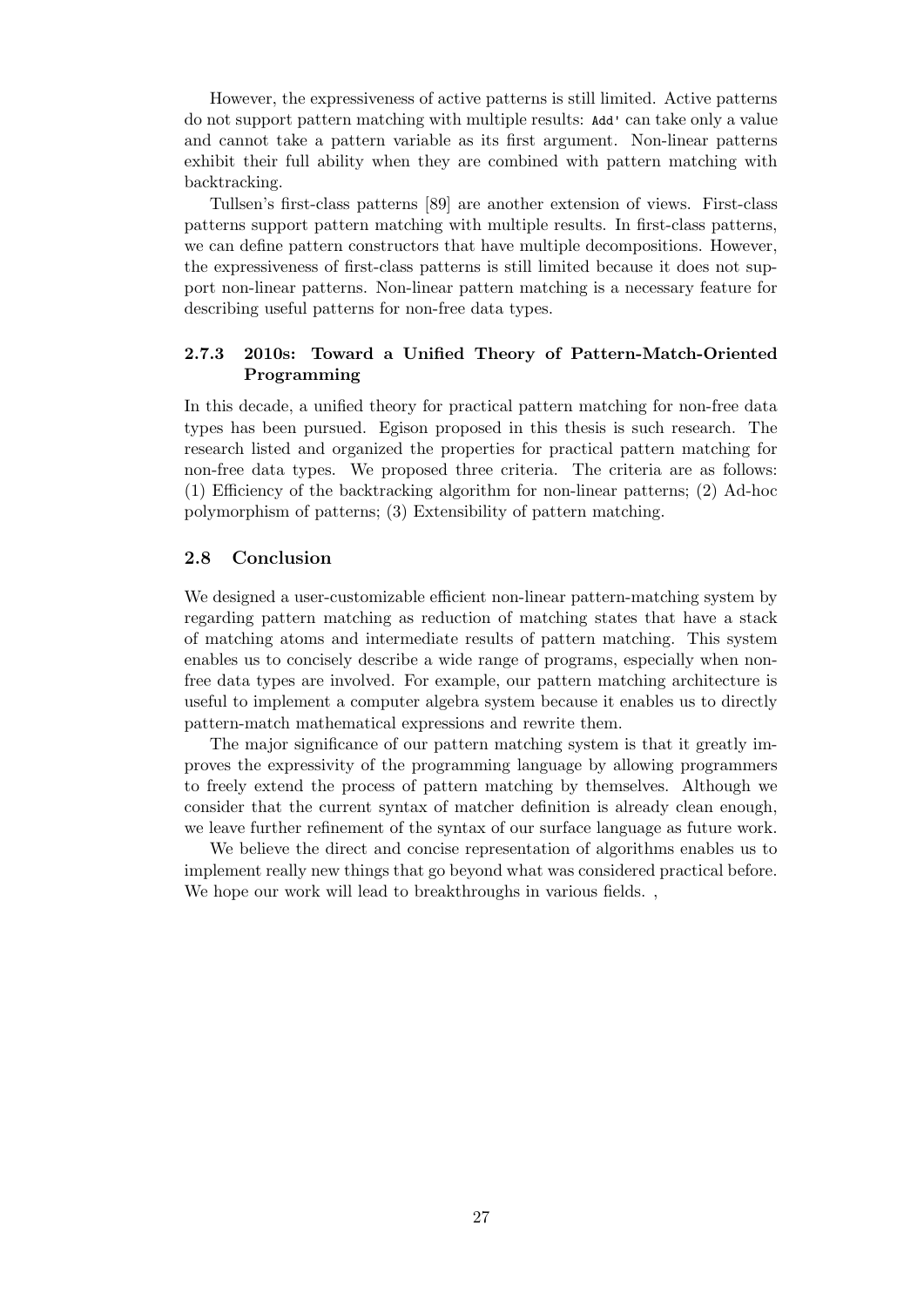# **Chapter 3**

# **Pattern-Matching-Oriented Programming Style**

## **3.1 Overview**

Throughout the history of functional programming, recursion has emerged as a natural method for describing loops in programs. However, there does often exist a substantial cognitive distance between the recursive definition and the simplest explanation of an algorithm even for the basic list processing functions such as map, concat, or unique; when we explain these functions, we seldom use recursion explicitly as we do in functional programming. For example, map is often explained as follows: the map function takes a function and a list and returns a list of the results of applying the function to all the elements of the list.

In this chapter, we advocate a new programming paradigm called *patternmatch-oriented* programming for filling this gap. An essential ingredient of our method is utilizing pattern matching for non-free data types. Pattern matching for non-free data types features non-linear pattern matching with backtracking and extensibility of pattern-matching algorithms. Several non-standard pattern constructs, such as not-patterns, loop patterns, and sequential patterns, are derived from this pattern-matching facility. Based on that result, we introduce many programming techniques that replace explicit recursions with an intuitive pattern by confining recursions inside patterns. We classify these techniques as pattern-match-oriented programming design patterns.

These programming techniques allow us to redefine not only the most basic functions for list processing such as map, concat, or unique more elegantly than the traditional functional programming style, but also more practical mathematical algorithms and software such as a SAT solver, computer algebra system, and database query language that we had not been able to implement concisely.

This chapter is organized as follows. Section 3.2 introduces Egison and various pattern constructs for non-free data types. These pattern constructs increase the number of situations in which we can replace verbose recursions with more intuitive patterns. Section 3.3 catalogs pattern-match-oriented programming techniques utilizing the features introduced in Secti[on](#page-37-0) 3.2. Section 3.4 explores the effect of pattern-match-oriented programming in more practical situations. Section 3.5 reviews the relat[ed](#page-43-0) work. Finally, Section 3.6 concludes this chapter.

## **3.2 Quick Tour of the Egison Pattern-M[atc](#page-37-0)h-Orien[ted](#page-48-0) Language**

<span id="page-37-0"></span>This [sec](#page-54-0)tion quickly introduces the pattern-matchi[ng](#page-56-0) facility of Egison.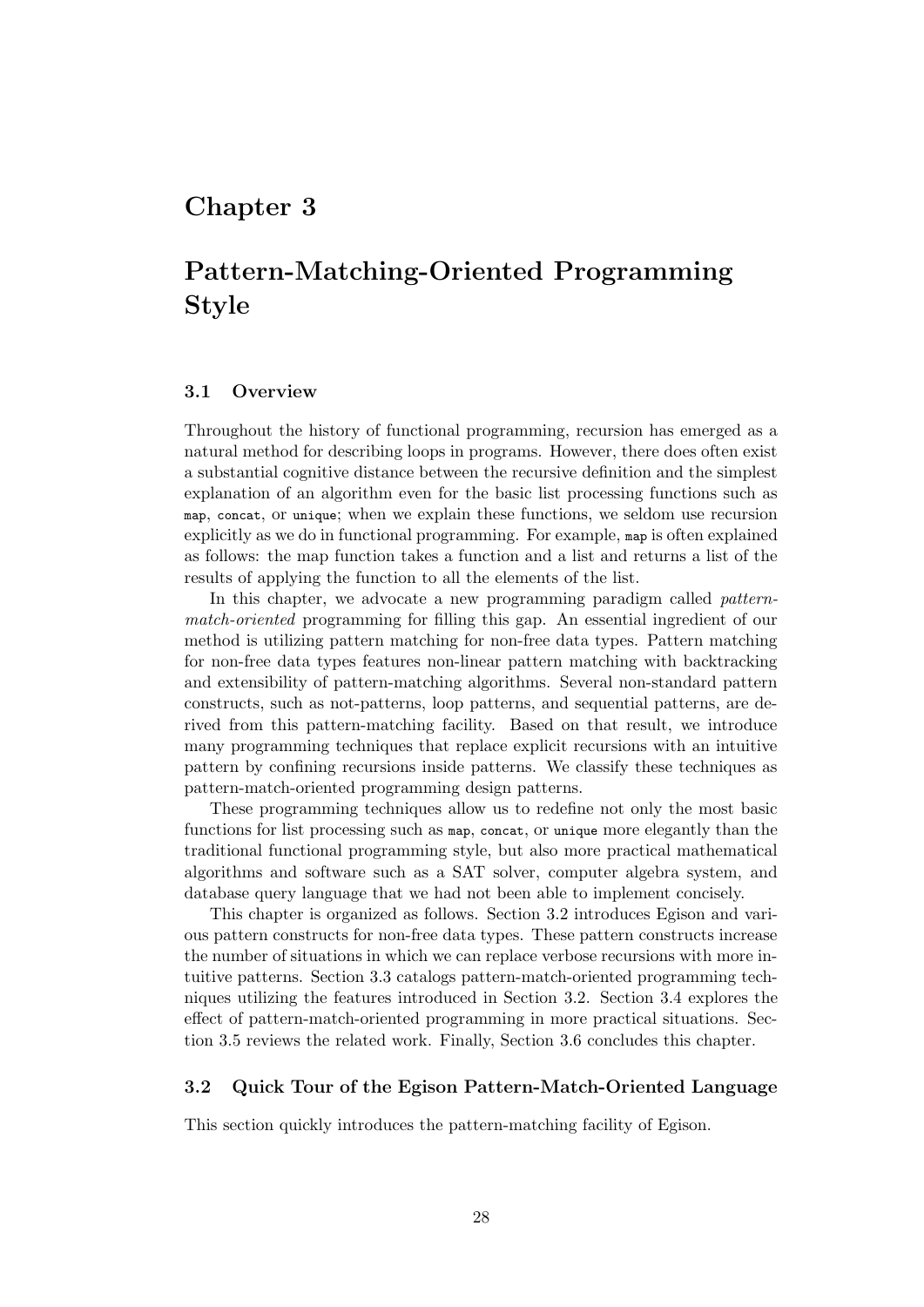## **3.2.1 Value Patterns and Predicate Patterns for Representing Nonlinear Patterns**

matchAll gets even more powerful when combined with non-linear patterns. For example, the following non-linear pattern matches when the target collection contains a pair of identical elements.

```
matchAll [1, 2, 3, 2, 4, 3] as list integer with
| = ++ $x :: = ++ #x :: = -> x
-- [2, 3]
```
Value patterns play an important role in representing non-linear patterns. A value pattern matches the target if the target is equal to the content of the value pattern. A value pattern is prepended with # and the expression after # is evaluated referring to the value bound to the pattern variables that appear on the left side of the patterns. As a result, for example,  $x : : x : : \mathbb{R}$  is valid, but  $\#x ::$   $\#x ::$   $\exists$  is invalid.

The variables inside a value pattern refer to a value bound outside the patternmatch expression when the corresponding pattern variables do not appear on the left-side of a pattern. For example, the value pattern #x refers to the value bound by the first argument of delete in the following sample.

```
def delete x xs :=
  match xs as list eq with
    | $hs ++ #x :: $ts -> hs ++ ts
    | - \rangle xs
delete 2 [1, 2, 3, 4]
-- [1, 3, 4]
```
Let us show pattern matching for *twin primes* as a sample of non-linear patterns. Twin primes are pairs of prime numbers whose forms are  $(p, p+2)$ . primes is an infinite list of prime numbers. This matchAll extracts all twin primes from this infinite list of prime numbers in order.

```
def twinPrimes := matchAll primes as list integer with
  | - ++ $p :: #(p + 2) :: - > (p, p + 2)
take 8 twinPrimes
- [(3, 5), (5, 7), (11, 13), (17, 19), (29, 31), (41, 43), (59, 61), (71, 73)]
```
There are cases that we might want to use more general predicates in patterns than equality. Predicate patterns are provided for such a purpose. A predicate pattern matches the target if the predicate returns true for the target. A predicate pattern is prepended with ?, and a predicate of one argument follows after ?.

```
def twinPrimes := matchAll primes as list integer with
 | _{-} ++ $p :: ?(\q -> q = p + 2) :: _{-} -> (p, p + 2)
```
#### **3.2.2 Non-linear Pattern Matching with Backtracking**

The pattern-matching algorithm inside Egison includes the backtracking mechanism for efficient non-linear pattern matching.

```
matchAll [1..n] as list integer with - ++ $x :: - ++ #x :: - -> x
-- returns [] in 0(n^2) time
matchAll [1..n] as list integer with _ ++ $x :: _ ++ #x :: _ ++ #x :: _ -> x
-- returns \lceil \rceil in 0(n^2) time
```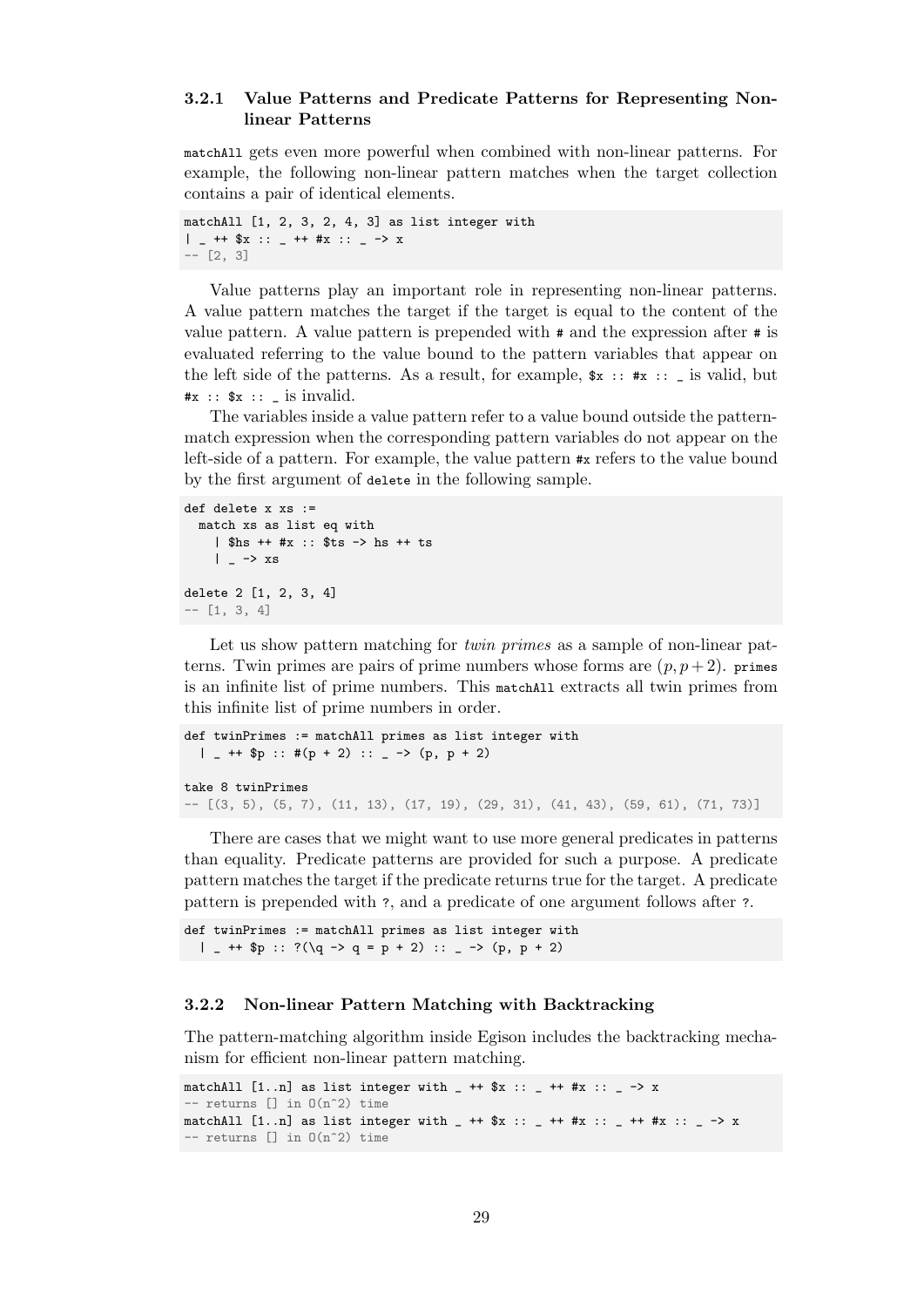The above expressions match a collection that consists of integers from 1 to *n* as a list of integers for enumerating identical pairs and triples, respectively. This target collection contains neither identical pairs nor triples. Therefore both expressions return an empty collection.

When evaluating the second expression, Egison interpreter does not try pattern matching for the second  $\#x$  because pattern matching for the first  $\#x$  always fails. Therefore, the time complexities of the above expressions are identical. The pattern-matching algorithm inside Egison is discussed in Section 2.4 in detail.

## **3.2.3 Ad-hoc Polymorphism of Patterns by Matchers**

Another merit of matchers, in addition to the extensibility of pa[tter](#page-25-0)n-matching algorithms, is the ad-hoc polymorphism of patterns. The ad-hoc polymorphism of patterns is important for non-free data types because some data are patternmatched as various non-free data types at the different parts of a program. For example, a collection is pattern-matched as a list, a multiset, and a set. Polymorphic patterns reduce the number of names for pattern constructors.

In the following sample, a list [1,2,3] is pattern-matched using different matchers with the same cons pattern. In the case of multisets, the cons pattern decomposes a collection into an element and the rest elements ignoring the order of the elements. In the case of sets, the rest elements are the same as the original collection because we ignore the redundant elements. If we regard a set as a collection that contains infinitely many copies of each element, this specification of the cons pattern for sets is natural.

```
matchAll [1,2,3] as list something with x :: x = \times (x, xs)-- [(1,[2,3])]
matchAll [1,2,3] as multiset something with x :: x = > (x,x)- [(1,[2,3]),(2,[1,3]),(3,[1,2])]
matchAll [1,2,3] as set something with x :: x = \times (x, xs)- [(1,[1,2,3]),(2,[1,2,3]),(3,[1,2,3])]
```
Polymorphic patterns are useful especially for value patterns. As well as other patterns, the behavior of value patterns is dependent on matchers. For example, an equality  $[1,2,3] = [2,1,3]$  between collections is false if we regard them as lists but true if we regard them as multisets. Still, thanks to ad-hoc polymorphism of patterns, we can use the same syntax for both types. This dramatically improves the readability of the program and makes programming with non-free data types easy.

matchAll  $[1,2,3]$  as list integer with  $\#[2,1,3]$  -> "Matched" --  $[]$ matchAll  $[1,2,3]$  as multiset integer with  $\#[2,1,3]$  -> "Matched" --  $[$ "Matched"]

## **3.2.4** matchAllDFS **for Controlling the Order of Pattern-Matching Process**

The matchAll expression is designed to enumerate all countably infinite patternmatching results. For this purpose, users sometimes need to care about the order of pattern-matching results.

Let us start by showing a representative sample. The matchAll expression below enumerates all pairs of natural numbers. We extract the first 8 elements with the take function. matchAll traverses the reduction tree of pattern matching in breadth-first search to traverse all the nodes (Section 5.2 of [38]). As a result, the order of the pattern-matching results is as follows.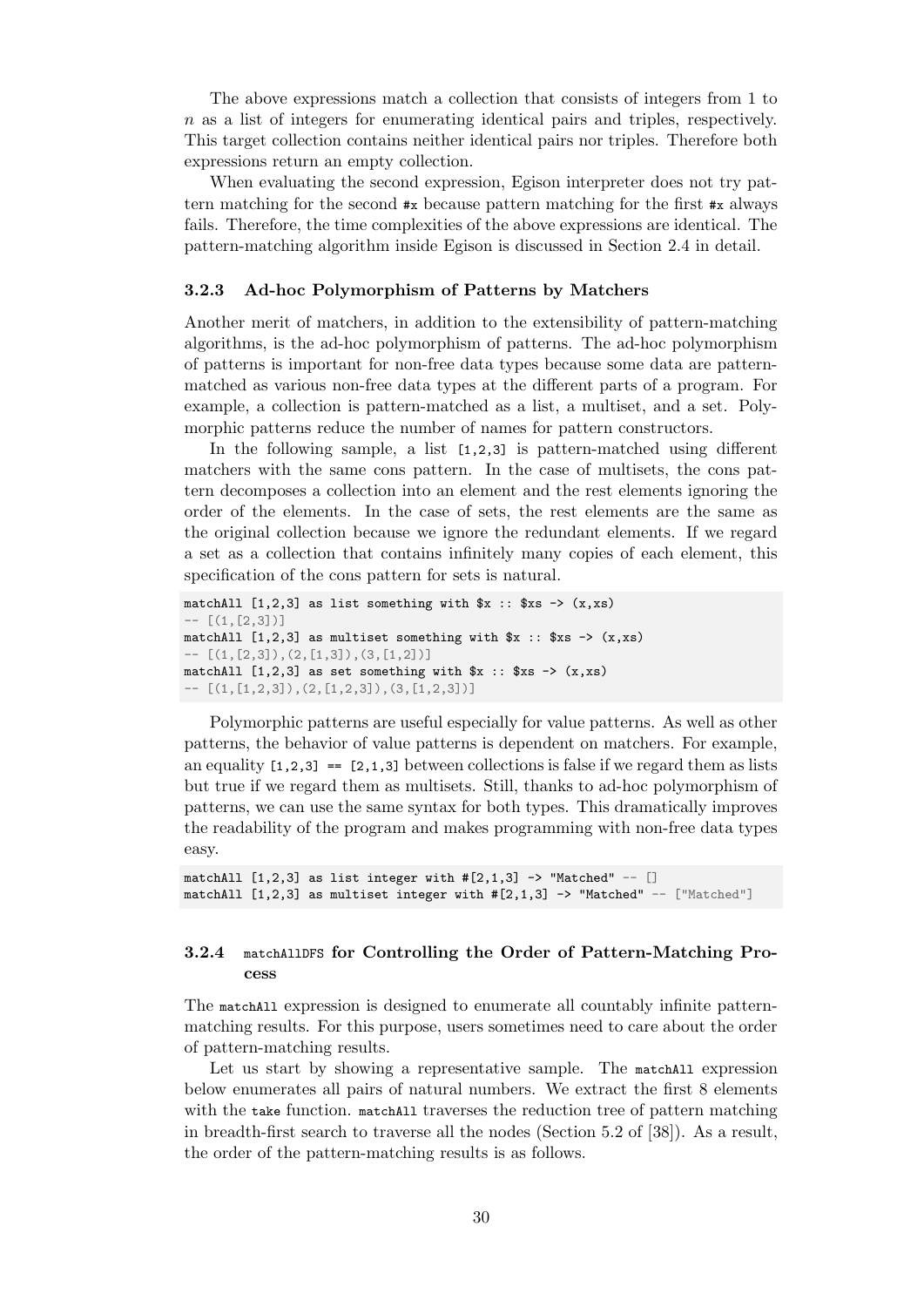take 8 (matchAll [1..] as set something with |  $x :: xy :: - - \geq (x,y)$  $[(1,1), (1,2), (2,1), (1,3), (2,2), (3,1), (2,3), (3,2)]$ 

The above order is preferable for traversing an infinitely large reduction tree. However, sometimes, this order is not preferable (see Section 3.3.1.2 and Section 3.3.4.1). matchAllDFS that traverses a reduction tree in depth-first order is provided for this reason.

take 8 (matchAllDFS [1..] as set something with |  $x :: xy :: - \rightarrow (x,y)$  $[(1,1), (1,2), (1,3), (1,4), (1,5), (1,6), (1,7), (1,8)]$ 

## **3.2.5 Logical Pattern Constructs: And-Patterns, Or-Patterns, and Not-Patterns**

The situations where and-patterns and or-patterns are useful are similar to those of the existing languages, whereas not-patterns become useful when they are combined with non-linear pattern matching with backtracking.

We start by showing pattern matching for *prime triples* as an example of and-patterns and or-patterns. A prime triple is a triple of primes whose form is  $(p, p+2, p+6)$  or  $(p, p+4, p+6)$ . The and-pattern is used as an as-pattern. The or-pattern is used to match both of  $p + 2$  and  $p + 4$ .

```
def primeTriples := matchAll primes as list integer with
  \vert \vert ++ $p :: ((#(p + 2) | #(p + 4)) & $m) :: #(p + 6) :: \vert\rightarrow (p, m, p + 6)
take 6 primeTriples - [(5,7,11), (7,11,13), (11,13,17), (13,17,19), (17,19,23),(37,41,43)]
```
A not-pattern matches a target if the pattern does not match the target, as its name implies. A not-pattern is prepended with !, and a pattern follows after !. The following matchAll enumerates sequential pairs of prime numbers that are *not* twin primes.

```
take 10 (matchAll primes as list integer with
         | _ ++ p :: (!#(p + 2) & q) :: _ -> (p, q))
 - [(2,3),(7,11),(13,17),(19,23),(23,29),(31,37),(37,41),(43,47),(47,53),(53,59)]
```
#### **3.2.6 Loop Patterns for Representing Repetition**

<span id="page-40-0"></span>A loop pattern is a pattern construct for representing a pattern that repeats multiple times. It is an extension of Kleene star operator of regular expressions for general non-free data types [33].

Let us start by considering pattern matching for enumerating all combinations of two elements from a target collection. It can be written using matchAll as follows.

```
def comb2 xs := matchAll xs as list something with
  | - ++ x_1 :: - ++ x_2 :: - -> [x_1, x_2]comb2 [1,2,3,4] -- [[1,2],[1,3],[2,3],[1,4],[2,4],[3,4]]
```
Egison allows users to append indices to a pattern variable as  $x_1$  and  $x_2$ in the above sample. They are called *indexed variables* and represent *x*<sup>1</sup> and *x*<sup>2</sup> in mathematical expressions. The expression after \_ must be evaluated to an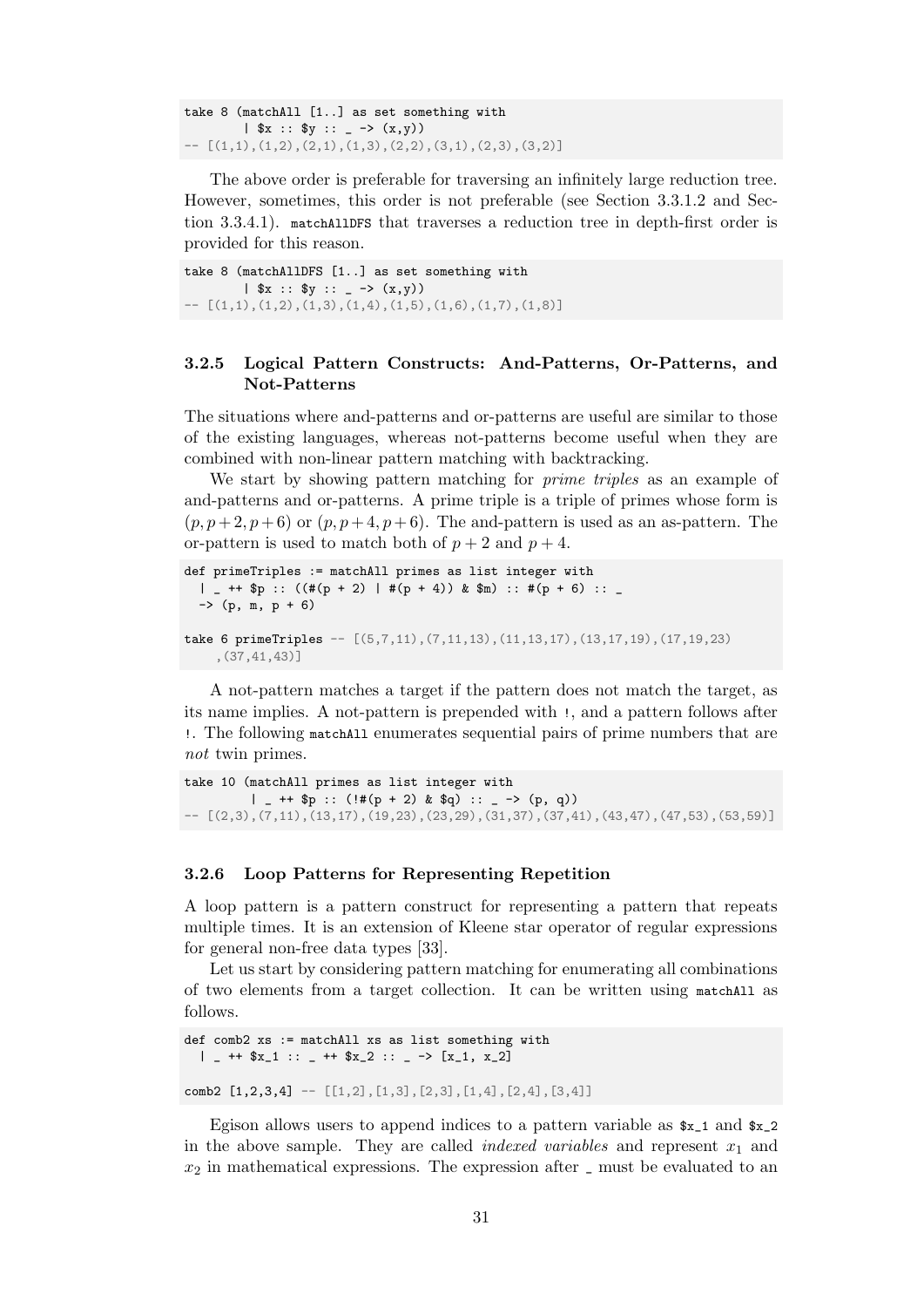integer and is called an *index*. We can append as many indices as we want like  $x_i$ <sub>i</sub>,  $k$ . When a value is bound to an indexed pattern variable  $x_i$ , the system initiates an abstract map consisting of key-value pairs if  $x$  is not bound to a map, and bind it to  $x$ . If  $x$  is already bound to a map, a new key-value pair is added to this map.

Now, we generalize comb2. The loop patterns can be used for that purpose.

def comb n xs := matchAll xs as list something with | loop \$i -- index variable  $(1, n)$  -- index range  $(- + + \$  x\_i : : ... ) -- repeat pattern -- final pattern  $\rightarrow$  map (\i -> x\_i) [1..n] comb 2 [1,2,3,4] -- [[1,2],[1,3],[2,3],[1,4],[2,4],[3,4]] comb 3 [1,2,3,4] -- [[1,2,3],[1,2,4],[1,3,4],[2,3,4]]

The loop pattern takes an *index variable*, *index range*, *repeat pattern*, and *final pattern* as arguments. An index variable is a variable to hold the current repeat count. An index range specifies the range where the index variable moves. An index range is a tuple of an *initial number* and *final number*. A repeat pattern is a pattern repeated when the index variable is in the index range. A final pattern is a pattern expanded when the index variable gets out of the index range. Inside loop patterns, we can use the *ellipsis pattern* (...). The repeat pattern or the final pattern is expanded at the location of the ellipsis pattern. The repeat pattern is expanded replacing the ellipsis pattern incrementing the value of the index variable. For example, when  $n=3$ , the above loop pattern is expanded as follows.

```
loop $i (1, 3) ( ++ $x<sub>1</sub> :: ...) - -->
\_ ++ x_1 :: (loop x_1 (2, 3) ( ++ x_1 :: ...) \_) -->
- ++ x_1 :: - ++ x_2 :: (loop $i (3, 3) (- ++ x_1 :: ...) -) -->
_ ++ $x_1 :: _ ++ $x_2 :: _ ++ $x_3 :: (loop $i (4, 3) (_ ++ $x_i :: ...) _) -->
\_ ++ x_1 :: \_ ++ x_2 :: \_ ++ x_3 :: \_
```
The repeat counts of the loop patterns in the above samples are constants. However, we can also write a loop pattern whose repeat count varies depending on the target by specifying a pattern instead of an integer as the final number. When the final number is a pattern, the ellipsis pattern is replaced with both the repeat pattern and the final pattern, and the repeat count when the ellipsis pattern is replaced with the final pattern is pattern-matched with that pattern. The following loop pattern enumerates all initial prefixes of the target collection.

```
matchAll [1,2,3,4] as list something with
| loop $i (1, $n) ($x_i :: ...) _ -> map (\i -> x_i) [1..n]
- [[],[1],[1,2],[1,2,3],[1,2,3,4]]
```
Loop patterns are heavily used especially for trees and graphs. We work on pattern matching for trees in Section 3.3.4.1. More formal specification of syntax and semantics of loop patterns is shown in the author's previous paper [33].

## **3.2.7 Sequential Patterns for C[ontroll](#page-46-0)ing the Order of Pattern-Matching Process**

The pattern-matching system of Egison processes patterns from left to right in order. However, there are cases where we want to change this order, for example, to refer to the value bound to the right side of a pattern. Sequential patterns are provided for such a purpose.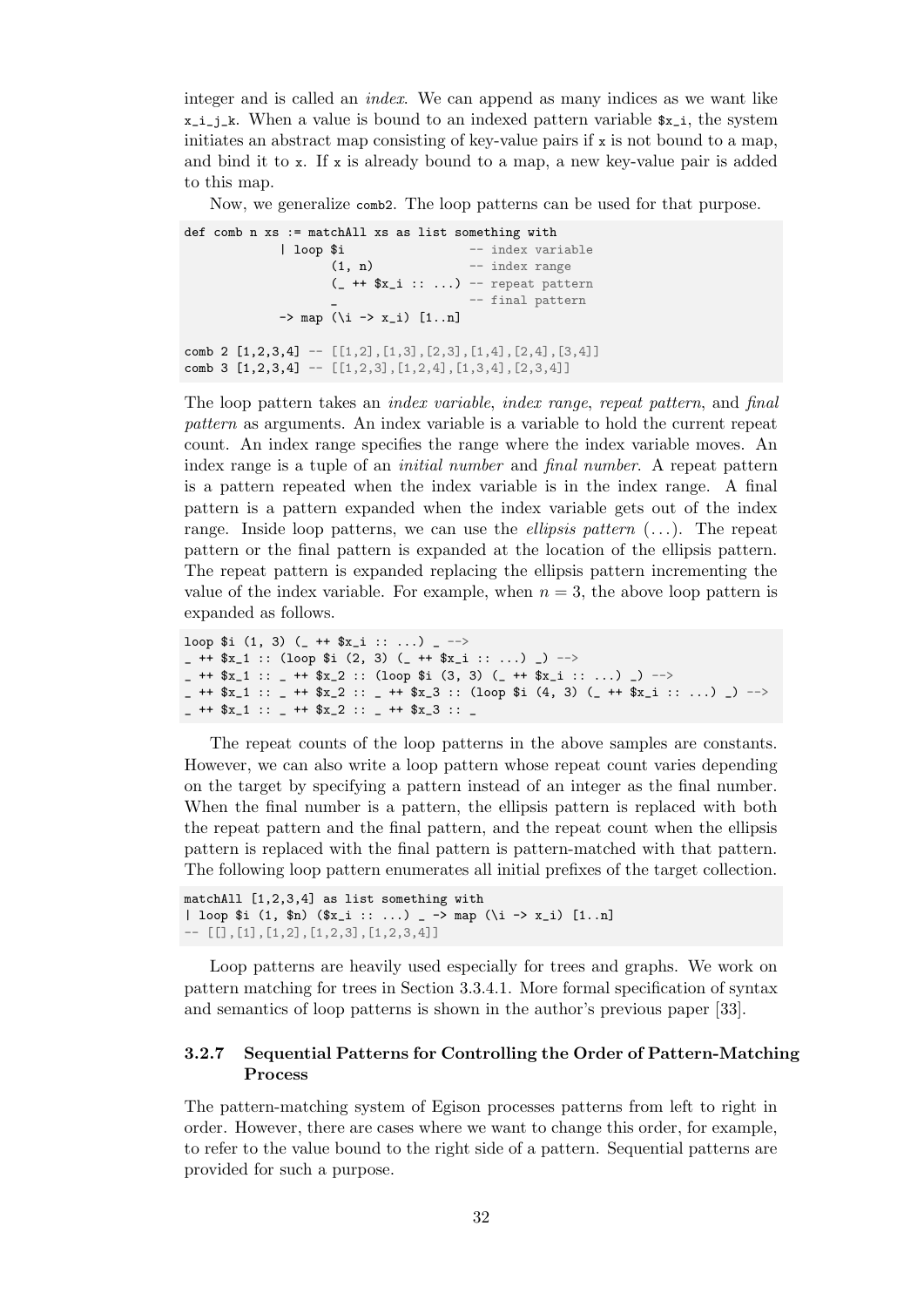Sequential patterns allow users to control the order of the pattern-matching process. A sequential pattern is represented as a list of patterns. Pattern matching is executed for each pattern in order. In the following sample, the target list is pattern-matched from the third, first, and the second element in order.

```
matchAll [2,3,1,4,5] as list integer with
| { @ :: @ :: $x :: _,
  (*(x + 1), \t 0),#(x + 2)-> "Matched" -- ["Matched"]
```
@ that appears in a sequential pattern is called *later pattern variable*. The target data bound to later pattern variables are pattern-matched in the next sequence. When multiple later pattern variables appear, they are pattern-matched as a tuple in the next sequence. It allows us to apply not-patterns for different parts of a pattern at the same time as we will see in Section 3.3.3.

Some readers might wonder that a sequential pattern can be transformed into a nested matchAll expression. There are at least two reasons why it is impossible. First, a nested matchAll expression breaks breadth-first search strategy: the inner matchAll for the second result of the outer matchAll is exe[cuted](#page-46-1) only after the inner matchAll for the first result of the outer matchAll is finished. Second, a later pattern variable retains the information of not only a target but also a matcher. There are cases that the matcher of matchAll is a parameter passed as an argument of a function, and a pattern is polymorphic. Therefore, it is impossible to determine the matchers of inner matchAll expressions syntactically.

### **3.2.8 Matcher Compositions**

<span id="page-42-0"></span>Matchers are composable. We can define matchers for such as tuples of multisets and multisets of multisets. Using this feature, we can define matchers for various data types.

First, we can define a matcher for tuples by a tuple of matchers. A tuple pattern is used for pattern matching using such a matcher. For example, we can define the intersect function using a matcher for tuples of two multisets. We work on pattern matching for tuples of collections more in Section 3.3.3.

```
def intersect xs ys := matchAll (xs,ys) as (set eq, set eq) with
  | (\$x :: _, #x :: _) -> x
```
eq is a user-defined matcher for data types for which equality is d[efined](#page-46-1). When the eq matcher is used, equality is checked for a value pattern.<sup>∗</sup>

By passing a tuple matcher to a function that takes and returns a matcher, we can define a matcher for various non-free data types. For example, we can define a matcher for a graph as a set of edges. In the following code, we assume a node id is represented by an integer.

```
def graph := multiset (integer, integer)
```
A matcher for adjacency graphs also can be defined. An adjacency graph is defined as a multiset of tuples of an integer and a multiset of integers.

def adjacencyGraph := multiset (integer, multiset integer)

Some readers might wonder about matchers for algebraic data types. Egison provides a special syntactic construct for defining a matcher for an algebraic data type. For example, a matcher for binary trees can be defined using algebraicDataMatcher.

<sup>∗</sup>A definition of the eq matcher is explained in Section 6.3 of [38].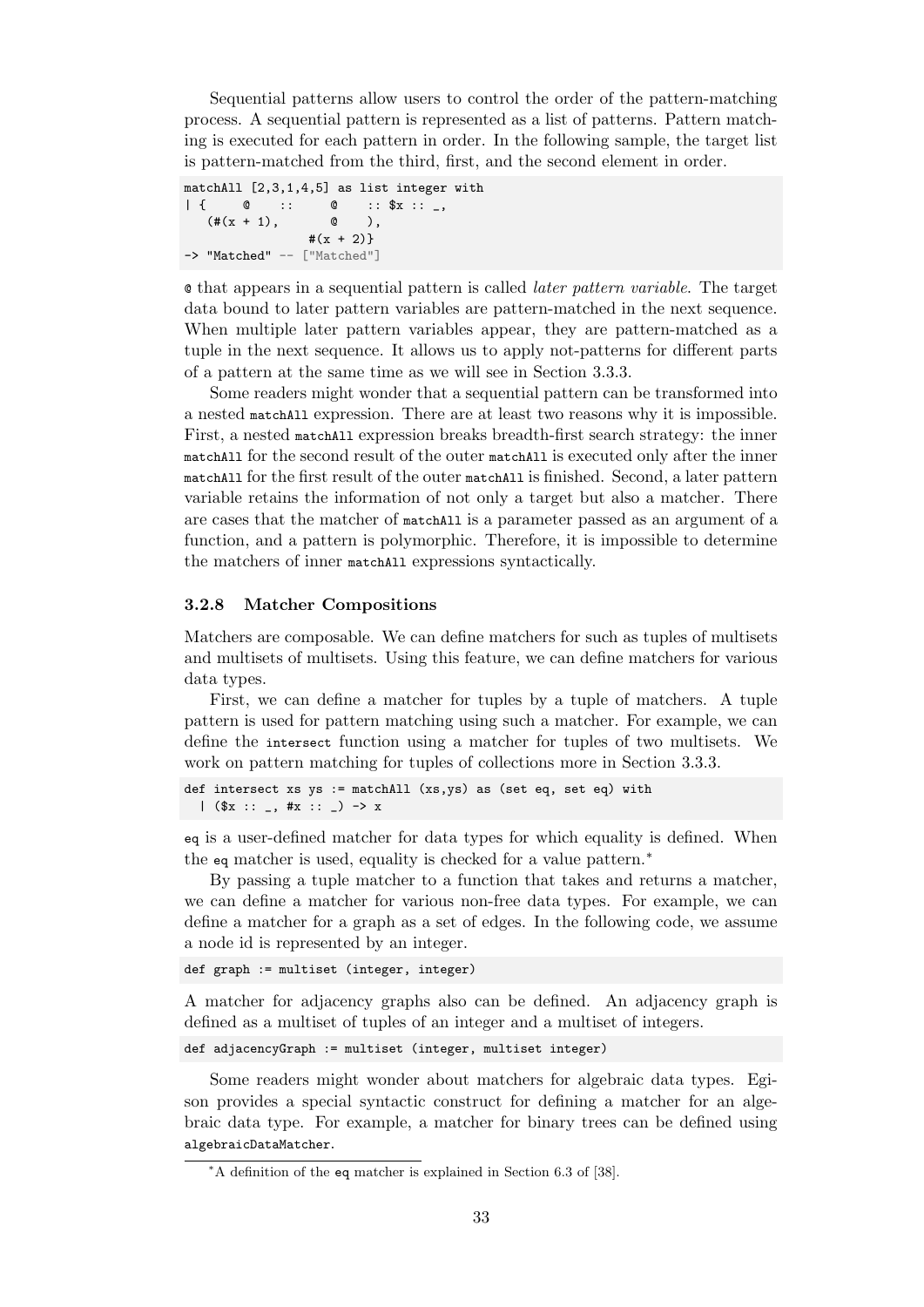```
def binaryTree a := algebraicDataMatcher
  | bLeaf a
  | bNode a (binaryTree a) (binaryTree a)
```
Matchers for algebraic data types and matchers for non-free data types also can be combined. For example, we can define a matcher for trees whose nodes have an arbitrary number of children whose order is ignorable. We show pattern matching for these trees in Section 3.3.4.1.

```
def tree a := algebraicDataMatcher
  | leaf a
  | node a (multiset (tree a))
```
## **3.3 Pattern-Match-Oriented Programming Design Patterns**

<span id="page-43-0"></span>This section introduces basic pattern-match-oriented programming techniques that replace explicit recursions with intuitive patterns. In the first part of this section, we rewrite many list processing functions such as map, filter, elem, delete , any, every, unique, concat, and difference, for which we expect most functional programmers imagine the same definitions. In the latter part of this section, we move our focus to descriptions of more mathematical algorithms that are not well supported in the current functional programming languages. We proceed with this section by listing patterns that frequently appear showing situations in which they are useful. The following table shows this list.

| Name                          | Description                           | Explained and Used in                       |
|-------------------------------|---------------------------------------|---------------------------------------------|
| Join-cons pattern for list    | Enumerate combinations of elements.   | 3.3.1                                       |
| Cons pattern for multiset     | Enumerate permutations of elements.   | 3.3.2, 3.3.3, 3.3.4,<br>3.4.1, 3.4.3, 3.4.4 |
| Tuple pattern for collections | Compare multiple collections.         | 3.3.3, 3.3.4, 3.4.1, 3.4.4                  |
| Loop pattern                  | Describe repetitions inside patterns. | 3.3.4                                       |

#### **3.3.1 Join-Cons Patterns for Lists — List Basic Fun[ction](#page-48-1)[s](#page-52-0)**

<span id="page-43-1"></span>Join patterns whose second argument is a cons pattern, such as  $-$  ++  $x : z$ , are frequently used for lists. We call these patterns *join-cons patterns*. Many basic list processing functions can be redefined by simply using this pattern.

#### **3.3.1.1 Single Join-Cons Patterns — The** map **Function and Its Family**

 $\frac{1}{2}$  ++  $\$ x ::  $\frac{1}{2}$  matches each element of the target collection when the list matcher is used. As a result, the matchAll expression below matches each element of xs, and returns the results of applying f to each of them. As discussed in Introduction, this map definition is very close to our natural explanation of map.

def map f xs := matchAll xs as list something with  $|$  \_ ++ \$x :: \_ -> f x

By modifying the above matchAll expression, we can define several functions. For example, we can define filter by inserting a predicate pattern.

```
def filter pred xs := matchAll xs as list something with
  | = ++ (and ?pred $x) :: = -> x
```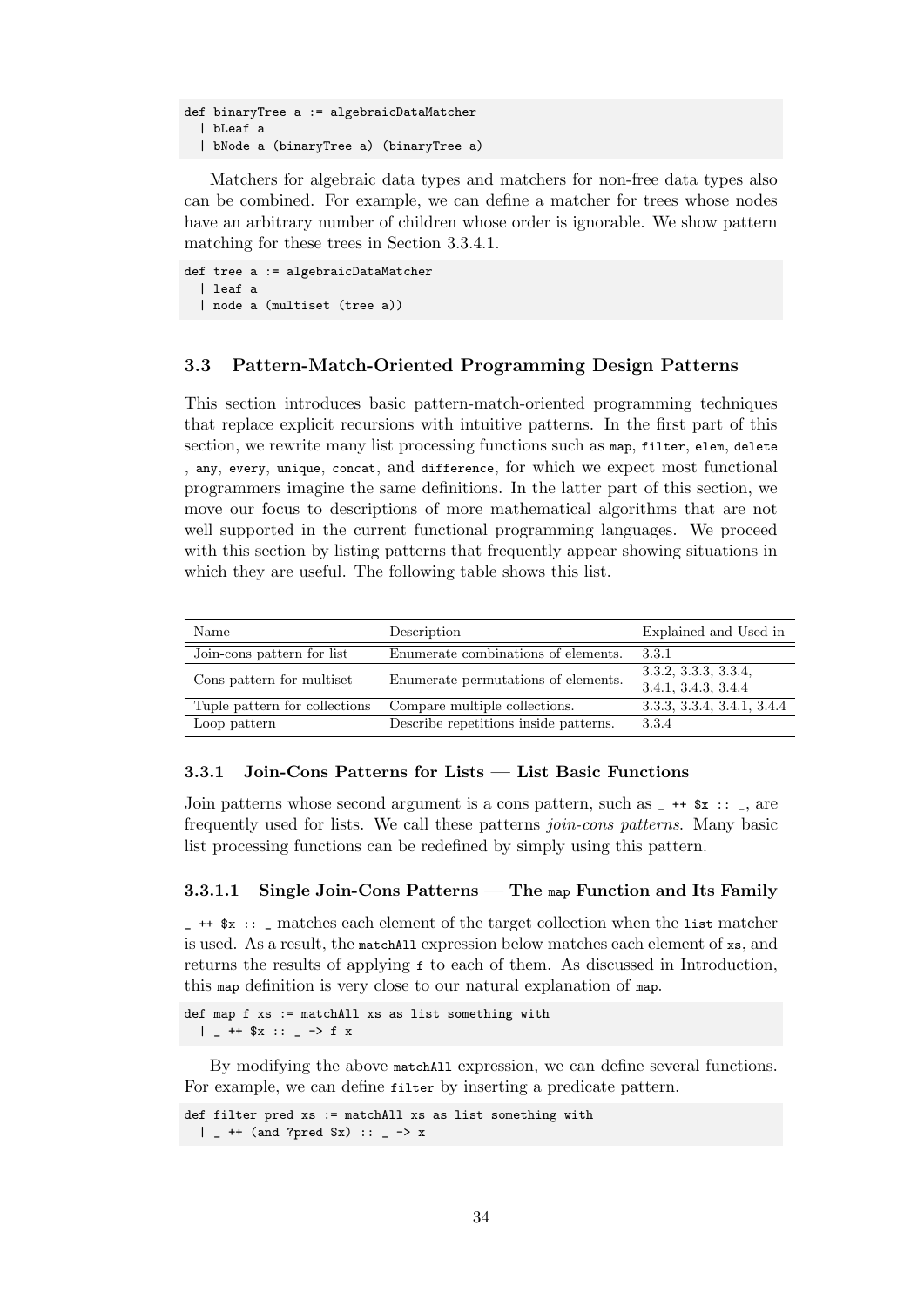We can define elem by using a value pattern. elem is a predicate that determines whether the first argument element appears in the second argument list or not. match is provided also in Egison. match is just an alias of head (matchAll ...) because Egison evaluates matchAll lazily.<sup>∗</sup>

```
def elem x xs := match xs as list eq with
  | - ++ #x :: - -> True
  | _{-} \rightarrow False
```
We can define delete that removes the first appearance of  $x$  from  $xs$  by modifying elem.

```
def delete x xs := match xs as list eq with
 | $hs ++ #x :: $ts -> hs ++ ts
 | _ -> xs
```
The predicate any and every [76] also can be concisely defined with predicate patterns using match. any is a predicate that determines whether any element of the second argument list satisfies the first argument predicate. every is a predicate that determines whether all el[eme](#page-105-0)nts of the second argument list satisfy the first argument predicate.

```
def any pred xs := match xs as list something with
 | _ ++ ?pred :: _ -> True
 | _ -> False
def every pred xs := match xs as list something with
 | _ ++ !?pred :: _ -> False
 | _ -> True
```
#### **3.3.1.2 Nested Join-Cons Patterns — The** unique **and** concat **Function**

By combining multiple join-cons patterns, we can describe more expressive patterns. One example is the unique function. The unique function is defined in the pattern-match-oriented style as follows.

```
def unique xs := matchAllDFS xs as list eq with
  | _ ++ $x :: !(_ ++ #x :: _) -> x
```
A not-pattern is used to describe that there is *no* more x after an occurrence of x. Therefore, this pattern extracts only the last appearance of each element.

unique  $[1,2,3,2,4]$  --  $[1,3,2,4]$ 

We can define unique whose results consist of the first appearance of each element by rewriting the above pattern using a predicate pattern with the elem predicate. To match only the first appearance of an element, we rewrite a pattern that ensures that the same element does not appear before that element. We cannot write such a pattern with a simple combination of the cons and join patterns because they match a target list from left to right.

```
def unique xs := matchAllDFS xs as list eq with
  | $hs ++ (!?(\x \rightarrow) \text{ member x hs}) \& $x) :: _ - \rightarrow x
```

```
unique [1,2,3,2,4] -- [1,2,3,4]
```
Another more elegant solution is using a sequential pattern. We can describe the same pattern by using the sequential pattern for the first argument of join.

<sup>∗</sup> matchAll also can handle multiple match clauses. matchAll *t* as *m* with *c*<sup>1</sup> *c*<sup>2</sup> *...* is equivalent to matchAll  $t$  as  $m$  with  $c_1$  ++ matchAll  $t$  as  $m$  with  $c_2$  ++ ....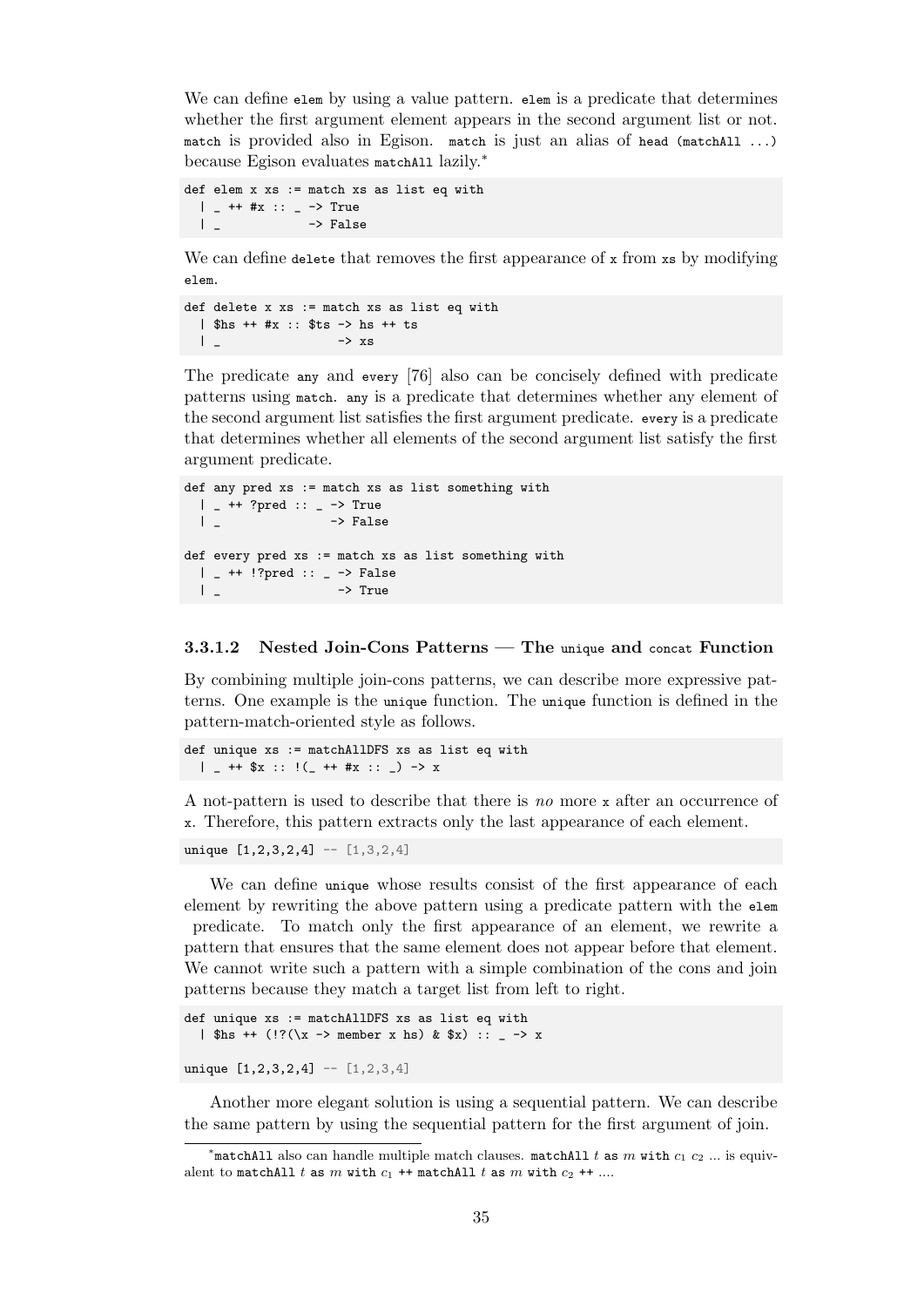```
def unique xs := matchAllDFS xs as list eq with
 | {0} ++ $x :: _! ( + + #x :: _) }
  \rightarrow x
```
Another example of a nested join-cons pattern is concat. We can define concat in the pattern-match-oriented style by combining a nested join-cons pattern and matcher composition. Note that matchAllDFS is necessary for ordering the output list properly.

```
def concat xss := matchAllDFS xss as list (list something) with
  | = ++ (= ++ \frac{6}{3}x :: =) :: = -> x
```
If we used matchAll instead of matchAllDFS for concat, it enumerates the elements of the input list of lists alternately.

```
matchAll [[1..], (map negate [1..])] as list (list something) with
 | _ ++ (_ ++ $x :: _) :: _ -> x
- [1, 2, -1, 3, -2, 4, -3, 5, -4, 6]
```
#### <span id="page-45-0"></span>**3.3.2 Cons Patterns for Multisets**

Cons patterns for a multiset are useful when we want to treat a collection ignoring the order of elements. We often meet such a situation, especially when describing mathematical algorithms.

We start from a simple example. The lookup function for association lists can be defined using a single cons pattern for multiset. A single cons pattern for a multiset can be replaced by a join-cons pattern for a list.

```
def lookup k ls := match ls as multiset (eq, something) with
  | (**, \$x) :: _ - > x
```
The usage of cons patterns for multisets differs from that of join-cons patterns when they are nested. Cons patterns for multisets can be used to enumerate  $P(n, k) = \frac{n!}{(n-k)!}$  permutations of *k* elements, whereas join-cons patterns can be used to enumerate  $C(n, k) = \frac{n!}{k!(n-k)!}$  combinations of *k* elements.

```
matchAll [1,2,3] as list integer with
 | - ++ x : - ++ y : - -> (x,y)- [[1,2],[1,3],[2,3]]
matchAll [1,2,3] as multiset integer with
  | x :: xy :: - \rightarrow (x,y)- [(1,2),(1,3),(2,1),(2,3),(3,1),(3,2)]
```
The descriptions of algorithms for which nested cons patterns for multisets are suitable become complicated in the traditional functional style. We can see that by just comparing the descriptions of the above two matchAll in functional programming.

However, pattern matching for multisets often appears in mathematical algorithms. Besides that, a much wider variety of patterns exist for multisets than lists. As a result, functions that correspond to patterns for multisets are not implemented as library functions because naming all these patterns is not practical. In functional programming so far, they are defined as a recursive function or combining several functions by users each time. It makes functional descriptions of mathematical algorithms complicated.

Thus, descriptions of these mathematical algorithms are the area where patternmatch-oriented programming demonstrates its full power. The rest of this chapter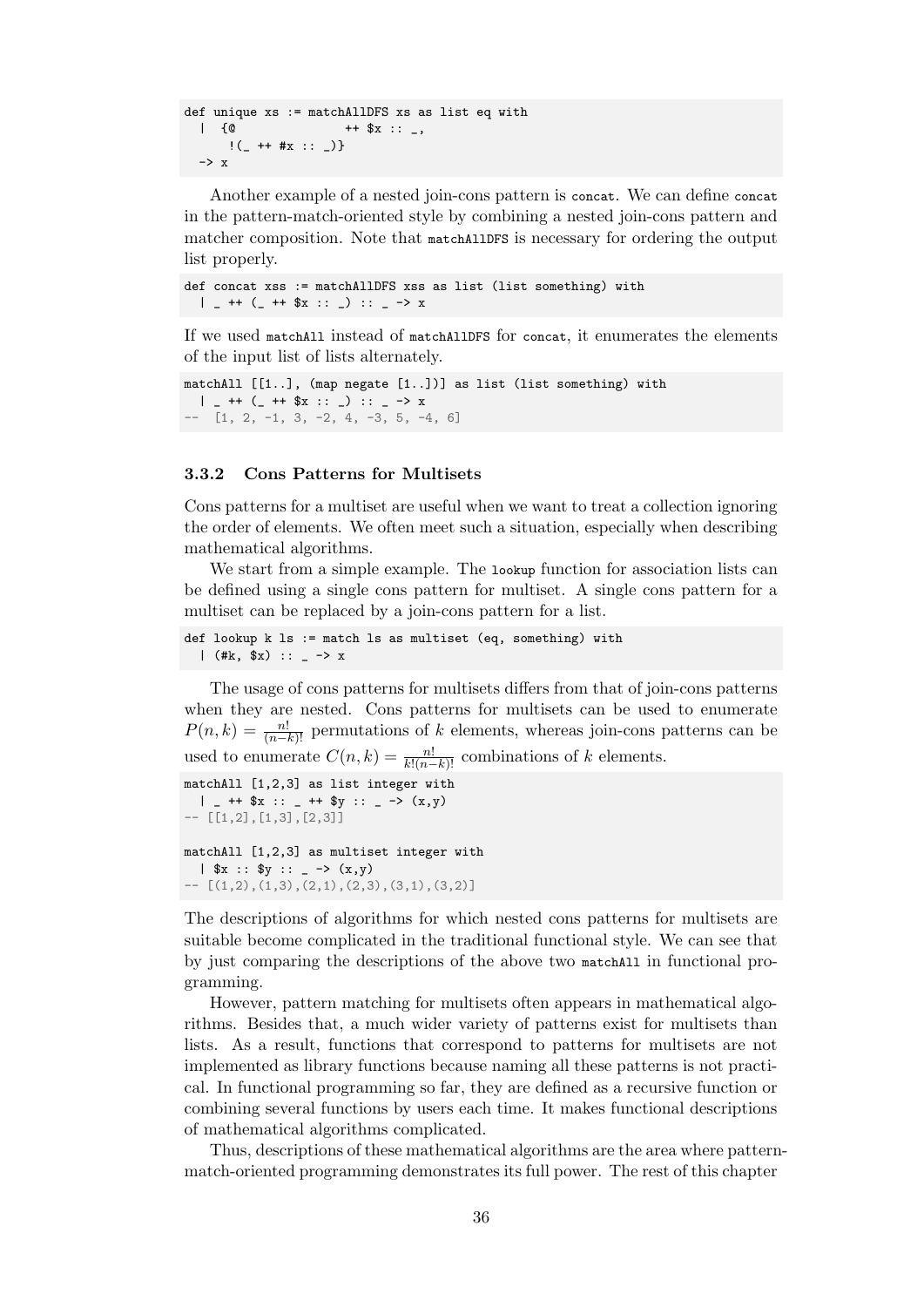discusses how we can describe this wide variety of patterns for multisets by just combining pattern constructs introduced in Section 3.2.

## **3.3.3 Tuple Patterns with Sequential Not-Patterns for Comparing Collections**

<span id="page-46-1"></span>When describing algorithms, we often meet a situation to compare multiple data. A tuple pattern combined with not-patterns is especially useful for this purpose. For example, we can define difference by inserting a not-pattern into the definition of intersect in Section 3.2.8.

```
def difference xs ys := matchAll (xs, ys) as (set eq, set eq) with
  |( ($x :: _, !(#x :: _)) -> x
```
By changing the posit[ion of](#page-42-0) the not-pattern as  $(\hat{x} : z : z, \hat{z} : z)$ , we can also describe a pattern that matches when no common element exists between the two collections.

We can write more complicated patterns by combining these patterns with a sequential pattern that allows us to apply a not-pattern to separate parts of the pattern simultaneously. For example, a pattern that matches when only one common element exists between the two collections is described below. A sequential pattern enables us to describe the pattern-matching process that first extracts one common element from the two collections, and after that checks that no common element exists between the remainder of the two collections. Sequential not-patterns often appear in mathematical algorithms, and we show an example again in Section 3.4.1.

```
def singleCommonElem := match (xs, ys) as (multiset eq, multiset eq) with
                    | [ (*x : : 0, #x : : 0),!(\ :: _, #y :: _)] -> True
                    | - \ranglelse
```
We can combine a sequential pattern also with a loop pattern. For example, we can write a pattern that matches the common prefix of two lists with a sequential loop pattern.

```
match (xs, ys) as (list eq, list eq) with
  | loop $i (1,$n)
       [(\$x_i : : @, #x_i : : @), [...]]!(\ y :: _{-}, \# y :: _{-})\Rightarrow map (\iota \rightarrow x_i) [1..n]
```
## **3.3.4 Loop Patterns in Practice**

<span id="page-46-2"></span>Loop patterns are used for describing repetitions in a pattern. It is useful when we construct a complicated pattern by combining simple pattern constructors (Section 3.3.4.1) and when the number of pattern variables that appear in a pattern changes by parameters (Section 3.3.4.2). In such situations, very complicated recursion is necessary for describing algorithms. Loop patterns make the descriptions of these algorithms intuitive by confining recursion in a pattern. This sect[ion intr](#page-46-0)oduces such examples.

#### **3.3.4.1 Pattern Matching for Trees**

<span id="page-46-0"></span>This section demonstrates loop patterns by showing pattern matching for trees. The nodes of the trees in this section have an arbitrary number of children as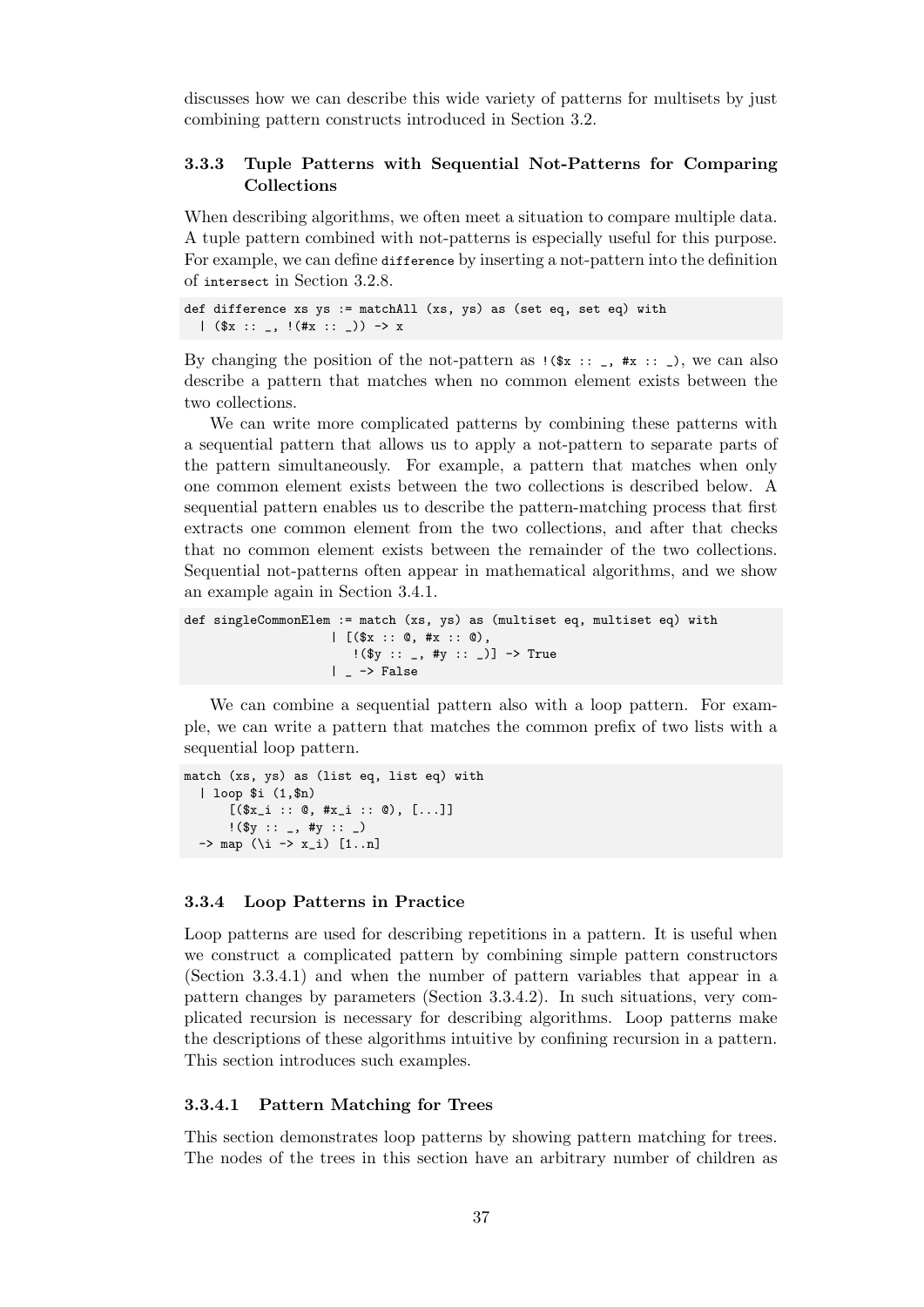XML, and they are handled as a multiset. A matcher for such a tree is defined as tree in Section 3.2.8. We use this matcher in this section.

We describe patterns for a category tree of programming languages. treeData defines the category tree. For example, "Egison" belongs to the "pattern-matchoriented" category, and the "Dynamically typed" sub-category of the "Functional programming" categ[ory.](#page-42-0)

```
def treeData :=
 Node "Programming language"
    [Node "pattern-match-oriented" [Leaf "Egison"],
    Node "Functional language"
       [Node "Strictly typed" [Leaf "OCaml", Leaf "Haskell", Leaf "Curry", Leaf "
    Coq"],
       Node "Dynamically typed" [Leaf "Egison", Leaf "Lisp", Leaf "Scheme", Leaf
     "Racket"]],
    Node "Logic programming" [Leaf "Prolog", Leaf "Curry"],
    Node "Object oriented" [Leaf "C++", Leaf "Java", Leaf "Ruby", Leaf "Python",
     Leaf "OCaml"]]
```
The matchAll expression below enumerates all categories to which a specified language belongs. A loop pattern is used to describe a pattern for this purpose because leaves can appear at an arbitrary depth. The ellipsis pattern in this loop pattern is not placed in the tail of the repeat pattern. The ability to choose the position of expansion of a repeat pattern allows us to apply the loop patterns to trees.

```
def ancestors x t := matchAll t as tree string with
  | loop $i (1,$n)
      (node $c_i (... :: _))
      (leaf #x)
 \rightarrow map (\i -> c_i) [1..n]
ancestors "Egison" treeData
-- [["Programming language", "pattern-match-oriented"], ["Programming language",
    "Functional language", "Dynamically typed"]]
```
It is also possible to enumerate all languages that belong to a specific subcategory. We can use a doubly-nested loop pattern for this purpose because it allows the sub-category to appear at an arbitrary depth. The following pattern matches all the languages that belong to a specified category. We used matchAllDFS for this enumeration to make the order of the languages in the result the same as the order with which they appear in the tree.

```
def descendants x t := matchAllDFS t as tree string with
  | loop (1, )(node_-(...::_-))(node #x ((loop (1, ))(node_{-}(\ldots ::_{-}))(\text{leaf } $y)) :: _{\_})\rightarrow y
descendants "Functional language" treeData
-- ["OCaml", "Haskell", "Curry", "Coq", "Egison", "Lisp", "Scheme", "Racket"]
```
<span id="page-47-0"></span>Egison is more elegant than XML path language [7] for handling trees because we can describe the wide range of patterns by just combining a few simple pattern constructors and the loop patterns. In XML path, we would instead have to use the built-in ancestor command to enumerate all ancestors of a node, for example.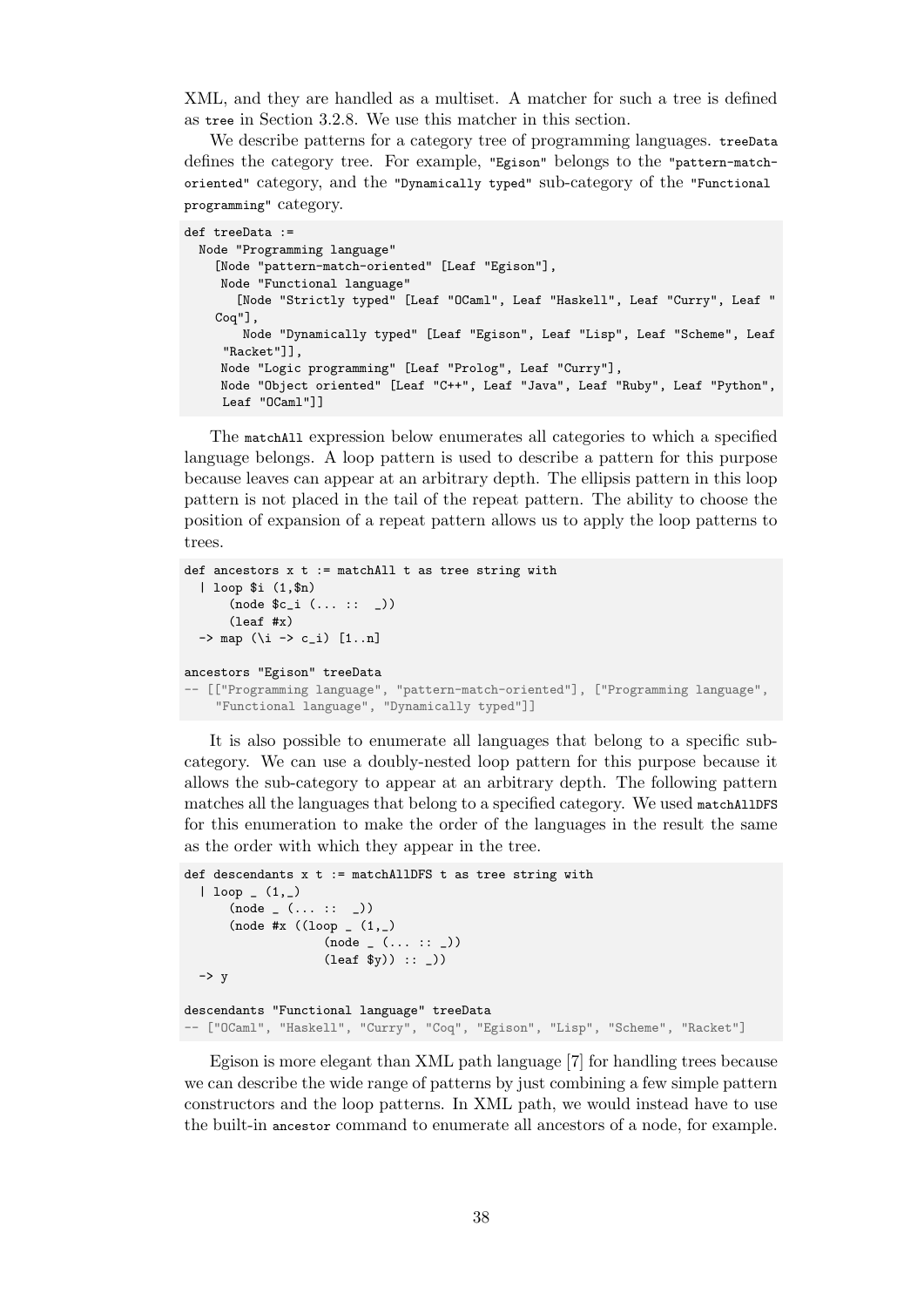## **3.3.4.2 N-Queen Problem**

This section introduces a more tricky example of nested loop patterns by introducing an *n*-queen solver in Egison. The *n*-queen problem is the problem of placing *n* chess queens on an *n × n* board such that no queen can attack any of the other queens. In chess, a queen can attack other chess pieces on the same row, column, and diagonal.

Let us start by showing a program for solving the four queen problem. In this program, we represent the positions of the four queens with a list. The number of the *n*-th element represents the row number of the queen of the *n*-th line. The solution must be a rearrangement of the list  $[1,2,3,4]$  because no two queens can be in the same line or row. Therefore, we pattern-match a collection [1,2,3,4] as a multiset of integers. The requirement that all two queens must not share the same diagonal is represented with conditions  $a_1 \pm 1 \neq a_2$ ,  $a_1 \pm 2 \neq a_3$ ,  $a_2 \pm 1 \neq a_3$ ,  $a_1 \pm 3 \neq a_4$ ,  $a_2 \pm 2 \neq a_4$ , and  $a_3 \pm 1 \neq a_4$ .

```
matchAll [1,2,3,4] as multiset integer with
  $a_1 ::
   (!\#(a_1 - 1) \& !\#(a_1 + 1) \& $a_2) ::(!\#(a_1 - 2) \& !\#(a_1 + 2) \& !\#(a_2 - 1) \& !\#(a_2 + 1) \& $a_3):
     (!\n\#(a_1 - 3) \& \#(a_1 + 3) \& \#(a_2 - 2) \& \#(a_2 + 2) \& \#(a_3 - 1) \& \#(4)a_3 + 1) & a_4) ::
      [] \rightarrow [a_1, a_2, a_3, a_4]-- [[2,4,1,3],[3,1,4,2]]
```
We can use a doubly-nested loop pattern for generalizing this pattern for the *n*-queen solver. The index pattern variable i of the outer loop is referred to in the index range of the inner loop pattern for describing the difference of the repeat count of inner loop patterns. Also note that the values bound in the previously repeated pattern are referred as  $a_{-j}$  in  $\#(a_{-j} - (i - j))$  and  $\#($  $a_i + (i - j)$ . Non-linearity of indexed pattern variables is effectively used for representing this pattern.

```
def nQueens n :=
  matchAll [1..n] as multiset integer with
  | $a_1 ::
     (loop $i (2,n)
            ((loop $j (1, i - 1)
                    (!\#(a_j - (i - j)) \& !\#(a_j + (i - j)) \& ...)a_i) :: ...[ ] \rightarrow map (\iota \rightarrow a_i) [1..n]
```
nQueens  $4 - [2, 4, 1, 3], [3, 1, 4, 2]$ 

## <span id="page-48-0"></span>**3.4 Pattern-Match-Oriented Programming in More Practical Situations**

This section discusses how pattern-match-oriented programming changes the implementation of more practical algorithms and software.

## <span id="page-48-1"></span>**3.4.1 SAT Solver**

To see the effect of pattern-match-oriented programming for implementing practical algorithms, we implement a SAT solver. A SAT solver determines whether a given propositional logic formula has an assignment for which the formula evaluates to true. Input formulae for SAT solvers are often in *conjunctive normal form*. A formula in conjunctive normal form is a conjunction of clauses, which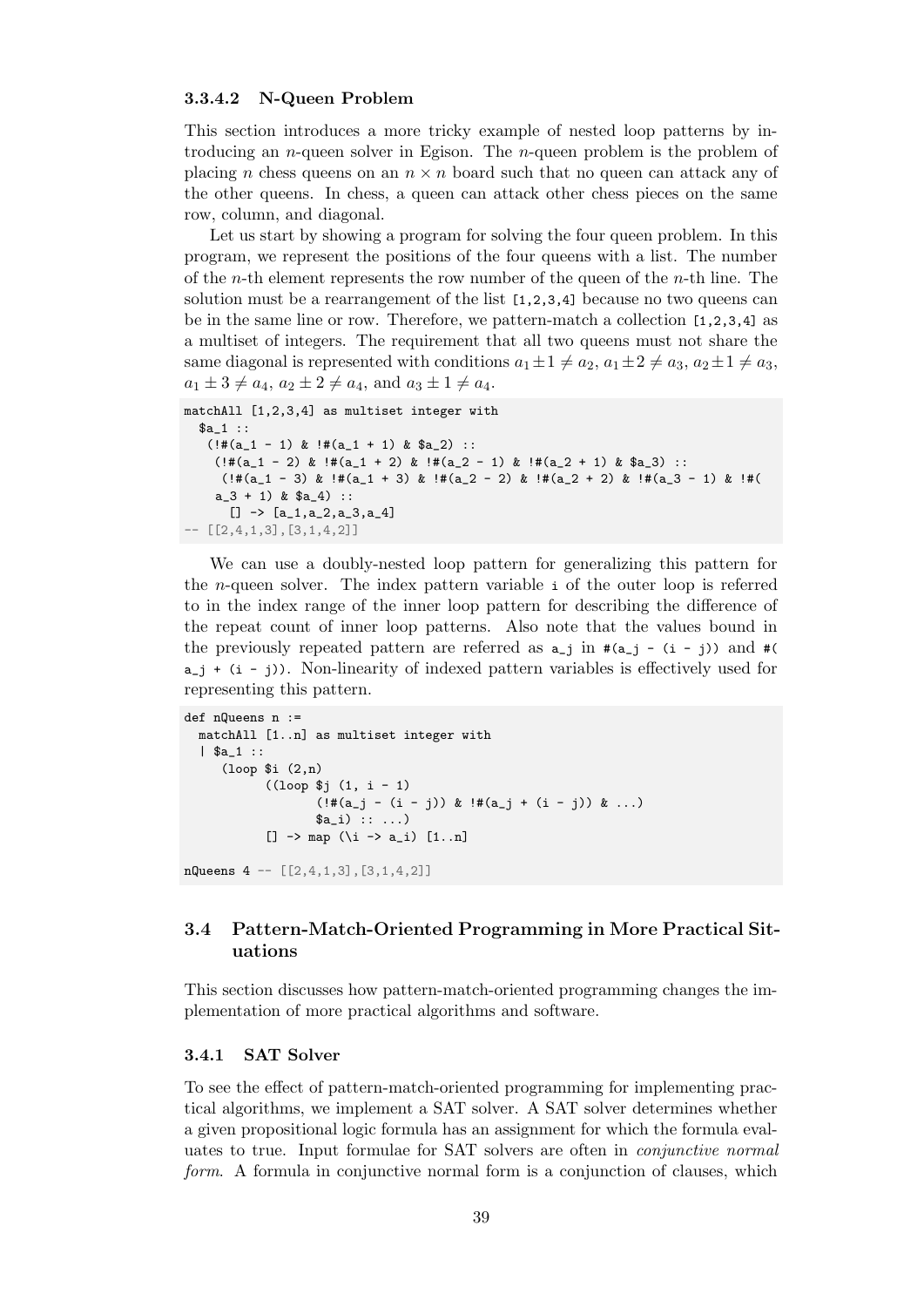are disjunctions of *literals*. A literal is a formula whose form is  $p$  or  $\neg p$ . For example,  $(p \lor q) \land (\neg p \lor r) \land (\neg p \lor \neg r)$  is a formula in conjunctive normal form that has a solution;  $p =$  **False**,  $q =$  **True**, and  $r =$  **True.** 

#### **3.4.1.1 The Davis-Putnam Algorithm**

In our implementation, propositional logic formulae in conjunctive normal form are represented as a collection of collections of literals. We can pattern-match them as a multiset of multisets of literals because both *∧* and *∨* are commutative operators. Furthermore, we represent a literal as an integer. We represent positive and negative literals as positive and negative integers respectively: for example, *p* and *¬p* are represented as 1 and *−*1, respectively. Therefore, the matcher for these formulae can be defined by simply composing matchers as multiset (multiset integer).

The program below shows the main part of our implementation of the Davis-Putnam algorithm[46]. The dp function takes a list of propositional variables and a logical formula, and returns True if there is a solution, otherwise returns False.

```
def dp vars cnf :=
  match (vars, cnf) as (multiset integer, multiset (multiset integer)) with
  | (-, []) \rightarrow True| (-, [ ] : : ] -> False
  -- 1-literal rule
  | (-, ( $1 : : [] ) : : ) \rightarrow dp (delete (abs 1) vars) (assignTrue 1 cnf)
  -- pure literal rule (positive)
  | (\$v :: $vs, !((\#(\text{neg } v) : : _{\_}) : : \_)) \rightarrow dp vs (\text{assignTrue } v \text{ cnf})-- pure literal rule (negative)
  | ($v :: $vs, !((#v :: _) :: _)) -> dp vs (assignTrue (neg v) cnf)
   - otherwise
  |( v : : v s, -) ->
    dp vs
        ((resolveOn v cnf) ++ (deleteClausesWith v (deleteClausesWith (neg v) cnf)
    ))
```
The first match clause states that the input formula has a solution when it is empty. The second match clause states that there is no solution when clauses include an empty clause. The third match clause represents *1-literal rule*. When the input formula includes a clause with a single literal, we can assign that literal True at once. The fourth match clause states that if there is a propositional variable that appears only positively, we can set the value of this literal True and remove the propositional variable from the variable list and the clauses that include this literal from the formula. For example,  $(p \lor q) \land (\neg p \lor r) \land (\neg p \lor \neg r)$ contains a propositional variable *q* only positively, so we can assign *q* True and remove the first clause from the next recursion. The fifth match clause states the opposite of the fourth match clause. It removes the clauses that include this literal if there is a propositional variable that appears only negatively (*p* in the above sample is such propositional variable). The final match clause applies the resolution principle. The resolve On function collects all pairs of clauses  $p \vee C$  and *¬p∨ D* (let *C* and *D* be a disjunction of literals), and returns new clauses *C ∨ D*.

The above definition of dp describes all rules of the Davis-Putnam algorithm by fully utilizing pattern matching for multisets. In traditional functional languages, we need to call several library functions and define several helper functions to describe these conditional branches. We can compare this implementation with the same algorithm implemented in OCaml in [46].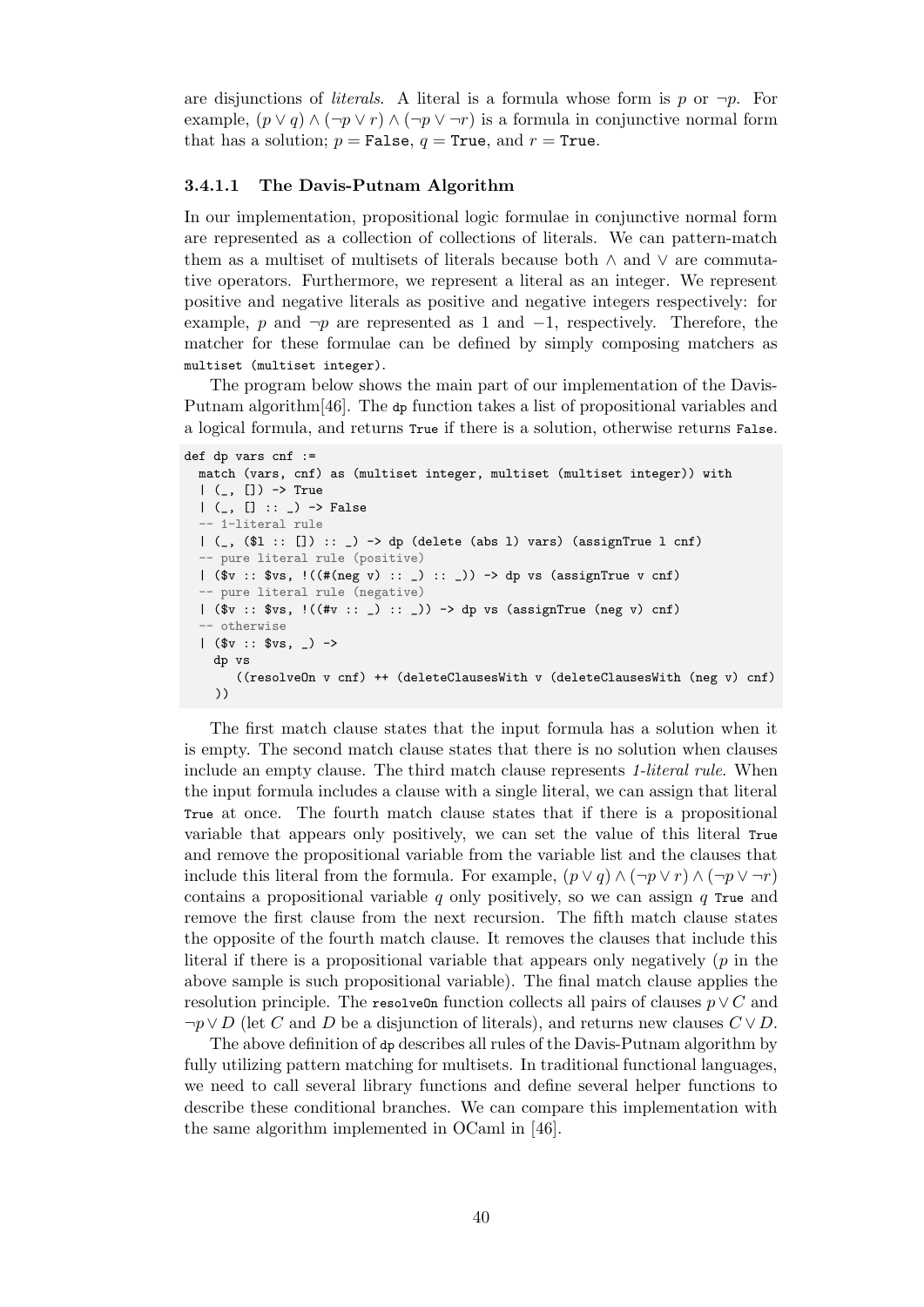#### **3.4.1.2 Pattern Matching for Resolution**

We can elegantly define the resolve On function using a sequential not-pattern.

First, let us show a naive implementation of resolveOn. The resolveOn function is defined with a single matchAll expression as follows.

```
def resolveOn v cnf := matchAll cnf as multiset (multiset integer) with
  | (#v :: $xs) :: (#(negate v) :: $ys) :: _
    \rightarrow unique (filter (\c -> not (tautology c)) (xs ++ ys))
```
The pattern for enumerating the pair of clauses  $p \vee C$  and  $\neg p \vee D$  is described simply utilizing pattern-matching for a multiset of multisets. Note that the above resolveOn removes tautological clauses by using the tautology predicate in the body of the match clause.

We can remove this use of the tautology predicate by using a sequential notpattern discussed in Section 3.3.3. The sequential pattern is effectively used to describe that the literal x appeared in xs does not appear negatively in ys.

```
def resolveOn v cnf :=
 matchAll cnf as multiset (multiset integer) with
  | {(#v :: (@ & $xs)) :: (#(neg v) :: (@ & $ys)) :: _,
     !(\$1 :: _-, *_{\text{neg 1}) :: _})-> unique (xs ++ ys)
```
#### **3.4.1.3 Separating Two Kinds of Loops**

The SAT solver presented in this section is an important sample in the sense that it is the only sample that contains a loop that we cannot remove by patternmatch-oriented programming. This unremovable loop is the recursion of the dp function. This recursion is essential for narrowing the search tree. This narrowing is impossible by simple backtracking. On the other hand, all the other loops that can be implemented in backtracking algorithms are pushed into the patterns. In the traditional style, we usually describe the 1-literal rule and pure literal rules by combining several recursive functions such as find, partition, subtract and intersect [46]. Thus, pattern-match-oriented programming increases the readability of practical algorithms.

#### **3.4.2 Graph [Pa](#page-103-0)ttern Matching**

This section demonstrates pattern matching for graphs as sets of edges and adjacency graphs, respectively.

#### **3.4.2.1 Graphs as Sets of Edges**

In this section, we pattern-match a graph as a set of edges. We can define a matcher and graph data as follows.

```
def graph := set edge
def edge := algebraicDataMatcher
  | edge integer integer
def graphData :=
  [ Edge 1 2, Edge 2 1, Edge 2 3, Edge 2 4, Edge 3 4, Edge 4 5, Edge 4 6, Edge 4
     7
  , Edge 5 4, Edge 5 6, Edge 5 7, Edge 6 4, Edge 6 5, Edge 6 7, Edge 7 4, Edge 7
     5
  , Edge 7 6, Edge 7 8, Edge 9 10, Edge 10 7 ]
```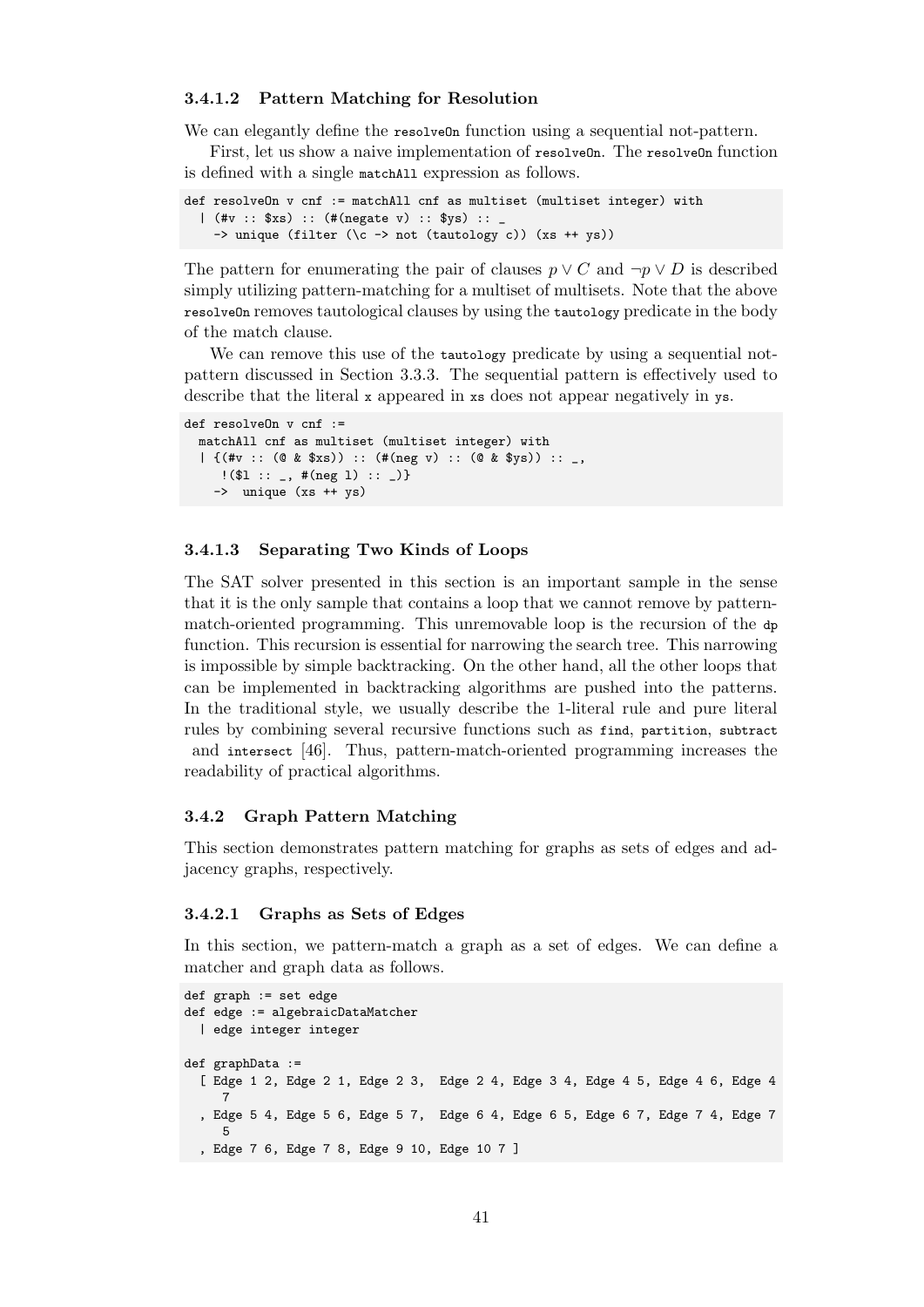<span id="page-51-0"></span>

Figure 3.1: Visualization of graphData.

This sample graph is visualized in Section 3.1. This section lists several pattern-matching examples against this graph. Various patterns for graphs can be described using techniques introduced in this Chapter.

A pattern for listing all nodes that are ac[cessi](#page-51-0)ble from s in two edges is described as follows.

```
let s := 1 in
 matchAll graphData as graph with
  | edge (#s & $x_1) $x_2 :: edge #x_2 $x_3 :: _
 -> x
-- [1, 3, 4, 5, 6, 7]
```
A pattern for listing all nodes that possess an edge from s but not to s is described utilizing a not-pattern effectively.

```
let s := 1 in
 matchAll graphData as graph with
  | edge #s $x :: !(edge #x #s :: _)
 -> x
-- [4]
```
A pattern for listing all routes from s to e is defined with a loop pattern. Egison allows users to use the let expression inside a pattern. The let expression is used to bind  $s$  to  $x_1$ . Thanks to this let, we can describe elegantly an initial condition for \$x\_1 for the loop pattern.

```
let (s, e) := (1, 8) in
  matchAll graphData as graph with
   | let x_1 := s in
        loop $i (2, $n)
                \text{(edge } \#x_{i} \text{ (i - 1) } \$x_{i} \text{ :: } ... \text{)}\text{(edge } \#x_{-}(n-1) \text{ (#e & $x_n$): : _ )\rightarrow map (\iota \rightarrow x_i) [1..n]
-- [[1, 4, 7, 8], ...]
```
A pattern for finding all cliques whose size is *n* is given in the following way. A double-nested loop pattern can be used for that purpose.

```
let n := 4 in
  matchAll graphData2 as graph with
  | edge $x_1 $x_2 :: loop $i (3, n)
                             (edge #x_1 $x_i :: loop $j (2, i - 1)
                                                      (edge #x_j #x_i :: ...)
                                                       ...)
                            _
 \rightarrow map (\i -> x_i) [1..n]
- [[4, 5, 6, 7], ...]
```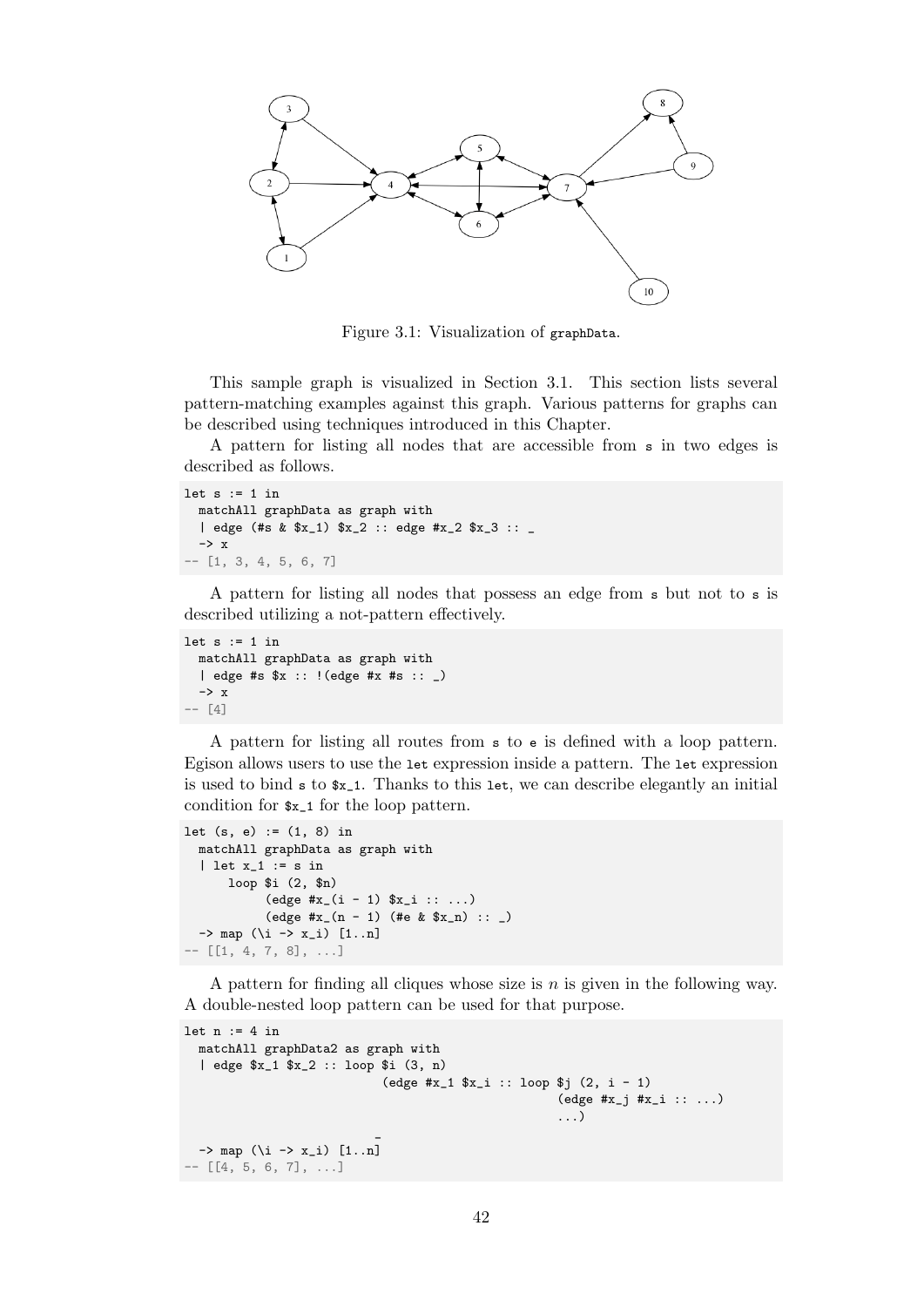In this section, we demonstrated pattern matching only for a directed graph. However, we can also define a matcher for undirected graphs using a matcher for edges that identifies Edge a b and Edge b a. The matcher for undirected edges is defined as a user-defined matcher, which we explained in Section 2.5.

## **3.4.2.2 Adjacency Graphs**

This section demonstrates pattern matching for a weighted adj[acen](#page-28-0)cy list. As shown in the program below, a matcher for a weighted adjacency list can be simply defined by composing matchers. graphData in the program below represents an airline network by a weighted adjacency list. The integers in graphData are the costs of time by hours to move between two cities.

```
def graph := multiset (string, multiset (string, integer))
```

```
def graphData :=
  [("Berlin", [("New York", 14), ("London", 2), ("Tokyo", 14), ("Vancouver", 13)
    ]),
   ("New York", [("Berlin", 14), ("London", 12), ("Tokyo", 18), ("Vancouver", 6)
    ]),
   ("London", [("Berlin", 2), ("New York", 12), ("Tokyo", 15), ("Vancouver", 10)
    ]),
   ("Tokyo", [("Berlin", 14), ("New York", 18), ("London", 15), ("Vancouver", 12)
    ]),
   ("Vancouver", [("Berlin", 13), ("New York", 6), ("London", 10), ("Tokyo", 12)
    ])]
-- List all routes that visit all cities exactly once and return to Berlin.
def trips :=
 let n := length graphData in
    matchAll graphData as graph with
    | (#"Berlin", (($s_1,$p_1) :: _)) ::
        loop $i (2, n - 1)
           ((\#s_{i}(i - 1), (\$s_{i}, \$p_{i}): : _{\cdot}, \cdot : \dots))((\#s_{-}(n - 1), (\# "Berlin" & s_{-n}, \; sp_{-n}) :: ...) :: []-> sum (map (\iota \rightarrow p_i) [1..n]), map (\iota \rightarrow s_i) [1..n]
head (sortBy (\setminus (, x), (, y) -> compare x y)) trips)
-- (["London", "New York", "Vancouver", "Tokyo"," Berlin"], 46)
```
The above matchAll expression lists all routes from Berlin that visit all the cities exactly once and return to Berlin. This pattern can be used to solve the traveling salesman problem. A non-linear loop pattern is used to represent the pattern.

There are several graph database query languages [66, 72, 6]. The advantage of Egison over these query languages is its generality. Egison does not focus on pattern matching for graphs. Instead, Egison allows users to describe various patterns by just combining non-linear loop patterns an[d a](#page-104-0)s[ma](#page-105-1)l[l](#page-100-0) number of simple pattern constructors.

#### **3.4.3 Computer Algebra**

<span id="page-52-0"></span>As an application of pattern-match-oriented programming, we have developed a computer algebra system [31]. We can implement a pattern-matching engine for mathematical expressions in a short program by defining a matcher for mathematical expressions.

```
def mathExpr :=
 matcher
   | div $ $ as (mathExpr, mathExpr) with
```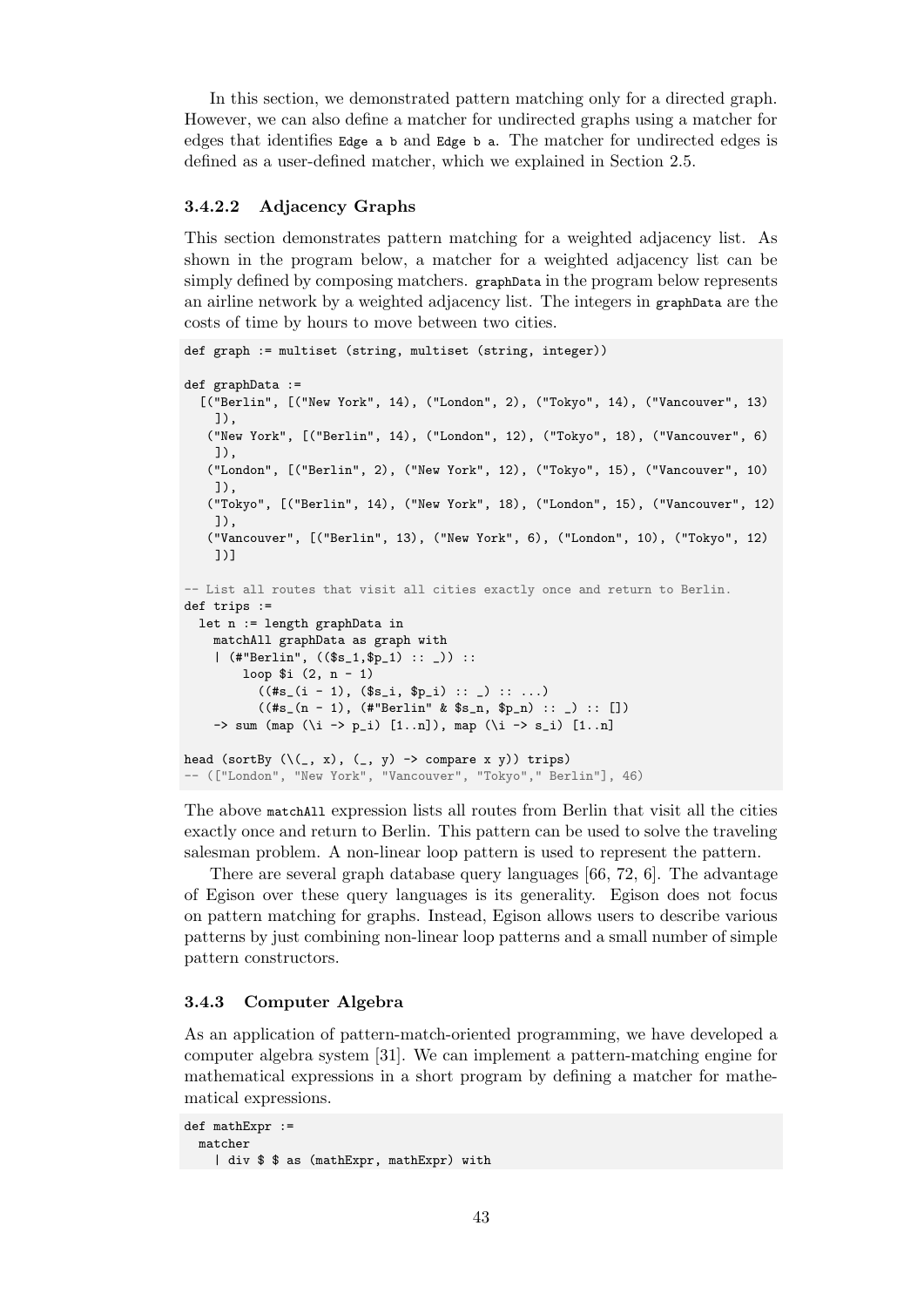```
| Div $x $y -> [(x, y)]
   | $tgt -> [(tgt, 1)]
| poly $ as multiset mathExpr with
   | $tgt -> [tgt]
| term $ $ as (integer, multiset (mathExpr, integer)) with
   | Term $c $xs -> [(c, xs)]
  | App $ $ as (mathExpr, list mathExpr) with
  | App $f $args -> [(f, args)]
| sym $ as string with
   | Sym $name -> [name]
  | $ as something with
| $tgt -> [tgt]
```
The matcher for mathematical expressions is used for implementing programs for simplifying mathematical expressions. For example, a function that simplifies a mathematical expression by reducing  $\cos^2(\theta) + \sin^2(\theta)$  to 1 can be implemented as follows.

```
def simplifyCosAndSinInPoly poly :=
 match poly as mathExpr with
   poly (term n ((app (sym #"cos") [x]), 2) :: y) :: term #n ((app (sym #"sin
    ") [#x], 2) :: #y) :: r) ->
    simplifyCosAndSinInPoly (n * (prod (map power y)) + (sum r))
    - \rightarrow poly
```
The definition of a matcher for mathematical expressions is simple compared with the pattern-matching engines of the other computer algebra systems. As a result, the implementation of the whole computer algebra system is also compact and straightforward; therefore, this computer algebra system is easily extensible. This extensibility allows us to experiment with new features easily.

This extensibility is a significant advantage in the future of computer algebra systems in the field of which there are still notations that are popular among researchers of mathematics but cannot be used in programs. There are many possibilities of research for extending computer algebra systems to support these notations. The extensibility of computer algebra systems will help us advance this research.

Such work has already been done by the author. We have developed a natural method for importing tensor index notation into programming [32]. Thanks to this work, Egison became an appropriate computer algebra system for describing formulae of differential geometry. We will explain this feature in Chapter 5

## **3.4.4 Database Query Languages**

Egison pattern matching can provide a unified query language for various k[in](#page-75-0)ds of databases. For example, let us consider a database of social network services and a query to list all users who are followed by the user whose name is "Egison\_Lang" but who do not follow this user. This query can be written with matchAll as follows using Egison pattern matching. This query pattern-matches the tables of a relational database as sets.

```
matchAll (users, follows, users) as (set user, set follow, set user) with
  ((name #"Egison_Lang") & (id $uid) :: _,
   (fromID #uid) & (toID $fid) :: !((fromID #fid) & (toID #uid) :: ...),
   (ID #fid) & (Name $frame) :: _) -> (fid, fname)
```
The above matchAll expression matches a tuple of the user table (users), the follow table (follows), and the user table. Each table is pattern-matched as a set. The second line pattern-matches the user table. Name and ID are pattern constructors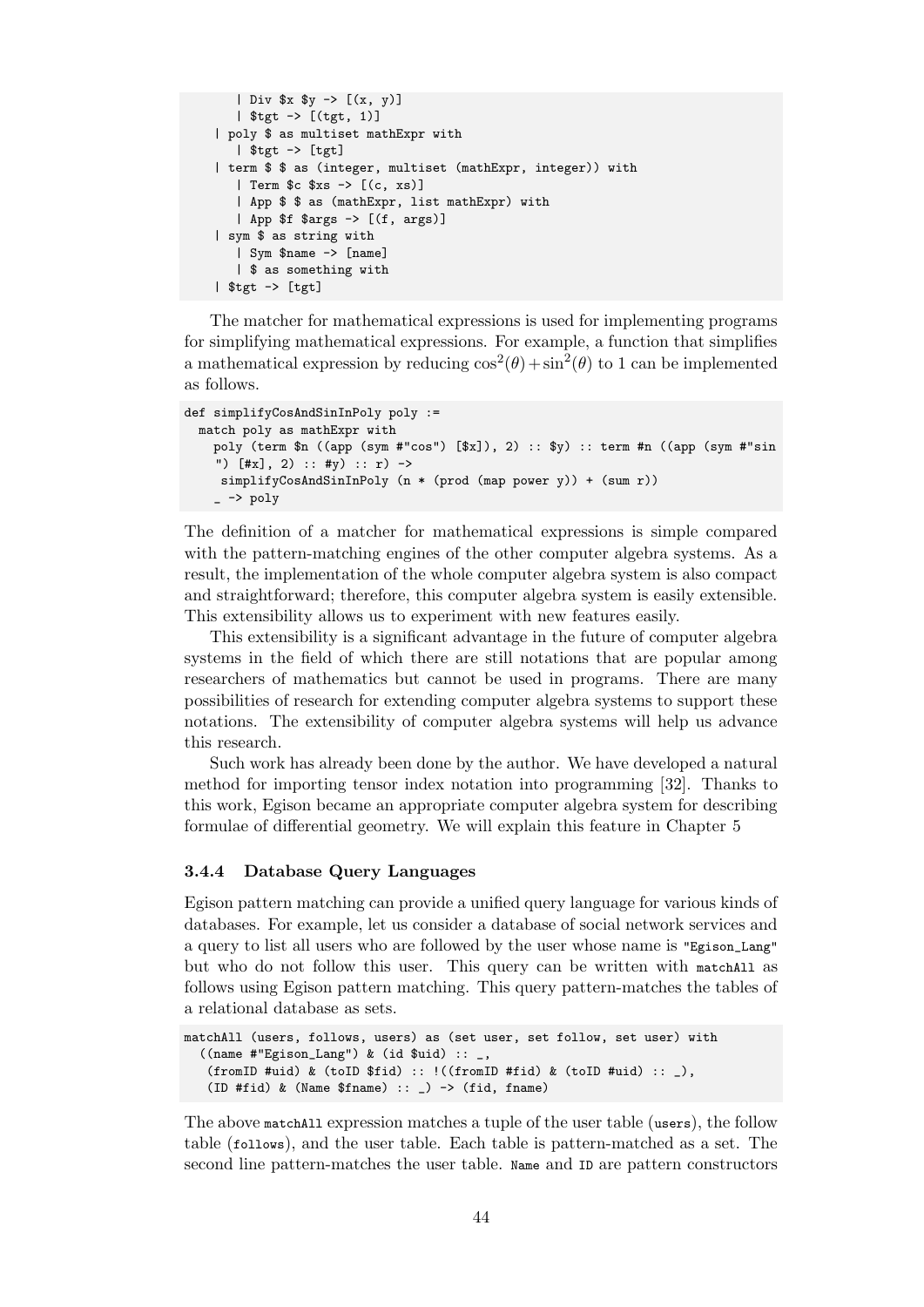to access the column of a record. The pattern for the user table in the second line matches the user whose name is "Egison\_Lang" and \$uid is bound to the user ID of that user. The third line pattern-matches the follow table. FromID and ToID are pattern constructors to match the IDs of follower and followee. The user of FromID follows the user of ToID. IDs of the users who do not follow back the user whose ID is uid is pattern-matched using a not-pattern. The fourth line pattern-matches the user table again to get the name of the user whose ID is fid and returns the tuple (fid, fname).

The conciseness of the queries is an important advantage of Egison over SQL [26]. For example, the same query described in SQL is more complicated. We need to write all conditions in WHERE clauses instead of a non-linear pattern and a sub-query instead of a not-pattern. A query in the pattern-match-oriented style can be interpreted by reading it once from left to right in order, whereas one i[n SQ](#page-101-0)L cannot.

```
SELECT DISTINCT ON (user.name) user.name
 FROM user AS user1, follow AS follow1, user AS user2
 WHERE user1.name = 'Egison_Lang' AND follow1.from_id = user1.id AND user2.id =
    follow1.to_id
   AND NOT EXISTS
      (SELECT '' FROM follow AS follow2
         WHERE follow2.from_id = follow1.to_id AND follow2.to_id = user1.id)
```
List comprehensions also work as a sophisticated query language for relational databases [88]. The above query can be simply expressed also by list comprehensions. The advantage of Egison to list comprehensions as a query language is its generality. Egison can be used to express queries not only for relational databases but also for XML and graph databases. XML path language [7] and graph query languages [\[66](#page-106-1), 72, 6] only focus on handling their target data structures and have many built-in functions to handle various patterns. On the other hand, Egison pattern-matching system allows users to describe various patterns for various data types [in](#page-104-0) [a u](#page-105-1)[nifi](#page-100-0)ed manner with a small number of patte[rn](#page-100-1) constructors.

## **3.5 Related Work**

<span id="page-54-0"></span>This section compares our approach with list comprehensions (Section 3.5.1) and logic programming (Section 3.5.2) as other approaches to remove explicit recursions from programs.

#### **3.5.1 List Comprehensions**

List comprehensions [67] are another approach to hide explicit recursions. For example, list comprehensions also allow us to define map without explicit recursion:

map f  $xs = [ f x | x \leftarrow xs ]$ 

However, list compre[hen](#page-104-1)sions are too specialized to enumerate elements of a list and do not allow us to describe complex enumerations as concisely as patternmatch-oriented programming. We can summarize the advantages of patternmatch-oriented programming against list comprehensions as follows:

- 1. Pattern-match-oriented programming requires less local variables;
- 2. Pattern-match-oriented programming is more expressive thanks to ad-hoc polymorphism of patterns and Egison specific pattern constructs such as loop patterns and sequential pattern;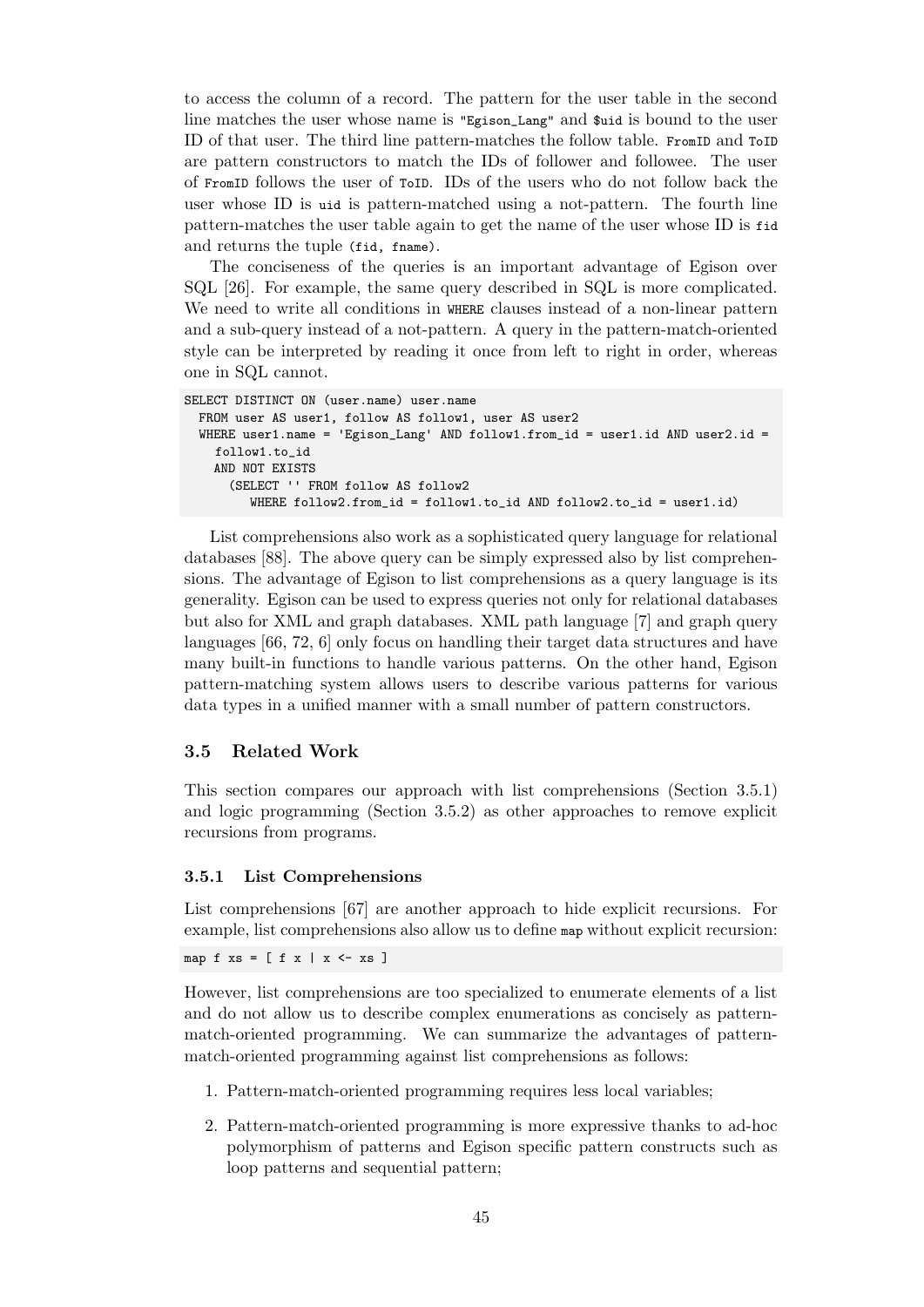3. Pattern matching can be used to describe conditional branches.

The second and third advantages are obvious. Therefore, in the rest of this section, we focus on the first advantage.

For illustrating the first advantage, we write a program that enumerates all the two combinations of elements in list comprehensions. We described the same program in pattern-match-oriented programming style in Section 3.3.2. tails is a function that returns all the suffixes of the argument list.

comb2  $xs = [ (x,y) | x:ys \leftarrow tails xs, y \leftarrow ys ]$ 

The variable ys is necessary for list comprehensions though it is [unnec](#page-45-0)essary in pattern-match-oriented programming. Such variables that are necessary only in list comprehensions appear when the pattern is nested. As a result, nested joincons patterns for lists (e.g. unique in Section 3.3.1.2) and nested cons patterns for multisets (e.g. an N-queen solver in Section 3.3.4.2 and a SAT solver in Section 3.4.1) cannot be described in list comprehensions as concisely as patternmatch-oriented programming.

## **3.5.2 [Com](#page-48-1)parison with Logic Programmin[g](#page-47-0)**

Logic programming is a programming paradigm proposed with a similar motive of simplifying the descriptions of backtracking. Logic programming describes non-deterministic computations using unification instead of pattern matching. Unification is a more general notion compared with pattern matching. But the integration of non-determinism of logic programming and pattern matching is not obvious. For example, the pattern-matching facility of Prolog is specialized only for algebraic data types.

We can summarize the advantages of our approach against logic programming as follows:

- 1. Our approach proposes syntax specialized for pattern matching of non-free data types.
- 2. Our approach is compiler-friendly because our approach directly defines methods for decomposing data.
- 3. Our approach modularizes non-free data types by matchers.

#### **3.5.2.1 Special Syntax for Pattern Matching of Non-free Data Types**

<span id="page-55-0"></span>We can describe non-linear patterns and backtracking in functional logic programming as we have shown in Section 2.2.1. However, logic programming languages do not provide a special syntactic construct for handling multiple patternmatching results as the matchAll expression of our language. As a result, programs for non-free data types in logic programming are not as concise as ones in our approach. Curry [45] provides findall fo[r hand](#page-19-0)ling multiple unification results. If we use findall for pattern matching, the program gets more complicated than the functional approach. For example, Curry program that defines the map function in the pattern-match-oriented style is as follows.

map f xs = findall ( $\y \rightarrow$  let x free in (\_ ++ (x : \_)) =:= xs & f x =:= y)

The findall function takes a predicate (a function that returns a boolean value) and returns a list of values that satisfy the predicate. The predicate passed to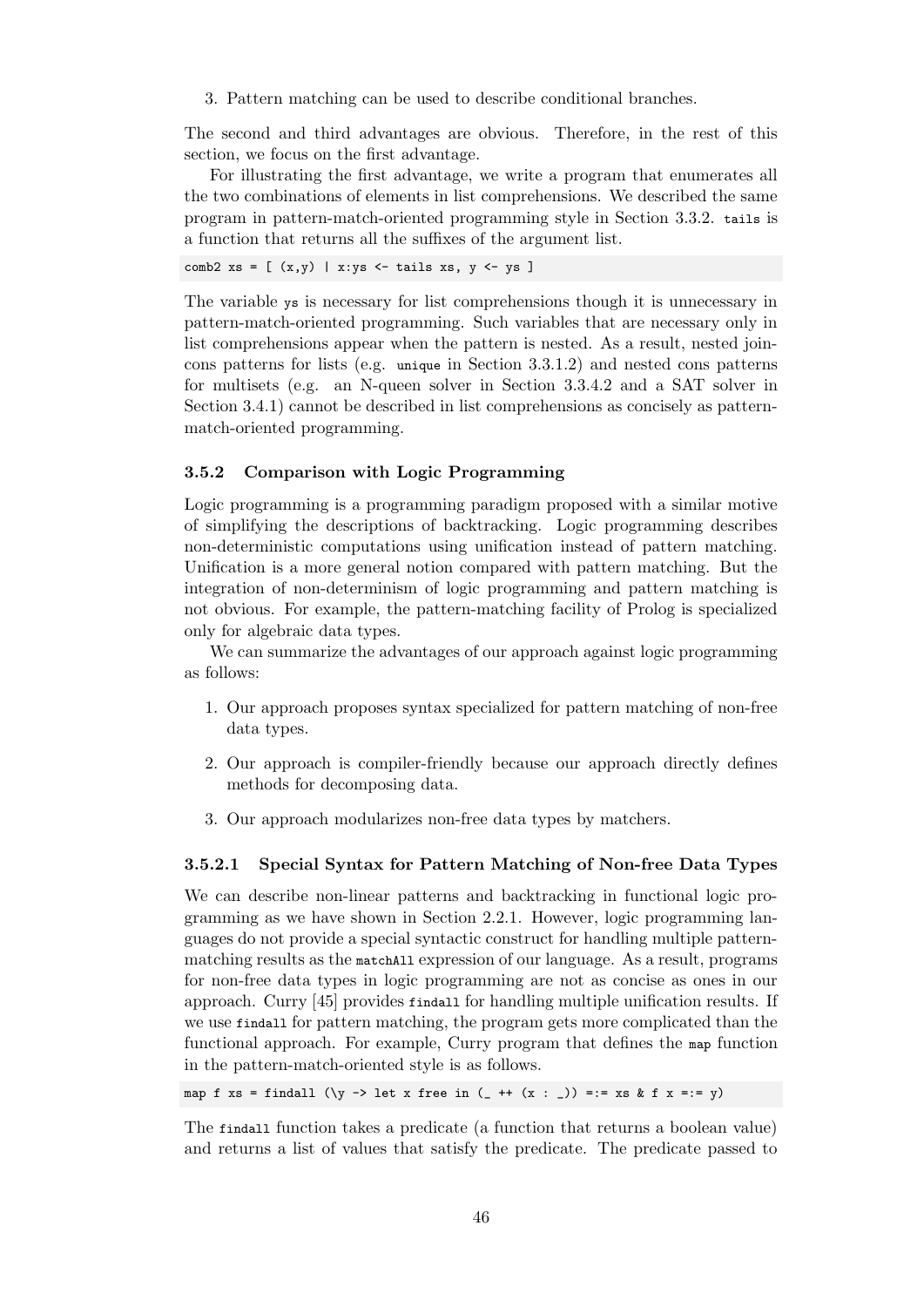findall in the above code returns true when both  $(\_ + + (\_ x : \_ )) =:= x \text{ s and f } x ==$ y return true. In Curry,  $\boldsymbol{\ast}$  is a boolean operator and  $=$ := represents an equational constraint. We can represent pattern matching using equational constraints. The equational constraint  $($  ++  $(x : )$ ) =:= xs binds the free variable x to an element of xs. Then, the equational constraint  $f(x) = y$  binds the variable y to f x. Finally, findall returns all the values bound to y. As a result, the above findall returns a list of results applying f to each element of xs.

#### **3.5.2.2 Compiler-Friendly Pattern Definitions**

The key difference between logic programming and our approach is in the method for defining pattern-match algorithms. Logic programming deduces the method for decomposing data from a method for constructing data. For example, in Curry, the cons pattern for multisets, whose name is insert in Curry, is defined as follows (we demonstrated this pattern constructor in Section 2.2).

```
1 insert x [] = [x]2 insert x(y:ys) = x: y:ys ? y: (insert x ys)
```
The insert function is a non-deterministic function that retur[ns](#page-19-1) the result of inserting the first argument to the second argument list. The infix operator ? is called a non-deterministic operator. The ? operator returns its second argument for example when the unification for the first argument fails. It is also possible to enumerate all the results of a non-deterministic function by using findall explained in Section 3.5.2.1. The first line defines how to insert x to the empty list. The second line defines how to insert  $x$  to a non-empty list. The first argument of the ? operator is  $x:y:ys$  that means x is inserted into the head of the non-empty list. The second argument of the ? operator is  $y$ : (insert x  $y s$ ). This part uses recursion f[or inser](#page-55-0)ting the element  $x$  into the tail part of the argument list. insert x ys returns the non-deterministic results of inserting x to ys.

On the other hand, in our proposal, we define pattern constructors by describing how to decompose data directly. Thanks to that, in our approach, it is easy to control and optimize the execution process of the internal patternmatch process. For example, we can naturally define wildcard optimizations in our approach (Section 2.5.2).

#### **3.5.2.3 Abstraction of Non-free Data Types by Matchers**

In our approach, we m[odula](#page-29-0)rize pattern-match methods not for each pattern but for each non-free data type using matchers. This abstraction of non-free data types improves the readability of programs by ad-hoc polymorphism of patterns as we explained in Section 2.3.3. Not only that, this abstraction also enables us to apply more complex optimization like pattern fusion that is explained in Section 2.5.3

## **3.6 Conclusion**

<span id="page-56-0"></span>In this [chapt](#page-30-0)er, we have presented programming techniques that replace explicit recursions for traversing search trees with intuitive patterns and allow programmers to concentrate on the description of the essential parts of algorithms that reduce the computational complexities of the algorithms. We listed many algorithms that can be represented more elegantly in this way. These include many very basic list processing functions to some larger more practical algorithms. We believe the development of these programming techniques that enable the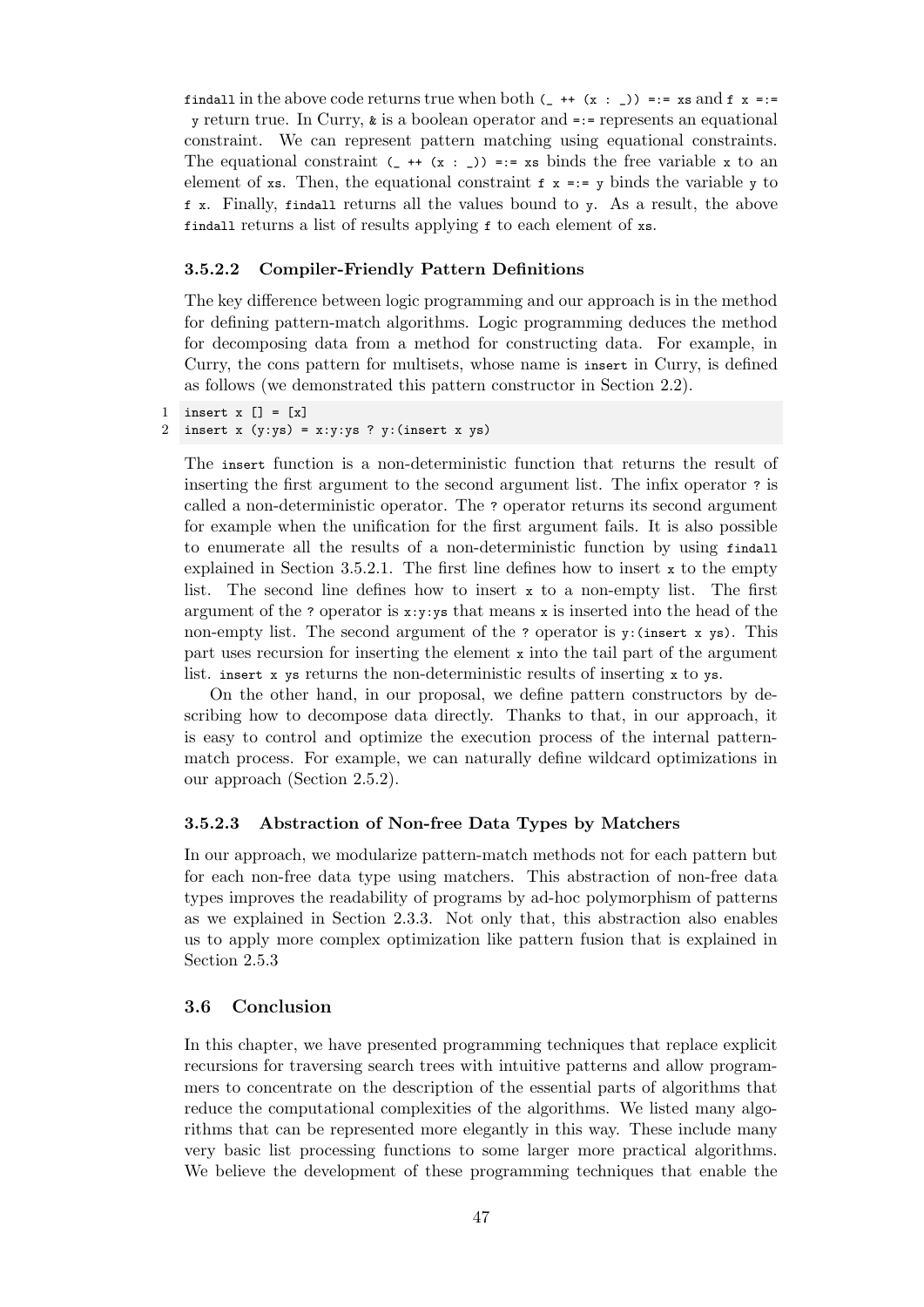more intuitive representation of algorithms extends the limit on the complexity of software that we can practically implement and has the potential to accelerate research of computer science as a whole. We hope our work leads to the further evolution of pattern matching and the future progress of data abstraction.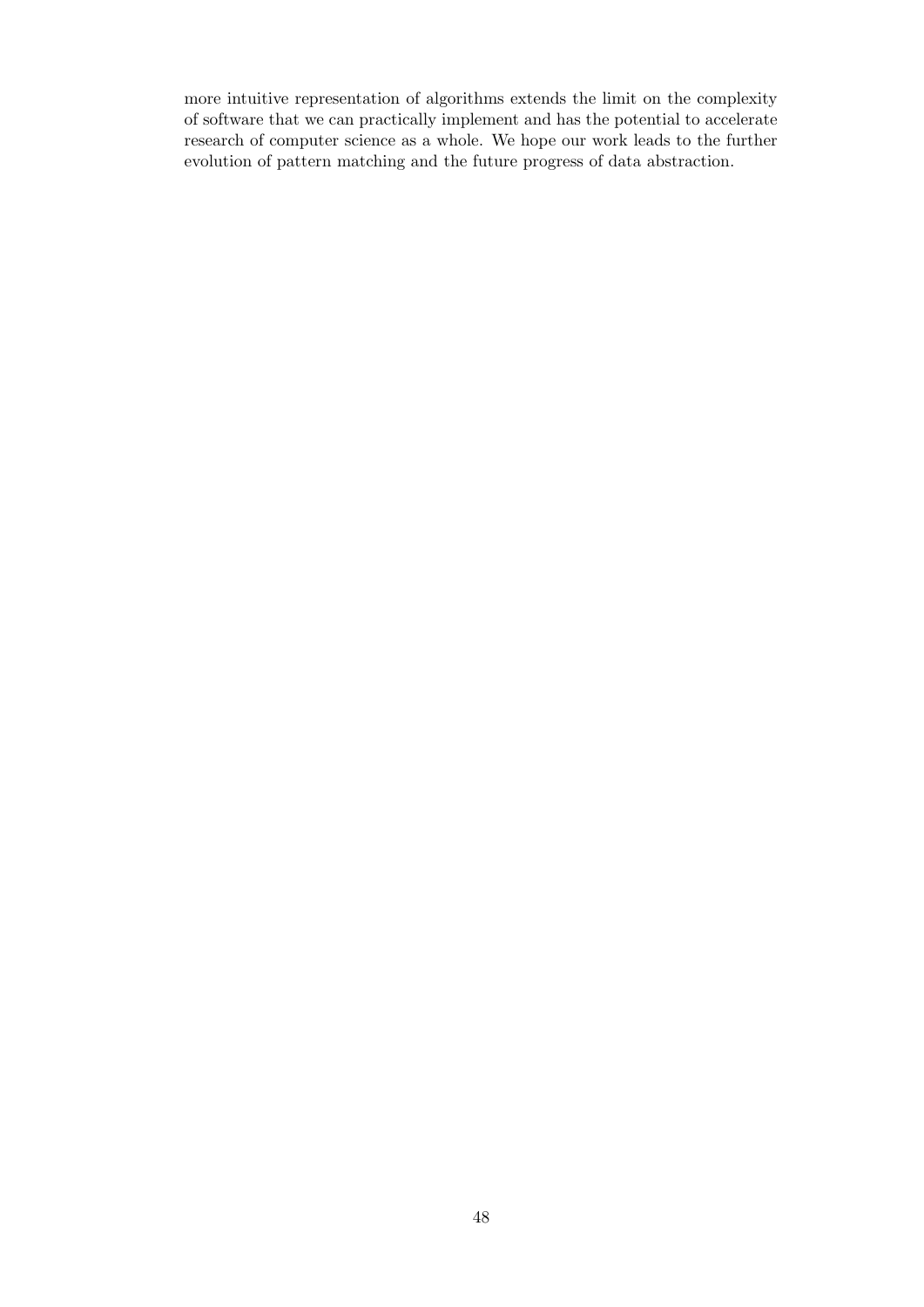## **Chapter 4**

# **Embedding Egison Pattern Matching into Haskell**

In this chapter, we discuss methods for embedding Egison pattern matching into Haskell. There are three technical challenges for that: (1) we need to design typing rules for Egison pattern matching; (2) we need to convert Egison patternmatch expressions to a Haskell program; (3) we need to make converted Haskell programs type-inferable by GHC. In this chapter, we show our solution. We have implemented our solution in the Haskell library, *Sweet Egison*. This library has already been distributed via Hackage. Sweet Egison has three features that the original Egison interpreter does not have: (1) type errors are detected statically by the compiler;  $(2)$  execution speed is much faster;  $(3)$  the users can customize search strategies for pattern matching.

## **4.1 Overview**

## **4.1.1 Usage of Sweet Egison**

<span id="page-58-0"></span>We start from the explanation of the matchall expression of Sweet Egison. The matchAll expression collects all the pattern-match results and returns a list of the results evaluating the body expression for each pattern-match result. A match clause is constructed using the quasi-quote [81] provided by Template Haskell [75]. The mc quasi-quoter is defined in the proposed library to desugar a match clause. The matchAll expression below pattern-matches the list [1, 2, 3] with the pattern \$x : \$xs as a list, and returns the collection of the tuple (x, xs). Patterns that start with  $\frac{1}{2}$  ( $\frac{1}{2}$  and  $\frac{1}{2}$  in this sample) are p[att](#page-105-2)ern variables. The evaluation re[sul](#page-105-3)t of the matchAll expression contains only one element because the cons pattern for a list has only one decomposition.

```
matchAll dfs [1, 2, 3] (List Something)
  [[[mc| x : xs -> (x, xs)]]
-- [(1, [2, 3])]
```
The matchAll expression of Sweet Egison takes an additional argument as its first argument. We specify a search strategy by the first argument. By default, we can choose the depth-first and breadth-first search strategies. In Sweet Egison, users can define search strategies by defining their own backtracking monads. It is an important feature of Sweet Egison when compared to the original Egison interpreter and Sweet Egison. We explain how to define backtracking monads in Section 4.3.2.

```
take 10 (matchAll dfs [1..] (Set Something)
  [[mc| x : xy : _ - \rightarrow (x, y) |]])
```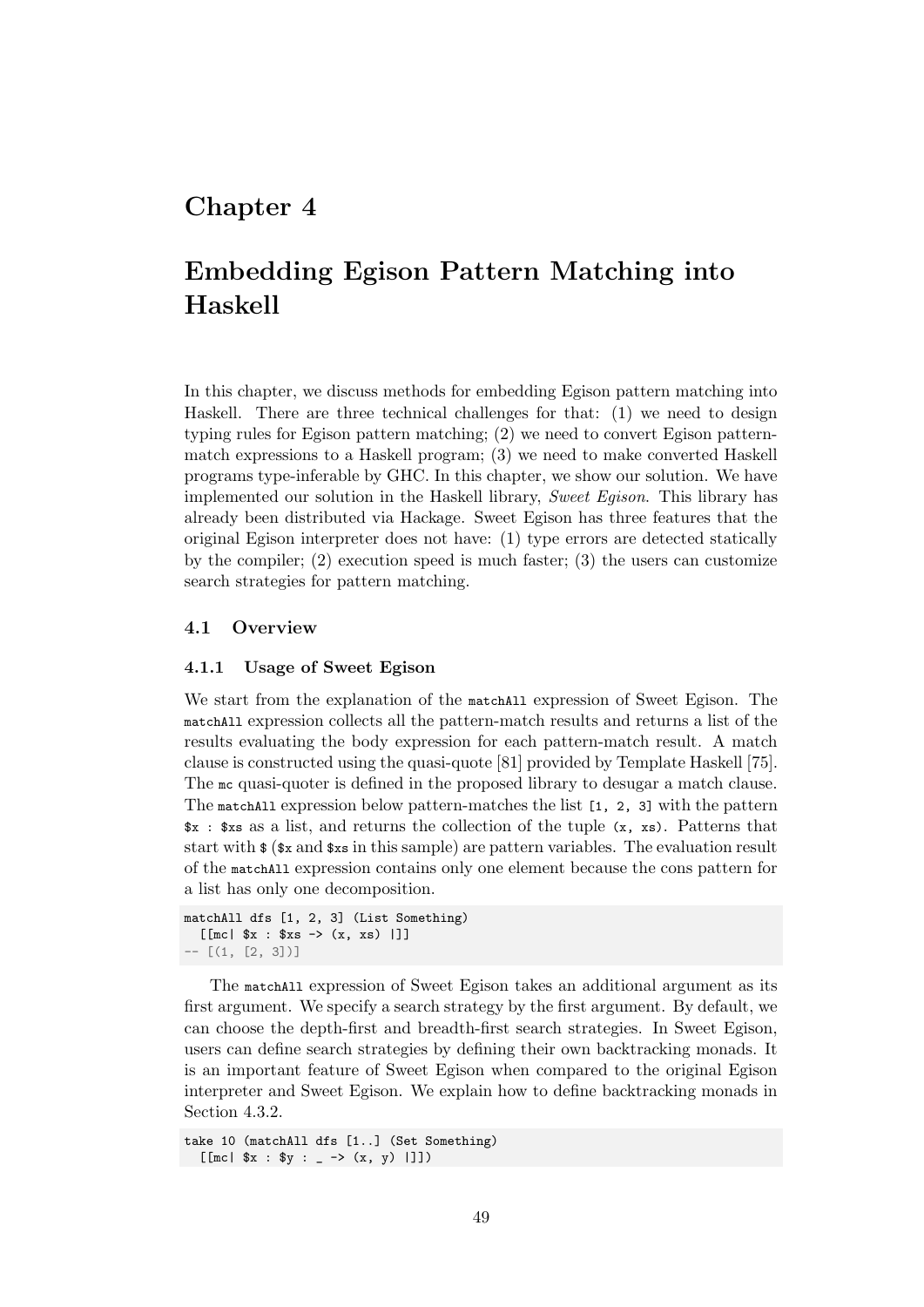```
- - [(1, 1), (1, 2), (1, 3), (1, 4), (1, 5), (1, 6), (1, 7), (1, 8), (1, 9), (1, 7)10)1take 10 (matchAll bfs [1..] (Set Something)
  [[mc| x : xy : - (x, y) |]])
- [(1, 1), (1, 2), (2, 1), (1, 3), (2, 2), (3, 1), (1, 4), (2, 3), (3, 2), (4,1)]
```
The matchAll expression takes a list of match clauses and can handle multiple match clauses. When there are multiple match clauses, matchAll concatenates the results for each match clause. "matchAll  $t$  m  $[c_1,c_2,...]$ " is equivalent to "matchAll  $t \, m \, [c_1]$  ++ matchAll  $t \, m \, [c_2]$  ++ ...".

```
matchAll dfs [1, 2, 3] (List Something)
  [[mc| $x : $xs -> (x, xs) |]
  , [mc] : x : xs \rightarrow (x, xs) |]]
- - [(1, [2, 3]), (2, [3])]
```
Matchers, the third argument of matchAll, play an important role in achieving ad-hoc polymorphism of patterns as the original Egison language. The matcher of the program below is (Multiset Something). The cons pattern for a multiset is defined to decompose a target list into an arbitrary element and the rest elements. Therefore, the pattern-match results change as follows.

matchAll dfs [1, 2, 3] (Multiset Something)  $[$ [[mc|  $x : xs$  ->  $(x, xs)$ ]]  $-$  [(1, [2, 3]), (2, [1, 3]), (3, [1,2])]

The users can define matchers and pattern-match algorithms for each pattern of each matcher. We call this feature customizability of pattern-match algorithms. Achieving both customizability and ad-hoc polymorphism of patterns together is the first main technical challenge for implementing this Haskell library. We explain how to define matchers in Sweet Egison in Section 4.3.4.

Matching in Sweet Egison allows non-linear patterns as the original Egison interpreter. The pattern that starts with # is a value pattern. An arbitrary Haskell expression follows after #. A value pattern checks whether the target and the content of the value pattern are equal or not. The Eql [matc](#page-67-0)her is defined to use == for checking the equality. The pattern below matches when there are pairs of sequential elements. There are two sequential pairs: (1, 2) and (4, 5). Value patterns can refer to the values bound to the pattern variables that appear on the left-side of patterns. For example, the pattern  $\#(x + 1) :$   $\#x :$  \_ is invalid. This restriction makes patterns readable from left to right in order and makes the internal pattern-match algorithm simple.

```
matchAll dfs [1, 5, 2, 4] (Multiset Eql)
   \left[ \begin{array}{ccc} \text{[mc} & \text{ $}\$x : #(x + 1) : & -> (x, x + 1) \end{array} \right]- [(1, 2), (4, 5)]
```
The type of an expression inside a value pattern is inferable by the GHC type checker. Maintaining non-linear patterns in a static type system of Haskell is also a major technical challenge for implementing this Haskell library.

Sweet Egison also provides the match expression, which calculates only the first pattern-match result. The match expression is simply implemented as follows.

match  $s$  t m  $cs$  = head (matchAll  $s$  t m  $cs$ )

To keep the code simple, we made use of head to implement match. On failure of pattern-match, this raises an uninformative exception, but it can be processed by an error handler.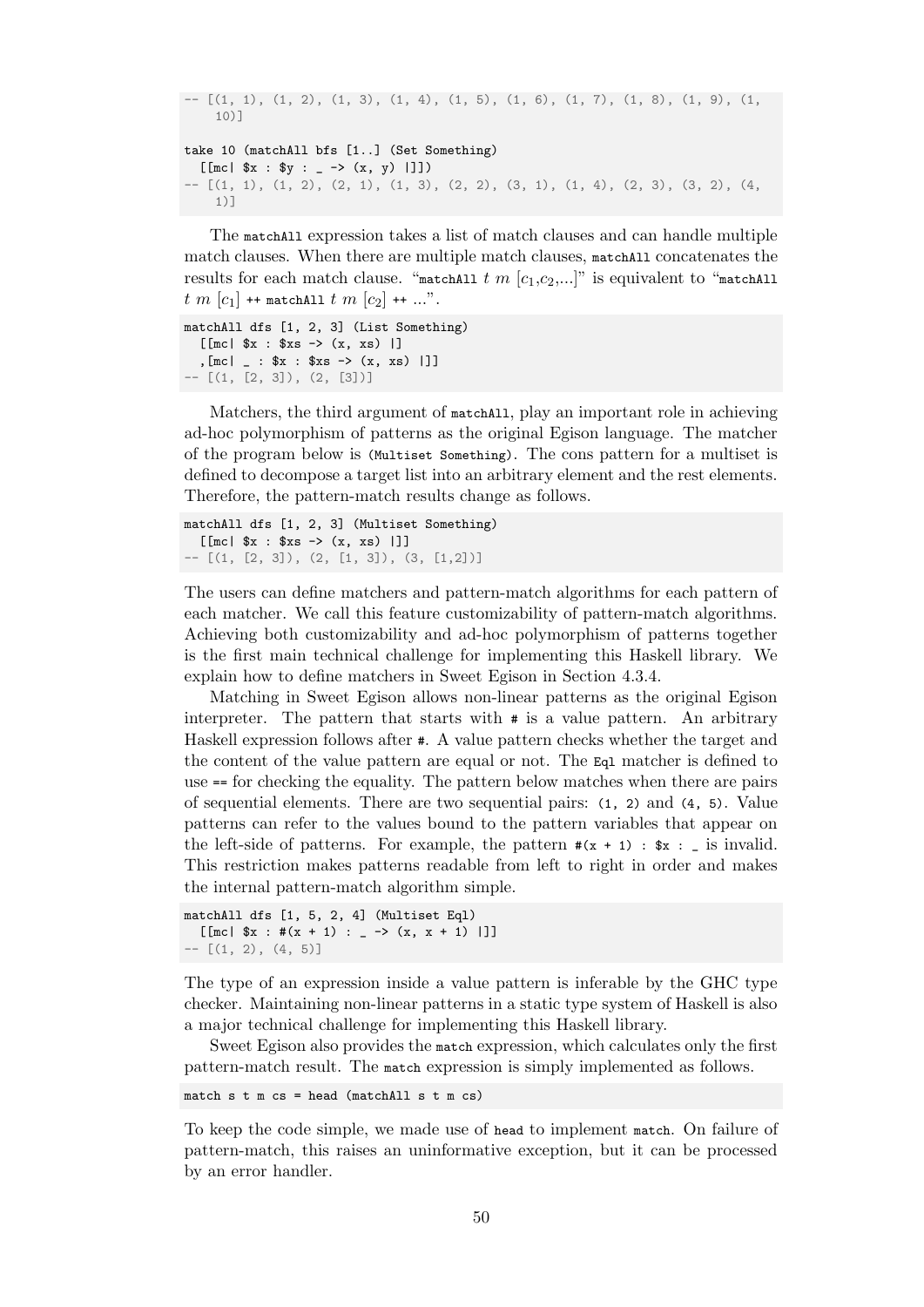```
data Suit = Spade | Heart | Club | Diamond deriving (Eq)
data Card = Card Suit Integer
poker :: [Card] -> String
poker cs = match dfs cs (Multiset CardM)
 [[mc| [card $s $n, card #s \#(n-1), card #s \#(n-2), card #s \#(n-3), card #s \#(n)-4)] -> "Straight flush" |],
  [mc] [card_ = $n, card_ = #n, card_ = #n, card_ = #n, ] \rightarrow "Four of a kind" ],[mc] [card _ $m, card _ #m, card _ #m, card _ $n, card _ #n] -> "Full house"
     |],
  [mc| [card $s _, card #s _, card #s _, card #s _, card #s _] -> "Flush" |],
  [mc] [card _m $n, card _m #(n-1), card _m #(n-2), card _m #(n-3), card _m #(n-4)] ->
      "Straight" |],
  [\text{mc} \mid [\text{card}_{\text{a}}, \text{sin}] \text{card}_{\text{a}}, \text{tan}] [\text{cm} \cdot \text{tan}] [\text{cm} \cdot \text{tan}] [\text{cm} \cdot \text{tan}][mc] \lceil [card \lceil $m, card \lceil #m, card \lceil $n, card \lceil #n, \lceil \rceil \lceil > "Two pair" \lceil],
  [mc] [card _g $n, card _g #n, _g, _g, _g] -> "One pair" |],
  [mc] -> "Nothing" []
```
Figure 4.1: Pattern matching for poker hand in Sweet Egison

We can use Sweet Egison for pattern matching of poker hand as shown in Figure 4.1. We can represent each poker hand in a single pattern by pattern matching a list of cards as a multiset. The cardM matcher is a matcher for playing cards. "[ $p_1, p_2, ..., p_n$ ]" is syntactic sugar of a pattern whose form is " $p_1 : p_2 :$ *...* : *p<sup>n</sup>* : []".

The[re a](#page-60-0)re two features not implemented in Sweet Egison. First, some nonstandard pattern constructs, such as loop patterns, indexed pattern variables, and sequential patterns, are not implemented in Sweet Egison. Loop patterns and indexed pattern variables are used for representing the repetitions inside a pattern (Section 3.2.6). Sequential patterns are used to control the order of pattern matching (Section 3.2.7). Second, the users of Sweet Egison cannot define pattern fusions. Sweet Egison cannot pattern-match patterns when defining a matcher. This is because the users define each pattern as a function. We explain this limitation in S[ection](#page-40-0) 4.3.6.

#### **4.1.2 Compiling Method**

Our key idea is to trans[form](#page-69-0) patterns into a program that uses backtracking monads such as the standard list monad. For example, this matchAll expression

```
matchAll dfs [1, 2, 3] (Multiset Something) [[mc| $x : $xs -> (x, xs) |]]
- [(1, [2, 3]), (2, [1, 3]), (3, [1, 2])]
```
is converted to the following Haskell program:

```
(\ (matcher, target) -> do
   (x, xs) <- cons matcher target -- [(1, [2, 3]), (2, [1, 3]), (3, [1, 2])]let (\_,) = consM matcher target - (Something, Multiset Something)
  return (x, xs))
   (Multiset Something, [1, 2, 3]) -- [(1, [2, 3]), (2, [1, 3]), (3, [1, 2])]
```
The cons (the alias of :) and consm functions are user-defined functions that posses the pattern-match method for the cons pattern. They are called *next-target function* and *next-matcher function*, respectively. The cons function takes a matcher and a target and returns a list of results of decomposing the target. We need to pass a matcher to next-target functions to make them polymorphic. For example, the cons function for multisets returns all the pairs of an element and the rest of the target list.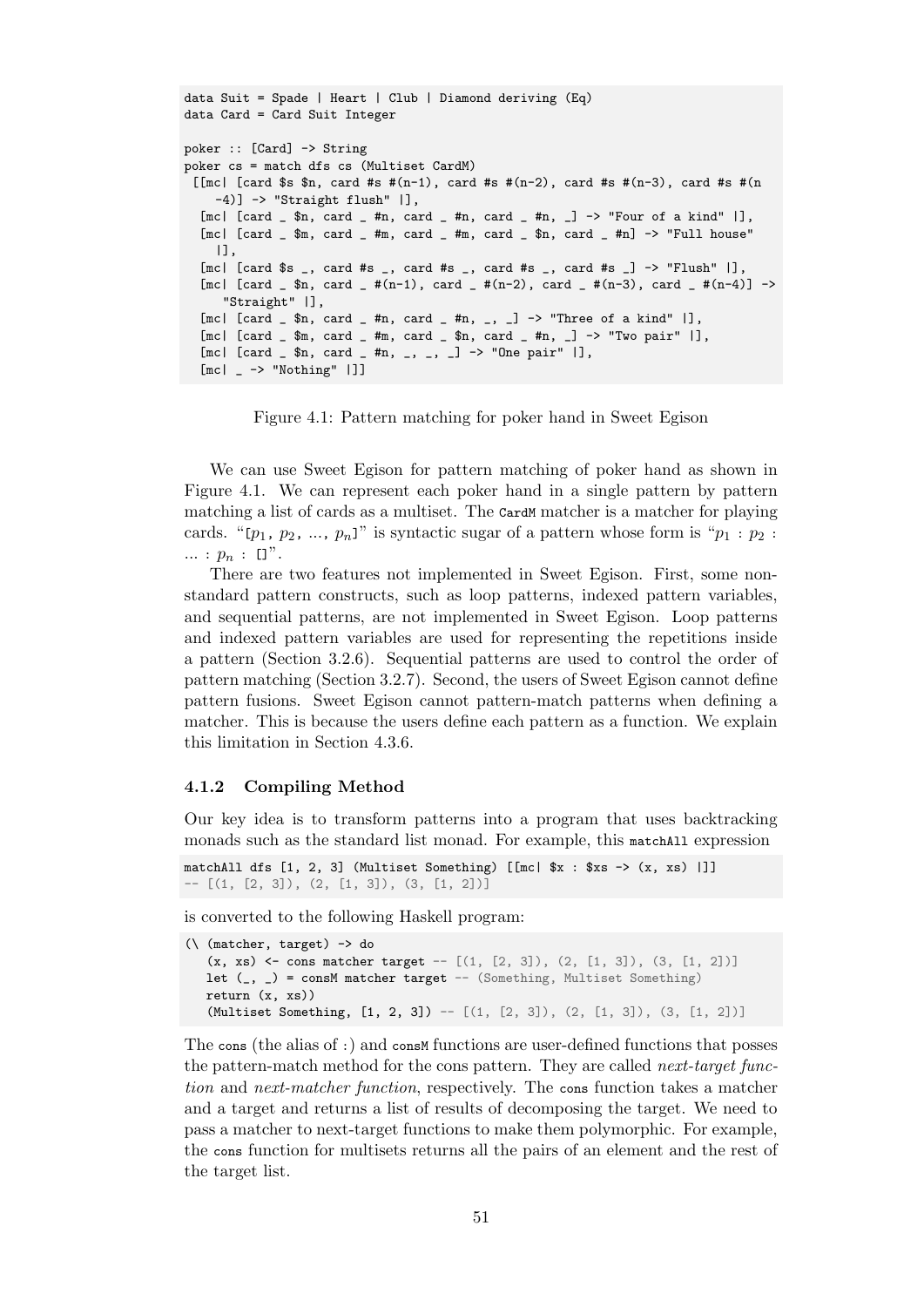```
cons (Multiset Something) [1, 2, 3]
- [(1, [2, 3]), (2, [1, 3]), (3, [1, 2])]
```
The consm function defines how these decomposed data are pattern-matched in the next step.

```
consM (Multiset Something) [1, 2, 3]
-- (Something, Multiset Something)
```
Each result of the cons function (e.g., 1 and [2, 3]) is pattern-matched as Something and Multiset Something, respectively.

Next, we show the conversion of nested patterns. Patterns are transformed in sequence in the same do expression, therefore we can refer to the values that are bound to the pattern variables in the left side of a pattern. For example, the following non-linear pattern matching

```
matchAll dfs [1, 2, 3, 4] (Multiset Eql)
    [[mc| x : #(x * 2) : _ - > (x, x * 2) ]]]
-- [(1, 2), (2, 4)]
```
is converted as follows.

```
(\ (matcher, target) -> do
 (x, target') <- cons matcher target
  let (_, matcher') = consM matcher target
  (target'', _) <- cons matcher' target'
  let (matcher'', _) = consM matcher' target'
  value (x * 2) matcher'' target''
  return (x, y))
  (Multiset Eql, [1, 2, 3, 4])
```
In the above program, value is a next-target function for handling value patterns. The value function is user-defined like the cons function. Users can define how to handle value patterns for each non-free data type.

#### **4.1.3 Organization of This Chapter**

The rest of this chapter is organized as follows. Section 4.2 proposes a set of typing rules for matchAll, matchers, patterns, and match clauses. Section 4.3 explains the implementation of Sweet Egison. Section 4.5 shows the benchmarking results. Section 4.6 concludes the chapter.

#### **4.2 Typing Rules**

This se[ction](#page-73-0) shows a set of typing rules that we designed for Typed Egison [54], a variation of Egison with a static type system. As the original Egison is a dynamically typed programming language, we need to devise typing rules for Egison's non-linear patterns with ad-hoc polymorphism.

Figure 4.2 shows the set of typing rules. In the rules, meta-variables *x*, *e*[,](#page-103-1) *p*, and *C* denotes a variable, expression, pattern, and pattern constructor, respectively. We write T and S to denote types,  $\Gamma$  and  $\Delta$  to denote type environments and  $\epsilon$  to denote an empty type environment. We also write [*T*] to denote a type of a list of [elem](#page-62-0)ents of type *T*. Matcher and Pattern are built-in type constructors: Matcher *T* is a type of a matcher for *T*; Pattern *T* is a type of a pattern for *T*.

The type judgement  $\Gamma \vdash e : T$  states that *e* has the type *T* under the type environment Γ. The other type judgment  $\Gamma$ ;  $\Delta \vdash p : T$ ;  $\Delta'$  states that the pattern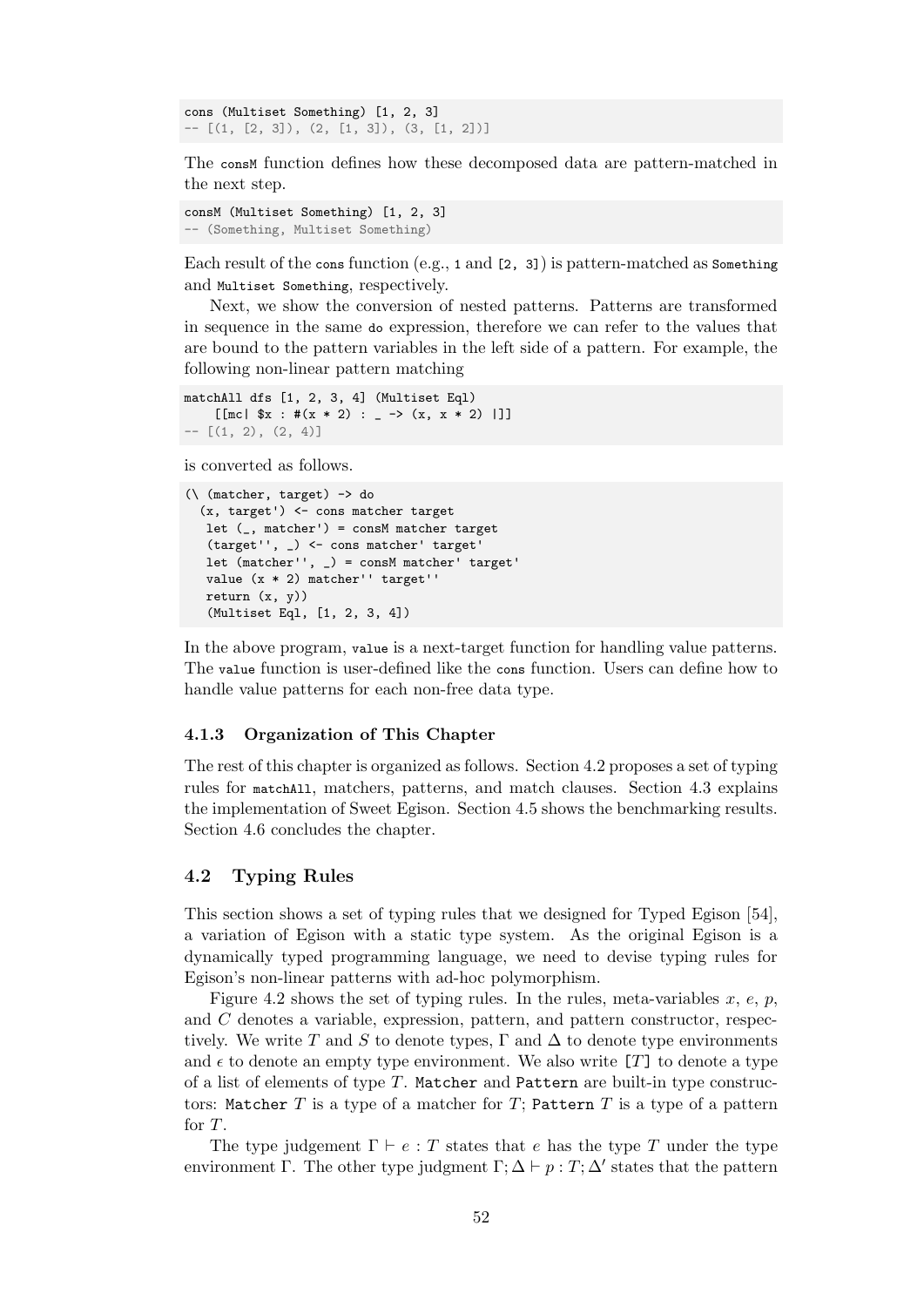## **A typing rule for** matchAll

 $\Gamma \vdash e_1 : T_1 \quad \quad \Gamma \vdash e_2 : \mathtt{Matcher}\ T_1$  $Γ; ε ⊢ p :$  Pattern  $T_1; ∆ ⊂ Γ, ∆ ⊢ e_3 : T_3$  $\Gamma$   $\vdash$  matchAll  $e_1$  as  $e_2$  with  $p \rightarrow e_3 : [T_3]$ T-MATCHALL

**Typing rules for patterns**

<span id="page-62-0"></span> $\frac{\Gamma,\Delta\vdash e:T}{\Gamma;\Delta\vdash\bot}$ : Pattern  $T;\Delta$   $\Gamma{\rm P\text{-}WC}\ \frac{\Gamma,\Delta\vdash e:T}{\Gamma;\Delta\vdash\#e:\texttt{Pattern }T;\Delta} \texttt{TP\text{-}VALUE}$  $\Gamma ; \Delta \vdash \$x : {\tt Pattern}\ T ; \Delta, (x : T)$ TP-Var  $\Gamma \vdash C$  : (Pattern  $S_1, \cdots,$  Pattern  $S_n$ )  $\rightarrow$  Pattern  $T$  $Γ; Δ₀ ⊢ p₁ :$  Pattern  $S₁; Δ₁$   $Γ; Δ₁ ⊢ p₂ :$  Pattern  $S₂; Δ₂$ *· · ·* Γ; ∆*n−*<sup>1</sup> *⊢ p<sup>n</sup>* : Pattern *Sn*; ∆*<sup>n</sup>*  $\Gamma; \Delta_0 \vdash (C\; p_1\; p_2\; ...\; p_n)$  : Pattern  $T; \Delta_n$ TP-Constructor

Figure 4.2: Typing rules for matchAll and patterns of Typed Egison

*p* is to be matched against a value of type *T* under the type environment  $\Gamma$ ;  $\Delta$ , where the additional environment  $\Delta$  gives type assignment on pattern variables that occur on the left of  $p.*$  This judgement denote that  $p$  has the type  $T$ under the type environment  $\Gamma$  and  $\Delta$  updating  $\Delta$  to  $\Delta'$ .  $\Delta$  is an additional type environment that describes the types of variables bound to the left of the pattern *p*. The comma-separated pair Γ*,* ∆ concatenates the two type environments Γ and  $\Delta$ , where type assignments x in  $\Delta$  may override those in  $\Gamma$ .

We explain the typing rules for patterns, focusing on the type environments  $\Delta$  for patterns. The type environment  $\Delta$  keeps track of types of pattern variables in non-linear patterns. The rule (TP-Var) adds a type binding for each pattern variable. These assignments in  $\Delta$  are used to type-check the content of a value pattern (TP-Value). The type environment  $\Delta$  is updated and passed in a pattern in order from left to right (TP-CONSTRUCTOR).

In figure 4.2, we do not define the behavior for the case where a single pattern has multiple occurrences of the same pattern variables. This is because we cannot find a useful example that contains such a pattern. Currently, we implement miniEgison to override the binding on variable x, if  $x \in dom(\Delta)$  in TP-VAR. A value pat[tern](#page-62-0) #x refers to the value matched by the closest preceding pattern variable \$x.

#### **4.3 Implementation of Sweet Egison**

Sweet Egison embeds Egison pattern matching into Haskell by converting patterns to a program that uses backtracking monads by utilizing the meta-programming facility of Haskell. There are three technical challenges for implementing Sweet Egison.

1. Prepare backtracking monads for both depth-first search and depth-first search.

<sup>∗</sup>We borrow this notation from [51].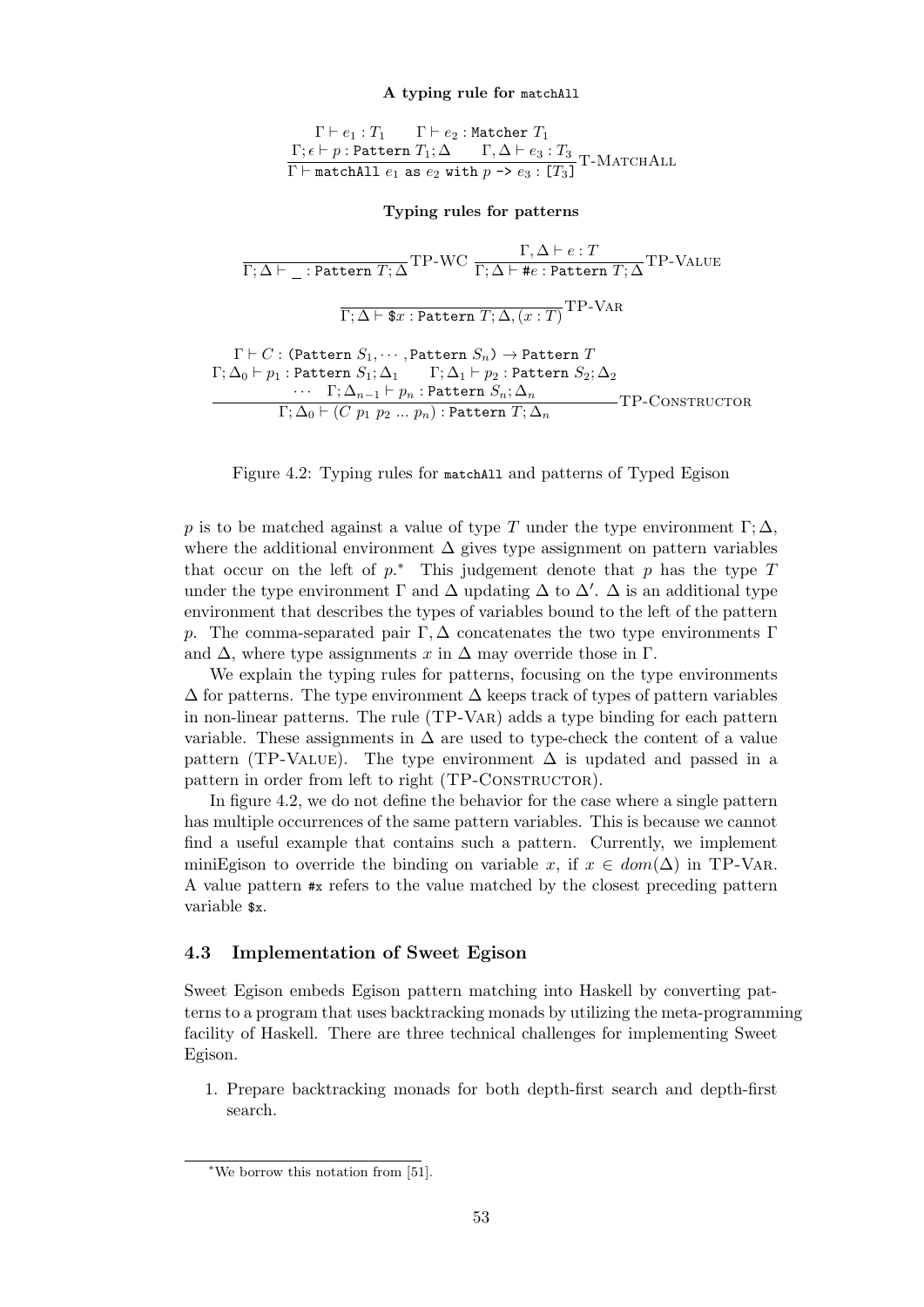- 2. Design a set of translation rules that convert Egison pattern-match expressions to Haskell programs that are type-inferable.
- 3. Enable the users to define their own patterns and matchers.

This section explains our solution. Section 4.3.1 implements the backtracking monads for depth-first search and breadth-first search, and explains the method for defining new backtracking monads. Section 4.3.2 explains how Sweet Egison controls the search strategy for pattern matching utilizing these backtracking monads. Section 4.3.3 explains how we conv[ert a](#page-63-0) pattern-match expression to a Haskell program that uses the backtracking monads. Section 4.3.4 explains how we define matchers in Sweet Egison. Secti[on](#page-64-0) 4.3.5 explains the type of the pattern-match expressions in Sweet Egison. Section 4.3.6 explains the optimization techniques i[mplem](#page-65-0)ented in Sweet Egison.

#### **4.3.1 Backtracking Monads**

The goal of this section is to define backtracking monads that behave as follows.

```
toList (do
 x \leftarrow (fromList [1,2,3] :: DFS Integer)
  y \leftarrow from List [1, 2, 3]return (x, y))
- [(1,1),(1,2),(1,3),(2,1),(2,2),(2,3),(3,1),(3,2),(3,3)]toList (do
 x \leftarrow (fromList [1,2,3] :: BFS Integer)
 y <- fromList [1,2,3]
 return (x, y))
 - [(1,1),(1,2),(2,1),(1,3),(2,2),(3,1),(2,3),(3,2),(3,3)]
```
The first and second expressions use the DFS and BFS monads, respectively. We switch a search strategy by changing the monad. The toList and fromList functions define the conversion between the value of these backtracking monads and lists. To make these conversion functions polymorphic, we define the MonadSearch type class. The MonadSearch type class takes the type variable m as its argument. This argument is used to represent two class methods, fromList and toList, are polymorphic to m.

```
class MonadSearch m where
  fromList :: [a] \rightarrow m a
  toList \therefore m a \rightarrow [a]
```
The implementation of the DFS monad is simple because we can use the list monad as the DFS monad. We define the type constructor DFS as the alias of the type constructor of lists.

type DFS = []

Then we can use the id function for both fromList and toList.

```
instance MonadSearch [] where
  fromList = id
  toList = id
```
Our implementation of the BFS monad follows Spivey's method [78]. It is known by Spivey that we can implement a monadic interface also for breadth-first search. Spivey's monad uses a list of lists as the data structure for a backtracking monad for breadth-first search. Here is an implementation of a monad for breadth-first search.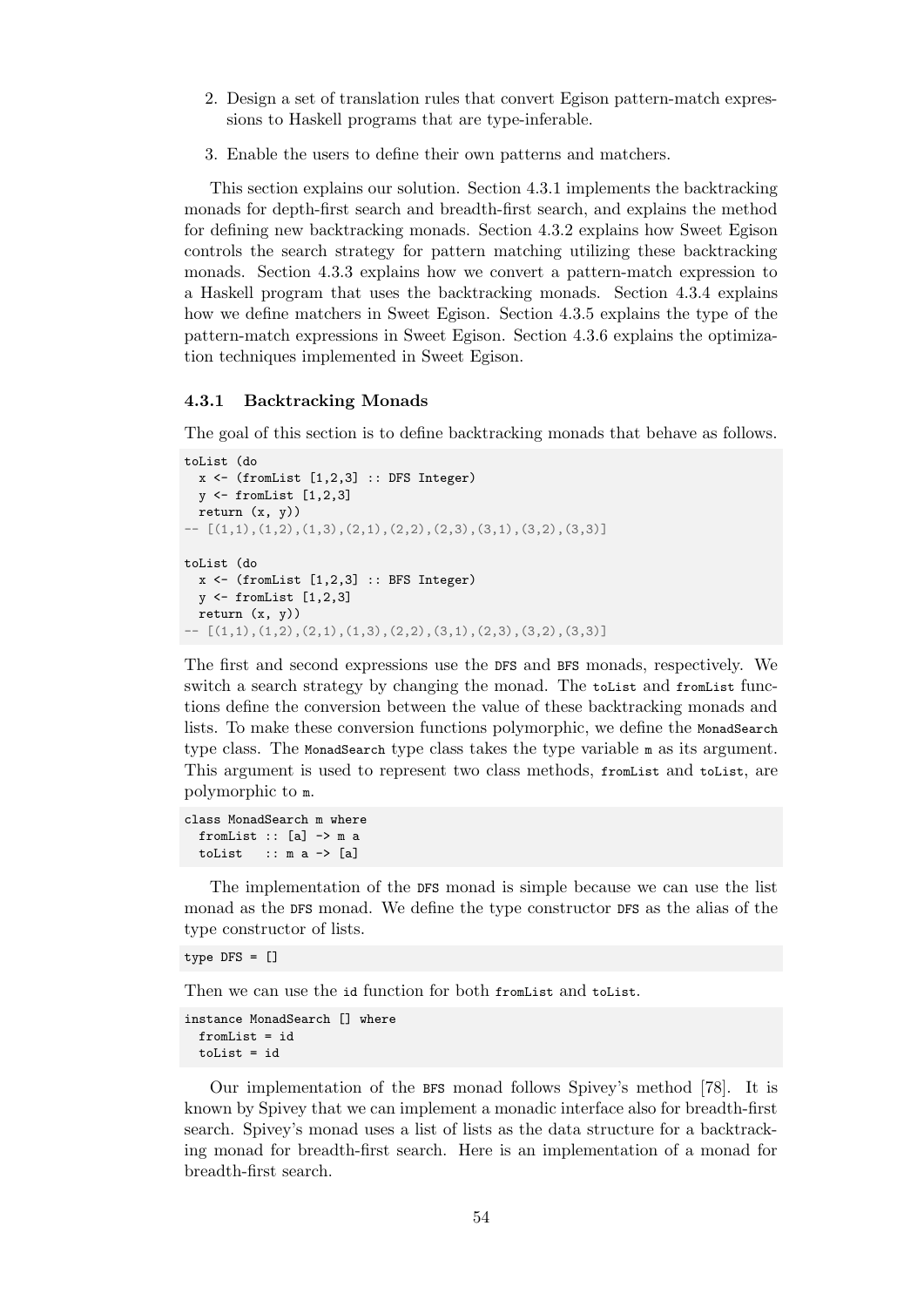```
newtype BFS a = BFS [[a]]
instance MonadPlus BFS where
 mzero = BFS []
 mplus (BFS xss) (BFS yss) = BFS (merge xss yss)
  where
   merge :: [[a]] -> [[a]] -> [[a]]
   merge [] [] = []merge xss [] = xss
   merge [] yss = yss
    merge (xs:xss) (ys:yss) = (xs + ys): merge xss yss
instance Monad BFS where
 return x = BFS [[x]]
 BFS [] \gg = \_ = \text{BFS} []BFS (xs:xss) >>= f = foldl mplus mzero (map f xs) mplus shift (BFS xss >>= f)
  where
    shift :: BFS a -> BFS a
    shift (BFS xss) = BFS ([] : xss)
```
In fact, the above program implements the identical algorithm that traverses the binary reduction tree we discussed in Section 2.4.2. The list of lists in this backtracking monad represents the list of lists of matching states in the same depth level in a binary reduction tree.

The conversion for a backtracking monad for [bread](#page-27-0)th-first search is defined as follows.

```
instance MonadSearch BFS where
 fromList xs = BFS (map (\x -> [x]) xs)toList (BFS xss) = concat xss
```
We can investigate how this BFS monad backtracks in breadth-first order by the following code (the negate function changes the sign of the given integer).

```
do x <- (fromList [1..] :: BFS Integer)
  y <- fromList (map negate [1..])
  return (x, y))
  [[(1, -1)], [[(1, -2), (2, -1)], [[(1, -3), (2, -2), (3, -1)], ...]
```
We have implemented the library that provides the above DFS and BFS monads. We make this program open to public as a Hackage library [35]. Sweet Egison uses this Haskell library.

#### **4.3.2 Control of Search Strategy**

<span id="page-64-0"></span>For enabling the users to choose a search strategy, we transform pattern-match expressions to do expressions that use the monads that are instances of the MonadSearch type class. For example, the pattern-match expression

```
matchAll strategy [1..] (Set Something) [[mc| $x : $y : _ -> (x, y) |]]
```
is transformed as follows:

```
1 toList
2 ((\n\sqrt{2} + \text{tangent}) \rightarrow \text{do})3 (x, target') <- fromList (cons matcher target)
4 let (_, matcher') = consM matcher target
5 (y, _) <- fromList (cons matcher' target')
6 let (\_ , \_ ) = consM matcher' target'
7 return (x, y)8 (strategy (Set Something, [1..])))
```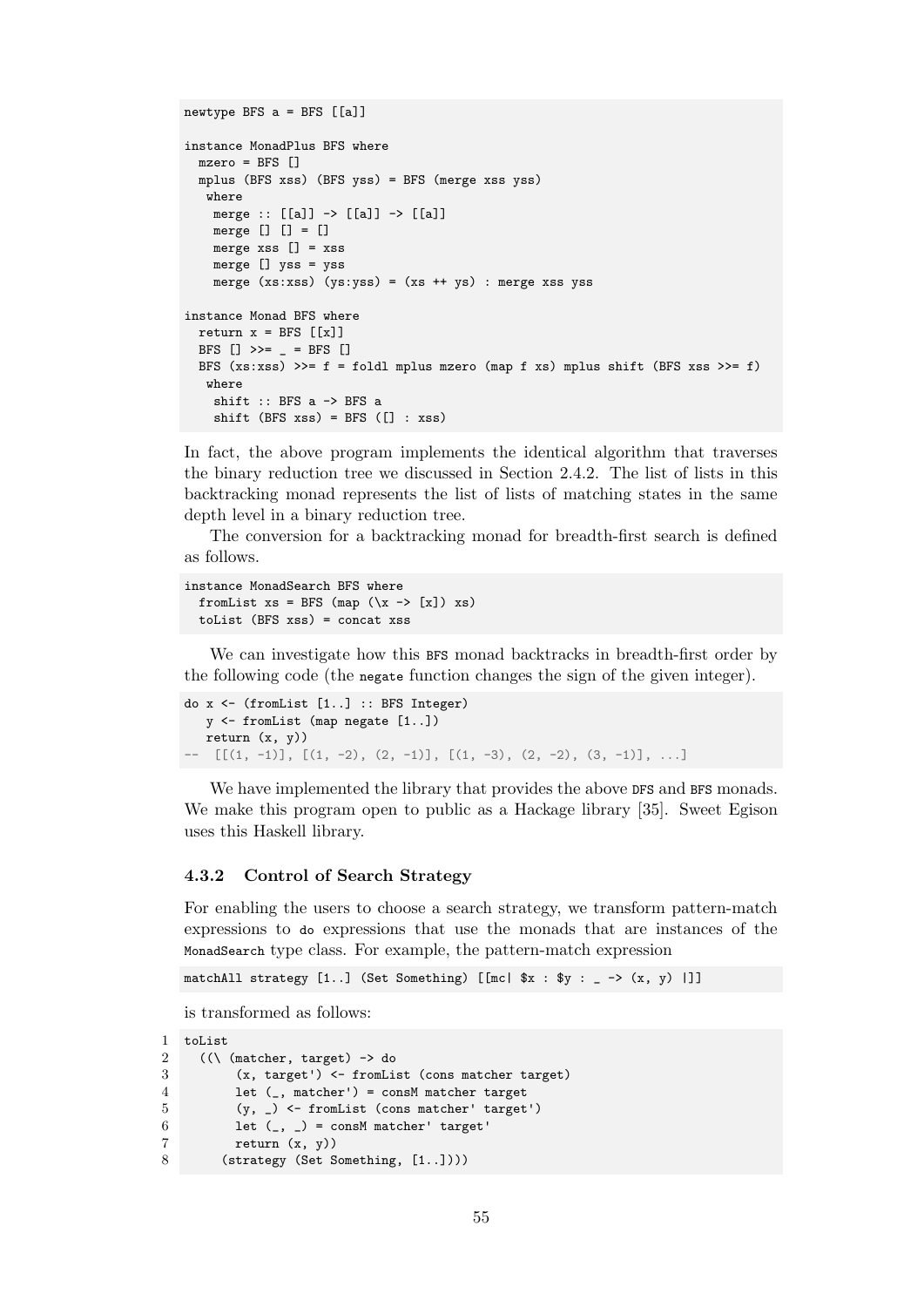The fromList function is applied to the result of next-target functions. The toList function is applied to the return value of the do expression. The strategy function, the first argument of matchAll, is used to initialize the monad value that is passed to the do expression. The strategy function takes the tuple that consists of the matcher and the target of matchAll. As shown in Section 4.1.1, we pass dfs or bfs to the first argument of matchAll.

Now, we explain the implementation of dfs and bfs. The dfs and bfs functions take a single value and return the monad value. The dfs [str](#page-58-0)ategy is defined as follows.

dfs  $:: a \rightarrow$  DFS a dfs  $x = \lfloor x \rfloor$ 

The bfs strategy is defined as follows.

bfs  $:: a \rightarrow BFS a$ bfs  $x =$  from List  $[x]$ 

We can use the from List function for this purpose.

## **4.3.3 Translation Rules**

<span id="page-65-0"></span>Figure 4.3 shows the list of translation rules implemented in the mc quasi-quoter. The mc quasi-quoter converts a match clause to a function that takes a tuple of a matcher and target, and returns the results of evaluating the body for each pattern-match result. In Figure 4.3,  $[mc|p \rightarrow e]$  is abbreviated to  $[|p \rightarrow e]$ . The re[st o](#page-66-0)f this section explains each translation rule by showing the specific examples.

#### **4.3.3.1 Converting Wildca[rds](#page-66-0)**

We do nothing to pattern-match a wildcard because pattern-matching of a wildcard always succeeds.

 $[mc]$   $\rightarrow$  body  $|]$ 

 $\langle$  (\_, \_) -> return body

#### **4.3.3.2 Converting Pattern Variables**

The only difference from the translation rule of a wildcard is that we assign the target to the pattern variable. Pattern-matching of a pattern variable also always succeeds.

```
\ (_, target) -> do
 let x = targetreturn body
```
 $[mc| $x \rightarrow \text{body} ]$ 

#### **4.3.3.3 Converting Value Patterns**

A value pattern is converted to a program that calls the value next-target function. The value function checks whether its first and third arguments are equal or not. If they are equal, the value function returns a non-empty list. Otherwise, it returns the empty list.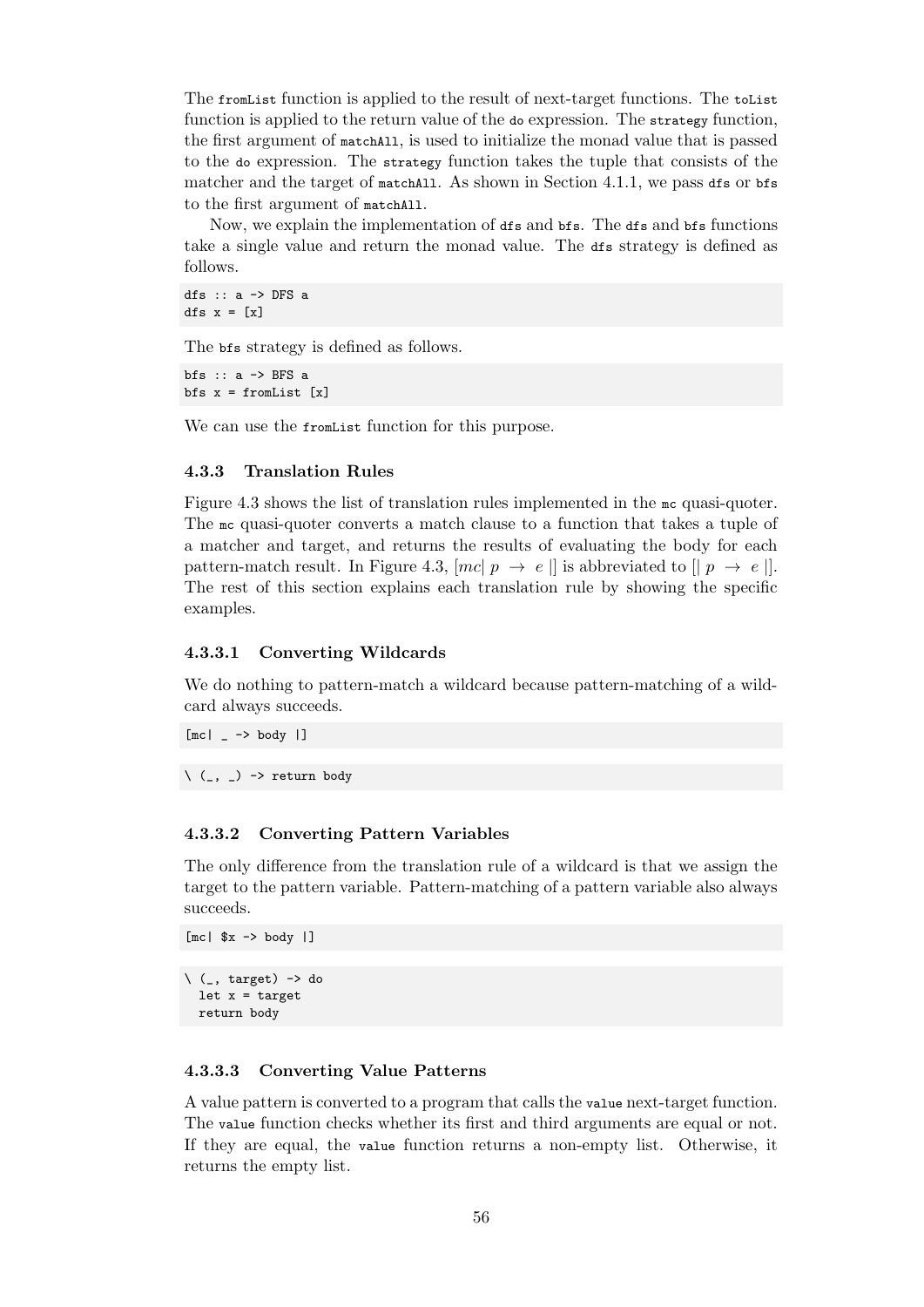wildcard

<span id="page-66-0"></span> $[| \ ] \rightarrow e \ ] = \ \ ( \ ] \rightarrow return e$ 

PATTERN VARIABLE

 $[|$  \$x  $\rightarrow e|$  = \ (,,t)  $\rightarrow$  *let x* = *t in return e* 

value pattern

 $[| \text{#}v \rightarrow e |] = \langle (m, t) \rightarrow fromList (value v m t) \rangle$  *return e* empty tuple pattern

 $[| (x + b) \rightarrow e] = \langle (0, 0) \rightarrow return e$ 

tuple pattern

 $[|(p_1, \cdots, p_n) \rightarrow e |] = \langle ((m_1, \cdots, m_n), (t_1, \cdots, t_n)) \rightarrow$  $[| p_1 \rightarrow | [ (p_2, \cdots, p_n) \rightarrow e |]$  $(m_2, \dots, m_n)$   $(t_2, \dots, t_n)$  ||  $m_1$   $t_1$ 

constructor pattern

$$
[ | \ c \ p_1 \ \cdots \ p_n \ \rightarrow \ e \ ] ] = \backslash \ (m, t) \ \rightarrow \ do \ \{
$$
  

$$
(t_1, \cdots, t_n) \ \leftarrow \ from List \ (c \ m \ t);
$$
  

$$
let \ (m_1, \cdots, m_n) = cM \ m \ t; \qquad \qquad [ | \ (p_1, \cdots, p_n) \ \rightarrow \ e \ ] \ (m_1, \cdots, m_n) \ (t_1, \cdots, t_n) \ \}
$$

Figure 4.3: Translation rules of match clauses

 $[mc|$  #v  $\rightarrow$  body  $|]$ 

```
\ (matcher, target) -> do
   fromList (value v matcher target)
   return body
```
## **4.3.3.4 Converting Tuple Patterns**

When the pattern is the empty-tuple pattern, the corresponding matcher and target must be the empty tuple. Otherwise, the pattern-match expression causes a type error at compile time.

 $[mc]$  ()  $\rightarrow$  body |]

 $\langle$  ((), ()) -> return body

The elements of a non-empty tuple pattern are converted in sequence from the pattern of the first element in order. We use recursion in the translation rule of the tuple pattern for implementing this sequential conversion.

 $[mc]$   $($x, $y) \rightarrow body$  |]

```
\langle ((m1, m2), (t1, t2)) -> do
 let x = t1do let y = t1
     return body
```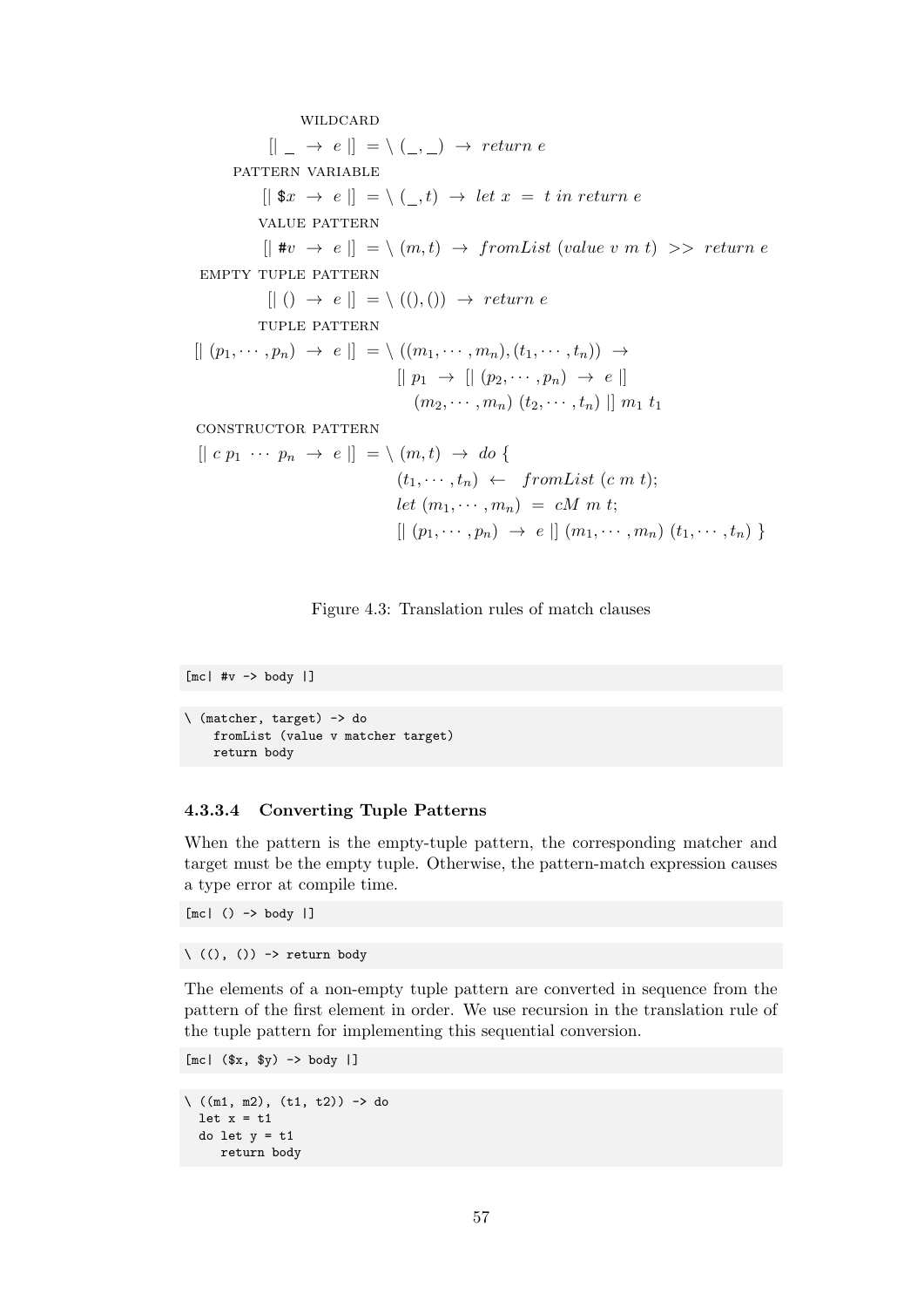#### **4.3.3.5 Converting Constructor Patterns**

A constructor pattern is converted to a program that calls the corresponding nexttarget and next-matcher functions. The number of elements of the tuples returned by these functions is the same as the number of the argument of constructor patterns. We use the translation rules for tuple patterns for handling the next targets and matchers.

 $[mc| \text{cons } $x $y \rightarrow \text{body } ]$ 

```
\ (matcher, target) -> do
    (t1, t2) <- fromList (cons matcher target)
    (m1, m2) <- consM matcher target
   do let x = t1
      do let y = t2
         return body
```
## **4.3.4 Defining Matchers**

This section explains how we define user-defined patterns and matchers.

<span id="page-67-0"></span>The relationship between a matcher and its target datatype is represented using a multi-parameter type class [48] that declares no class method. The type constraint Matcher m t asserts that m is a matcher for t.

class Matcher m t

We can declare that data of som[e t](#page-103-2)ype are matchers for data of another type by instance declaration for Matcher. The following instance declaration asserts that Eql is a matcher for the type a that is an instance of Eq. Basically, a matcher is defined as a singleton type.

data  $Eq1 = Eq1$ instance Eq a => Matcher Eql a

## **4.3.4.1 Matchers for Collections**

This section explains how we define polymorphic patterns in Sweet Egison by showing the definition of the cons pattern for a multiset.

The List  $\mathbf{m}$  matcher is defined as a data type whose type and data constructor are identical.

data List m = List m

The List m matcher is an instance of the Matcher type class. This instance declaration asserts that List m is a matcher for a list of elements of the type  $t$  when m is a matcher for the type t.

instance Matcher m t => Matcher (List m) [t]

The definition of the Multiset datatype is completely the same as that of List.

```
data Multiset m = Multiset m
instance Matcher m t => Matcher (Multiset m) [t]
```
The patterns for collections are defined as functions of the CollectionPat type class. In the following code, the definitions of the nil and join patterns are omitted.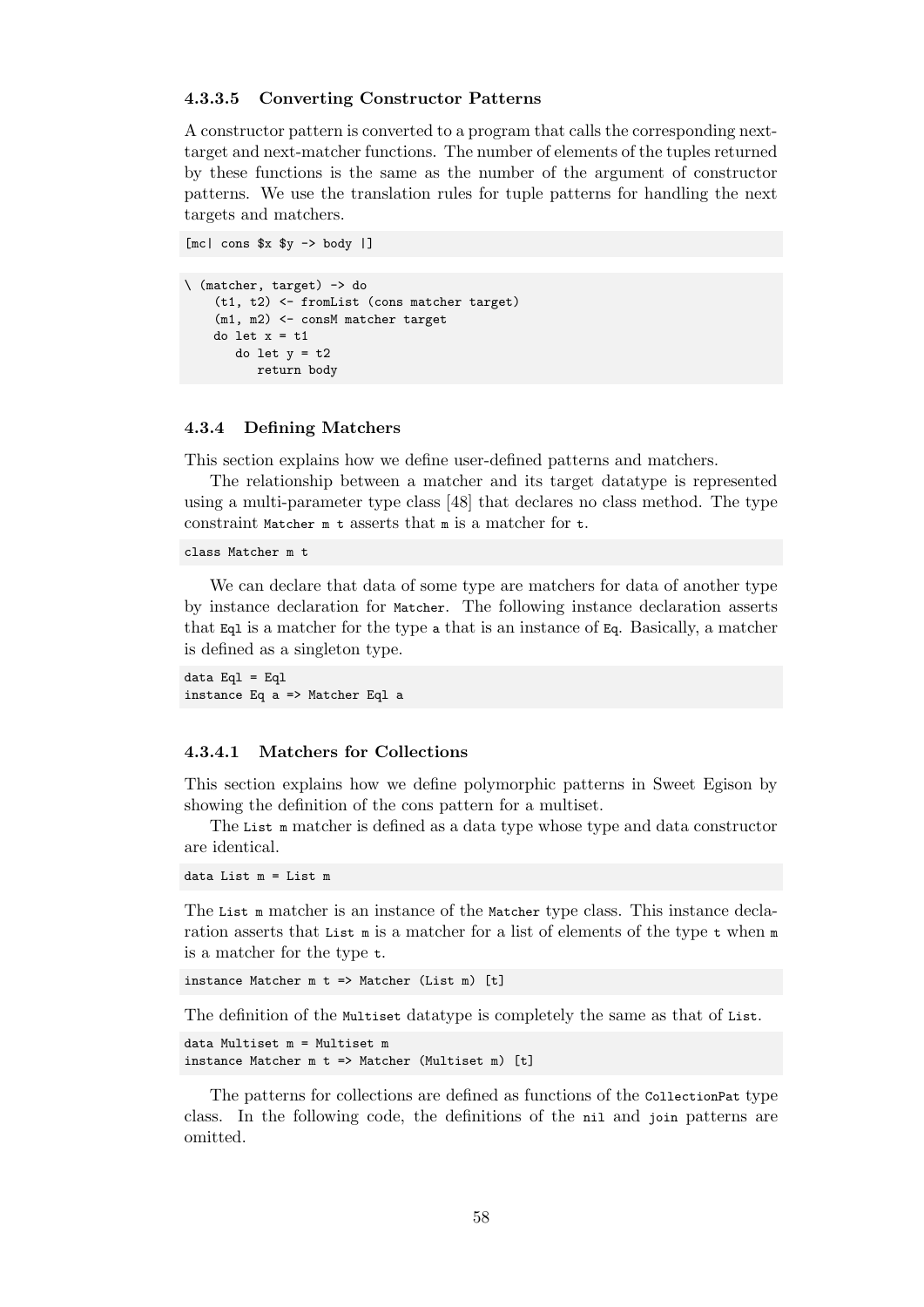```
class CollectionPattern m t where
  type ElemM m
  type ElemT t
  consM :: m \rightarrow t \rightarrow (ElemM m, m)
  cons :: m \rightarrow t \rightarrow (ElemT t, t)
```
Index type families (ElemM and ElemT) are used for extracting the matcher and type of the elements of a target collection. The consM function takes a matcher and returns the next matchers. The cons function takes a target datum and returns the next targets. The pattern-match algorithm for the cons pattern is bound to cons because we implement the mc quasi-quoter to desugar ":" in patterns to the constructors. For example, the pattern  $\hat{x}$  : \_ is desugared to cons  $x$  \_.

Then, the pattern-match algorithms for the cons pattern of List m and Multiset m can be defined as an instance of CollectionPat.

```
instance Matcher m t => CollectionPattern (List m) [t] where
  type ElemM (List m) = m
 type ElemT [t] = t
 consM (List m) = (m, List m)
 cons \t[ ] = []cons (List \lrcorner) (x : xs) = [(x, xs)]instance Matcher m t => CollectionPattern (Multiset m) [t] where
  type ElemM (Multiset m) = m
 type ElemT [t] = t
 consM (Multiset m) = (m, Multiset m)
  cons (Multiset _) xs = matchAll dfs xs (List Something)
    [[mc| $hs ++ $x : $ts -> (x, hs ++ ts) |]]
```
#### **4.3.4.2 The** Eql **Matcher**

This section explains how to define a pattern-match algorithm for value patterns.

First, we start from the definition of the Eq1 matcher. Eq1 is a matcher for data types that belong the Eq type class.

data  $Eq1 = Eq1$ instance Eq a => Matcher Eql a

As we explained in Section 4.3.3, the value pattern is converted to the application of the value next-target function. The value next-target function is defined as a function of the ValuePattern type class to achieve ad-hoc polymorphism. The first argument of value is a value passed to the value pattern. The value function compares this value with [the ta](#page-65-0)rget that is passed as the third argument. The value function has the default definition that compares the value and the target using  $==$ .

```
class Eq t => ValuePattern m t where
  value :: t \to m \to t \to [()]default value :: Eq t \Rightarrow t \Rightarrow m \Rightarrow t \Rightarrow [()]value e \sqrt{v} = if e == v then [(\n)] else []
```
We use the default definition of value for the Eql matcher. The Eql matcher uses == for pattern-matching value patterns.

```
instance Eq a => ValuePattern Eql a
```
Ad-hoc polymorphism of value allows us to define equality of non-free data types for which we cannot use ==. For example, we can define a pattern-match method for a value pattern of a multiset as follows.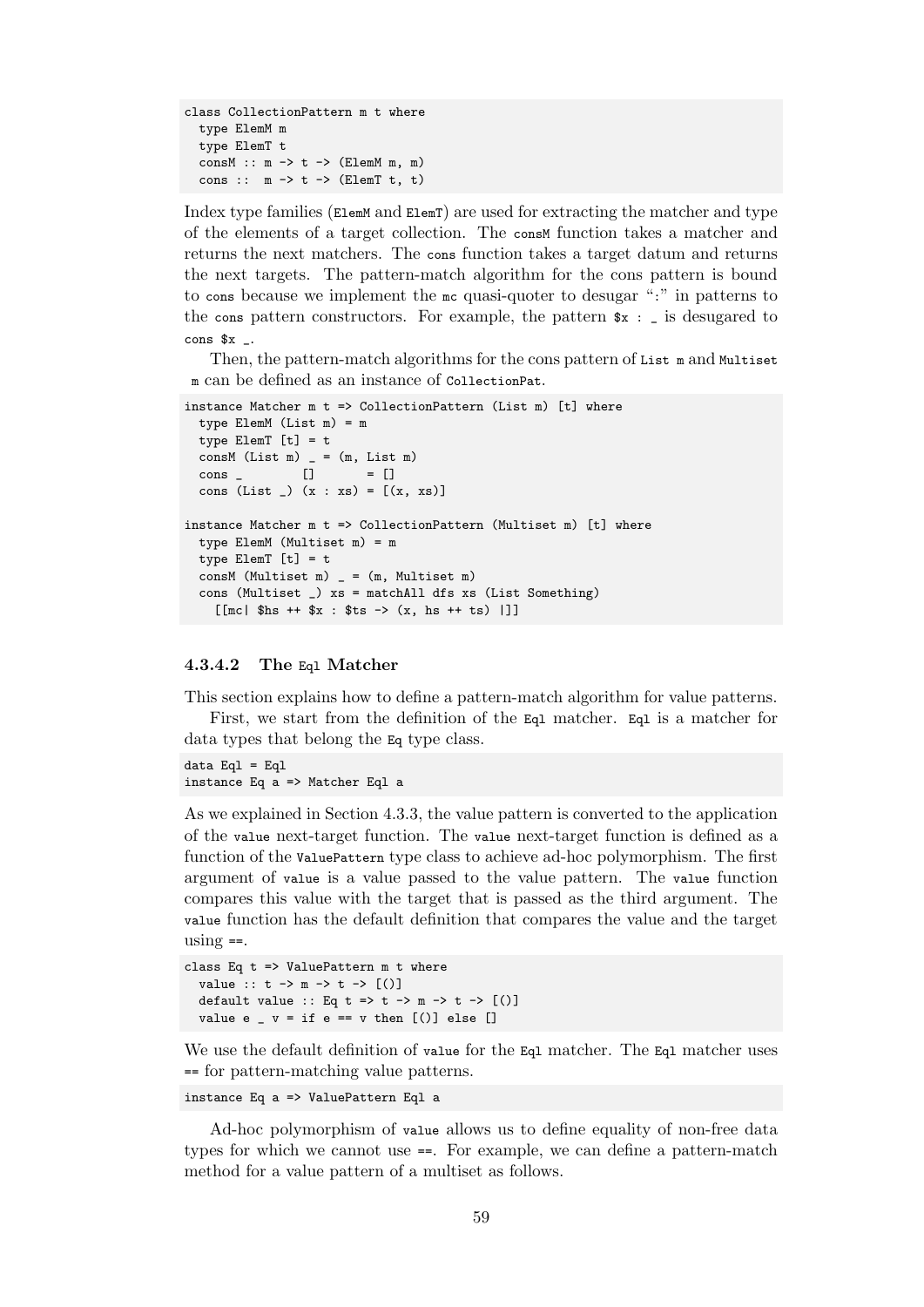```
instance (Eq a, Matcher m a, ValuePattern m a)
 => ValuePattern (Multiset m) [a] where
 value e () (Multiset m) v = match dfs (xs, ys) (List m, Multiset m)
    [ [mc| ([], []) -> True |]
    , [mc| ($x : $xs, #x : #xs) -> True |]
    , [mc| _ -> False |] ]
```
## **4.3.4.3 The** Something **Matcher**

The definition of the Something matcher is simple in Sweet Egison. This is because the pattern-match method for wildcards and pattern variables are already defined in our translation rules. In the following code, we just declare that we can use the Something matcher for all the data types.

```
data Something = Something
```

```
instance Matcher Something a
```
## **4.3.5 Typing the Pattern-Match Expressions**

This section explains the type of the matchAll expression of Sweet Egison. The matchAll expression is defined in Haskell as follows.

```
matchAll
```

```
:: (Matcher m t, MonadSearch s)
  \Rightarrow ((m, t) -> s (m, t))
  \rightarrow t.
  -> m
 \rightarrow [(m, t) \rightarrow s r]
  -> [r]
matchAll strategy target matcher =
  concatMap (\clause -> toList (strategy (matcher, target) >>= clause))
```
The type constraint Matcher  $m \neq 1$  states that  $m \neq 0$  and matcher for  $\pm$ . The first argument is a search strategy whose type is  $((m, t) \rightarrow s (m, t))$ . As we explained in Section 4.3.2, a search strategy is a function that creates data of a type that is an instance of the MonadSearch type class. The type of the forth argument is  $[(m, t) \rightarrow s \rceil]$ . This represents the type of a list of converted match clauses. As we explained in Section 4.3.3, a match clause is converted to a function that takes a tuple of [a ma](#page-64-0)tcher and target and returns the results evaluating the body for each pattern-match result.

## **4.3.6 Optimization**

<span id="page-69-0"></span>We have implemented wildcard optimization and pattern fusion in Sweet Egison. This section explains how we have implemented them.

#### **4.3.6.1 Wildcard Optimization**

Wildcard optimization omits the calculation of the target that matches wildcard (Section 2.5.2). For example, if the second argument of the cons pattern is a wildcard, we do not need to calculate the rest.

```
matchAll dfs [1, 2, 3] (Multiset Something)
 [[[mc| x : xs -> (x, xs)]]
- 3]), (2, [1, 3]), (3, [1, 2])]
```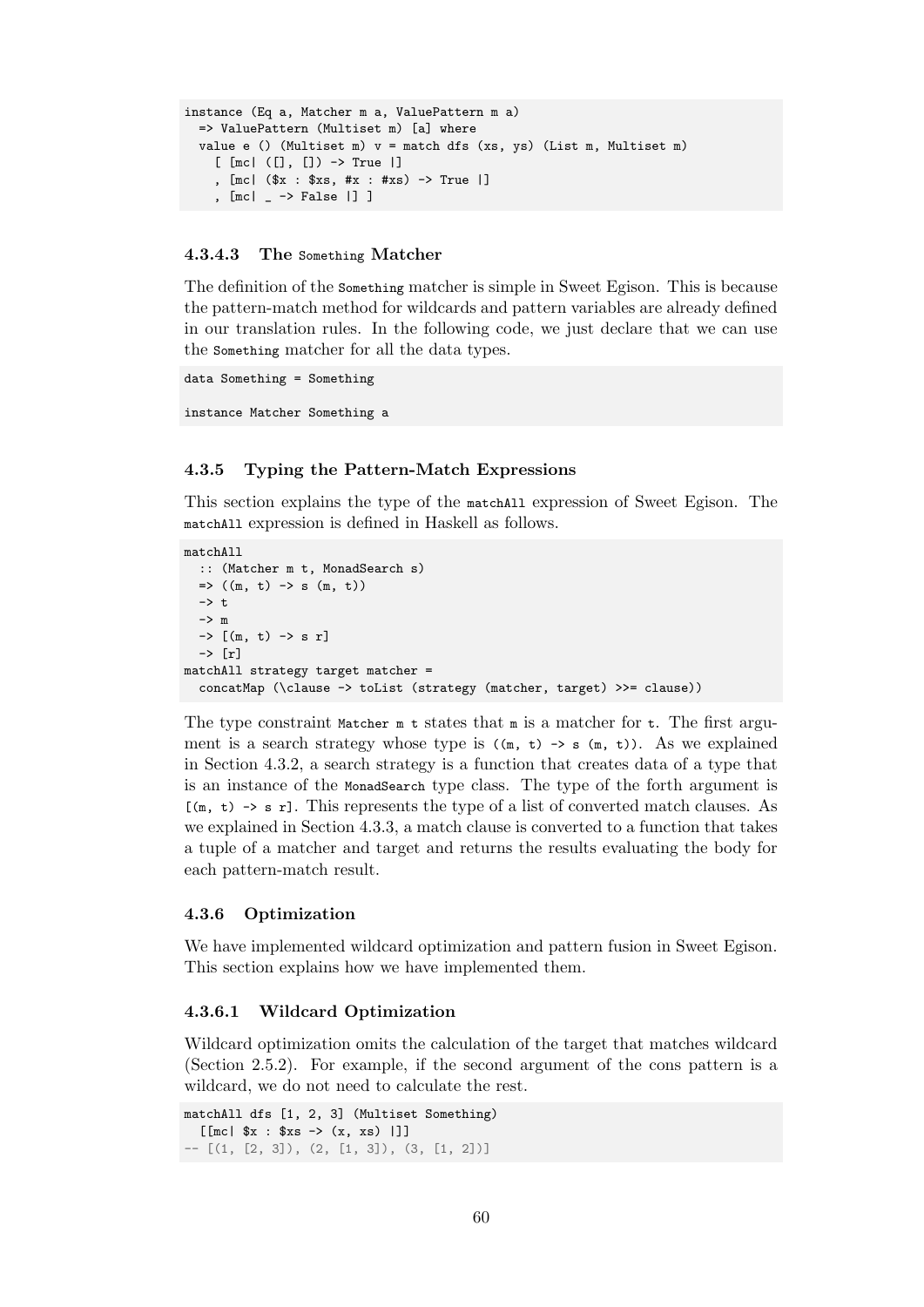```
matchAll dfs [1, 2, 3] (Multiset Something)
  [[mc| x : _ - \rightarrow x ]]]
-- [1, 2, 3]
```
For wildcard optimization, we add an argument to the definition of patterns to tell whether the argument pattern is wildcard or not. If an argument is a wildcard, the pattern returns undefined as the next target. Thus, we omit the calculation.

```
cons (GP, WC) (Multiset Something) [1, 2, 3]
-- [(1, undefined), (2, undefined), (3, undefined)]
cons (GP, GP) (Multiset Something) [1, 2, 3]
- [(1, [2, 3]), (2, [1, 3]), (3, [1, 2])]
```
GP and WC are data constructors of PP and abbreviations of a general pattern and wildcard, respectively. PP is the abbreviation of a pattern for patterns.

data  $PP = WC$  |  $GP$ 

Let us see how the definition of the cons pattern for multisets changes. The cons function takes a pair of patterns for patterns as its first argument because the cons pattern takes two patterns as its argument.

```
class CollectionPattern m t where
  ...
  cons :: (PP, PP) \rightarrow m \rightarrow t \rightarrow (Element t, t)...
```
Here is a definition of the cons function. When the second argument of the cons pattern is a wildcard, the cons function does not compute the rest elements.

```
instance Matcher m t => CollectionPattern (Multiset m) [t] where
  ...
 cons (_, WC) (Multiset _) xs = map (\x \rightarrow (x, undefined)) xs
 cons _ (Multiset _) xs = matchAll dfs xs (List Something)
    [[mc| $hs ++ $x : $ts -> (x, hs ++ ts) |]]
  ...
```
#### **4.3.6.2 Pattern Fusions**

Pattern fusion is invented for applying wildcard optimization for nested patterns (Section 2.5.3). For example, we can apply pattern fusion for a join pattern whose second argument is a cons pattern.

```
matchAll dfs [1, 2, 3] (List Something)
  [[mc| _ ++ x : _ -> x |]]
-- [1, 2, 3]
```
If we handle join and cons separately, we calculate all the suffixes and get the first element of each suffix.

```
do (_, target') <- join (Wildcard, GeneralPat) target
   (x, _) <- cons (GeneralPat, Wildcard) target'
  return x
```
On the contrary, if we handle join and cons at the same time and apply wildcard optimization, we can omit the calculation of all the suffixes of the target list and just enumerate its elements.

```
do (_, x, _) <- joinCons (Wildcard, GeneralPat, Wildcard) target
  return x
```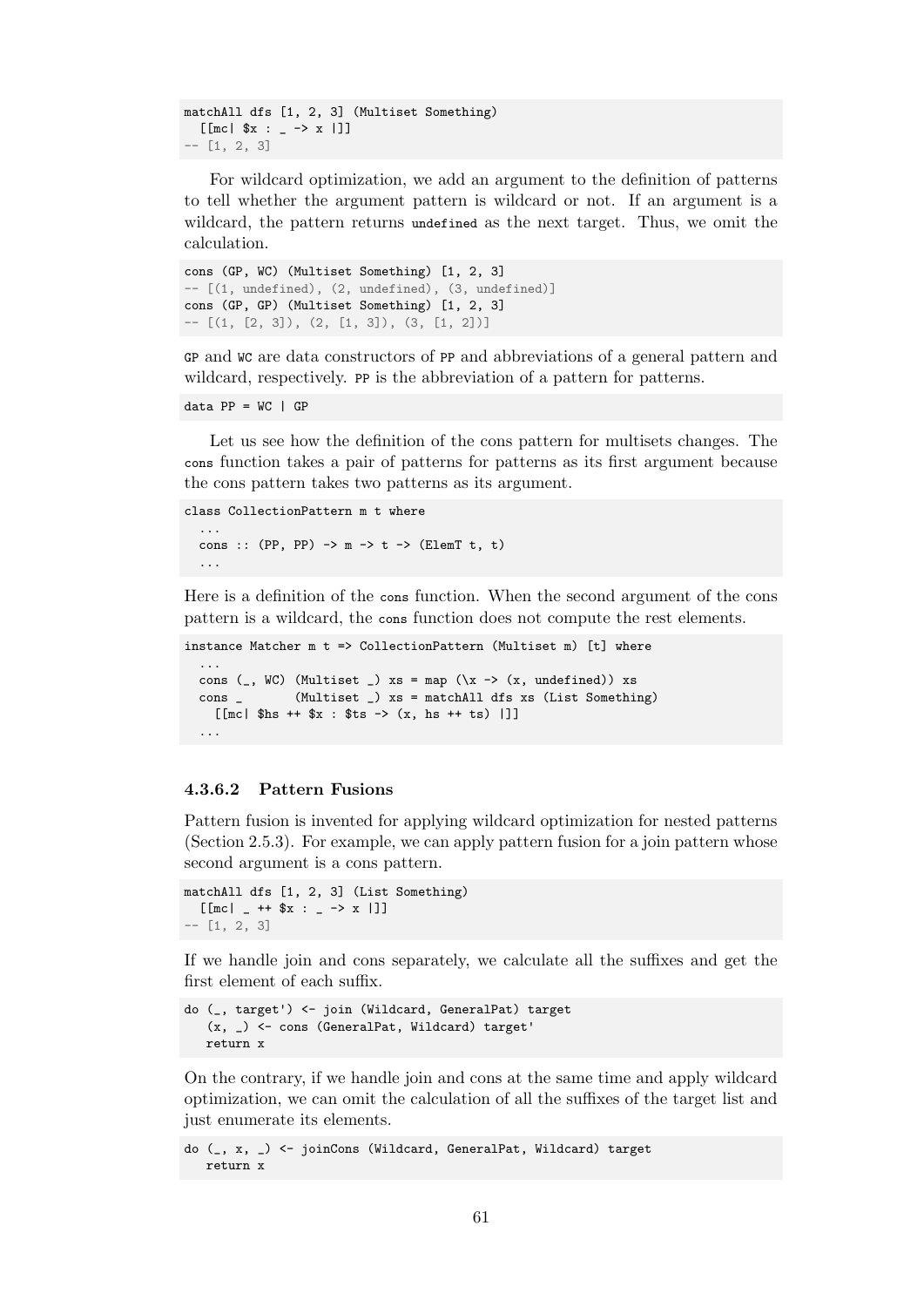We define the joinCons function as follow.

```
joinCons (WildCard, GeneralPat, Wildcard) (List Something) [1, 2, 3]
-- [(undefined, 1, undefined), (undefined, 2, undefined), (undefined, 3,
    undefined)]
```
Currently, Sweet Egison does not allow the users to define new pattern fusion. The transformation from  $-$  ++  $x : -$  to joinCons  $x -$  is hard-coded in the implementation of the mc quasi-quoter that transforms patterns to do expressions. On the other hand, the original Egison language has a user interface for defining pattern fusion. Pattern fusion is defined by pattern-matching patterns. We may borrow this user interface when we implement Sweet Egison as a GHC extension.

```
list a = matcher
    | _- ++ \frac{6}{3} : _ - as a with
       | tgt -> tgt
    \vert \vert ++ \ as list a with
       | tgt -> tails tgt
    | $ ++ $ as (list a, list a) with
       ...
```
## **4.3.7 Summary**

Sweet Egison transforms an Egison pattern-match expression to a Haskell program whose appearance is similar to a program that we manually write when describing backtracking. We summarize our method for this transformation as follows.

- 1. The users can define their own search strategies by defining a backtracking monad (Section 4.3.1).
- 2. Sweet Egison transforms a match clause to a program that uses a backtracking monad by the quasi-quote of Template Haskell (Section 4.3.2 and Section 4.3.3).
- 3. Sweet Egison allows the users to define polymorphic patterns as the original Egison interpreter (Section 4.3.4).
- 4. Both w[ildcar](#page-65-0)d optimization and pattern fusion are implemented in Sweet Egison (Section 4.3.6).

## **4.4 Related Work**

Over the decades, sev[eral p](#page-69-0)attern-match extensions have been proposed and implemented in Haskell. Views [92] are an early such extension that provides users with the user-customizable pattern matching facility. Views allow the users to define custom pattern-match algorithms for each pattern constructor. However, views support neither non-linear patterns nor pattern matching with backtracking. Active patterns [39] provi[des](#page-106-2) the user-customizable pattern matching facility with non-linear patterns. However, active patterns do not support backtracking and thus fail to fully utilize the expressiveness of non-linear patterns. First-class patterns [89] provides the user-customizable pattern matching with backtracking. However, first-class [pat](#page-102-0)terns do not support non-linear patterns. The patternmatch system of Egison can be regarded as an extension that supports all the features proposed above: user-customizable pattern-match algorithms; non-linear patterns; [pa](#page-106-0)ttern matching with multiple results. Implementations of some of the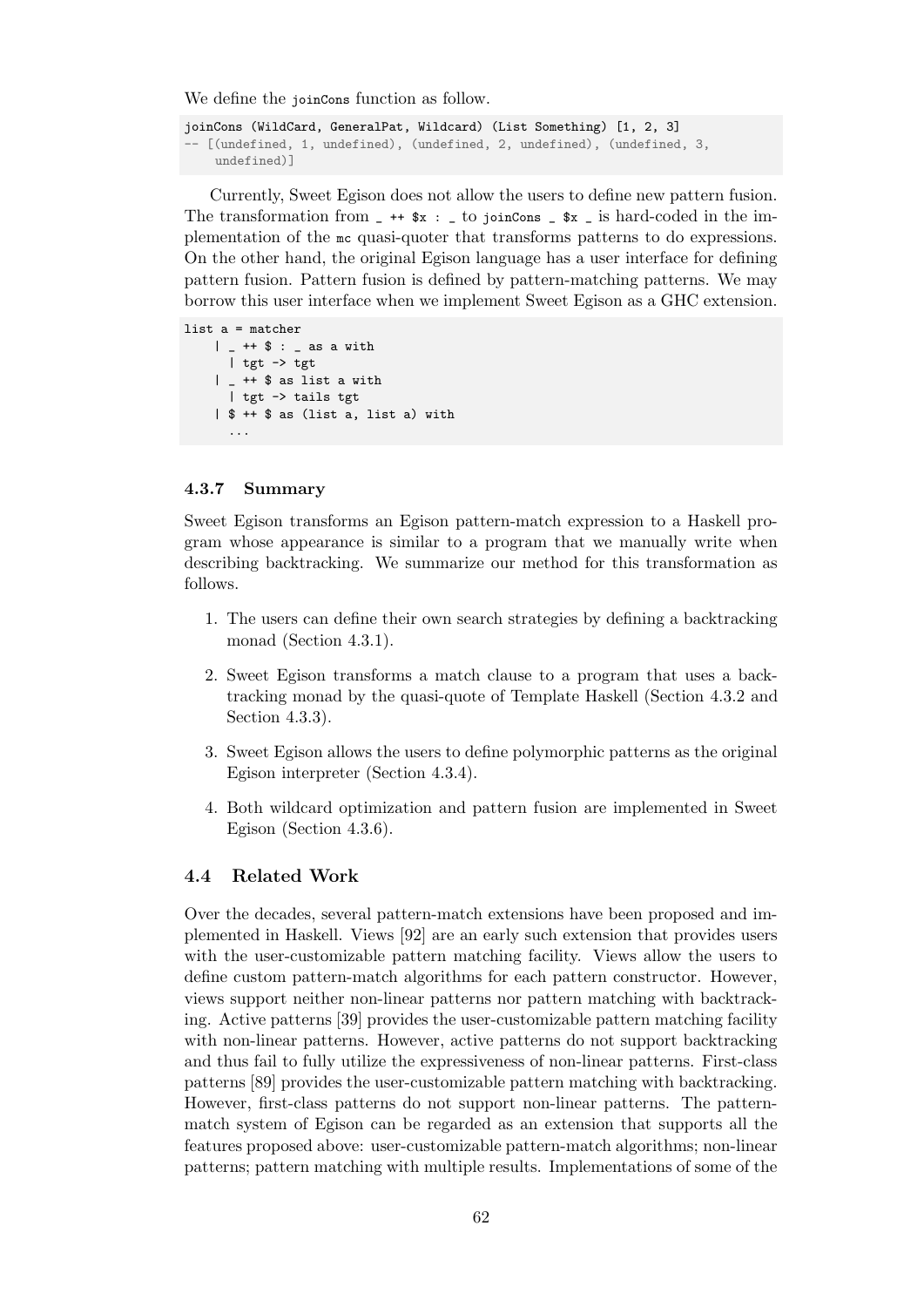|                  | $\mathrm{comb}2$ | $\cosh^2$      | perm2         | perm2          |
|------------------|------------------|----------------|---------------|----------------|
|                  | $(n = 15,000)$   | $(n = 30,000)$ | $(n = 5,000)$ | $(n = 10,000)$ |
| Functional style | 0.323            | 1.264          | 0.717         | 3.862          |
| miniEgison       | 16.123           | 63.45          | 6.287         | 25.133         |
| Sweet Egison     |                  |                |               |                |
| $(w/o$ pattern   | 1.291            | 5.077          | 0.686         | 3.572          |
| fusion)          |                  |                |               |                |
| Sweet Egison     | 0.291            | 1.035          | 0.690         | 3.483          |

Table 4.1: Execution time of comb2 and perm2 in seconds

above pattern-match extensions are available as open-source and compilable with the latest GHC. Views are implemented as a GHC extension. First-class patterns are implemented as a Haskell library by Pope and Yorgey and distributed via Hackage [69].

Sweet Egison is not the first attempt to implement the Egison pattern-match facility as a library of mainstream functional programming languages. Before Sweet Egison, we developed miniEgison, a library that provides the Egison patternmatch fa[cilit](#page-104-0)y, in Scheme [34] and Haskell.

We briefly explain the approach taken by miniEgison. MiniEgison also transforms Egison pattern-match expressions to the Haskell programs. But the method for this transformation is different. MiniEgison embeds an interpreter for Egison pattern matching, w[here](#page-102-0)as Sweet Egison embeds a compiler. MiniEgison calls this interpreter via the patternMatch function that implements the internal pattern-match algorithm, reduction of matching states that have a stack of matching atoms, explained in Section 2.4. The pattern Match function takes a pattern, target, and matcher and returns pattern-match results. Here is an example of the conversion by MiniEgison.

```
matchAll [1, 2, 3] (Multiset Something)
  [mc] x : xy : _ - \rightarrow (x, y) ]map (\x, y) \rightarrow (x, y)
```

```
(patternMatch [1, 2, 3] (Multiset Something) ($x : $y : _))
```
In implementing miniEgison, we heavily reuse the ideas from the implementation of the first-class patterns [69]: a pattern is defined as a function that takes a target and returns a pattern-match result, which is represented by a heterogeneous list. The development of the conversion of miniEgison is not straightforward because we need to make converted programs automatically type-inferable by GHC. Especially, typing [of](#page-104-0) matching states was challenging. GHC extensions such as GADTs and existential types play essential roles for this purpose.

## **4.5 Performance**

This section discusses the execution performance of Sweet Egison. First, we compared the performance of programs that enumerate two combinations and permutations of elements, namely comb2 and perm2, implemented in a traditional functional style and pattern-match-oriented style in Haskell. Table 4.1 shows the benchmark results. The definitions of the comb2 and perm2 functions are shown in Figure 4.4. The comb2 function contains a join-cons pattern that we can apply pattern fusion. Let us remind you that pattern fusion is not implemented in miniEgison.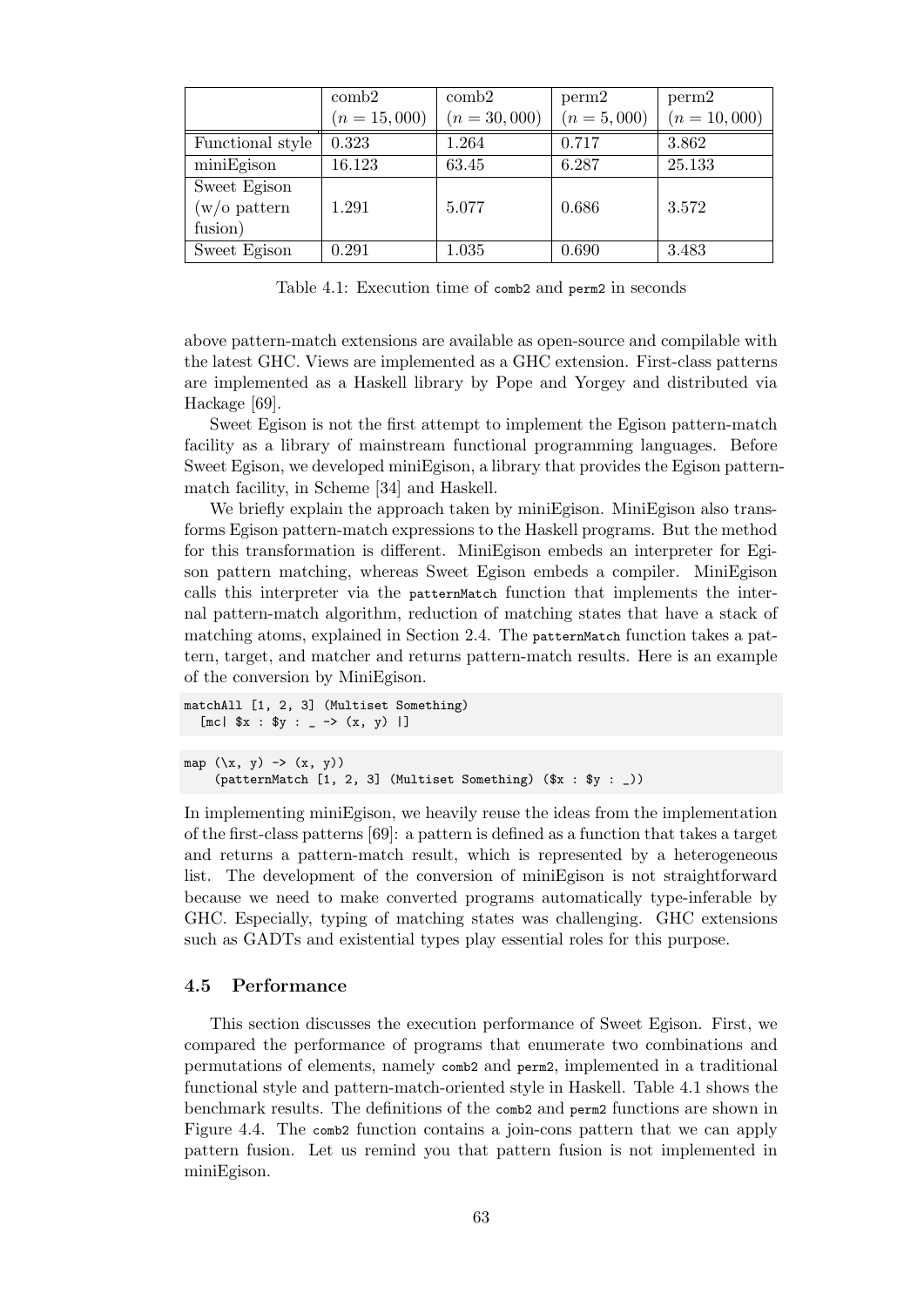<span id="page-73-0"></span>

|              | <b>CDCL</b>         | <b>CDCL</b>         | <b>CDCL</b>         | <b>CDCL</b>          |
|--------------|---------------------|---------------------|---------------------|----------------------|
|              | $(20 \text{ vars})$ | $(50 \text{ vars})$ | $(75 \text{ vars})$ | $(100 \text{ vars})$ |
| Egison       | 2.114               | 40.565              | 1175.28             | n/a                  |
| miniEgison   | 0.045               | 1.459               | 15.957              | 347.82               |
| Sweet Egison | 0.026               | 0.120               | 1.036               | 27.471               |

Table 4.2: Execution time of SAT solvers in seconds

```
comb2 :: Int \rightarrow [(Int, Int)]comb2 n = matchAll dfs [1 .. n] (List Something)
  [[mc| _ ++ x : _ ++ y : _ -> (x, y) |]]
comb2Native :: Int -> [(Int, Int)]
comb2Native n = [(x, y) | (x : ts) \leftarrow tails [1 ... n], y \leftarrow ts]perm2 :: Int -> [(Int, Int)]
perm2 n = matchAll dfs [1 .. n] (Multiset Something)
  [[mc| $x : $y : _ -> (x, y) |]]
perm2Native :: Int -> [(Int, Int)]
perm2Native n = go [1 ... n] [ ]where
 go [] \angle acc = acc
 go (x : xs) rest acc =
    [(x, y) | y \leftarrow \text{rest} + x s] + \text{go xs} (\text{rest} + x * \text{fs}) acc
```
Figure 4.4: Benchmark programs

We also benchmarked our implementation of conflict-driven clause learning (CDCL), an algorithm for solving SAT, in a pattern-match-oriented programming style. Table 4.2 shows the benchmark results. The complete benchmarking program is accessible on GitHub [56]. Our program for CDCL does not contain a pattern that we can apply pattern fusion.

We compiled our benchmarks by the Glasgow Haskell Compiler (GHC) 8.10.7 and ran them on [a](#page-73-0) 2.3GHz Dual-Core Intel Core i5 processor with 16GB of RAM. We passed the options -03 [-th](#page-103-0)readed -rtsopts -with-rtsopts=-N to GHC for compiling the above programs. The benchmark results show that:

- Pattern-match-oriented style programs written in Sweet Egison are as fast as traditional functional style programs in Haskell.
- Sweet Egison runs about 100 times faster than the original Egison interpreter.
- Sweet Egison runs about 10 times faster than miniEgison.
- Pattern fusion is important for improving execution performance.

The performance difference between miniEgison and Sweet Egison comes from miniEgison's internal pattern-match algorithm as a reduction of matching states, which makes it hard to be optimized by GHC.

# **4.6 Conclusion**

In this chapter, we showed that user-customizable non-linear pattern matching with backtracking implemented in the Egison programming language is implementable as a Haskell library. We showed that Egison pattern matching can be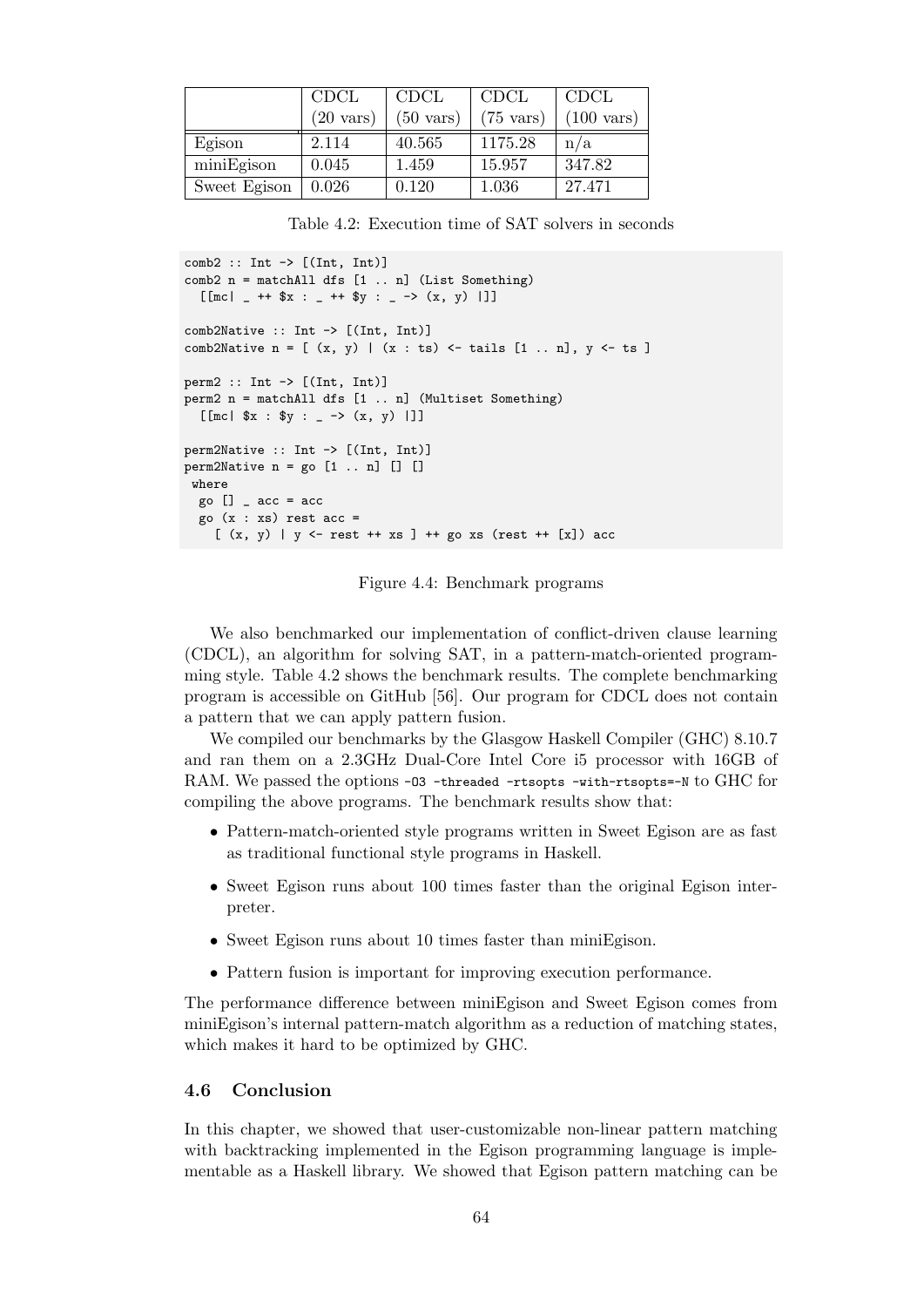statically typed. Thanks to the static type system, we can detect type errors at compile time before executing programs. For this purpose, we proposed a new set of typing rules and a method for embedding these typing rules in Haskell utilizing GHC extensions. These typing rules allow us to handle ad-hoc polymorphism of patterns and non-linear patterns.

The proposed library makes Egison pattern matching accessible from Haskell users — a majority of functional programmers. Not only that, the proposed library is much faster than the original Egison interpreter and endures practical use. We have already utilized Sweet Egison for implementing the computer algebra system implemented in the Egison interpreter. We hope the proposed library increases the number of Egison fans and leads to more inventions of practical applications of pattern-match-oriented programming.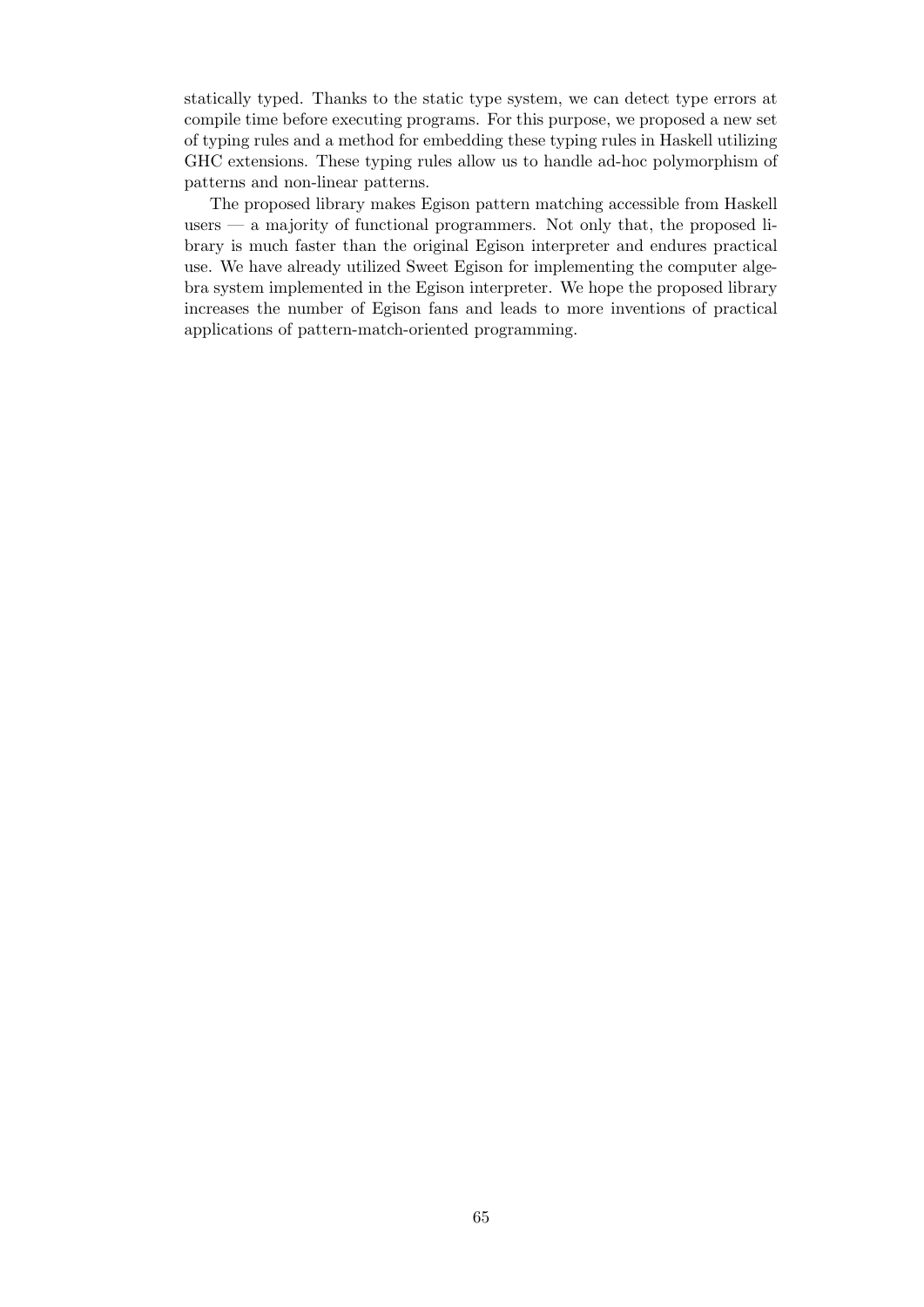# <span id="page-75-1"></span>**Chapter 5**

# **Computer Algebra System and Tensor Index Notation**

### **5.1 Overview**

In mathematics, many notations have been invented for the concise representation of mathematical formulae. Tensor index notation is one of such notations and has been playing a crucial role in describing formulae in mathematical physics. In this chapter, we show a programming language that can deal with symbolic tensor indices by introducing a set of tensor index rules that is compatible with two types of parameters, i.e., scalar and tensor parameters. When a tensor parameter obtains a tensor as an argument, the function treats the tensor argument as a whole. In contrast, when a scalar parameter obtains a tensor as an argument, the function is applied to each component of the tensor. On a language with scalar and tensor parameters, we can design a set of index reduction rules that allows users to use tensor index notation for arbitrary user-defined functions without requiring additional description. Furthermore, we can also design index completion rules that allow users to define the operators concisely for differential forms such as the wedge product, exterior derivative, and Hodge star operator. In our proposal, all these tensor operators are user-defined functions and can be passed as arguments of high-order functions. We have implemented our proposal in the computer algebra system that is implemented in the interpreter of our language using Sweet Egison.

This chapter is organized as follows. Section 5.2 introduces related work. Section 5.3 proposes our symbolic index reduction rules for importing tensor index notaion. Section 5.4 proposes our symbolic index completion rules for describing formulae that handle differential forms. Section 5.5 demonstrates our computer algebra system. Section 5.6 evaluates our proposa[l. S](#page-75-0)ection 5.7 concludes this chapter[.](#page-78-0)

## **5.2 Related Work**

<span id="page-75-0"></span>This section classifies the existing method for handling tensor index notation in programs.

#### **5.2.1 Syntax-based Approach**

The current major method for dealing with tensors is using a special syntax for describing loops for generating multi-dimensional arrays. The Table [13] expression from the Wolfram language is such a syntax construct.  $X_{ij} + Y_{ij}$  is represented as follows with the Table expression. The following program assumes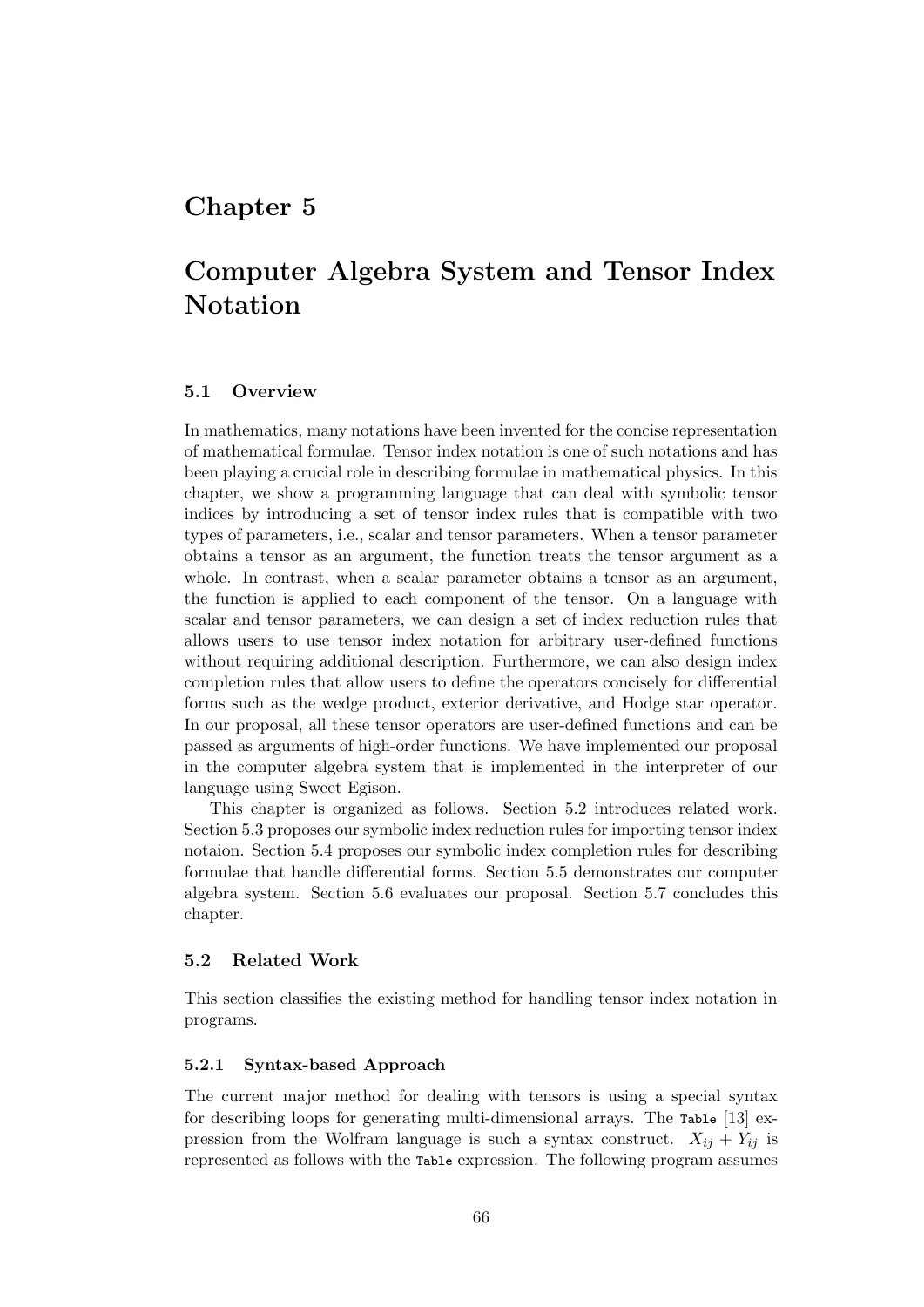that the length of each dimension corresponding to each index of the tensor are a constant M.

 $Table[X[[i,j]] + Y[[i,j]], \{i,M\}, \{j,M\}]$ 

For contracting tensors, we use the sum [12] expression inside Table.  $X^i_{\ k}Y^k_{\ j}$  is represented as follows.

 $Table[Sum[X[[i,k]] * Y[[k,j]],$ {k,M}], {i,M},{j,M}]

This method has the advantage that we can use an arbitrary function defined for scalar values for tensor operations. The following Wolfram program represents *∂Xij/∂x<sup>k</sup>* . D is the differential function in the Wolfram language.

Table[D[X[[i,j]],x[[k]]],{i,M},{j,M},{k,M}]

Due to this advantage, the Wolfram language has been used by mathematicians in actual research [61, 60]. However, in this method, we cannot modularize tensor operators such as tensor multiplication by functions. Due to this restriction, we cannot syntactically distinguish applications of different tensor operators, such as tensor multiplication, wedge product, and Lie derivative, in programs. This is because we nee[d to](#page-104-1) [re](#page-104-2)present these tensor operators combining Table and Sum every time when we use them. Modularization by functions is also important for combining index notation with high-order functions. If we can pass tensor operators to high-order functions, we can represent a formula like  $"X_{i_1}X_{i_2}...X_{i_n}"$ (the number of tensors multiplied depends on the parameter *n*) by passing the operator for tensor multiplication to the fold function [22]. There are other existing works that take the same approach with the Wolfram language. NumPy's einsum operator [11], Diderot's EIN operator [55], and tensor comprehensions [91] are such work. Some of them provide a syntactic construct whose appearance is similar to mathematical formulae. However, they have t[he](#page-101-0) same restriction on function modularization. This restriction comes from the requirement that users need to specify [the](#page-100-0) indices of the result ten[sors](#page-103-1) (e.g., "*ij*" of  $A_{ij} = X_{ik}Y_{kj}$ ) [for](#page-106-0) determining whether to contract a pair of identical symbolic indices.

## **5.2.2 Library-based Approach**

Another method for dealing with tensors is using library functions prepared for handling symbolic tensor indices. Using this method enables index notation to be directly represented in a program as the mathematical expressions. However, in this method, it is not easy for many users to define new tensor operators by themselves. One of the reasons is that index rules differ for each operator as mentioned in Introduction. We need to describe the index rules for each tensor operator when defining them. For example, the program below is the definition of tensor addition in SageMath [15].

```
def __add__(self, other):
   permutation = list(range(other._tensor.tensor_rank()))
   for other_index in range(other._tensor.tensor_type()[0]):
        if other._con[other_index] == self._con[other_index]:
            permutation[other_index] = other_index
       else:
            permutation[other_index] = self._con.index(other._con[other_index])
    for other_index in range(other._tensor.tensor_type()[1]):
        if other._cov[other_index] == self._cov[other_index]:
           permutation[other._tensor.tensor_type()[0] + other_index]\
```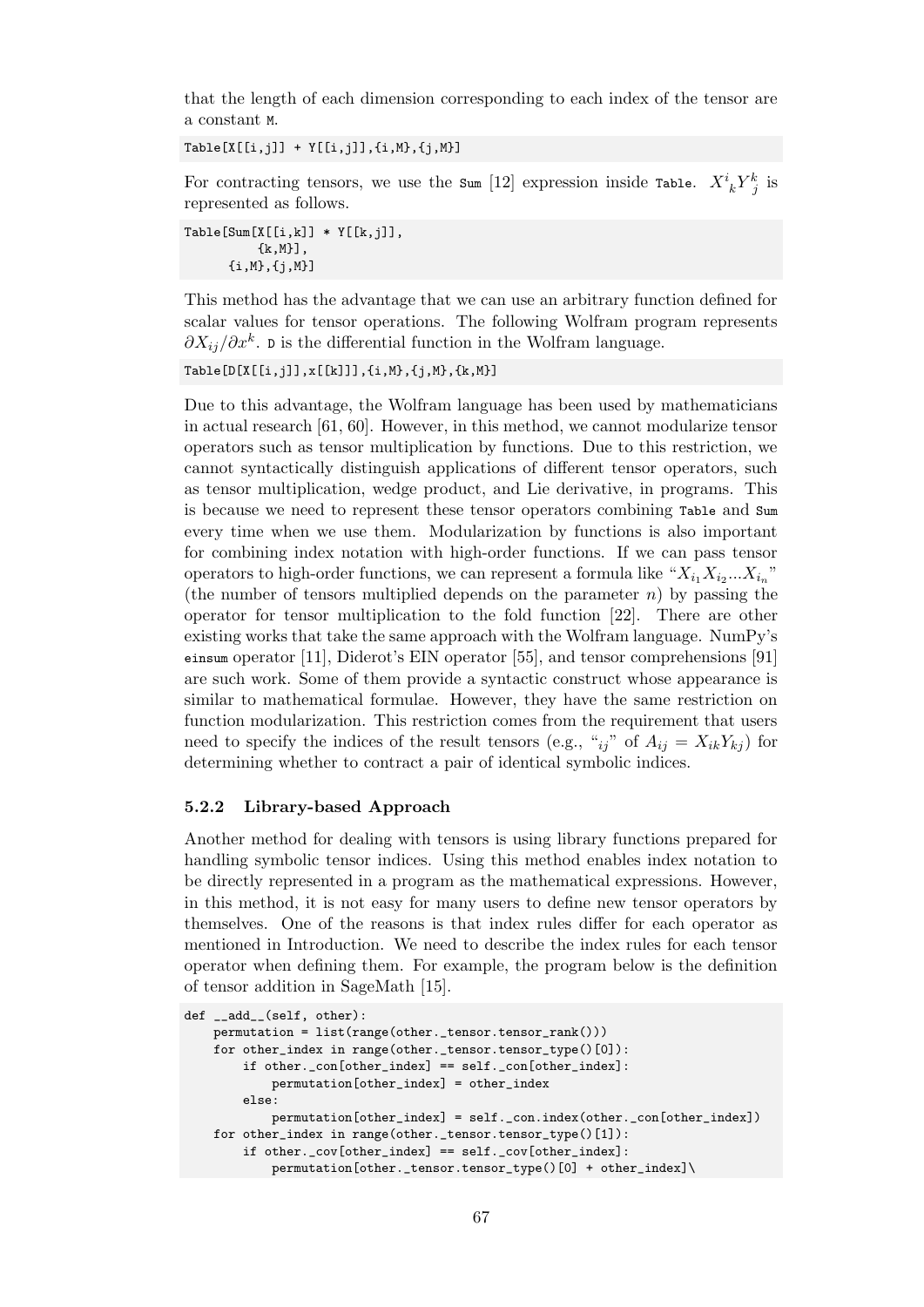```
= other._tensor.tensor_type()[0] + other_index
    else:
        permutation[other._tensor.tensor_type()[0] + other_index]\
            = other._tensor.tensor_type()[0] + self._cov.index(other._cov[
other_index])
result = self._{-pos_{-}}()result._tensor = result._tensor + other.permute_indices(permutation)._tensor
return result
```
The C++ library by Ahlander [16], ITensor [42] library in Julia, and Sage-Math [15] also provides the tensor operators that can handle symbolic tensor indices in a similar way.

We propose a method for reducing these additional descriptions for handling symbolic tensor indices for definin[g t](#page-101-1)ensor opera[tor](#page-102-1)s. By simplifying index rules, we can [un](#page-100-1)ify index rules of many tensor operators. As a result, we can set the default index rules and omit the descriptions of index rules from the definitions of tensor operators.

#### **5.2.3 Array-Oriented Programming**

Array-oriented programming languages, such as APL and J, take a completely different approach. They do not use tensor index notation for representing tensor calculus. Instead, they invented a new notion, *function rank* [21]. Function rank specifies how to map the operators to the components of tensors. When the specified function rank is 0 for an argument matrix, the operator is mapped to each scalar component of the matrix  $(A_i + B_{ik})$ . When the specified function rank is 1 for an argument matrix, the operator is mapped to the [row](#page-101-2)s of the matrix by regarding the matrix as a vector of vectors  $(A_i + B_i)$ . When the specified function rank is 2 for an argument matrix, the operator is applied to the matrix directly  $(A_i + B_{ij})$ .

```
J> (2 $ 1 2) +"1 0 (2 2 $ 10 20 30 40)
11 12
21 22
31 32
41 42
J> (2 $ 1 2) +"1 1 (2 2 $ 10 20 30 40)
11 22
31 42
J> (2 $ 1 2) +"1 2 (2 2 $ 10 20 30 40)
11 21
32 42
```
Function ranks allow users to apply functions defined for scalar values to tensors. A similar idea to the function rank is also imported into various programming languages and frameworks, including Wolfram [8] and NumPy [14]. However, the function rank has a limitation that it does not allow to represent an expression that requires transposition of an argument tensor: e.g.,  $A_{ij} + B_{ji}$  (this expression requires the transposition of the matrix *B*).

We show that our simplified index rules are [co](#page-100-2)mpatible with [sc](#page-100-3)alar and tensor parameters, which is a simplified notion of function rank. Our simplified index rules allow us to set the default index rules. The combination of the default index rules and function ranks allows us to apply functions defined for scalar values to tensors using index notation.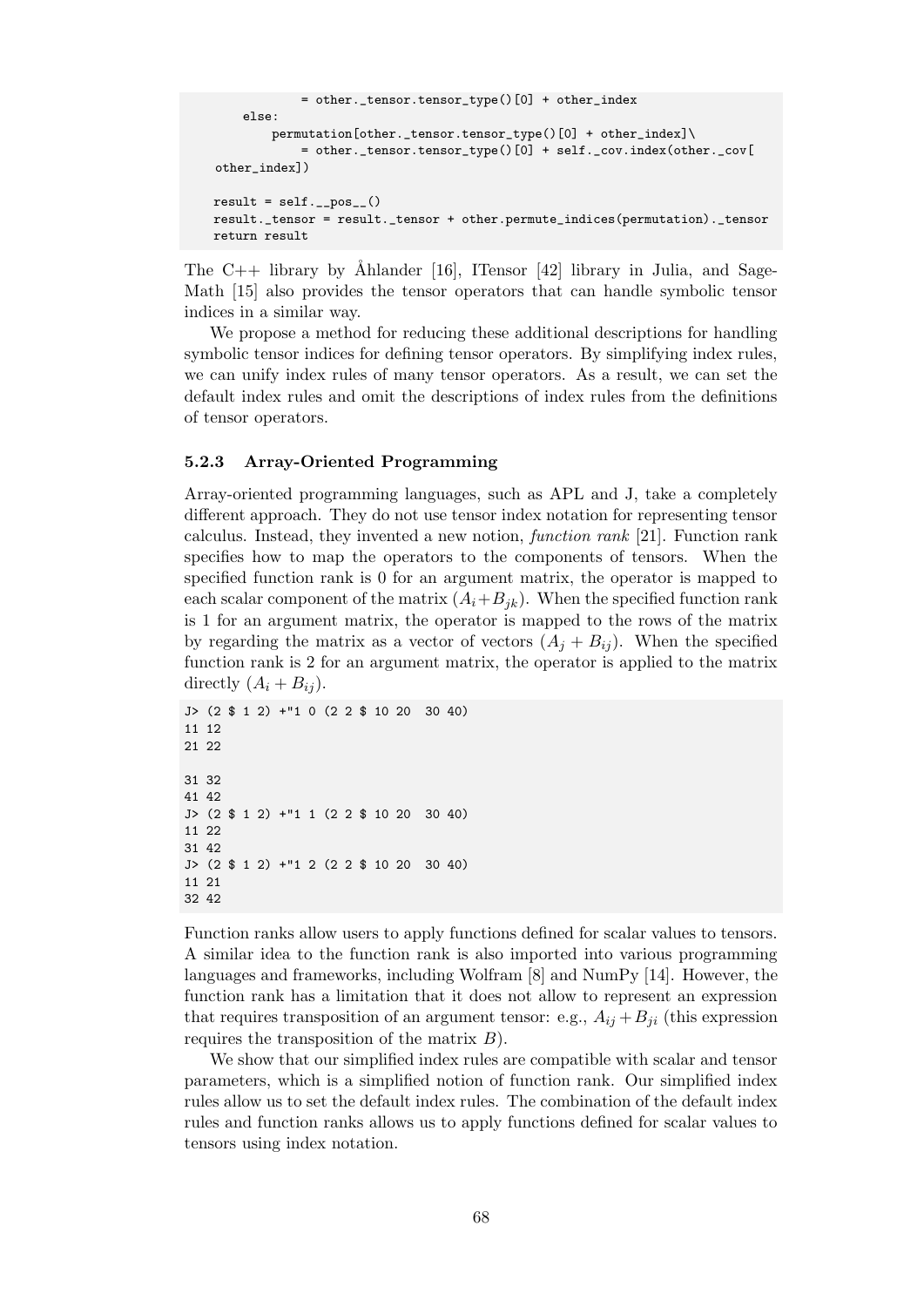#### **5.2.4 Differential Forms**

Differential forms are important concepts in differential geometry. Differential forms are used to describe formulae in differential geometry in a coordinate independent way. By combining the operators for differential forms, such as the wedge product and exterior derivative, we can concisely describe various formulae in differential geometry. Differential forms can be represented as tensors and formulae that we can describe using differential forms include formulae in tensor calculus [74].

There are numerous independent works [53, 79, 15] for programming differential forms. What makes programming of differential forms difficult is that differential forms are alternating multi-linear forms (e.g.,  $dx \wedge dy = -dy \wedge dx$ ) and have [m](#page-105-0)any representation. These works prepare special data structures for representing this property of differential for[ms](#page-103-2). [A](#page-105-1)s [a](#page-100-1) result, programming for tensor calculus and differential forms have been studied separately.

Our approach represents differential forms using multi-dimensional arrays as we do for tensors. This approach allows us to use tensor index notation for defining the operators for differential forms. We show that our simplified index rules are useful for defining the operators not only for tensors but also differential forms. By designing the index completion rules for omitted indices properly, we become able to concisely define the operators for the differential forms. We introduce our method for programming of differential forms in Section 5.4.

#### **5.2.5 Symbolic Tensor Calculus**

There are two types of approaches for manipulating tensors: the first [app](#page-87-0)roach aims to compute each component of tensors and represents a tensor using some data structures such as arrays; the second approach aims to simplify formulae that contains tensors with symbolic indices and handles a tensor as a whole as a symbol. The existing methods that we introduced so far take the first approach and aims to compute each component of tensors. We also takes the first approach.

There are several libraries that implement the second approach. For example, Ricci of the Wolfram language [59] and itensor of Maxima [9, 87, 77] are such libraries. These libraries implement rewrite rules, such as  $g^{ij}\Gamma_{jkl} = \Gamma^i{}_{kl}$  where  $g^{ij}$  is a metric tensor and  $d(\omega \wedge \eta) = d\omega \wedge \eta + (-1)^p \omega \wedge d\eta$  where  $\omega$  is a *p*-form, for simplifying formulae that contains tensors with symbolic indices.

The behaviors and definition[s o](#page-104-3)f tensor operators in thes[e](#page-100-4) t[wo](#page-105-2) [app](#page-105-3)roach are completely different. We focuse on the first approach.

# **5.3 Index Reduction Rules for Importing Tensor Index Notation**

<span id="page-78-0"></span>This section presents a new method for importing tensor index notation into programming languages. Briefly, it is achieved by introducing two types of parameters, *scalar parameters* and *tensor parameters*, and simple index reduction rules. First, we introduce scalar and tensor parameters. Second, we introduce a set of index reduction rules that is compatible with them. The combination of scalar and tensor parameters and the proposed index reduction rules enables us to apply user-defined functions to tensors using tensor index notation. We demonstrate our proposal using the code in the Egison programming language. Egison has a similar syntax to the Haskell programming language.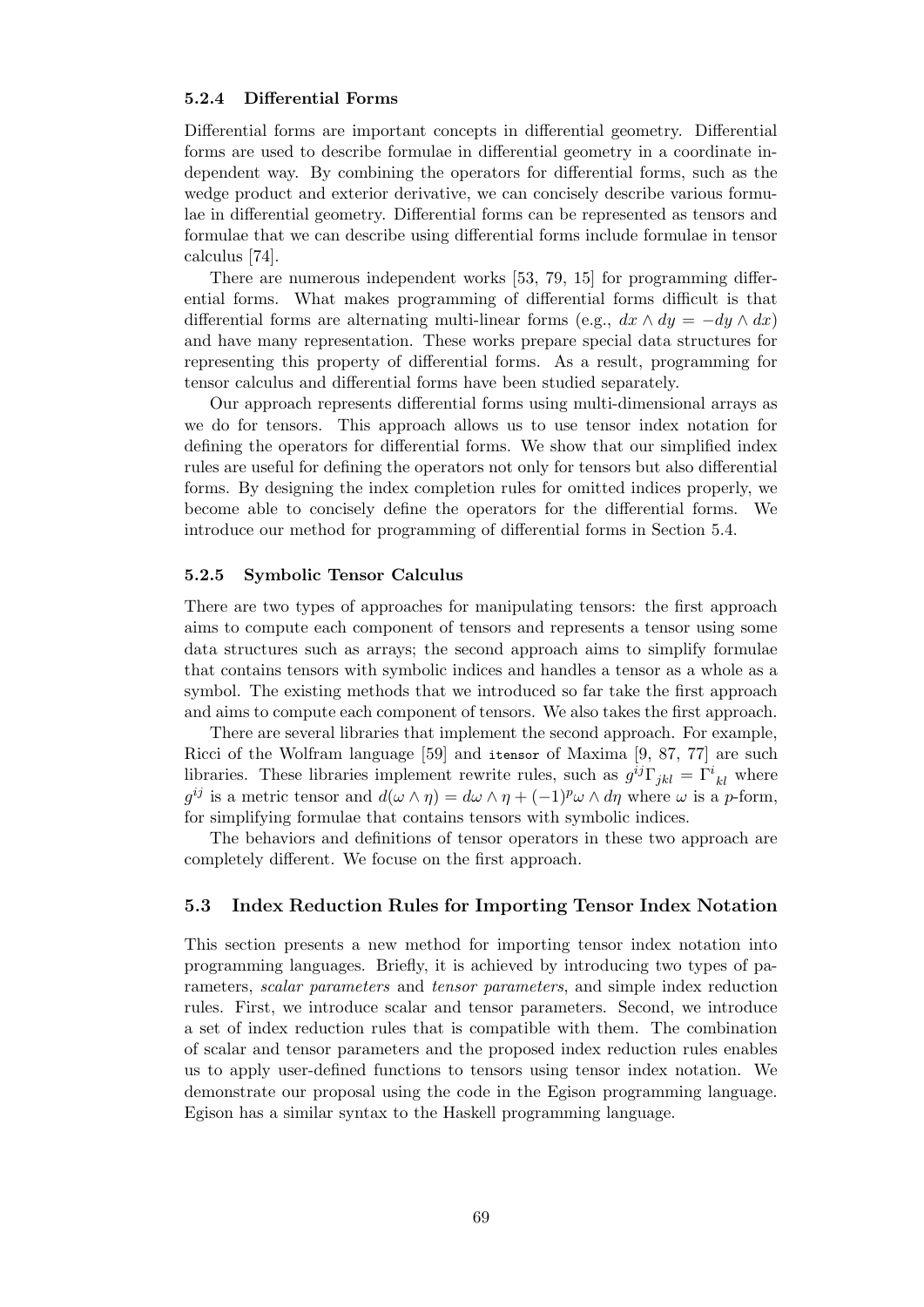def min  $x \ y := \text{if } x < y \ \text{then } x \ \text{else } y$ 

<span id="page-79-0"></span>(a) Definition of the 
$$
\min
$$
 function  
\n
$$
min(\begin{pmatrix} 1 \\ 2 \\ 3 \end{pmatrix}, \begin{pmatrix} 10 \\ 20 \\ 30 \end{pmatrix}) = \begin{pmatrix} min(1, 10) & min(1, 20) & min(1, 30) \\ min(2, 10) & min(2, 20) & min(2, 30) \\ min(3, 10) & min(3, 20) & min(3, 30) \end{pmatrix}_{ij} = \begin{pmatrix} 1 & 1 & 1 \\ 2 & 2 & 2 \\ 3 & 3 & 3 \end{pmatrix}_{ij}
$$
\n(b) Application of the  $\min$  function to the vectors with different indices  
\n
$$
min(\begin{pmatrix} 1 \\ 2 \\ 3 \end{pmatrix}, \begin{pmatrix} 10 \\ 20 \\ 30 \end{pmatrix}) = \begin{pmatrix} min(1, 10) & min(1, 20) & min(1, 30) \\ min(2, 10) & min(2, 20) & min(2, 30) \\ min(3, 10) & min(3, 20) & min(3, 30) \end{pmatrix}_{ii} = \begin{pmatrix} min(1, 10) \\ min(2, 20) \\ min(3, 30) \end{pmatrix}_{i}
$$

(c) Application of the min function to the vectors with identical indices

Figure 5.1: Definition and application of min function

#### **5.3.1 Scalar and Tensor Parameters**

Scalar and tensor parameters are a similar notion to the function rank [21]. When a scalar parameter obtains a tensor as an argument, the function is applied to each component of the tensor. In contrast, when a tensor parameter obtains a tensor as an argument, the function treats the tensor argument as a whole. We call a function that takes only scalar parameters *scalar function* and [a f](#page-101-2)unction that takes only tensor parameters *tensor function*. For example, "+", "-", "\*", and "/" should be defined as scalar functions; a function for multiplying tensors and a function for matrix determinant should be defined as tensor functions. The difference between function rank and these two types of parameters is that function rank allows users to control the level of mapping, whereas scalar and tensor parameters only allow users to specify whether we map the function to each component of the tensor or not. Instead, the proposed tensor index reduction rules combined with scalar and tensor parameters allow users to control the level of mapping.

Figure 5.1a shows the definition of the min function as an example of a scalar function. The min function takes two numbers as the arguments and returns the smaller one. "\$" is prepended to the beginning of the parameters of the min function. It means the parameters of the min function are scalar parameters. When a sc[alar p](#page-79-0)arameter obtains a tensor as an argument, the function is applied to each component of the tensor like tensor product as figures 5.1b and 5.1c. As Figure 5.1c, if the indices of the tensors given as arguments are identical, the result matrix is reduced to the vector that consists of the diagonal components. This reduction is defined in the proposed tensor index reduction rules that will be explained in the next section. Thus the min function can h[andle](#page-79-0) ten[sors e](#page-79-0)ven though [it is](#page-79-0) defined without considering tensors.

Figure 5.2a shows the definition of the "." function as an example of a tensor function. "." is a function for multiplying tensors. ""," is prepended to the beginning of the parameters of the "." function. It means the parameters of the "." function are tensor parameters. As with ordinary functions, when a tensor is p[rovid](#page-80-0)ed to a tensor parameter, the function treats the tensor argument as a whole maintaining its indices. "." is defined as an infix operator. For defining an infix operator, we enclose the name of a function with parenthesis.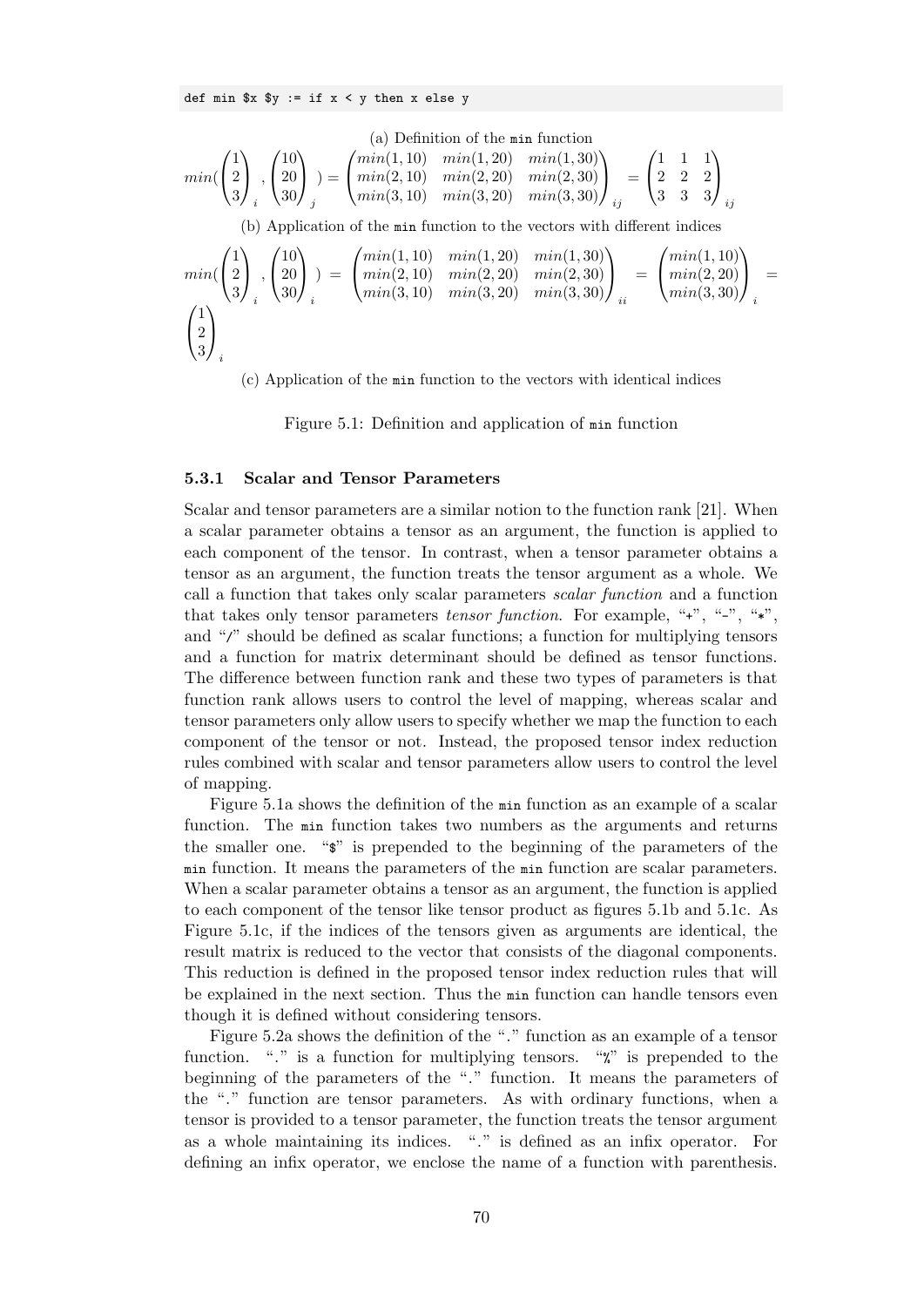def (.)  $\text{Nt1 } \text{Nt2} := \text{contractWith } (+)$  (t1 \* t2)

<span id="page-80-0"></span>(a) Definition of the "." function  
\n
$$
\begin{pmatrix}\n1 \\
2 \\
3\n\end{pmatrix}^i \cdot \begin{pmatrix}\n10 \\
20 \\
30\n\end{pmatrix}_i = contractWith(+, \begin{pmatrix}\n10 & 20 & 30 \\
20 & 40 & 60 \\
30 & 60 & 90\n\end{pmatrix}_i^i) = 10 + 40 + 90 = 140
$$
\n
$$
\begin{pmatrix}\n1 \\
2 \\
3\n\end{pmatrix}_i \cdot \begin{pmatrix}\n10 \\
20 \\
30\n\end{pmatrix}_i = contractWith(+, \begin{pmatrix}\n10 \\
40 \\
90\n\end{pmatrix}_i) = \begin{pmatrix}\n10 \\
40 \\
90\n\end{pmatrix}_i
$$
\n
$$
\begin{pmatrix}\n1 \\
2 \\
3\n\end{pmatrix}_i \cdot \begin{pmatrix}\n10 \\
20 \\
30\n\end{pmatrix}_j = contractWith(+, \begin{pmatrix}\n10 & 20 & 30 \\
20 & 40 & 60 \\
30 & 60 & 90\n\end{pmatrix}_{ij} = \begin{pmatrix}\n10 & 20 & 30 \\
20 & 40 & 60 \\
30 & 60 & 90\n\end{pmatrix}_{ij}
$$

(b) Application of the "." function

Figure 5.2: Definition and application of "." function

$$
R^i_{\phantom{i}jkl}=\frac{\partial\Gamma^i_{\phantom{i}jl}}{\partial x^k}-\frac{\partial\Gamma^i_{\phantom{i}jk}}{\partial x^l}+\Gamma^m_{\phantom{m}jl}\Gamma^i_{\phantom{i}mk}-\Gamma^m_{\phantom{m}jk}\Gamma^i_{\phantom{i}ml}
$$

(a) Formula of Riemann curvature tensor

<span id="page-80-1"></span> $R = Table[D[\Gamma[[i,j,1]], x[[k]]] - D[\Gamma[[i,j,k]], x[[1]]]$ +Sum[Γ[[m,j,l]] Γ[[i,m,k]] - Γ[[m,j,k]] Γ[[i,m,l]], {m,M}], {i,M},{j,M},{k,M},{l,M}]

(b) Wolfram program that represents the formula in Figure 5.3a

$$
\begin{array}{ll}\texttt{def } R^i_j_k_l := \texttt{with} \texttt{Symbols [m]}\\ \partial/\partial \Gamma^i_j_l \ x^k - \partial/\partial \Gamma^i_j_k x^l + \Gamma^m_j_l \ . \ \Gamma^i_m_k - \Gamma^m_j_k \ . \ \Gamma^i_m_l \end{array}
$$

(c) A program by the proposed language that represents the formula in Figure 5.3a

Figure 5.3: Representations of Riemann curvature tensor formula

In Figure 5.2a, "+" and "\*" are scalar functions for addition and multiplication, respectively. contractWith is a function to contract a tensor that has pairs of a superscript and subscript with identical symbols. Figure 5.2b shows the example for calculating the inner product of two vectors using the "." function. We can use the ".[" fun](#page-80-0)ction for any kind of tensor multiplication such as tensor product and matrix multiplication as well as inner product.

Let us show another example in differential geometry. [Whe](#page-80-0)n the mathematical expression in Fugure 5.3a is expressed in a standard way in the Wolfram language, it becomes a program such as the one shown in Figure 5.3b. The same expression can be expressed in our system as shown in Figure 5.3c. Our system supports two types of indices, both superscripts and subscripts. A subscript is represented by "\_". A superscrip[t is r](#page-80-1)epresented by "~". A double loop consisting of the Table and Sum expressions appears in the program in the [Wolfra](#page-80-1)m language, whereas the program in our system is flat, similar to the math[emat](#page-80-1)ical expression. This is achieved by using tensor index notation in the program. In particular, the reason that the loop structure by the Sum expression in the Wolfram language does not appear in our expression to express  $\Gamma_{jk}^m \Gamma_{ml}^i - \Gamma_{jl}^m \Gamma_{mk}^i$  is that the "." function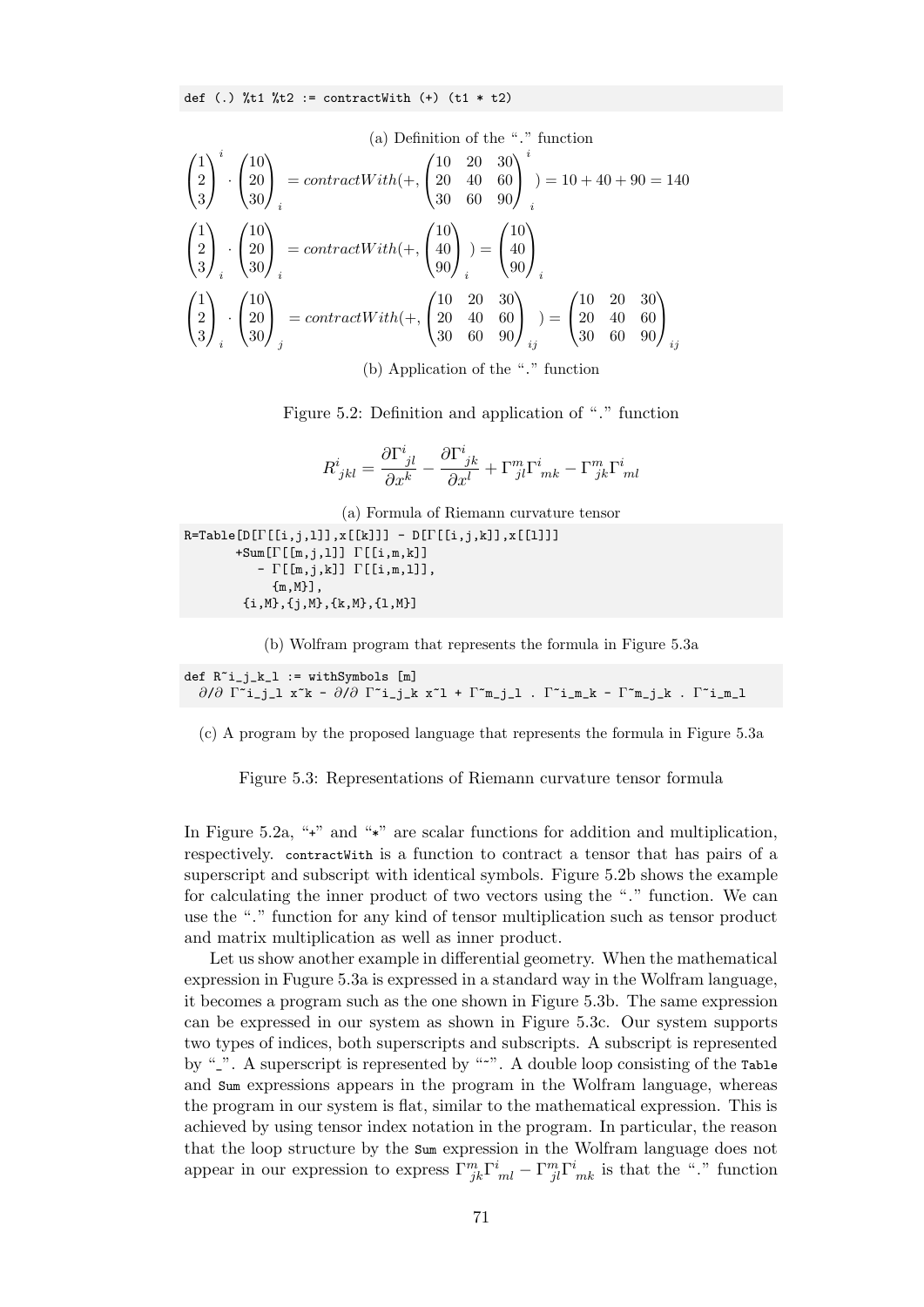can handle Einstein summation notation. It is emphisized that the program (*∂*/ *∂* Γ<sup>\*</sup>**i**\_**j**<sub></sub>**k**</sub>  $\mathbf{x}$ <sup> $\infty$ </sup>**l**) in this example expresses  $\frac{\partial \Gamma^i_{jk}}{\partial x^l}$  in the first term on the right-hand side. In the Wolfram language, the differential function D is applied to each tensor component, but our differential function *∂*/*∂* is applied directly to the tensors.

The differential function *∂*/*∂* is defined in a program as a scalar function like the min function. When a tensor is provided as an argument to a scalar function, the function is applied automatically to each component of the tensor. Therefore, when defining a scalar function, it is sufficient to consider only a scalar as its argument. That is, in the definition of the *∂*/*∂* function, the programmers need write the program only for the case in which the argument is a scalar value. Despite that, the program *∂*/*∂* Γ~i\_j\_k x~l returns a fourth-order tensor. Thus, we can import tensor index notation including Einstein notation into programming if we clearly distinguish between tensor functions such as "." and scalar functions such as "+" and *∂*/*∂*.

#### **5.3.2 Reduction Rules for Tensors with Indices**

This section presents a whole set of index reduction rules that are compatible with the scalar and tensor parameters. Let us consider the reduction rules only for a single tensor, and that is enough to define the set of the index reduction rules. This is because the reduction rules are applied only after a scalar function is applied to tensor arguments as seen in Figure 5.1.

### **5.3.2.1 Multiple Identical Symbolic Indices**

Tensors are reduced only when they have identica[l sy](#page-79-0)mbols as their indices. First, let us discuss the cases that tensors have identical superscripts or subscripts.

When multiple indices of the same symbol appear, our system converts it to the tensor composed of diagonal components for these indices. After this conversion, the leftmost index symbol remains. For example, the indices "\_i\_j\_i " convert to "\_i\_j". In our system, unbound variables are treated as symbols. These symbols can be used as indices of tensors. In our system, a tensor is expressed by enclosing its components with "[|" and "|]". We express a higherorder tensor by nesting this notation, as we do for an *n*-dimensional array. In this thesis, we show the evaluation result of a program in the comment that follows the program. "--" is the inline comment delimiter of our language.

```
[|11,12,13|], [|21,22,23|], [|31,32,33|]]]<sub>1</sub> --
    [|[|11,12,13|],[|21,22,23|],[|31,32,33|]|]_i_j
```
[|[|11,12,13|],[|21,22,23|],[|31,32,33|]|]\_i\_i -- [|11,22,33|]\_i

 $[|[1][1,2|], [13,4|]1], [1[15,6|], [17,8|]]1]$ ]\_i\_j\_i --  $[|[1,3|], [16,8|]1]$ ]\_i\_j

When three or more subscripts of the same symbol appear, our system converts it to the tensor composed of diagonal components for all these indices.

[|[|[|1,2|],[|3,4|]|],[|[|5,6|],[|7,8|]|]|]\_i\_i\_i -- [|1,8|]\_i

Superscripts and subscripts behave symmetrically. When only superscripts are used, they behave in exactly the same manner as when only subscripts are used.

 $[|1|1,2|], [13,4|]1], [1[15,6], [17,8]]1]1]^T$ i~j~i --  $[|11,3|], [16,8|]1]^T$ i~j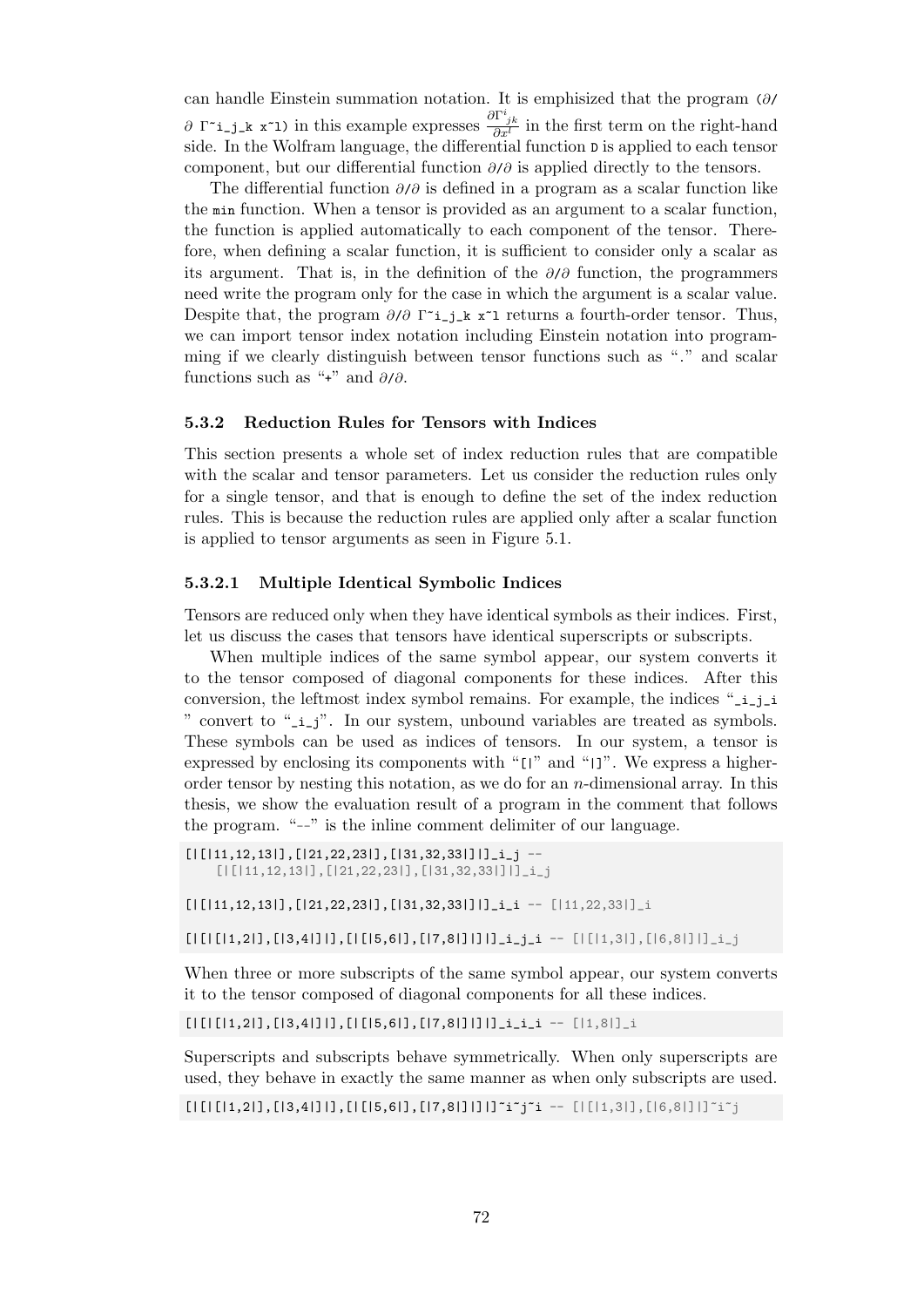```
E({A, xs}) =
  if e(xs) = [] then
    {A, xs})
  elsif e(xs) = [{k,j}, ...] & p(k, xs) = p(j, xs) then
    E(\text{diag}(k, j, A), \text{remove}(j, xs))elsif e(xs) = [{k,j}, ...] & p(k, xs) := p(j, xs) then
    E(\text{diag}(k, j, A), \text{update}(k, 0, \text{remove}(j, xs)))
```
Figure 5.4: Pseudo code of index reduction

#### **5.3.2.2 Superscripts and Subscripts with Identical Symbols**

Next, let us consider a case in which the same symbols are used for a superscript and a subscript. In this case, some existing work [16] automatically contracts the tensor using " $+$ ". In contrast, our system just converts it to the tensor composed of diagonal components, as in the above case. However, in this case, the summarized indices become a *supersubscript*, wh[ich](#page-101-1) is represented by "~\_".

 $[|[11,12,13|],[21,22,23|],[31,32,33|]]$ <sup>\*</sup>i\_i --  $[|11,22,33|]'$ <sup>\*</sup>\_i

Even when three or more indices of the same symbol appear that contain both superscripts and subscripts, our system converts it to the tensor composed of diagonal components for all these indices.

 $[|1|1,2|],[13,4|]1],[|15,6|],[17,8|]1]1]$ "i"i\_i --  $[|1,8|]$ "\_i

The reason not to contract it immediately is to parameterize an operator for contraction. The components of supersubscripts can be contracted by using the contractWith function. The contractWith function receives a function to be used for contraction as the first argument, and a target tensor as the second argument. This feature allows us to implement a tensor multiplication function.

contractWith (+)  $[|11, 22, 33|]$ <sup>-</sup>\_i -- 66

In the above program, the "+" function is passed to contract with as a prefix operator. When an infix operator is enclosed with parenthesis, it becomes an prefix operator.

The contractWith function is defined using the contract built-in function. The contract function takes a tensor and returns the list that consists of diagonal components.

```
contract [|11,22,33|]~_i -- [11,22,33]
```
### **5.3.2.3 Pseudo Code for Index Reduction**

Figure 5.4 shows the pseudo-code of index reduction explained in the above.  $E(A, xs)$  is a function for reducing a tensor with indices, where A is an array that consists of tensor components and xs is a list of indices appended to A. For example,  $E(A, xs)$  works as follows with the tensor whose indices are " $i_{j,i}$ ". We use 1,  $-1$ , and 0 to represent a superscript, subscript, and supersubscript, respectively.

```
E({[|[|[|1,2|],[|3,4|]|]
    ,[|[|5,6|],[|7,8|]|]|]
 ,[{i,1}, {j,-1}, {i,-1}]}) =
{[|[|1,3|],[|6,8|]|], [{i,0}, {j,-1}]}
```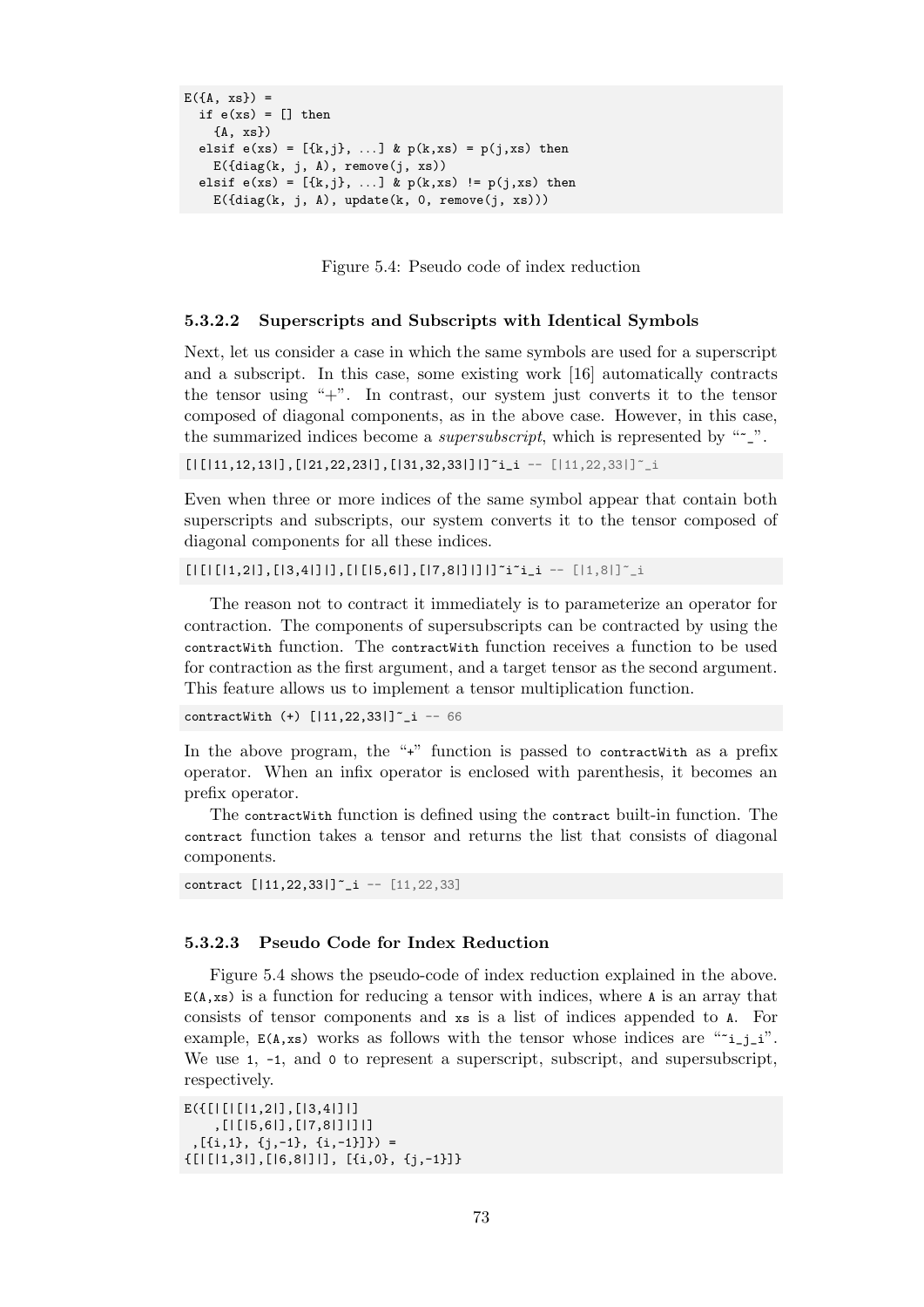Let us explain the helper functions used in Figure 5.4:  $\epsilon$ (xs) is a function for finding pairs of identical indices from  $xs$ ; diag(k, j, A) is a function for creating the tensor that consists of diagonal components of A for the k-th and j-th order; remove(k, xs) is a function for removing the k-th element from xs;  $p(k, xs)$  is a function for obtaining the value [of t](#page-82-0)he k-th element of the assoc list  $xs$ ; update(k , p, xs) is a function for updating the value of the k-th element of the assoc list xs to p. These functions work as follows.

e( $[\{i, 1\}, \{j, -1\}, \{i, -1\}]$ ) =  $[\{1, 3\}]$ diag(1, 2, [|[|11,12|],[|21,22|]|]) = [|11,22|]  $p(2, [\{i, 1\}, \{j, -1\}]) = -1$ remove(2,  $[\{i, 1\}, \{j, -1\}]$ ) =  $[\{i, 1\}]$ update(2, 0,  $[\{i, 1\}, \{j, -1\}]$ ) =  $[\{i, 1\}, \{j, 0\}]$ 

#### **5.3.3 Implementation of Scalar and Tensor Parameters**

Let us explain how to implement scalar and tensor parameters. The implementation of tensor parameters is the same with the ordinary parameters because the function treats the argument tensor as it is. In contrast, a function with scalar parameters is converted to a function only with tensor parameters by using the tensorMap function as follows.

```
\ \ \ \ $x \ $y \ \ \text{-&} \ \ \ldots-- \Rightarrow \sqrt{\ } %x %y ->
-- tensorMap (\frac{1}{2}x \rightarrow \text{tensorMap } (\frac{1}{2}y \rightarrow ... )y))-- x
```
As the name implies, the tensorMap function applies the function of the first argument to each component of the tensor provided as the second argument. When the result of applying the function of the first argument to each component of the tensor provided as the second argument is a tensor with indices, it moves those indices to the end of the tensor that is the result of evaluating the tensor Map function.

Let us review the min function defined in Figure 5.1a as an example. This min function can handle tensors as arguments as follows.

```
min [|1,2,3|]_i [|10,20,30|]_j -- [|[1,1,1|], [12,2,2|], [13,3,3|]|]_i_j
min [|1,2,3|]_i [|10,20,30|]_i -- [|1,2,3|]_i
```
Note that the tensor indices of the first evaluated result are " $-i-j$ ". If the tensorMap function simply applies the function to each component of the tensor, the result of this program is  $[|11111]_j$   $[1222]_j$   $[1333]_j]_j$ . However, as explained above, if the results of applying the function to each component of the tensor are tensors with indices, it moves those indices to the end of the tensor that is the result of evaluating the tensor Map function. This is the reason that the indices of the evaluated result are "\_i\_j". This mechanism enables us to directly apply scalar functions to tensor arguments using index notation as the above example.

Next, let us review the "." function defined in Figure 5.2a as an example of a tensor function. When a tensor with indices is given as an argument of a tensor function, it is passed to the tensor function maintaining its indices. It allows us to directly apply tensor functions to tensor arguments using index notation as in the following example.

```
[|1,2,3|]<sup>*</sup>i . [|10,20,30|]<sub>1</sub> -- 140
[|1,2,3|]_i . [|10,20,30|]_j -- [|10,20,30|],[|20,40,60|],[|30,60,90|]|]_i[|1,2,3|]_i . [|10,20,30|]_i -- [|10,40,90|]_i
```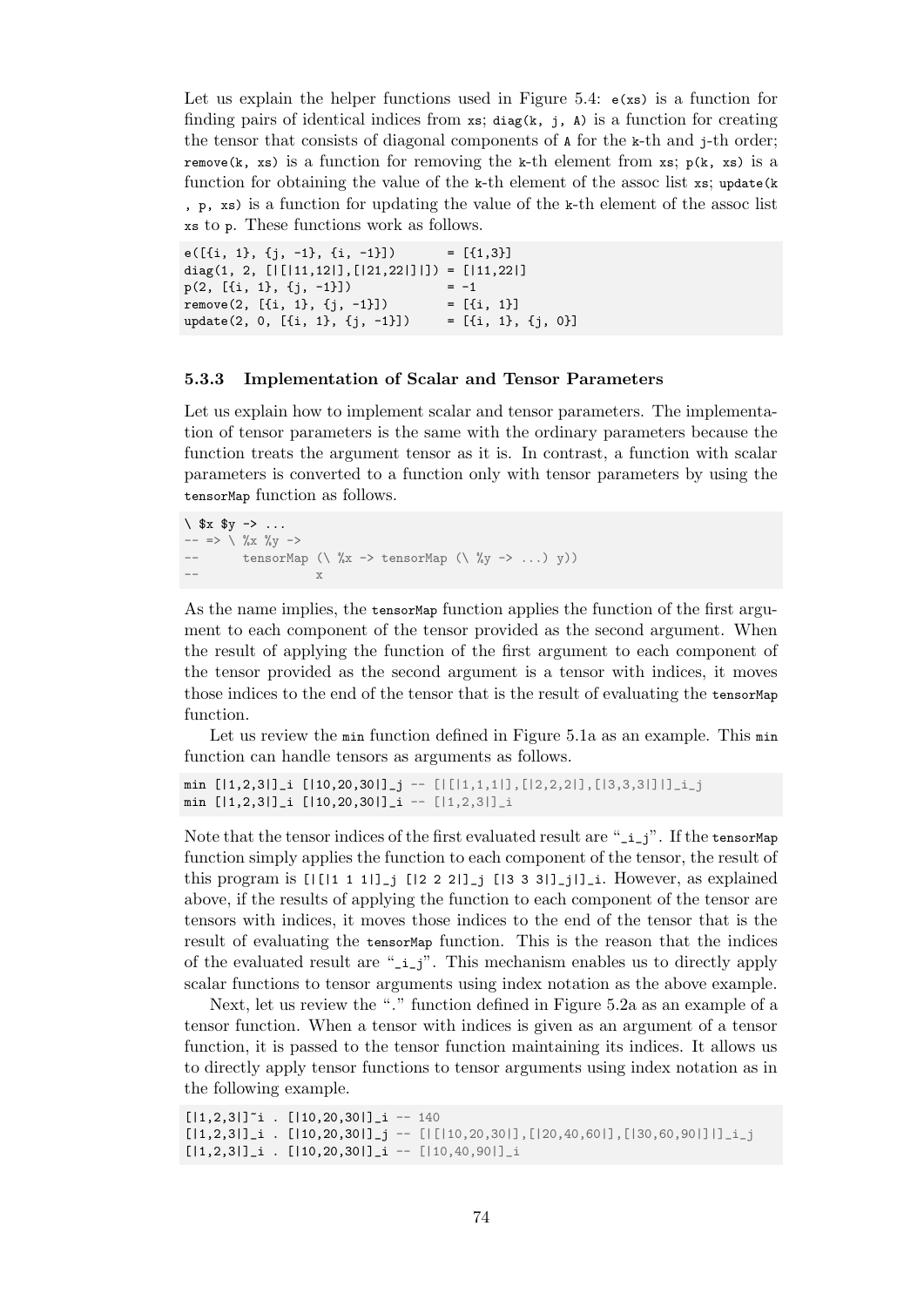$$
\partial/\partial\;\left(\frac{f}{g}\right)_i\left(\frac{x}{y}\right)^j=\begin{pmatrix}\frac{\partial f}{\partial x} & \frac{\partial f}{\partial y} \\ \frac{\partial g}{\partial x} & \frac{\partial g}{\partial y}\end{pmatrix}_{ij}
$$

Figure 5.5: Index rule for partial derivative

<span id="page-84-0"></span>Tensor parameters are rarely used compared with scalar parameters because a tensor parameter is used only when defining a function that contracts tensors.

#### **5.3.4 Inverted Scalar Arguments**

<span id="page-84-1"></span>The *∂*/*∂* function, the derivative operator, in Figure 5.3c is a scalar function. However, *∂*/*∂* is not a normal scalar function. The *∂*/*∂* function is a scalar function that inverts indices of the tensor given as its second argument as shown in Figure 5.5. For example, the program (*∂*/*∂* Γ~i\_j\_k x~l) [ret](#page-80-1)urns the fourth-order tensor with the indices " $i$ <sub>-j\_k\_l</sub>".

To define scalar functions such as *∂*/*∂*, we use *inverted scalar parameters*. Inverted scalar parameters are represented by "\*\$". A program that uses inverted scalar [para](#page-84-0)meters is transformed as follows. The flipIndices function is a primitive function for inverting the indices of a tensor provided as an argument upside down. Supersubscripts remain as supersubscripts even if they are inverted.

def *∂*/*∂* \$f \*\$x := ... -- => def *∂*/*∂* %f %x := tensorMap (\ %f -> tensorMap (\ %x -> ...) (flipIndices x ))  $\leftarrow$  for  $f$ 

In the following example, we apply *∂*/*∂* to tensors.

```
∂/∂ [|(r * (sin θ)),(r * (cos θ))|]_i [|r,θ|]_j
-- [|[|(sin θ),(r * (cos θ))|],[|(cos θ),(-1 * r * (sin θ))|]|]_i~j
∂/∂ [|(r * (sin θ)),(r * (cos θ))|]_i [|r,θ|]_i
-- [|(sin θ),(-1 * r * (sin θ))|]~_i
```
### **5.3.5 The** withSymbols **Expression**

The withSymbols expression is syntax for generating new local symbols as the Module [10] expression in the Wolfram language. One-character symbols that are often used as indices of tensors such as  $i$ , j, and  $k$  are often used in another part of a program. Generating local symbols using withSymbols expressions enables us to avoid variable conflicts for such symbols.

The [wi](#page-100-5)thSymbols expression takes a list of symbols as its first argument. These symbols are valid only in the expression given in the second argument of the withSymbols expression.

withSymbols [i] contractWith  $(+)$   $([1,2,3]]$ <sup> $\sim$ </sup>  $*$   $[10,20,30]]$ <sub>1</sub>) -- 60

It acts in a special way when the evaluation result of the body of the withSymbols expression contains the symbols generated by the withSymbols expressions. In that case, the result tensor is transposed to shift those symbols backward and remove them. In the following evaluation result, the matrix is transposed because j is shifted backward before it removed. This mechanism is useful to handle differential forms that will be discussed in the next section.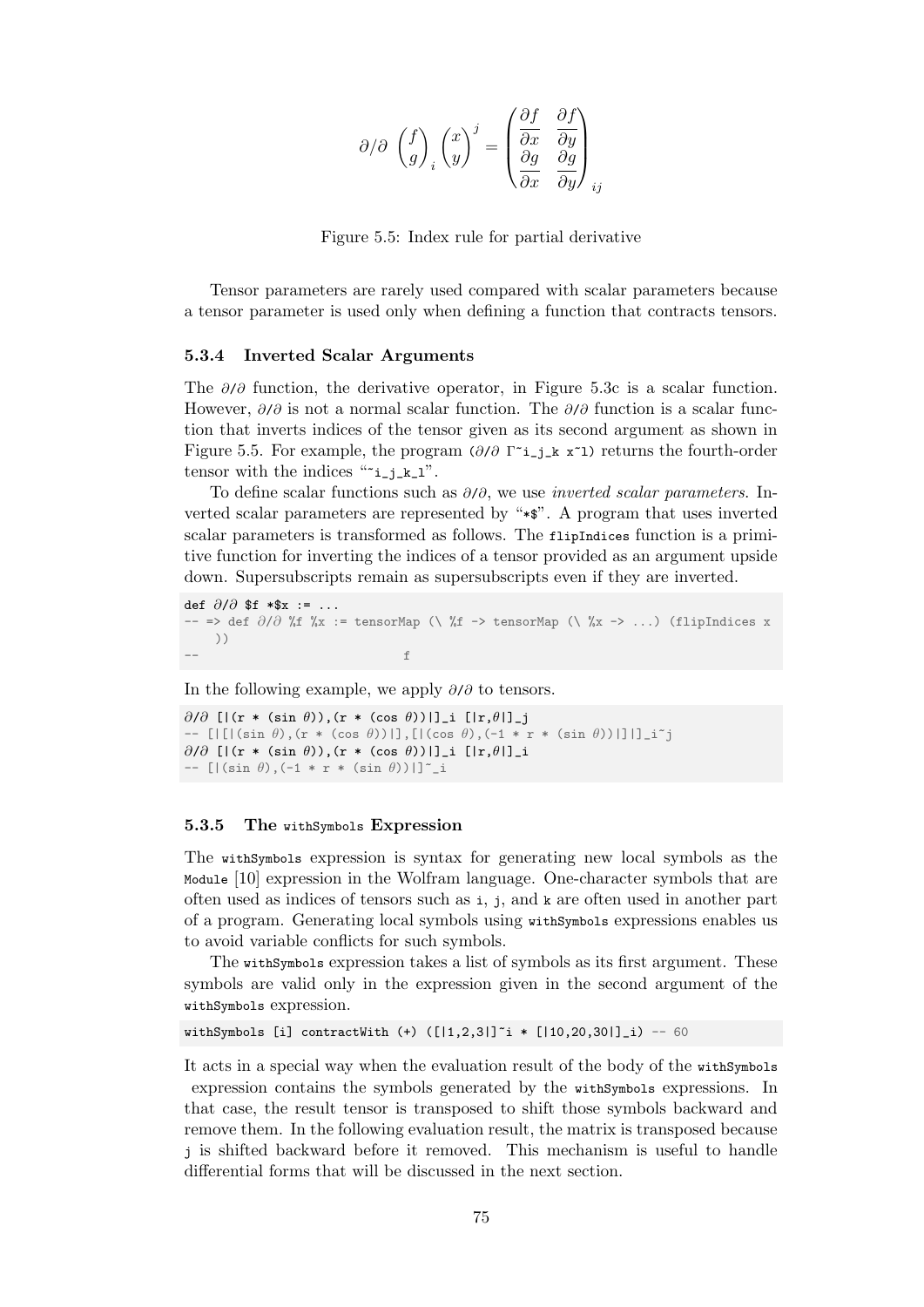### **5.3.6 Tensor Declaration**

<span id="page-85-1"></span>In our system, when binding a tensor to a variable, we can specify the type of indices in the variable name. For example, we can bind different tensors to  $g_{--}$ , g  $\sim$ ,  $R_{\text{max}}$ , and  $R_{\text{max}}$ . This feature is also implemented in Maxima [9] and simplifies variable names. In Figure 5.3c, we bind a tensor to the variable with symbolic indices  $R^i$ **\_j\_k\_1**. It is automatically desugared as follows.

def  $R^i$ i\_j\_k\_l := ...  $- \Rightarrow$  def  $R^{\sim}$   $==$   $\text{with}$  Symbols  $[i,j,k,l]$  $(\text{transpose } [i,j,k,l] \dots)$ 

This syntactic sugar renders a program closer to the mathematical expression. The transpose function is a built-in function for transposing the tensor in the second argument as specified in the first argument.

#### **5.3.7 Declaring Symmetric and Antisymmetric Tensors**

<span id="page-85-0"></span>Symmetric and anti-symmetric tensors often appear in differential geometry. We can use symmetry to skip descriptions and calculation of symmetric components. This section designs a syntax construct for declaring symmetry and anti-symmetry of a tensor.

There is no special notation for declaring symmetry of tensors. For example, the symmetries of Riemann curvature tensors are declared using equations as follows.

$$
R_{abcd} = -R_{bacd}
$$

$$
R_{abcd} = -R_{abdc}
$$

$$
R_{abcd} = R_{cdab}
$$

We thought that it is redundant to declare tensor symmetries using the above equation in a program. First, we need a complicated program to determine which parts of the tensor are symmetric from the above equations. Second, the symmetry declaration independent of the definition of a tensor itself makes the specification of programming languages complex.

For these reasons, we want to define a tensor and declare its symmetries at the same time. We found a hint in the mathematical notation for the commutator. This notation is used to represent the sum and difference between values combining two elements enclosed by parenthesis.

$$
[a, b] = ab - ba
$$

$$
\{a, b\} = ab + ba
$$

This notation is also used in tensor indices.

$$
R_{\{ab\}cd} = R_{abcd} + R_{bacd}
$$

$$
R_{[ab]cd} = R_{abcd} - R_{bacd}
$$

Using this notation, we can describe the first two above symmetries of Riemann curvature tensor as follows.

$$
R_{\{ab\}cd} = 0
$$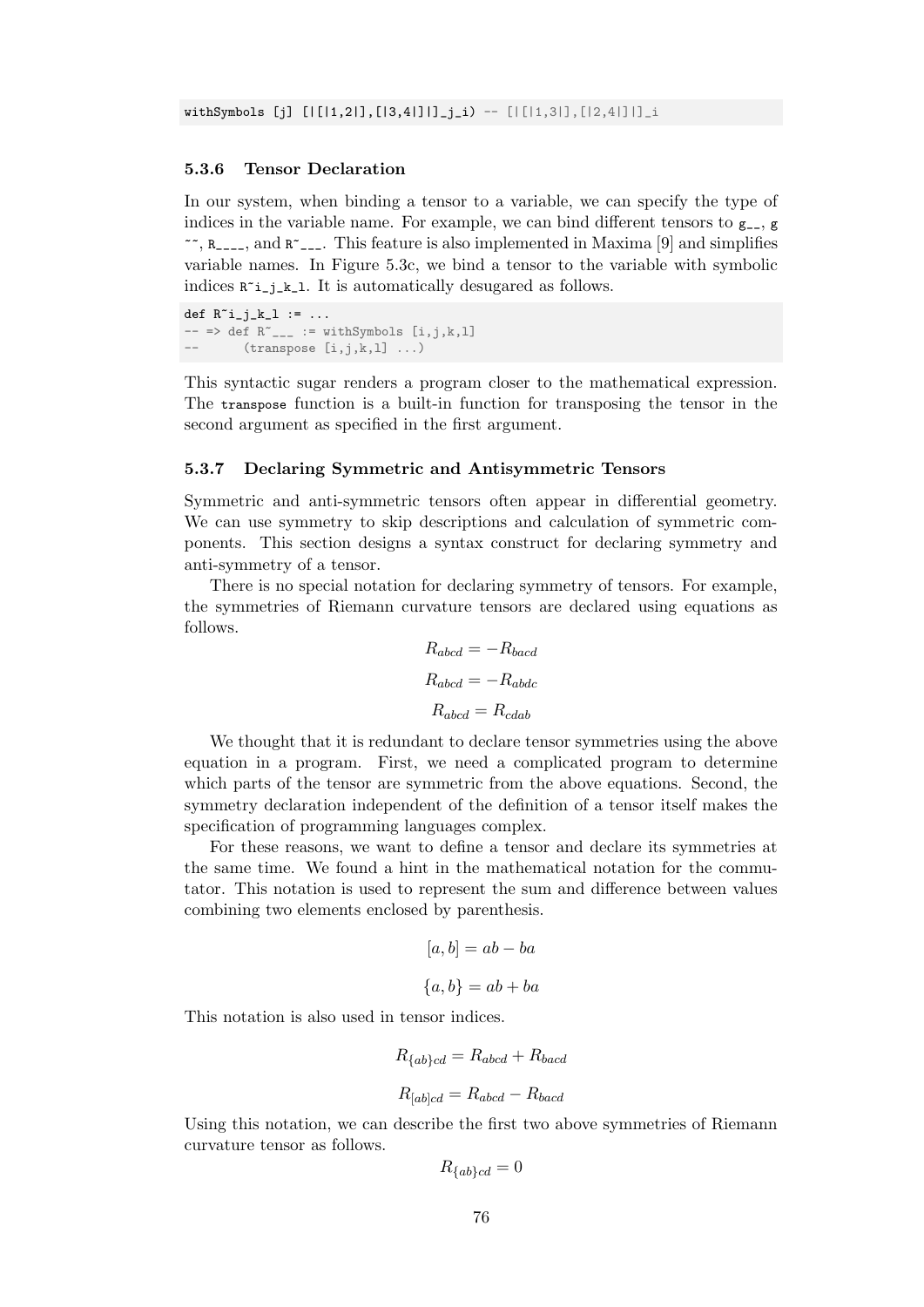$R_{ab{c}d} = 0$ 

By extending this notation, we can also describe the third symmetry.

$$
R_{[(ab)(cd)]} = 0
$$

We noticed that by borrowing this notation we can merge the tensor definition and symmetry declaration in a single expression. We show an example using the definition of *Rabcd*.

$$
R_{abcd} = g_{ai} R^i_{\ bcd}
$$

We declare symmetries of *Rabcd* by adding parenthesis in the list of symbolic indices in the left-side of equation.

$$
R_{[\{ab\}\{cd\}]}=g_{ai}R^i_{~bcd}
$$

We explain how we implemented this notation. We desugar the following tensor declaration

```
def X_{[-i]}\} := ...
```
as follows.

```
def X_i_i_j :=let tmpX_i_j := ... in
   generateTensor
      (\iota \text{ i } j \rightarrow \text{ if } i > j \text{ then } \text{tmpX}_j_ielse tmpX_i_j)(tensorShape tmpX_#_#)
```
The desugared program uses the generateTensor expression. Thanks to the callby-need strategy, we do not compute all the components of tmpX. We can apply the same method for anti-symmetric tensors.

def  $X[\_i_j] := \ldots$ 

The above tensor declaration is transformed as follows.

```
def X_i_j :=let tmpX_i_j := ... in
   generateTensor
      (\iota \text{ i } \rightarrow \text{ if } i > j \text{ then } -\text{tmpX}_i \text{ i }else if i = j then 0
                  else tmpX_i_j)(tensorShape tmpX_#_#)
```
Finally, we show a case that symmetry declaration reduces the description of a program. We found this case when writing a program for actual research of differential geometry. We define a tensor  $\bar{R}_{abcd}$  that possesses the same symmetry as Riemann curvature tensor. The tensor  $\bar{R}_{abcd}$  is defined as follows.

$$
\bar{R}_{00cd} = 0, \bar{R}_{0b0d} = -p^2 g_{bd}, \bar{R}_{0bcd} = -p \nabla_b J_{cd},
$$
  

$$
\bar{R}_{abcd} = R_{abcd} - p^2 J_{bc} J_{ad} + p^2 J_{ac} J_{bd} + 2p^2 J_{ab} J_{cd}
$$

This tensor is defined using the generateTensor expression as follow.

```
def R'_{i,j,k} :=
  generateTensor
     (\is -> match is as list integer with
         | [#1, #1, , _] -> 0
         | [<sub>-</sub>, <sub>-</sub>, #1, #1] -> 0
         | [#1, $b, #1, $d] -> -1 * p<sup>2</sup> * g<sub>-</sub>(b - 1)<sub>-</sub>(d - 1)
```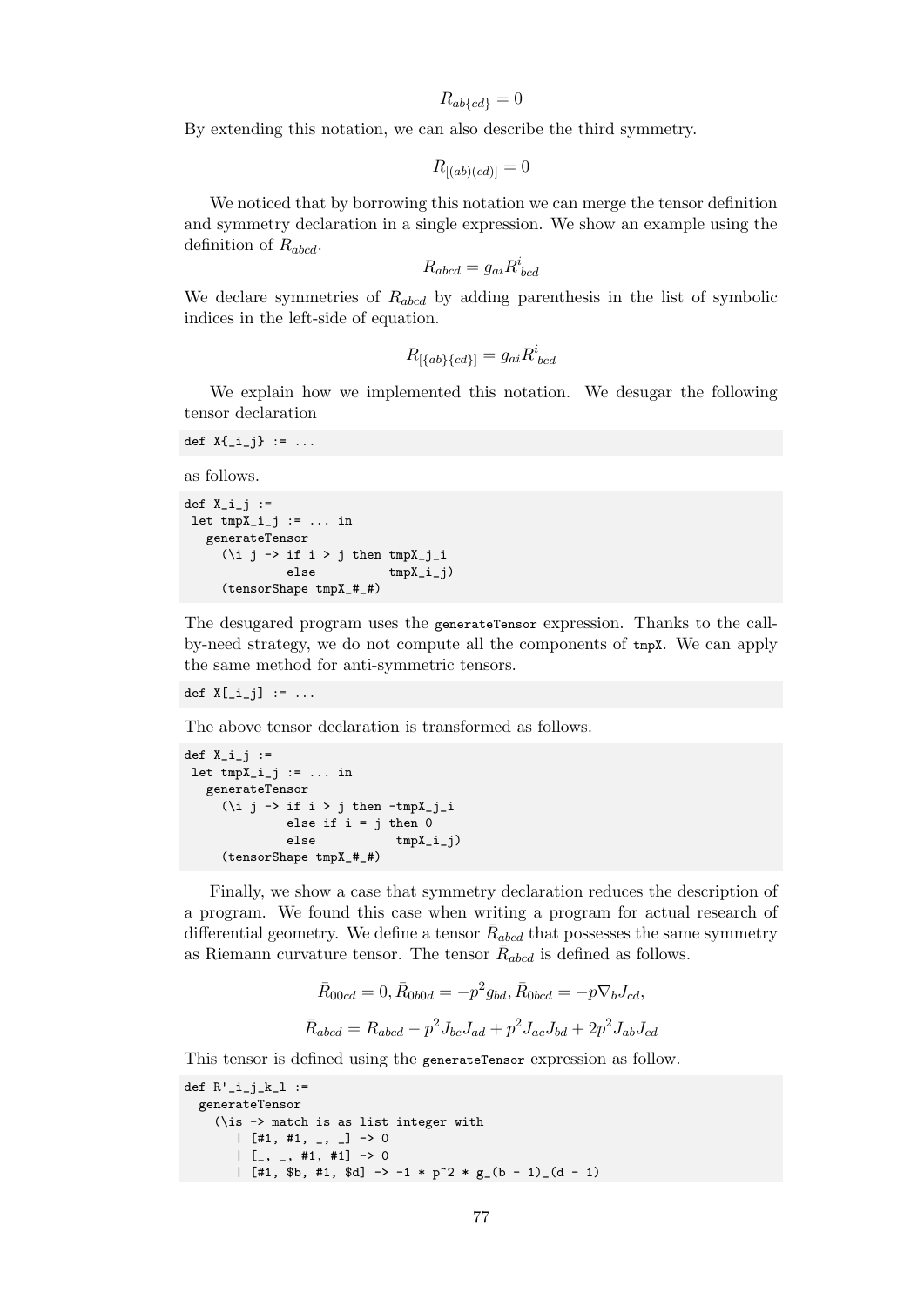```
| [\$a, #1, #1, \$d] -> p<sup>2</sup> * g<sub>(a</sub> - 1)(d - 1)
  | [#1, $b, $c, #1] -> p^2 * g_-(b - 1) (c - 1)| [\$a, #1, \$c, #1] \rightarrow -1 * p^2 * g_-(a - 1) (c - 1)| [#1, $b, $c, $d] -> -1 * p * ∇J_(b - 1)_(c - 1)_(d - 1)
                             p * \nabla J_{-}(a - 1)_{-}(c - 1)_{-}(d - 1)| [$a, $b, #1, $d] -> -1 * p * ∇J_(d - 1)_(a - 1)_(b - 1)
  | [$a, $b, $c, #1] -> p * ∇J_(c - 1)_(a - 1)_(b - 1)
   | [$a, $b, $c, $d] -> R_(a - 1)_(b - 1)_(c - 1)_(d - 1)
                         + -1 * p^2 * J_(b - 1)_(c - 1) * J_(a - 1)_(d - 1)
                         + p^2 * J(a - 1)(c - 1) * J(b - 1)(d - 1)+ 2 * p^2 * J_(a - 1)_(b - 1) * J_(c - 1)_(d - 1))
[5, 5, 5, 5]
```
By using our notation for declaring symmetry, we can reduce the number of branches in the generateTensor.

```
def R'{[_i_j][_k_l]} :=
  generateTensor
    (\is -> match is as list integer with
       | [#1, #1, , ] -> 0
       | [#1, $b, #1, $d] \rightarrow -1 * p^2 * g_-(b - 1) (d - 1)| [#1, $b, $c, $d] -> -1 * p * ∇J_(b - 1)_(c - 1)_(d - 1)
       | [$a, $b, $c, $d] \rightarrow R_{(a - 1)_{(b - 1)_{(c - 1)_{(d - 1)}}+ -1 * p^2 * J(b - 1)(c - 1) * J(a - 1)(d - 1)+ p^2 * J(a - 1)(c - 1) * J(b - 1)(d - 1)+ 2 * p^2 * J_(a - 1)_(b - 1) * J_(c - 1)_(d - 1))
    [5, 5, 5, 5]
```
#### <span id="page-87-1"></span>**5.3.8 Pattern Matching for Tensor Indices**

For defining a tensor operator, we sometimes need to rearrange symbolic tensor indices of the argument tensors. For example, here is a mathematical formulae that defines the covariant derivative operator.

$$
\nabla_c T^{a_1 \cdots a_r}_{b_1 \cdots b_k} = \frac{\partial}{\partial x^c} T^{a_1 \cdots a_r}_{b_1 \cdots b_k} + \Gamma^{a_1}_{dc} T^{d a_2 \cdots a_r}_{b_1 \cdots b_k} + \cdots + \Gamma^{a_r}_{dc} T^{a_1 \cdots a_{r-1}d}_{b_1 \cdots b_k} - \Gamma^{d}_{a_1 c} T^{a_1 \cdots a_r}_{db_2 \cdots b_k} - \cdots - \Gamma^{d}_{b_k c} T^{a_1 \cdots a_r}_{b_1 \cdots b_{k-1}d}
$$

The symbolic tensor indices appended to the tensor *T* in left-side and right-side of the equation are different.

In order to define such an operator, we allow to pattern-match symbolic tensor indices of the argument tensors.

```
def \nabla<sub>-</sub>c T<sup>~</sup>(a<sub>-</sub>1)...<sup>~</sup>(a<sub>-</sub>r)<sub>-</sub>(b<sub>-</sub>1)...<sub>-</sub>(b<sub>-</sub>k) :=
   ∂/∂ T<sup>~</sup>(a_1)...<sup>~</sup>(a_r)_(b_1)..._(b_k) x<sup>~</sup>c
   + sum (map (\iota \iota \rightarrow \Gamma^*(a_i)_d_c.
                                 T^{(a_1)\ldots (a_1-i_1)^d} T^{(a_1+i_1)\ldots (a_r)}[1..r]- sum (map (\iota \iota \rightarrow \Gamma^*d_{(b_i)}_c.
                                 T^*(a_1)\ldots^*(a_r)(b_1)\ldots(b_i)(i-1))d(b_i(i+1))\ldots(b_k)[1..k]
```
We allow to use "..." as we do in mathematical formulae. A pattern for tensor indices that contains "..." matches the logest possible part.

#### <span id="page-87-0"></span>**5.4 Index Completion Rules for Tensors with Omitted Indices**

By designing the index completion rules for omitted indices properly, we can extend the proposed method explained so far to express a calculation handling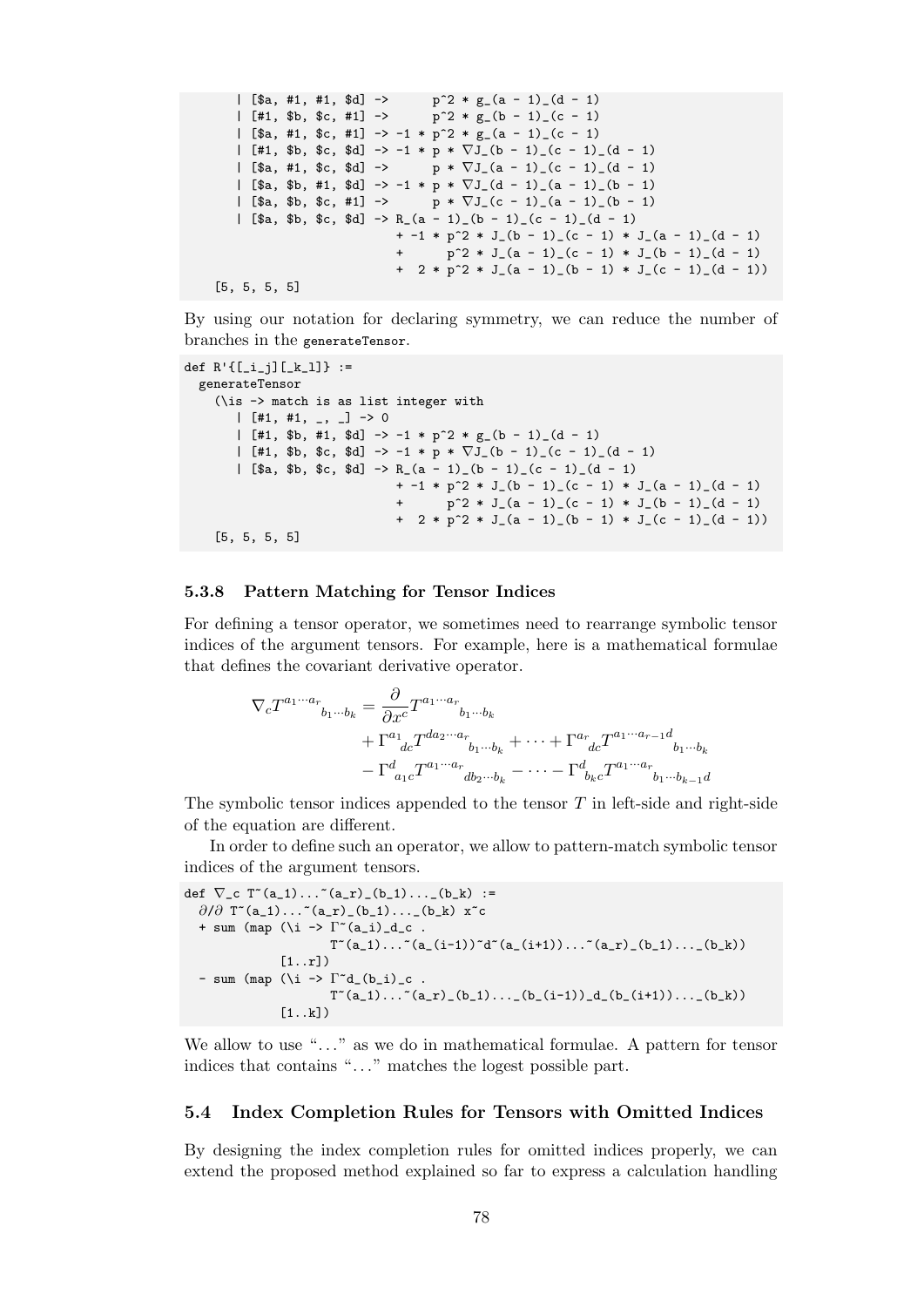the differential forms.

#### **5.4.1 Representation of Differential Forms**

This section explains how we represent differential forms in programs. In our method, *n*-forms are represented by rank-*n* tensors. Let us show examples in 3-dimensional Euclidean space. One-forms *dx*, *dy*, and *dz* are represented as  $(1 \ 0 \ 0)$ ,  $(0 \ 1 \ 0)$ , and  $(0 \ 0 \ 1)$ , respectively. Two-forms  $dx \wedge dy$  and  $dz \wedge dx$ are represented as  $\begin{pmatrix} 0 & 1 & 0 \\ 0 & 0 & 0 \\ 0 & 0 & 0 \end{pmatrix}$  and  $\begin{pmatrix} 0 & 0 & 0 \\ 0 & 0 & 0 \\ 1 & 0 & 0 \end{pmatrix}$ , respectively.

In mathematics, *n*-forms can be regarded as a function that takes *n* tangent vectors and returns a value. This return value is the result of multiplying the tensor that represents the differential form and the tangent vectors. Especially, the result of applying the tangent vector  $v$  to the one-form  $\omega$  is inner product:

$$
\omega(v) = \lfloor \omega \rfloor_i v^i
$$

where  $|\omega|$  is the tensor representation of  $\omega$ . Generally, the result of applying the tangent vectors  $v_1, \dots, v_n$  to the *n*-form  $\omega$  is determined by the following formula.

$$
\omega(v_1,\dots,v_n) = \left(\frac{1}{n!}\sum_{\sigma \in S_n} sgn(\sigma) \lfloor \omega \rfloor_{i_{\sigma_1}\cdots i_{\sigma_n}}\right) (v_1)^{i_1} \cdots (v_n)^{i_n}
$$

We call  $\frac{1}{n!} \sum$ *σ∈Sn*  $sgn(\sigma)$  $\lfloor \omega \rfloor$ <sup>*i*</sup> $\sigma_1 \cdots \sigma_n$  the *normal representation* of the differential form

 $\omega$ . We use the antisymmetrize function for calculating the normal representation of differential forms. For example, the normal representation of *dx∧dy* is calculated as follows.

antisymmetrize [| [| 0, 1, 0 |], [| 0, 0, 0 |], [| 0, 0, 0 |] |] -- [| [| 0, 1 / 2, 0 |], [| -1 / 2, 0, 0 |], [| 0, 0, 0 |] |]

#### <span id="page-88-0"></span>**5.4.2 Index Completion Rules**

We distinguish differential forms from the other tensors in programs by omitting indices. In mathematics, we denote a *p*-form by appending only  $(n - p)$ indices to an *n*-th order tensor. For example, the third order tensor  $\omega^i_{\ j}$  denotes a matrix-valued one-form. We can use this notation for representing tensor-valued differential forms in programs.

This section shows the design of index completion rules for omitted indices that allows us to concisely define the operators for differential forms. Let A and B be scalar-valued 2-forms. For general scalar functions, we complement the same indices to each argument tensor as follows.

 $A + B \rightarrow \text{A} t1_t2 + B_t1_t2$ 

We know that the above completion is natural from the following example.

$$
\left\lfloor dx \wedge dy + dy \wedge dz \right\rfloor_{t_1 t_2} = \left\lfloor dx \wedge dy \right\rfloor_{t_1 t_2} + \left\lfloor dy \wedge dz \right\rfloor_{t_1 t_2}
$$

In most of the cases, if we complement indices as above, we can represent the operation for differential forms. However, this completion is not suitable for functions specially defined for differential forms such as the wedge product and exterior derivative. In the case of the wedge product, we would like to append the different indices to each argument as follows.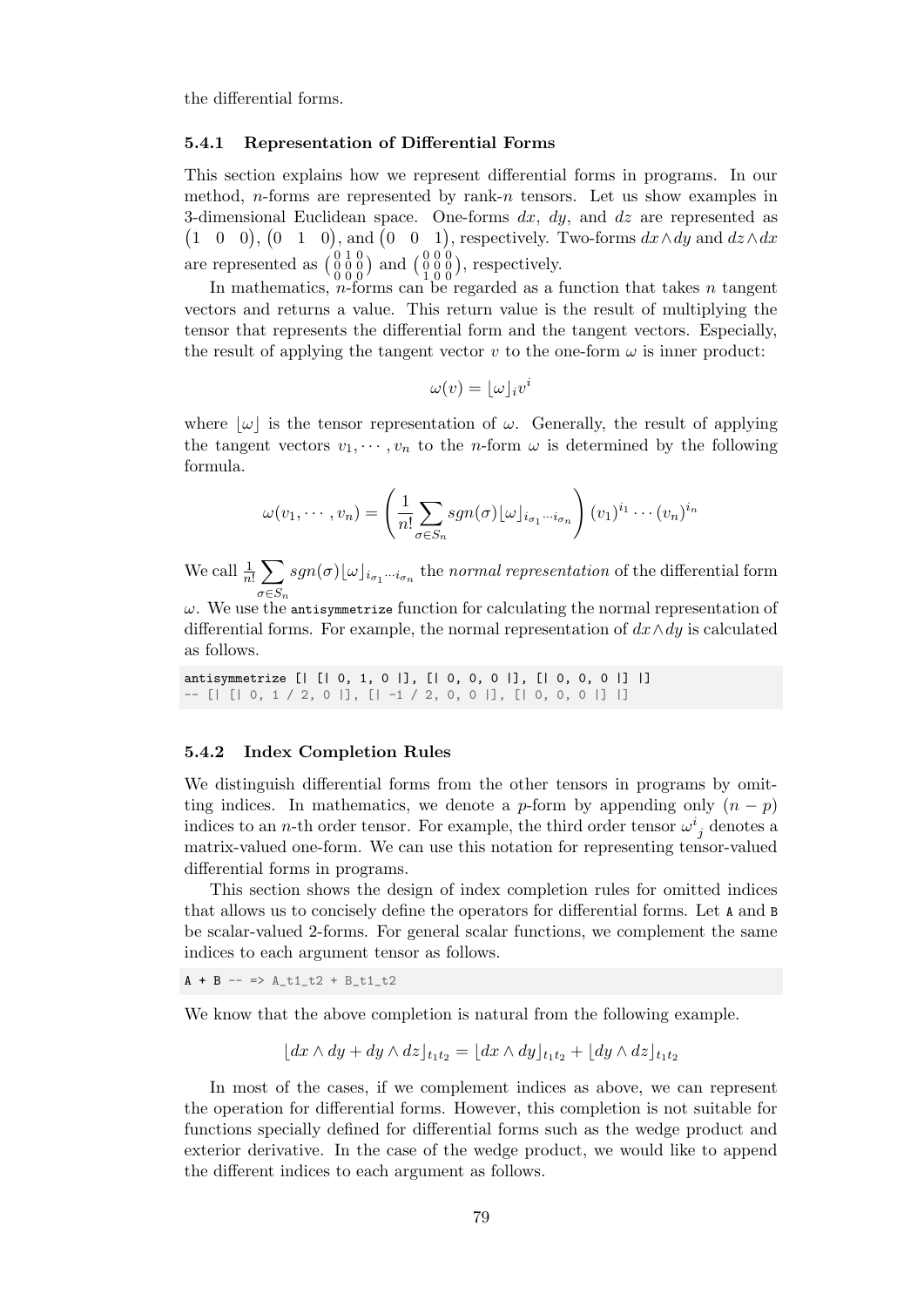A *∧* B -- => A\_t1\_t2 . B\_t3\_t4

For example, the following formula holds in four-dimensional Euclidean space.

 $\lfloor (dx \wedge dy) \wedge (dz \wedge dw) \rfloor_{t_1t_2t_3t_4} = \lfloor dx \wedge dy \rfloor_{t_1t_2} \lfloor dz \wedge dw \rfloor_{t_3t_4}$ 

We introduce the "!" operator for this purpose. If the "!" operator is prepended to function application, the omitted indices are complemented by the latter method. With this method, the function for calculating the wedge product is defined in one line as follows.

def (*∧*) %A %B := A !. B

We can also define the exterior derivative in one line as follows.

```
def d %A := !(flip ∂/∂) coord A
```
The flip function swaps the arguments of a two-argument function. It is used to transpose the result. We set the symbols for representing the coordinates to coord. We can use the wedge product and exterior derivative defined above as follows.

```
def coord := [ | x, y, z |]d \mathbf{x} -- [| 1, 0, 0 |]
d x ∧ d y -- [| [| 0, 1, 0 |], [| 0, 0, 0 |], [| 0, 0, 0 |] |]
d z ∧ d x -- [| [| 0, 0, 0 |], [| 0, 0, 0 |], [| 1, 0, 0 |] |]
```
Next, we define Hodge star operator. We use the following mathematical formula for Hodge star operator [73].

$$
*A = \sqrt{\det|g|} \cdot \epsilon_{i_1...i_n} \cdot A_{j_1...j_k} \cdot g^{i_1 j_1} \cdots g^{i_k j_k} \cdot e^{i_{k+1}} \wedge \dots \wedge e^{i_n}
$$
 (5.1)

We can directly translate the ab[ove](#page-105-4) formula as follows.

```
def hodge \%A :=
  let k := dfOrder A in
    withSymbols [i, j]
       (sqrt (abs (det g_#_#))) * (foldl (.) ((ϵ N k)_(i_1)..._(i_N) . A..._(j_1)
     \ldots (j_k))
                                                       (\text{map } (\forall t \rightarrow g^*(i_t)^*(j_t)) [1..k]))
```
In the above program, the determation returns  $p$  when it obtains an  $p$ -form; the det function returns the determinant of the argument matrix;  $\epsilon$  is the Levi-Civita symbols; " $\#$ " used in the indices as  $g_{\#}$  represents a dummy symbol. All instances of "#" are treated as different symbols. In a program that deals with high-order tensors, the number of symbols used for indices increases. A dummy symbol suppresses that. This mechanism makes it easier to distinguish indices, thereby also improves the readability of the program.

#### **5.5 Demonstration**

This section shows that the proposed system is practical by showing a program of a certain size. By modifying the programs in this section, we can use our language for actual research. Figure 5.6b shows the mathematical formulae of Christoffel symbols and curvature form. These formulae appear in the 4th, 5th, and 8th programs in Figure 5.6a. We can see the sample programs that use the functions defined above in Egison Ma[them](#page-90-0)atics Notebook [31].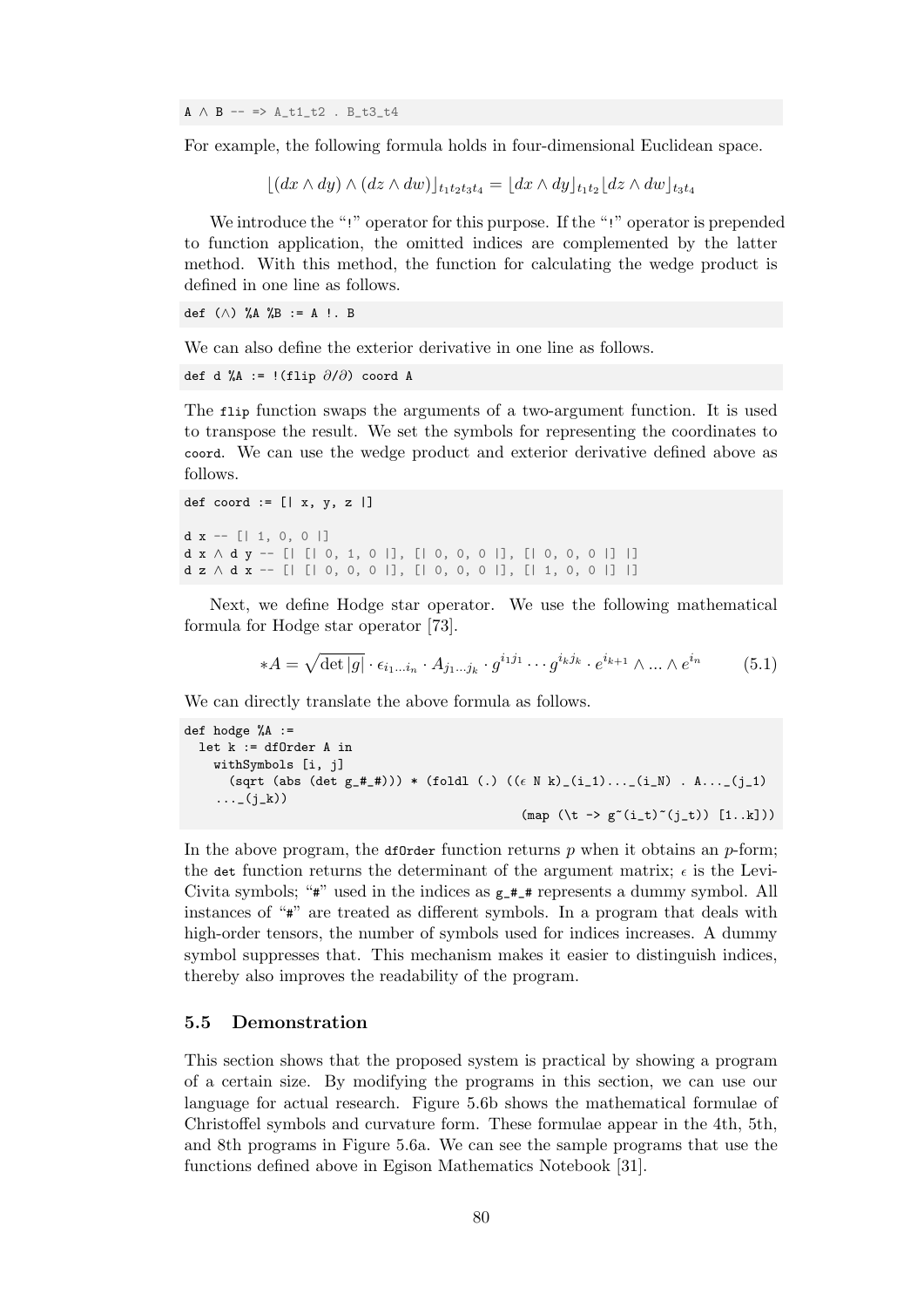<span id="page-90-0"></span>

(a) A program for calculating Riemann curvature tensor of *S* <sup>2</sup> using the formula of curvature form

$$
\Gamma_{ijk} = \frac{1}{2}(\frac{\partial g_{ij}}{\partial x^k} + \frac{\partial g_{ik}}{\partial x^j} - \frac{\partial g_{kj}}{\partial x^i}) \qquad \Gamma^i_{\ jk} = g^{im}\Gamma_{mjk} \qquad \Omega^i_{\ j} = d\omega^i_{\ j} + \omega^i_{\ k} \wedge \omega^k_{\ j}
$$

(b) Mathematical formulae used in the above program

Figure 5.6: Program for differential geometry in our language

#### **5.6 Evaluation**

In this section, we evaluate how simple our definitions of tensor operators are by comparing to the other works. Table 5.1 shows the numbers of lines for defining tensor operators in ITensor [42], Karczmarczuk's Haskell library [53], SageMath [15], and our work. We chose these libraries for comparison because their definitions of tensor operators are compact compared to the other existing work. To make the comparison fair, we d[o no](#page-91-0)t count the number of lines for error handling. The other approache[s re](#page-102-1)quire additional descriptions fore[rro](#page-103-2)r handling b[eca](#page-100-1)use they do not relax the index rules like us.

The definitions of the tensor operators by our work is shortest among the existing work. The reason why our definitions are short is that our simplified index rules allow us to remove the descriptions of index rules from the definitions of tensor operators. Especially, the numbers of lines required to define tensor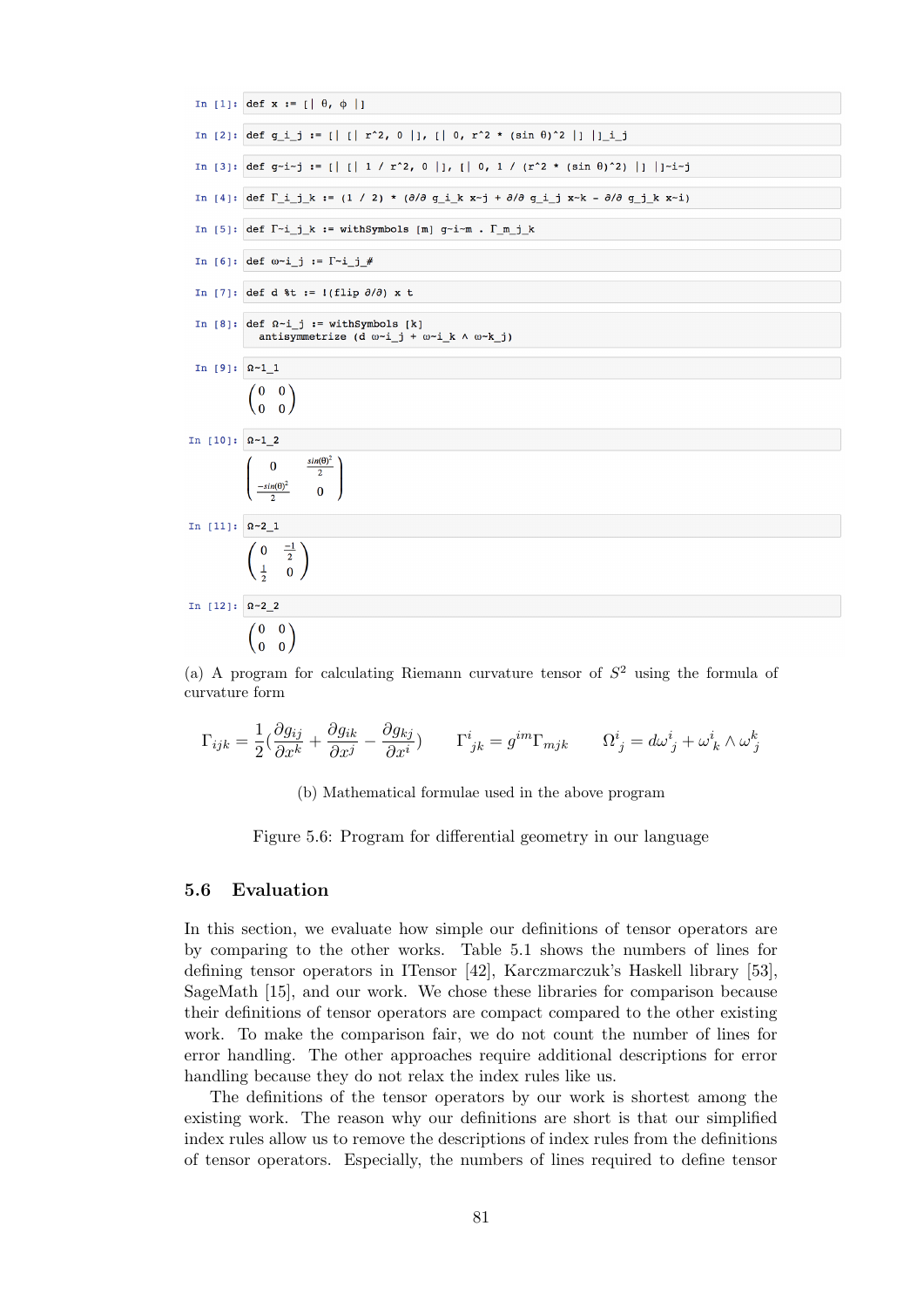<span id="page-91-0"></span>

| Number of lines     | ITensor (Julia) | Karczmarczuk | SageMath | Egison |
|---------------------|-----------------|--------------|----------|--------|
| addition            | 5               | n/a          | 27       |        |
| multiplication      | 17              | n/a          | 27       |        |
| derivative          | n/a             | n/a          | n/a      |        |
| wedge product       | n/a             |              |          |        |
| exterior derivative | n/a             |              |          |        |
| hodge star          | n/a             |              | 14       | 5      |

Table 5.1: The number of lines for defining operators for tensors and differential forms

addition and derivative operators are zero. It is achieved by defining the addition and derivative operators as scalar functions. The definition of tensor addition by ITensor is also short.

```
function (A::ITensor + B::ITensor)
 C = copy(A)C .+= B
 return C
end
```
This is because the broadcast operation, which specifies how to map the operation to the components of tensors, is defined in ITensor. When the dot mark is prepended to an operator like the line 3 of the above definition, the operator is broadcasted. In our approach, scalar functions are automatically mapped to each tensor component without any actions by users. The language-level support of scalar parameters allows us to define the arithmetic operators for tensor even shorter.

The definitions of the operators for differential forms by our work is also shortest among the existing work. This is because the reuse of our simplified index rules releases us from describing complex algebraic rules for differential forms. Especially, we can define the wedge product and exterior derivative in one line. It is an important discovery that we can reuse symbolic index rules for tensors for defining operators for differential forms. In addition, representing differential forms using tensors enables us to define operators for differential forms using index notation. It allows us to translate the formula of the hodge operator directly to a program as shown in Section 5.4.2.

Finally, let us note that the derivative operator *∂/∂* for tensors is supported only by our proposal. For this purpose we discussed to flip the superscript and subscript in programs to allow a vector as the second argument of the derivative operator as explained in Section 5.3.4. [The d](#page-88-0)erivative operator that supports symbolic tensor indices widen the range of formulae we can describe in programs using index notation. For example, users cannot describe a program that calculate Riemann curvature tensors without the derivative operator using index notation as shown in Figure 5.3c. In thee[xistin](#page-84-1)g library-based approaches, the function for calculating Riemann curvature tensors is provided as a library function.

# **5.7 Conclusion**

In this chapter, we showed that we can import tensor index notation into a programming language by introducing a set of symbolic index reduction rules that is compatible with scalar and tensor parameters. The proposed method allows users to define functions that handle symbolic tensor indices without additional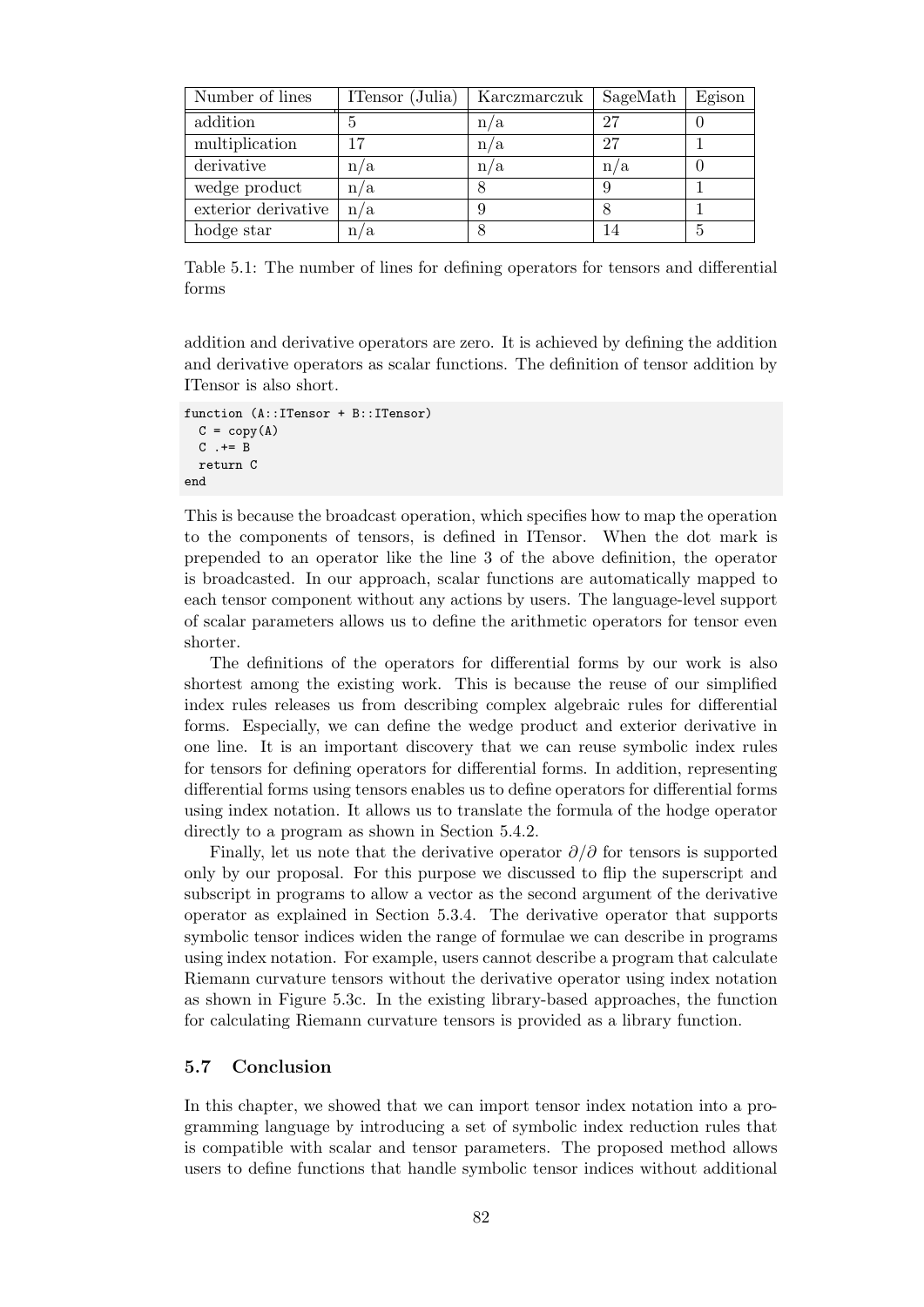descriptions for handling these symbolic tensor indices. We demonstrated the proposed method by showing our proof-of-concept programming language Egison. The proposed method can be implemented also in the other programming languages. It is an interesting research topic to think about how to incorporate the proposed method into existing programming languages. For example, we think it is possible to introduce the concept of scalar and tensor parameters using a static type system [68]. In a language with a static type system, whether the parameter of a function is a scalar or tensor parameter can be specified when specifying the type of the function.

In particular, it is of substantial significance to incorporate the proposed method into programming [lan](#page-104-4)guages such as Formura [64] and Diderot [55] that have a compiler to generate code for executing tensor calculation efficiently. For example, incorporating the proposed method into Formura would enable us to describe physical simulation using not only the Cartesian coordinate system but also more general coordinate systems such as the polar [an](#page-104-5)d spherical co[ord](#page-103-1)inate systems in simple programs.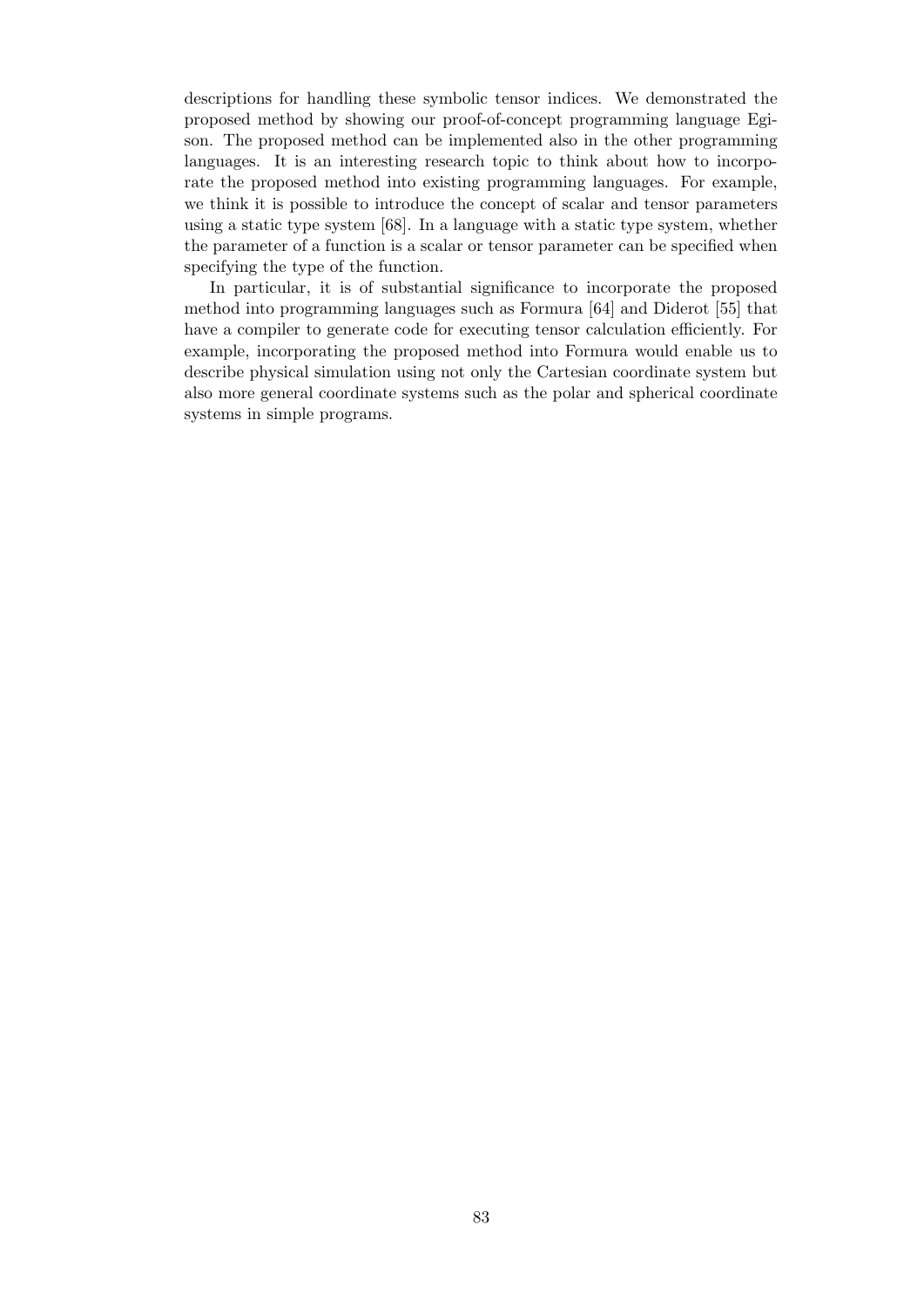# **Chapter 6**

# **Conclusion**

# **6.1 Summary**

In this thesis, we have proposed several syntax constructs and facilities of programming languages. We have demonstrated that these syntax constructs and facilities widen the range of algorithms that we can describe concisely. Specifically, the contributions of the thesis are as follows.

- In Chapter 2, we presented the design of our pattern-match system for non-free data types. We proposed three criteria that must be fulfilled for practical pattern matching for non-free data types: (1) efficiency of the backtracking algorithm for non-linear patterns, (2) user-customizability of pattern-mat[ch](#page-17-0) algorithm, and (3) polymorphism in patterns. We showed how our language design naturally arises from our criteria of practical pattern matching.
- In Chapter 3, we advocated a new programming paradigm called patternmatch-oriented programming. We introduced many programming techniques that replace explicit recursions with an intuitive pattern by confining recursions inside patterns. We also proposed several non-standard pattern constructs, [su](#page-37-0)ch as not-patterns, loop patterns, and sequential patterns, derived from our pattern-match facility. We classified these techniques as pattern-match-oriented programming design patterns.
- In Chapter 4, we presented the implementation of a Haskell library that embed our pattern-match system into Haskell. We proposed a method for transforming Egison pattern-match expressions to an equivalent Haskell program that uses a backtracking monad. We also designed a set of typing rules for E[gis](#page-58-0)on pattern matching. We showed benchmark results that confirm our library can be used in practical situations.
- In Chapter 5, we discussed a method for importing notations from tensor calculus into programming languages. We proposed a set of index reduction and completion rules that allows us to define many tensor operators without descriptions for handling symbolic tensor indices. In addition to that, we pr[es](#page-75-1)ented a new syntax construct for declaring symmetries and anti-symmetries of a tensor. We represented many formulae in differential geometry by a program whose appearance is very close to the formulae.

# **6.2 The Three Steps for Creating New Syntax Constructs**

While developing new features of programming languages, we become aware of the following steps for creating new syntax constructs.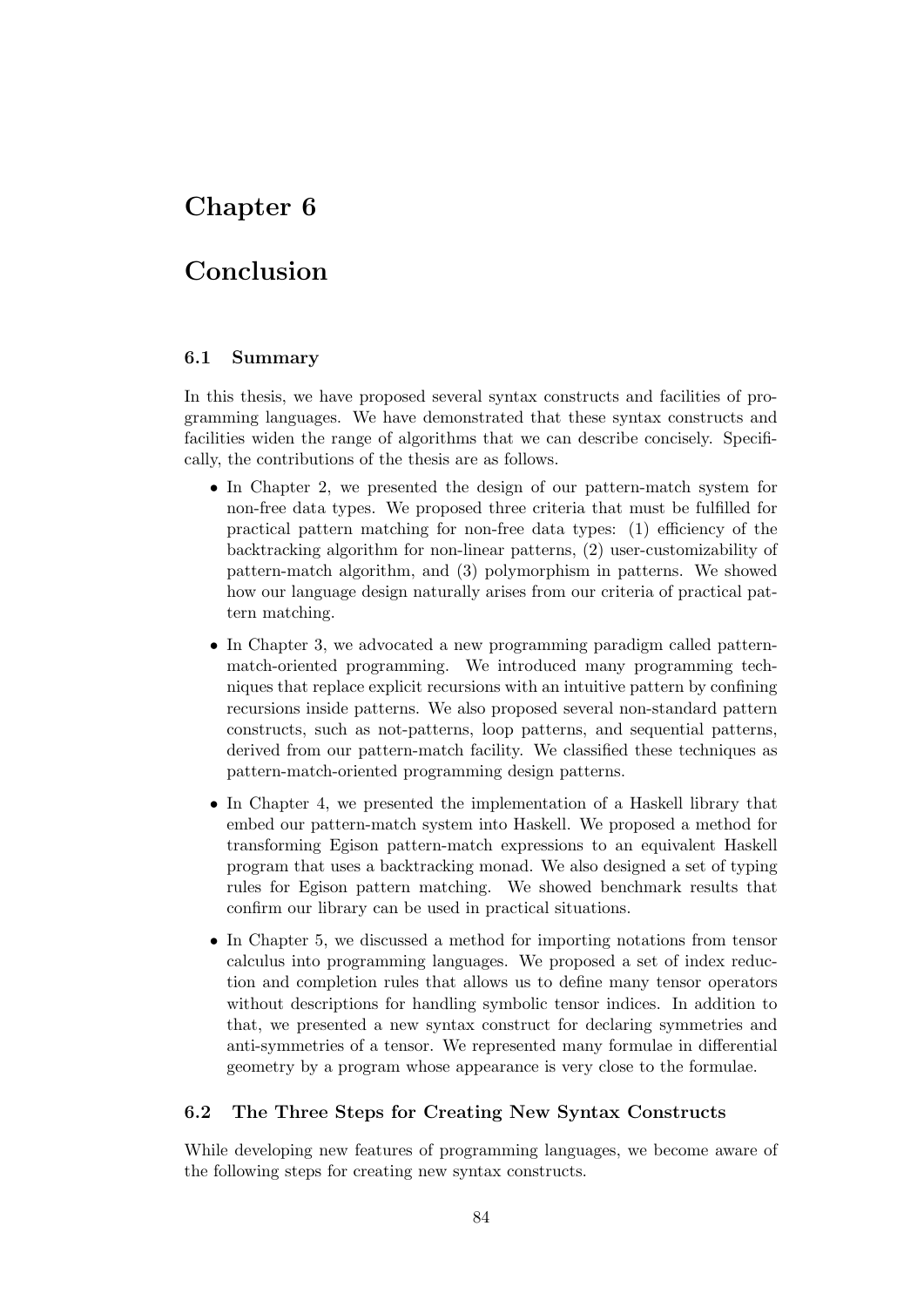- **Step 1.** Discover a gap between our recognition and description of an algorithm.
- **Step 2.** Design new syntax for describing algorithms in a form close to our recognition.

**Step 3.** Design a method for executing the new syntax.

In this section, we categorize our contributions in each step. It gives us insight for answering research questions about notations: "Is there a general way to find a new notation?", "Is there a formal method for measuring the superiority of multiple notations?"

# **6.2.1 Step 1: Discover a Gap between Our Recognition and Description of an Algorithm**

We have noticed the cognitive gaps four times for pattern matching.

- 1. When we defined the mapWithBothSides function, we noticed the importance of pattern matching with multiple results (Section 1.2).
- 2. When we tried to describe pattern matching for a multiset, we noticed the importance of non-linear patterns, user-customizability of pattern-match algorithms, and polymorphic patterns (Section 2.2, [2.](#page-11-0)3).
- 3. When we defined the comb function, we got an idea of loop patterns (Section 3.2.6).
- 4. When we defined the uniq function, we got an [ide](#page-19-0)a [of s](#page-21-0)equential patterns (Section 3.2.7).

After we [notice](#page-40-0)d the importance of pattern matching with multiple results, we consequently noticed that pattern matching with multiple results is useful for pattern match[ing n](#page-41-0)on-free data types. Then, we noticed the importance of nonlinear patterns, user-customizability of pattern-match algorithms, and polymorphic patterns. When redefining various list functions using the pattern-match facility that satisfies all the above features, we got ideas of loop patterns and sequential patterns.

We have noticed the gaps also 4 times for tensor calculus.

- 5. When we tried to define tensor multiplication that supports index notation, we found that the definition is not easy (Section 1.3, 5.3).
- 6. When we tried to write down a formula that contains differential forms, we found it difficult (Section 5.4).
- 7. When we tried to declare symmetries of a tensor [in](#page-14-0)a [pro](#page-78-0)gram, we noticed that we had no concise notation for this purpose (Section 5.3.7).
- 8. When we defined the cova[rian](#page-87-0)t derivative operator, we noticed our description verbose (Section 5.3.8).

We noticed these gaps while we tried to write down formulae [in a t](#page-85-0)extbook of differential geometry as many as possible. All these gaps derive from the fact that we cannot directly wri[te dow](#page-87-1)n formulae in programs.

Writing many programs for the fields in which many researchers of programming languages still do not have an interest is an easy way to find the cognitive gaps. In mathematics, there are still many calculations that we have never tried to compute using computers.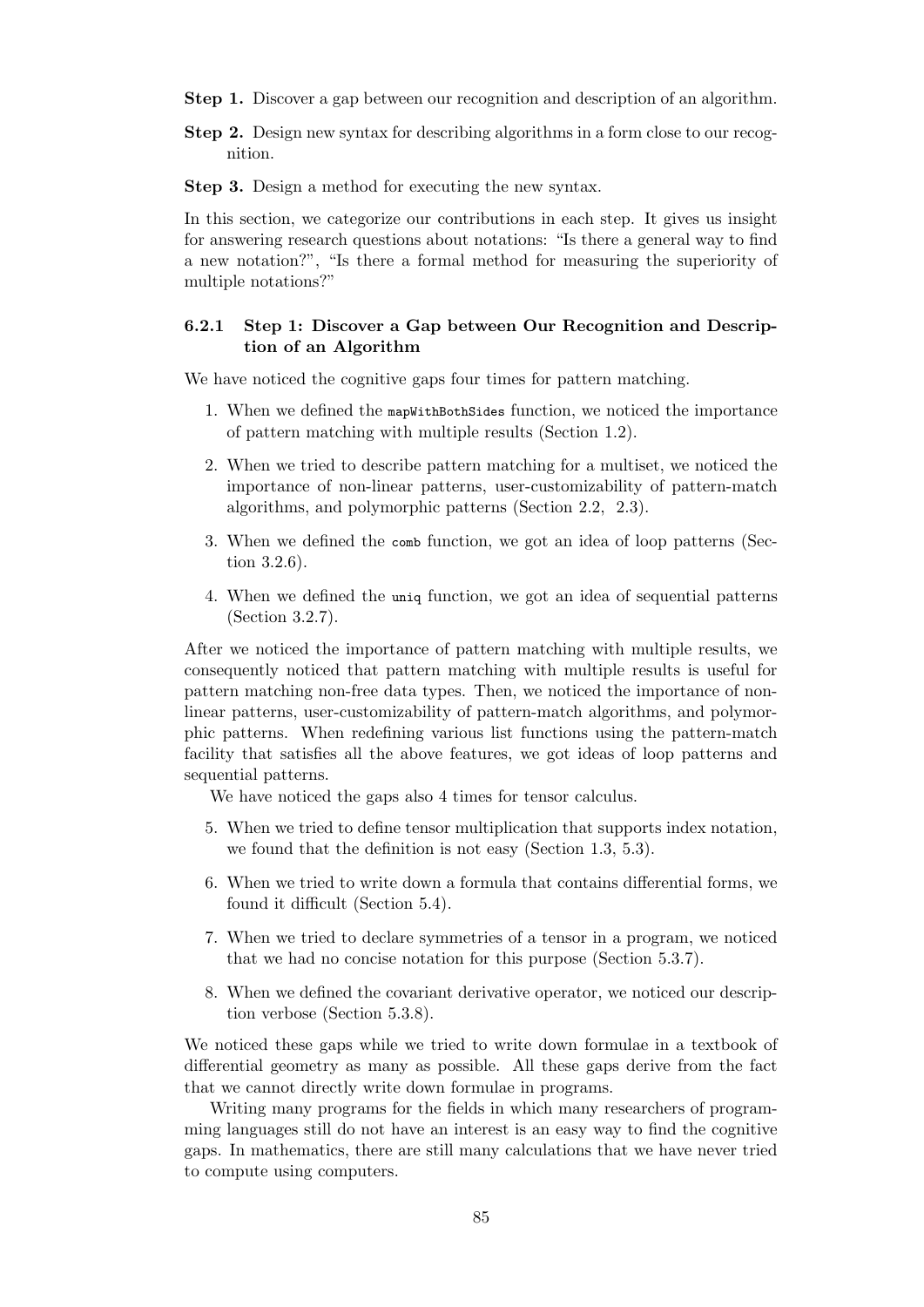# **6.2.2 Step 2: Design New Syntax for Describing Algorithms in a Form Close to Our Recognition**

We have designed several new syntax constructs for pattern matching.

- 1. We designed the matchAll expression that collects all the pattern-match results. It enables users to handle multiple pattern-match results (Section 2.3.1).
- 2. We designed the value pattern to represent non-linear patterns (Section 2.3.2).
- 3. We [design](#page-21-1)ed the pattern-match expressions to take an additional argument matcher. This additional argument is necessary for polymorphic patterns (Section 2.3.3).
- 4. We designed the matcher expression that enables users to customize a patternmatch algorithm (Section 2.5).
- 5. We desig[ned t](#page-23-0)he loop pattern and sequential pattern (Section 3.2.6, 3.2.7).

Most of the above syntax aros[e n](#page-28-0)aturally from the reasons for the gaps that we analyzed when we noticed the gaps. The patter-match expressions matchall and match are designed by extending the existing pattern-match ex[pressi](#page-40-0)[ons fo](#page-41-0)r algebraic data types. On the other hand, we made much effort to design syntax for defining matchers. This is because the semantics of pattern-match expressions are strongly connected to the syntax for defining matchers.

We have designed several new syntax constructs for tensor calculus.

- 6. We designed how to describe formulae that uses tensor index notation (Section 5.3.8).
- 7. We designed syntax for declaring tensor symmetries (Section 5.3.7).

For design[ing h](#page-87-1)ow to describe index notation in programming, we have not made much effort because we can just import notations from mathematics. On the other hand, it took a lot of time to get an idea for declaring tenso[r sym](#page-85-0)metries. As mentioned in Section 5.3.7, we got an idea of the syntax from the mathematical notation for commutators  $T_{[ij]} = T_{ij} - T_{ji}$ .

When we designed the syntax for declaring tensor symmetries, we got the idea that a good notation efficiently embeds algorithm information in a parse tree. The simplest meth[od fo](#page-85-0)r declaring tensor symmetries is describing a list of symmetric indices. In contrast, the proposed notation embed this list into a tree by assuming symmetric indices always adjoin and enclosing them by parenthesis. We can get a new good notation by finding a special case that we can convert a list in a parse tree that can be converted to a tree.

In fact, pattern matching is also such an example. In general, functions have multiple arguments and multiple return values. In functional programming, we use a list of the let expressions or do-notation that takes a list of input/output operations to represent sequential applications of functions that have multiple arguments and multiple return values. However, many functions that we deal with take multiple arguments and have a single return value. Thanks to that, we can describe sequential function applications in a tree form like  $f(q(x), h(y))$ instead of a list of the let expressions. On the contrary, we can also describe nested applications of the functions that take a single argument and return multiple values in a tree form. Pattern matching is a syntax construct for representing this kind of nested function application. For example, the pattern  $x : : y : \square$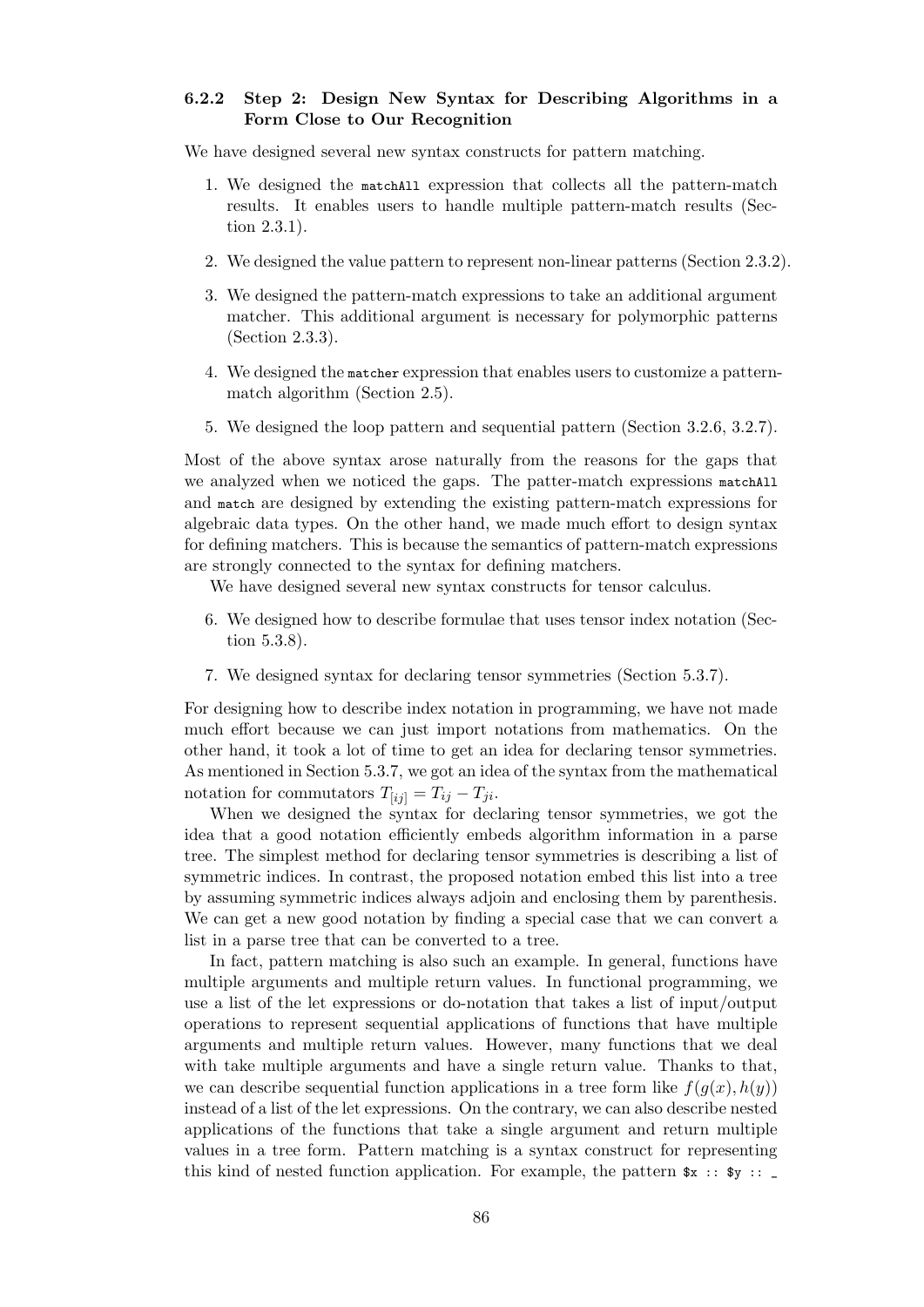can be regarded as a nested application of the cons function  $(::)$  that has a single argument and two return values. Sweet Egison reverts a pattern in a tree form to a list of input/output operations in a do-expression.

## **6.2.3 Step 3: Design a Method for Executing New Syntax**

We have designed the executing methods for pattern matching as follows.

- 1. We designed an internal pattern-match algorithm of the proposed patternmatch system as reduction of matching states (Section 2.4).
- 2. We developed a method for converting the proposed pattern-match expressions to programs that use backtracking monads (Section 4.3).

When we designed the execution methods, we tried to ma[ke t](#page-25-0)he semantics of the language as natural as possible. We feel the semantics of a language natural when it is general and simple.

To make the semantics of our language general we designed our pattern-match facility for general non-free data types. We noticed the importance of usercustomizable non-linear pattern matching with multiple results when writing a program that deals with lists and multisets. However, we do not limit our patternmatch facility to the collection data types.

To make the semantics of our language simple we chose backtracking as the base algorithm for pattern matching. The backtracking algorithm is the most efficient and simplest for handling non-linear pattern matching with multiple results. Not only that, the backtracking algorithm does not require users complicated descriptions for defining their own patterns.

We have designed the executing methods for tensor calculus as follows.

- 4. We designed a set of index reduction rules that enables us to describe function application using index notation (Section 5.3).
- 5. We designed an execution method of programs that declare a tensor using index notation (Section 5.3.6).
- 6. We designed an execution method of programs that [defi](#page-78-0)ne a tensor operator using index notation (Section 5.3.8).
- 7. We designed an executi[on me](#page-85-1)thod of programs that declare symmetries of tensors (Section 5.3.7).
- 8. We designed index completio[n rule](#page-87-1)s that enables us to describe formulae that contain differential forms (Section 5.4).

Most of the notations [for te](#page-85-0)nsor calculus become executable by giving a meaning to undefined programs. In mathematics, symbolic index rules are defined for each tensor operator. We simplified the sy[mbo](#page-87-0)lic index rules so that we can apply them for all the operators.

# **6.3 Contributions**

In this thesis, we have proposed new programming facilities and styles that widen the range of algorithms that we can describe intuitively. To this end, we found algorithms whose description is more complicated than necessary, analyzed the reasons, and designed new programming facilities. Utilizing these new programming facilities, we wrote programs in new programming styles, found algorithms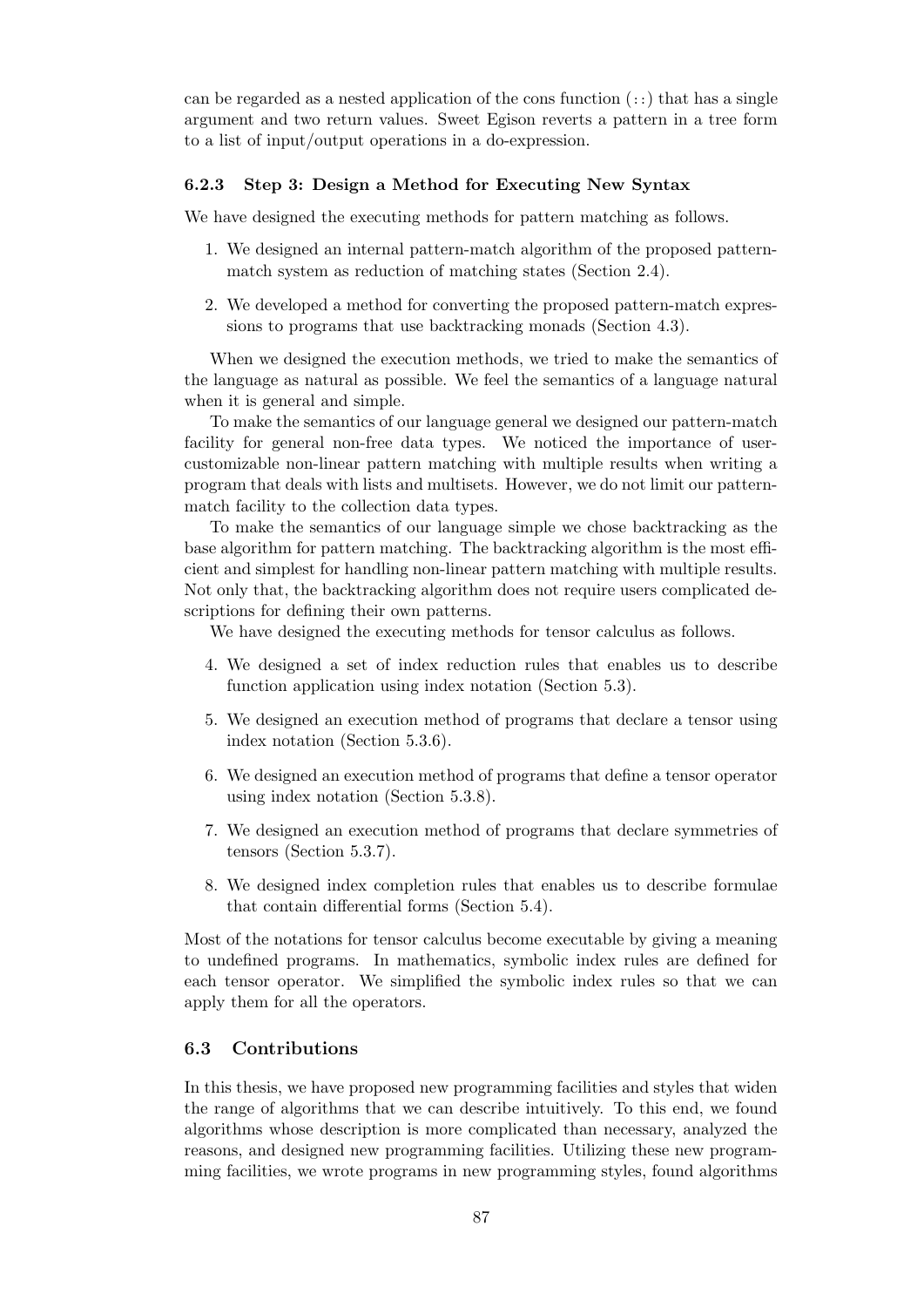whose description is still complicated, and extend our new programming facilities. We conducted such research on two independent themes, pattern matching for non-free data types and importing notations from tensor calculus. We explained our work for pattern matching in Chapters 2, 3, and 4, and for tensor calculus in Chapter 5.

# **6.4 Future Work**

This sec[tio](#page-75-1)n catalogs and discuss the next goals and research questions we found while developing our proposals.

## **6.4.1 Increase Application of Pattern-Match-Oriented Programming**

Development of new application examples of Egison is important to convince a lot of programmers that Egison is useful for practical use and to make them to think about new application examples. Implementing various algorithms in Egison helps us to clarify what pattern-match-oriented programming is and invent new features of programming languages. We have been implementing SAT algorithms as a representative of algorithms. We explained our implementation of the Davis-Putnam algorithm in Section 3.4.1. We also implemented the CDCL algorithm that has been the basis of the latest SAT algorithm. If we try to implement the state-of-art algorithm, we want to manage memory usage and use our patternmatch facility in system programming languages such as Rust.

Applying our pattern-mat[ch fac](#page-48-0)ility to query databases is another promising application. As a first step, we are planning to implement software that translates our pattern-match expressions to the existing query languages.

# **6.4.2 Implement the Proposed Pattern Matching in Other Programming Languages**

First, we plan to implement our pattern-match facility as a GHC plugin and GHC extension. We have implemented our pattern-match facility as a Haskell library in Sweet Egison introduced in Chapter 4. However, this library has limitations due to meta-programming capability of Haskell. To begin with, quasi-quoting each match clause is redundant. Not only that, we cannot nest pattern-match expressions because we cannot nest quasi-quotes. We may avoid these problems by implementing our pattern-match facil[it](#page-58-0)y as a GHC plugin and GHC extension. As a first step, we are surveying to confirm that we can implement our patternmatch facility as a GHC plugin.

Second, we plan to embed Egison pattern matching into Rust, a system programming language with strong meta-programming capability. Embedding our pattern-match facility into a system programming language that allows manual memory management is an interesting research topic. We found several research questions.

- Can we implement more efficient pattern-match algorithms by manually managing memory usage?
- How to design a pattern-match system limiting the capability of our patternmatch facility for avoiding inefficient memory copies?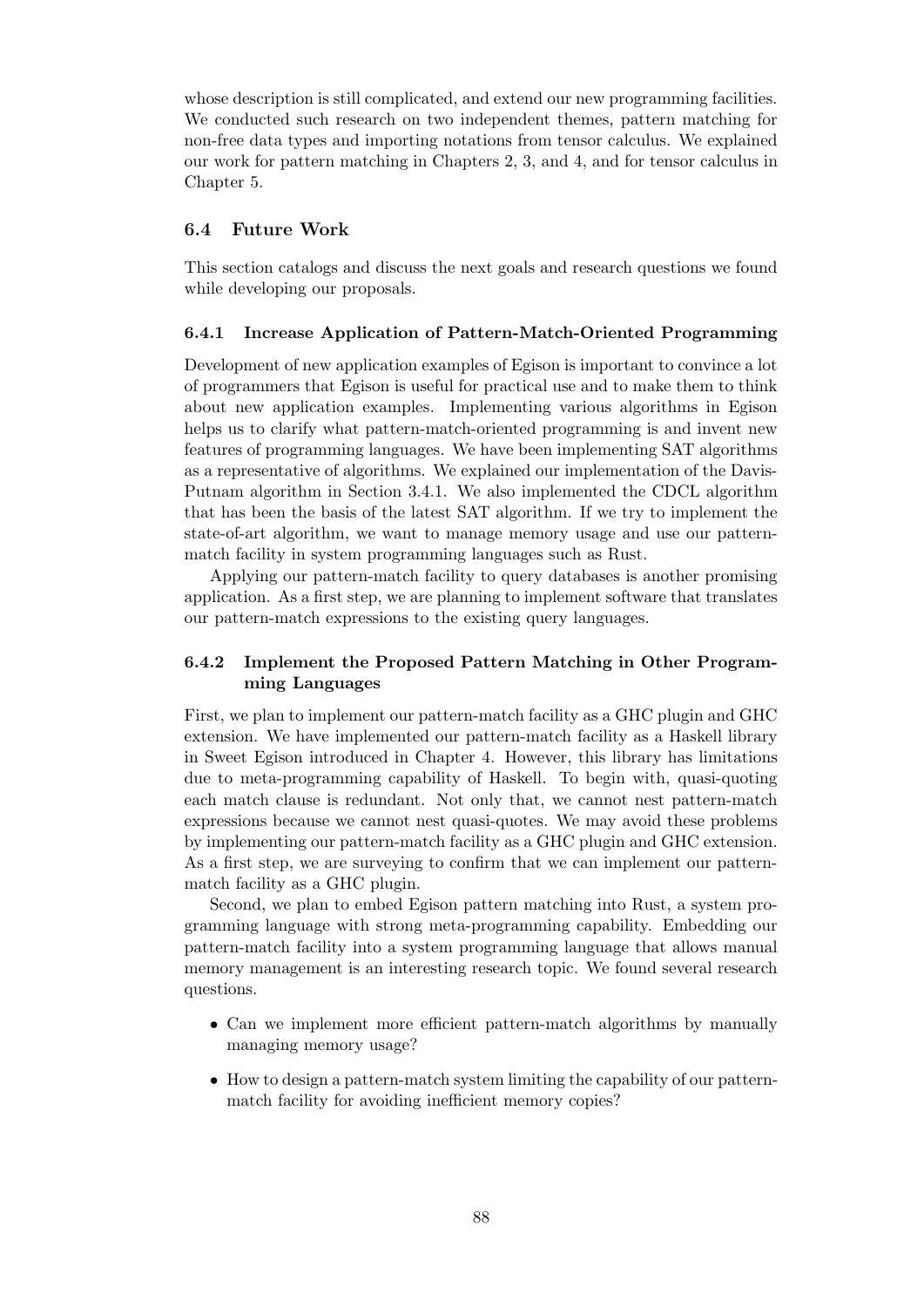# **6.4.3 Proof Writing Language**

In the future, mathematical proofs will be written and checked on computers. It is currently not common among mathematics researchers because we cannot yet describe proofs on computers as concisely as in natural languages and formulae. It is known as Curry-Howard correspondence; there is a strong relationship between computer programs and mathematical proofs. The syntax that is useful for a concise description of programs is also useful for a concise description of proofs. Pattern matching is also an important syntactic construct for intuitive descriptions of proofs. A vast effort has been devoted to introducing pattern matching to theorem proving systems [28, 43, 27]. Most modern theorem provers such as Coq [83], Agda [82], and Lean [29] have a pattern-match facility for algebraic data types. Applying the pattern-match facility for non-free data types proposed in this thesis can make the descriptions of proofs more concise. With these ideas in mind, we are designing a p[roo](#page-101-3)f [w](#page-103-3)r[itin](#page-101-4)g language with our pattern-match facility [3[6\].](#page-105-5)

## **6.4.4 Pattern Matching for Wider Range of Data Types**

We [foc](#page-102-2)used on the data abstraction for non-free data types in this thesis. However, there must be more data types waiting to be abstracted. There are still data types we cannot apply pattern matching. For example, it is difficult to describe intuitive patterns for multi-dimensional data, such as two-dimensional arrays. This is because we cannot embed patterns for these data types into a syntax tree.

# **6.4.5 Import More Notations from Mathematics**

In this thesis, we have imported notations in tensor calculus into programming. However, there are still many notations in mathematics that are useful but not yet introduced into programming. Importing these notations is not only useful but also leads us to deepen our understanding on mathematical notations.

#### **6.4.6 Expressive Complexity**

There are no established methods for comparing the readability and writability of multiple programs written in different styles. The lack of such a method is considered one of the reasons why the development of new notations is not very active in programming languages. We always found difficulty in evaluating the features of programming languages proposed in this thesis. We believe we have provided reasonable evidence to show our proposals are useful, but these pieces of evidence are subjective and not mathematically formal. With these ideas in mind, we are considering a method for measuring the readability and writability of a program. We call readability and writability of a program *expressive complexity* inspired by the computational complexity of algorithms. This section introduces the current ideas.

Let *A* and *B* be programs we want to compare. We assume that *A* and *B* implement the same algorithm and can be compiled to the same machine code. The reason of this assumption is that it is nonsense to compare the expressive complexities of programs that implement different algorithms even if they have the same input and output.

First, we investigated whether we can use the number of tokens, variables, and local variables, or the depth of a parse tree for expressive complexity. However, we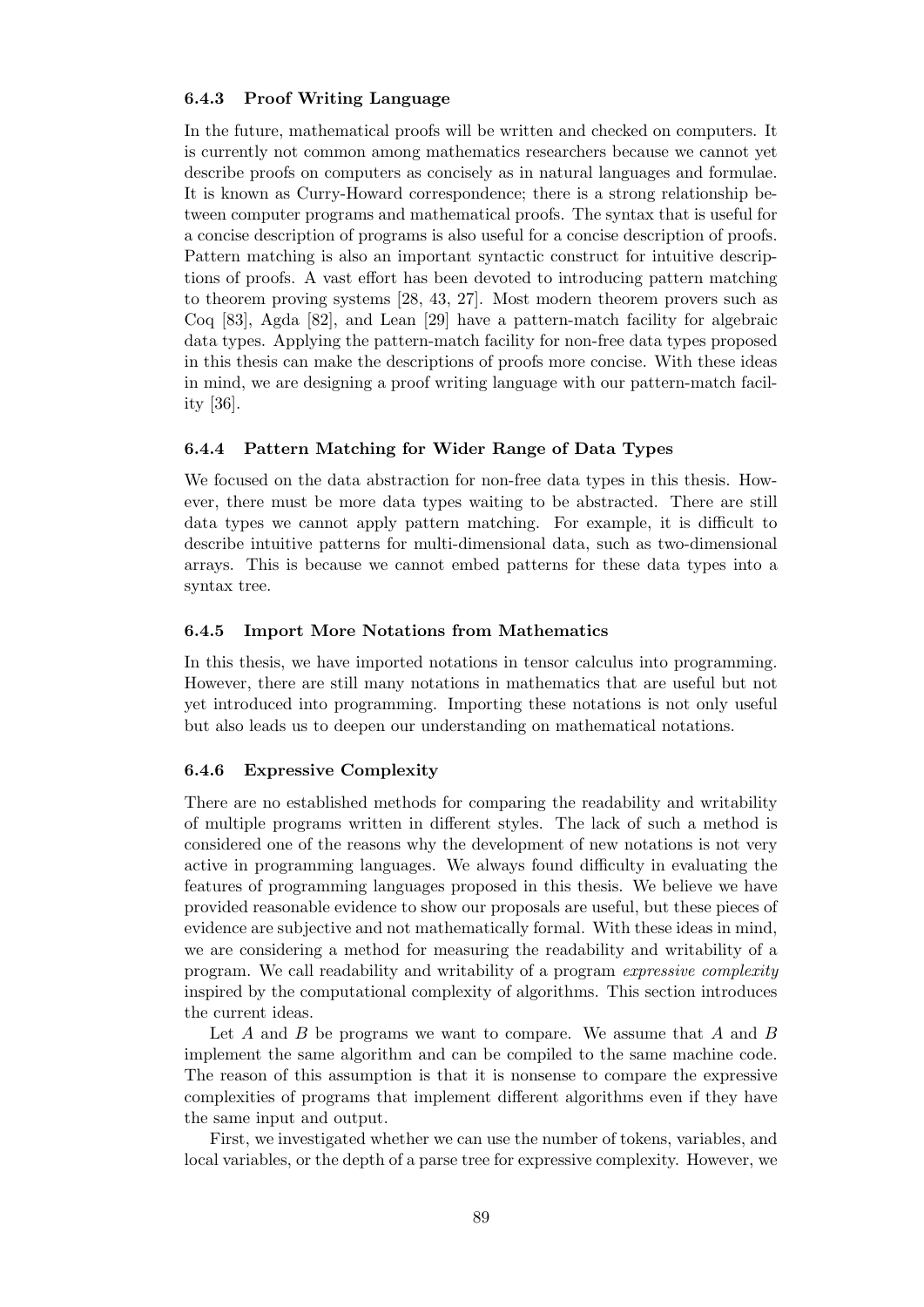found it difficult because they are a constant for each program and the difference between these constants is unconvincing to measure the readability of programs.

Currently, we are investigating conversions between *A* and *B*. In general, the complexity of the conversion from *A* to *B* and *B* to *A* is not equal. For example, let *A* be a pattern-match-oriented style program and *B* be a program that uses backtracking monads. In this case, the conversion *A* from *B* is relatively easier than *B* to *A*. One reason for this asymmetry is that we can convert all the pattern-match expressions to programs that use backtracking monads, but the opposite is not true. We are investigating how we can utilize this asymmetry for calculating expressive complexity.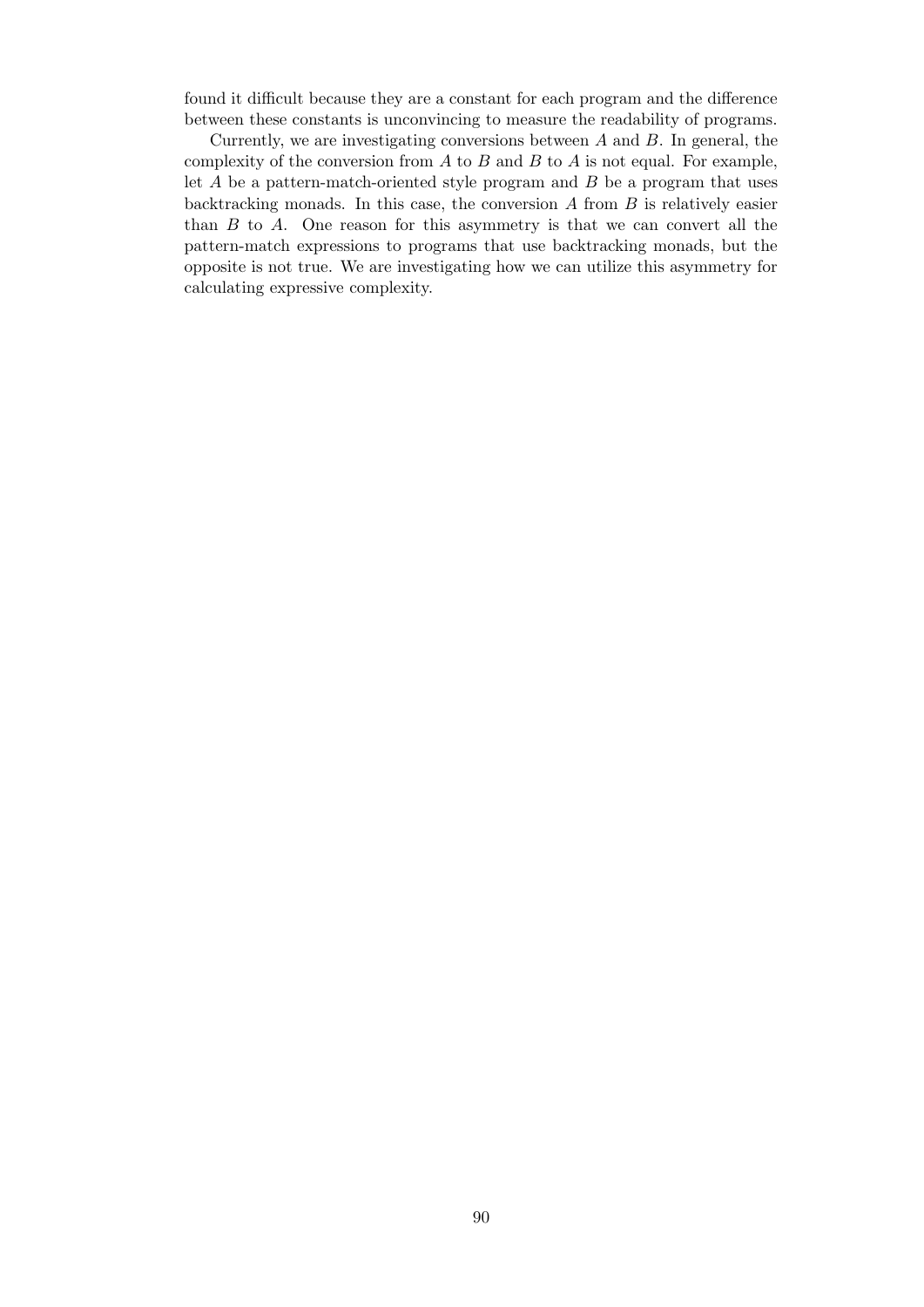# **References**

- [1] Attributes::attnf Wolfram Language Documentation. http://reference. wolfram.com/language/ref/message/Attributes/attnf.html. [Online; accessed 14-June-2018].
- [2] Introduction to Patterns Wolfram Language Docu[mentation.](http://reference.wolfram.com/language/ref/message/Attributes/attnf.html) http:// [reference.wolfram.com/language/tutorial/Introduction-P](http://reference.wolfram.com/language/ref/message/Attributes/attnf.html)atterns. html. [Online; accessed 14-June-2018].
- [3] Orderless Wolfram Language Documentation. http://re[ference.](http://reference.wolfram.com/language/tutorial/Introduction-Patterns.html) [wolfram.com/language/ref/Orderless.html](http://reference.wolfram.com/language/tutorial/Introduction-Patterns.html). [Online; accessed 14-June-[2018\]](http://reference.wolfram.com/language/tutorial/Introduction-Patterns.html).
- [4] PAKCS. https://www.informatik.uni-kiel.de/~pakcs/[. \[Online; ac](http://reference.wolfram.com/language/ref/Orderless.html)[cessed 14-June-2018\].](http://reference.wolfram.com/language/ref/Orderless.html)
- [5] ViewPatterns GHC. https://ghc.haskell.org/trac/ghc/wiki/ ViewPatterns[, 2015. \[Online; accessed 30-Jan-2020\].](https://www.informatik.uni-kiel.de/~pakcs/)
- [6] The Neo4j Manual v2.3.3. https://neo4j.com/docs/stable/index.html, 2016. [Online; accessed 30-Ja[n-2020\].](https://ghc.haskell.org/trac/ghc/wiki/ViewPatterns)
- [7] [XML Path L](https://ghc.haskell.org/trac/ghc/wiki/ViewPatterns)anguage (XPath) 3.1. https://www.w3.org/TR/2017/ REC-xpath-31-20170321, [2017. \[Online; accessed 30-Jan-2020\].](https://neo4j.com/docs/stable/index.html)
- [8] Listable Wolfram Language Documentation. http://reference.wolfram. com/language/ref/Listable.html, 2020. [\[Online; accessed 30-Jan-2020\].](https://www.w3.org/TR/2017/REC-xpath-31-20170321)
- <span id="page-100-2"></span>[9] [Maxima - a Computer A](https://www.w3.org/TR/2017/REC-xpath-31-20170321)lgebra System. http://maxima.sourceforge. net/, 2020. [Online; accessed 30-Jan-2020].
- <span id="page-100-4"></span>[10] [Module - Wolfram Language Docume](http://reference.wolfram.com/language/ref/Listable.html)ntation. http://reference.wolfram. com/language/ref/Module.html, 2020. [O[nline; accessed 30-Jan-2020\].](http://maxima.sourceforge.net/)
- <span id="page-100-5"></span>[11] [Num](http://maxima.sourceforge.net/)Py. http://www.numpy.org/, 2020. [Online; accessed 30-Jan-2020].
- [12] [Sum Wolfram Language Docum](http://reference.wolfram.com/language/ref/Module.html)entation. [http://reference.wolfram.](http://reference.wolfram.com/language/ref/Module.html) com/language/ref/Sum.html, 2020.
- <span id="page-100-0"></span>[13] Table - [Wolfram Language Docum](http://www.numpy.org/)entation. http://reference.wolfram. com/language/ref/Table.html, 2020.
- [14] [Universal functions \(ufunc\) —](http://reference.wolfram.com/language/ref/Sum.html) NumPy v1.16 Manual. https://docs. scipy.org/doc/numpy/reference/ufuncs.html[, 2020. \[Online; accessed](http://reference.wolfram.com/language/ref/Table.html) [30-Jan-2020\].](http://reference.wolfram.com/language/ref/Table.html)
- <span id="page-100-3"></span><span id="page-100-1"></span>[15] SageMath - Open-Source Mathematical Software System. [https://www.](https://docs.scipy.org/doc/numpy/reference/ufuncs.html) sagemath.org/[, 2021. Accessed: 11-March-2021.](https://docs.scipy.org/doc/numpy/reference/ufuncs.html)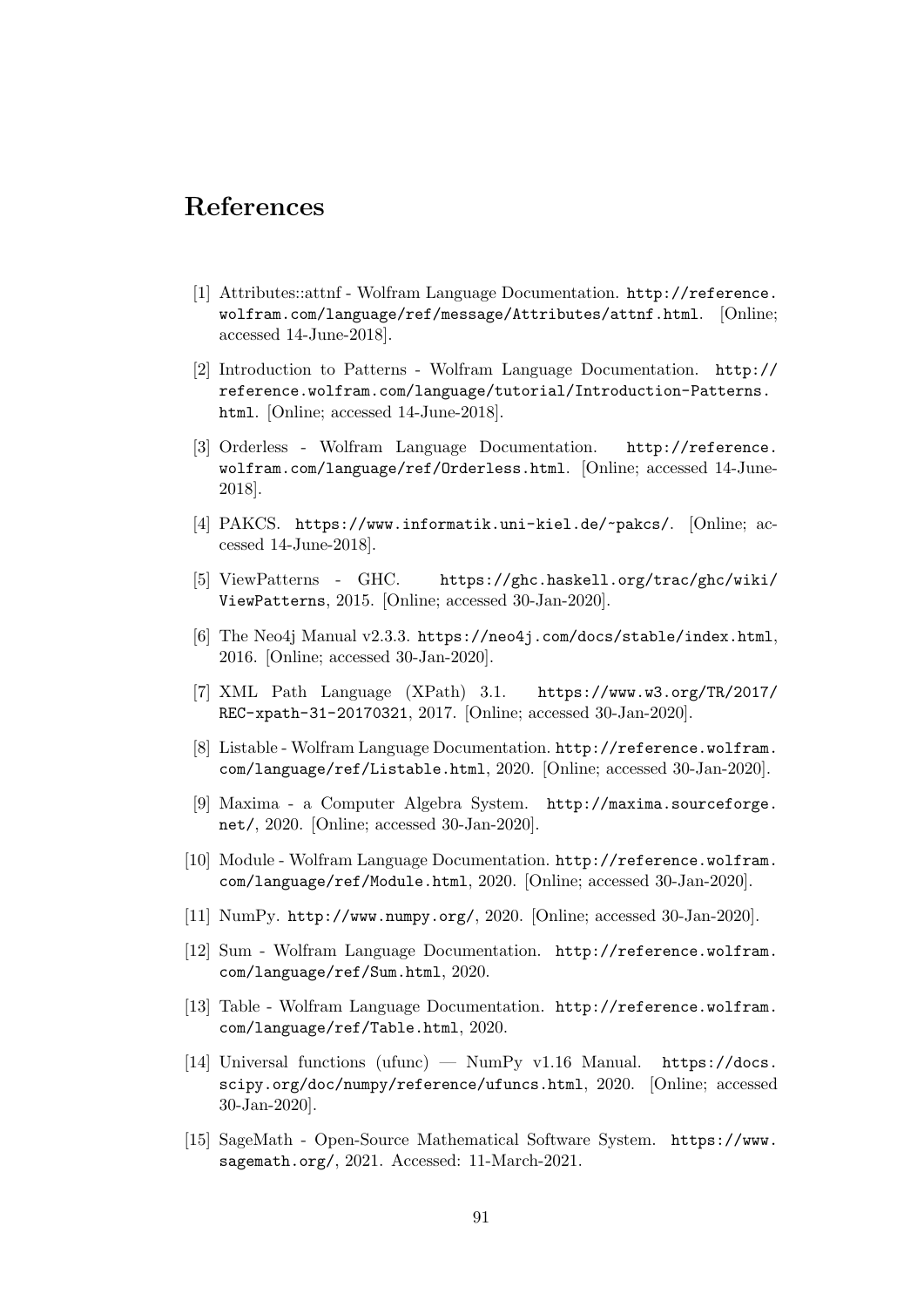- <span id="page-101-1"></span>[16] Krister Ahlander. Einstein summation for multidimensional arrays. *Computers & Mathematics with Applications*, 44(8-9):1007–1017, 2002.
- [17] Sergio Antoy. Constructor-Based Conditional Narrowing. In *Proceedings of the 3rd International ACM SIGPLAN Conference on Principles and Practice of Declarative Programming, Florence, Italy*, PPDP, pages 199–206. ACM, 2001.
- [18] Sergio Antoy. Programming with narrowing: A tutorial. *Journal of Symbolic Computation*, 45(5):501–522, 2010.
- [19] John W. Backus. The history of FORTRAN I, II and III. *IEEE Ann. Hist. Comput.*, 1(1):21–37, 1979.
- [20] John W. Backus, Friedrich L. Bauer, Julien Green, C. Katz, John McCarthy, Alan J. Perlis, Heinz Rutishauser, Klaus Samelson, Bernard Vauquois, Joseph Henry Wegstein, Adriaan van Wijngaarden, and Michael Woodger. Report on the algorithmic language ALGOL 60. *Commun. ACM*, 3(5):299– 314, 1960.
- <span id="page-101-2"></span>[21] Robert Bernecky. An introduction to function rank. In Leroy J. Dickey and Lynne C. Shaw, editors, *Proceedings of the international conference on APL, APL 1988, Sydney, Australia, February 1-5, 1988*, pages 39–43. ACM, 1988.
- <span id="page-101-0"></span>[22] Richard S. Bird and Philip Wadler. *Introduction to functional programming*. Prentice Hall International series in computer science. Prentice Hall, 1988.
- [23] Bernd Braßel, Michael Hanus, Björn Peemöller, and Fabian Reck. Kics2: A new compiler from curry to haskell. In Herbert Kuchen, editor, *Functional and Constraint Logic Programming - 20th International Workshop, WFLP 2011, Odense, Denmark, July 19th, Proceedings*, volume 6816 of *Lecture Notes in Computer Science*, pages 1–18. Springer, 2011.
- [24] Rod M. Burstall. Proving Properties of Programs by Structural Induction. *The Computer Journal*, 12(1):41–48, 1969.
- [25] Rod M. Burstall, David B. MacQueen, and Donald Sannella. HOPE: an experimental applicative language. In *Proceedings of the 1980 ACM Conference on LISP and Functional Programming, Stanford, California, United States*, LFP, pages 136–143. ACM, 1980.
- [26] Donald D. Chamberlin and Raymond F. Boyce. SEQUEL: A Structured English Query Language. In *Proceedings of the 1974 ACM SIGFIDET (now SIGMOD) Workshop on Data Description, Access and Control, Ann Arbor, Michigan, United States*, SIGFIDET, pages 249–264. ACM, 1974.
- <span id="page-101-4"></span>[27] Jesper Cockx. *Dependent Pattern Matching and Proof-Relevant Unification*. PhD thesis, Katholieke Universiteit Leuven, Belgium, 2017.
- <span id="page-101-3"></span>[28] Thierry Coquand. Pattern matching with dependent types. In *Informal proceedings of Logical Frameworks*, volume 92, pages 66–79. Citeseer, 1992.
- [29] Leonardo de Moura, Soonho Kong, Jeremy Avigad, Floris Van Doorn, and Jakob von Raumer. The lean theorem prover (system description). In *International Conference on Automated Deduction*, pages 378–388. Springer, 2015.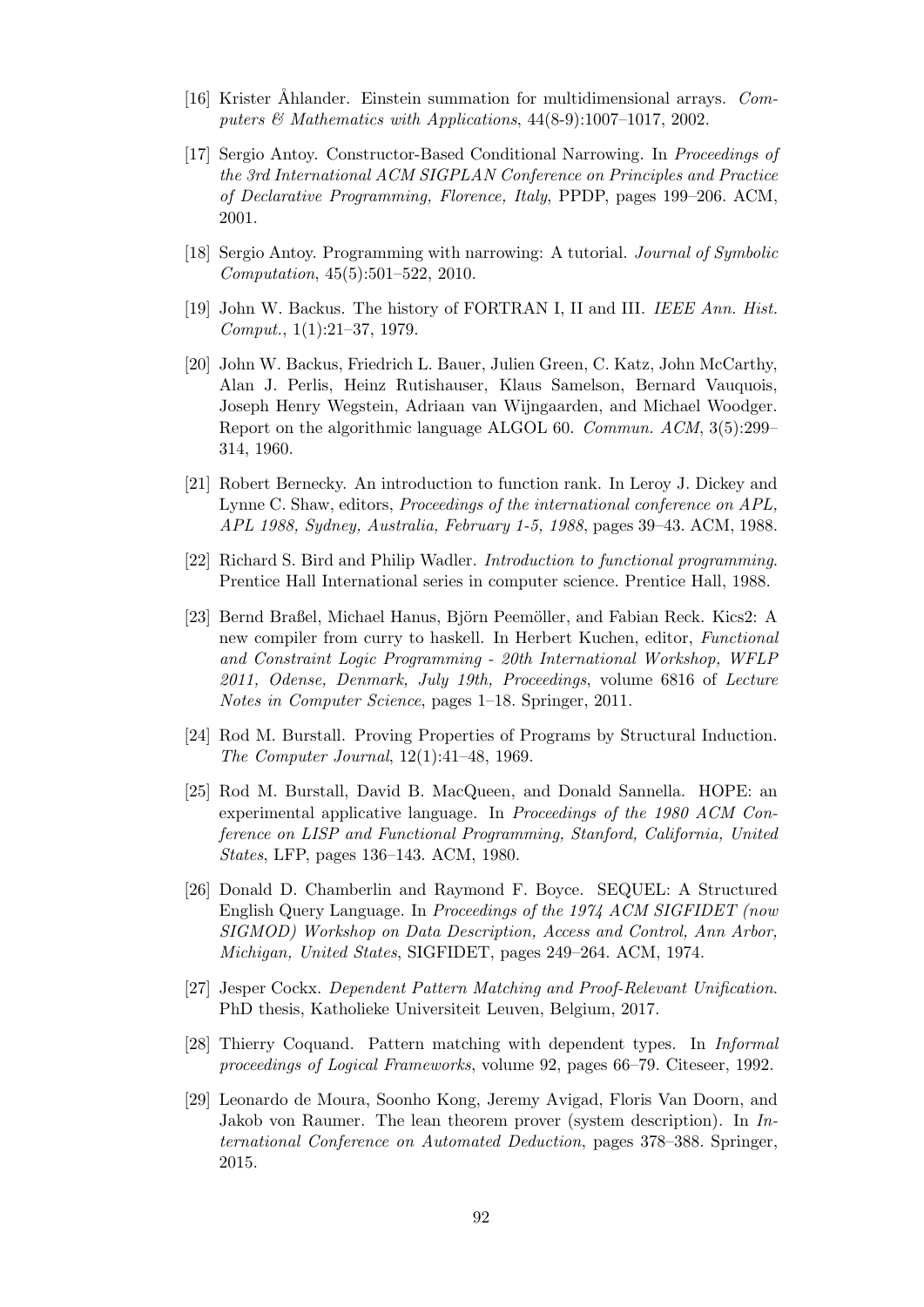- [30] Satoshi Egi. The Egison Programming Language. http://www.egison. org/, 2011. [Online; accessed 14-June-2018].
- [31] Satoshi Egi. Egison Mathematics Notebook. http://www.egison.org/ math/, 2017. [Online; accessed 14-June-2018].
- [32] [Satos](http://www.egison.org/)hi Egi. Scalar and Tensor Parameters for Importing Tensor Index Notation including Einstein Summation Notation. In *[Proceedings of the 18th](http://www.egison.org/math/) [Schem](http://www.egison.org/math/)e and Functional Programming Workshop, Oxford, United Kingdom, Co-located with ICFP*, 2017.
- [33] Satoshi Egi. Loop Patterns: Extension of Kleene Star Operator for More Expressive Pattern Matching against Arbitrary Data Structures. In *Proceedings of the 19th Scheme and Functional Programming Workshop, Saint Louis, Missouri, United States, Co-located with ICFP*, 2018.
- [34] Satoshi Egi. Scheme Macros for Non-linear Pattern Matching with Backtracking for Non-free Data Types. In *Proceedings of the 20th Scheme and Functional Programming Workshop, Berlin, Germany, Co-located with ICFP*, 2019.
- <span id="page-102-0"></span>[35] Satoshi Egi. egison/backtracking: Backtracking Monad. https://hackage. haskell.org/package/backtracking, 2020. [Online; accessed 10-Oct-2021].
- [36] Satoshi Egi. Pattern-match-oriented proof writing lan[guage. In Ademar](https://hackage.haskell.org/package/backtracking) [Aguiar, Shigeru Chiba, and Elisa Gonz](https://hackage.haskell.org/package/backtracking)alez Boix, editors, *Programming'20: 4th International Conference on the Art, Science, and Engineering of Programming, Porto, Portugal, March 23-26, 2020*, pages 223–224. ACM, 2020.
- <span id="page-102-2"></span>[37] Satoshi Egi, Yoshiaki Maeda, and Steven Rosenberg. Diffeomorphism groups of circle bundles over symplectic manifolds. *arXiv preprint arXiv:2011.01800*, 2020.
- [38] Satoshi Egi and Yuichi Nishiwaki. Non-linear pattern matching with backtracking for non-free data types. In *Proceedings of APLAS 2018 - Asian Symposium on Programming Languages and Systems, Wellington, New Zealand*, volume 11275 of *LNCS*, pages 3–23. Springer, 2018.
- [39] Martin Erwig. Active patterns. In *Proceedings of the 8th International Workshop on Implementation of Functional Languages (IFL 1996), Bad Godesberg, Germany*, volume 1268 of *LNCS*, pages 21–40. Springer, 1996.
- [40] Martin Erwig. Functional programming with graphs. In Simon L. Peyton Jones, Mads Tofte, and A. Michael Berman, editors, *Proceedings of the 1997 ACM SIGPLAN International Conference on Functional Programming (ICFP '97), Amsterdam, The Netherlands, June 9-11, 1997*, pages 52–65. ACM, 1997.
- [41] Sebastian Fischer, Oleg Kiselyov, and Chung-chieh Shan. Purely functional lazy non-deterministic programming. In Graham Hutton and Andrew P. Tolmach, editors, *Proceeding of the 14th ACM SIGPLAN international conference on Functional programming, ICFP 2009, Edinburgh, Scotland, UK, August 31 - September 2, 2009*, pages 11–22. ACM, 2009.
- <span id="page-102-1"></span>[42] Matthew Fishman, Steven R. White, and E. Miles Stoudenmire. The ITensor software library for tensor network calculations, 2020.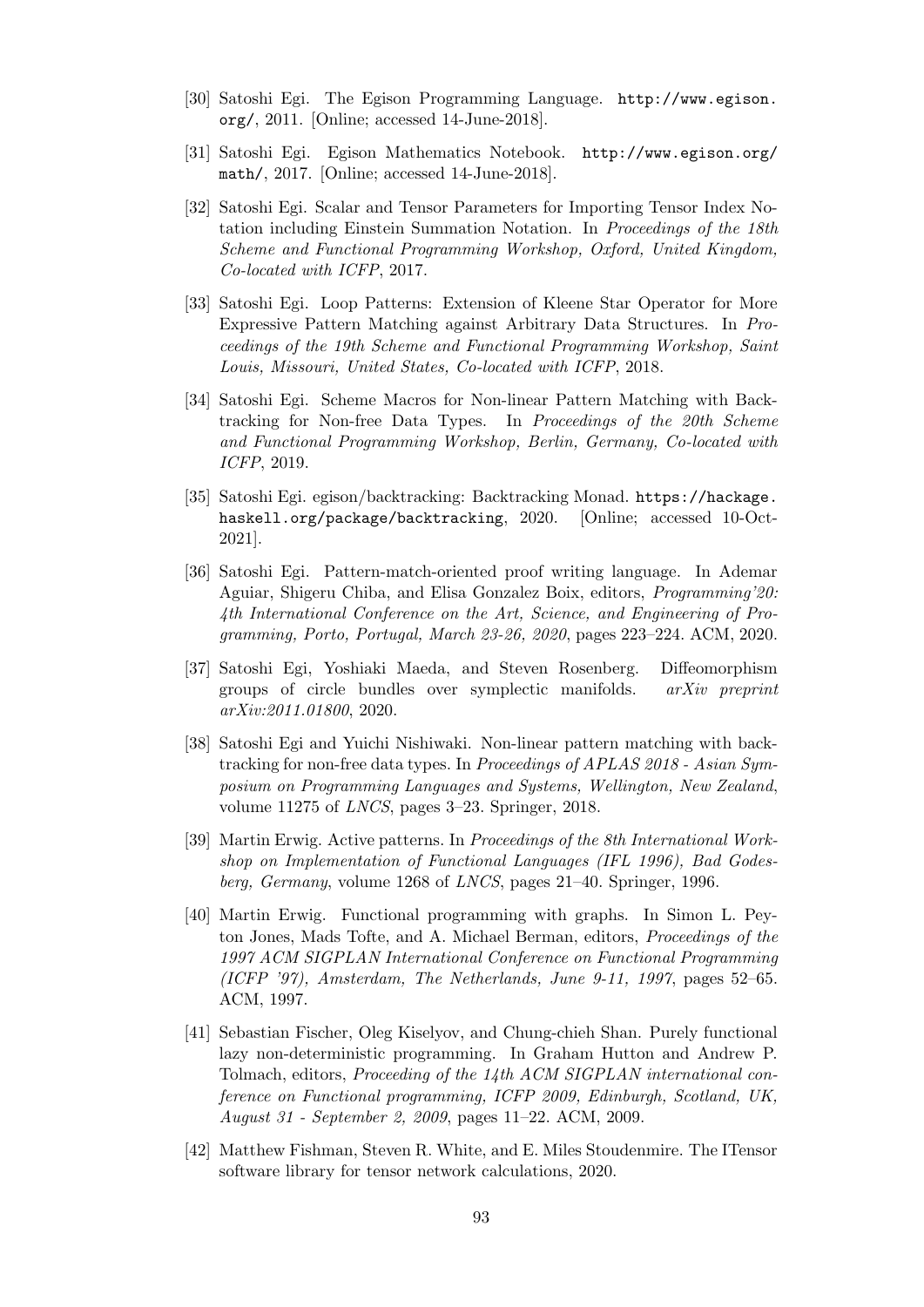- [43] Healfdene Goguen, Conor McBride, and James McKinna. Eliminating dependent pattern matching. In *Algebra, Meaning, and Computation*, pages 521–540. Springer, 2006.
- <span id="page-103-3"></span>[44] Michael Hanus. Multi-paradigm declarative languages. In *Proceedings of the 23rd International Conference on Logic Programming (ICLP 2007), Porto, Portugal*, volume 4670 of *LNCS*, pages 45–75. Springer, 2007.
- [45] Michael Hanus, Herbert Kuchen, and Juan Jose Moreno-Navarro. Curry: A Truly Functional Logic Language. In *Proceedings of ILPS'95 Workshop on Visions for the Future of Logic Programmming, Portland, Oregon, United States*, pages 95–107, 1995.
- [46] John Harrison. *Handbook of Practical Logic and Automated Reasoning*. Cambridge University Press, 2009.
- [47] Richard Hartley and Andrew Zisserman. *Multiple view geometry in computer vision*. Cambridge university press, 2003.
- [48] Paul Hudak, John Hughes, Simon L. Peyton Jones, and Philip Wadler. A history of Haskell: being lazy with class. In *Proceedings of the 3rd ACM SIGPLAN History of Programming Languages Conference, San Diego, California, United States*, HOPL, pages 1–55. ACM, 2007.
- [49] Thomas J. R. Hughes. *The Finite Element Method: Linear Static and Dynamic Finite Element Analysis*. Dover Civil and Mechanical Engineering. Dover, 2000.
- [50] Yuwang Ji, Qiang Wang, Xuan Li, and Jie Liu. A survey on tensor techniques and applications in machine learning. *IEEE Access*, 7:162950–162990, 2019.
- [51] Simon Peyton Jones, Geoffrey Washburn, and Stephanie Weirich. Wobbly Types: Type Inference for Generalised Algebraic Data Types. Technical report, Technical Report MS-CIS-05-26, Univ. of Pennsylvania, 2004.
- [52] Guy L. Steele Jr. and Richard P. Gabriel. The evolution of lisp. In John A. N. Lee and Jean E. Sammet, editors, *History of Programming Languages Conference (HOPL-II), Preprints, Cambridge, Massachusetts, USA, April 20-23, 1993*, pages 231–270. ACM, 1993.
- [53] Jerzy Karczmarczuk. Functional coding of differential forms. In *Scottish Workshop on Functional Programming*, 1999.
- <span id="page-103-2"></span>[54] Akira Kawata. egison/typed-egison: Typed Egison. https://github.com/ egison/typed-egison, 2018. [Online; accessed 10-Oct-2019].
- [55] Gordon L. Kindlmann, Charisee Chiw, Nicholas Seltzer, Lamont Samuels, and John H. Reppy. Diderot: a domain-specific lan[guage for portable par](https://github.com/egison/typed-egison)[allel scientific visualizat](https://github.com/egison/typed-egison)ion and image analysis. *IEEE Trans. Vis. Comput. Graph.*, 22(1):867–876, 2016.
- <span id="page-103-1"></span>[56] Mayuko Kori and Satoshi Egi. egison/egison-haskell: Template Haskell Implementation of Egison Pattern Matching. https://github.com/egison/ egison-haskell, 2019. [Online; accessed 21-Feb-2019].
- <span id="page-103-0"></span>[57] Anna V. Korolkova, Dmitry S. Kulyabov, and Leonid A. Sevastyanov. Tensor computations in computer algebra systems. *[Program. Comput. Softw.](https://github.com/egison/egison-haskell)*, [39\(3\):135–142, 20](https://github.com/egison/egison-haskell)13.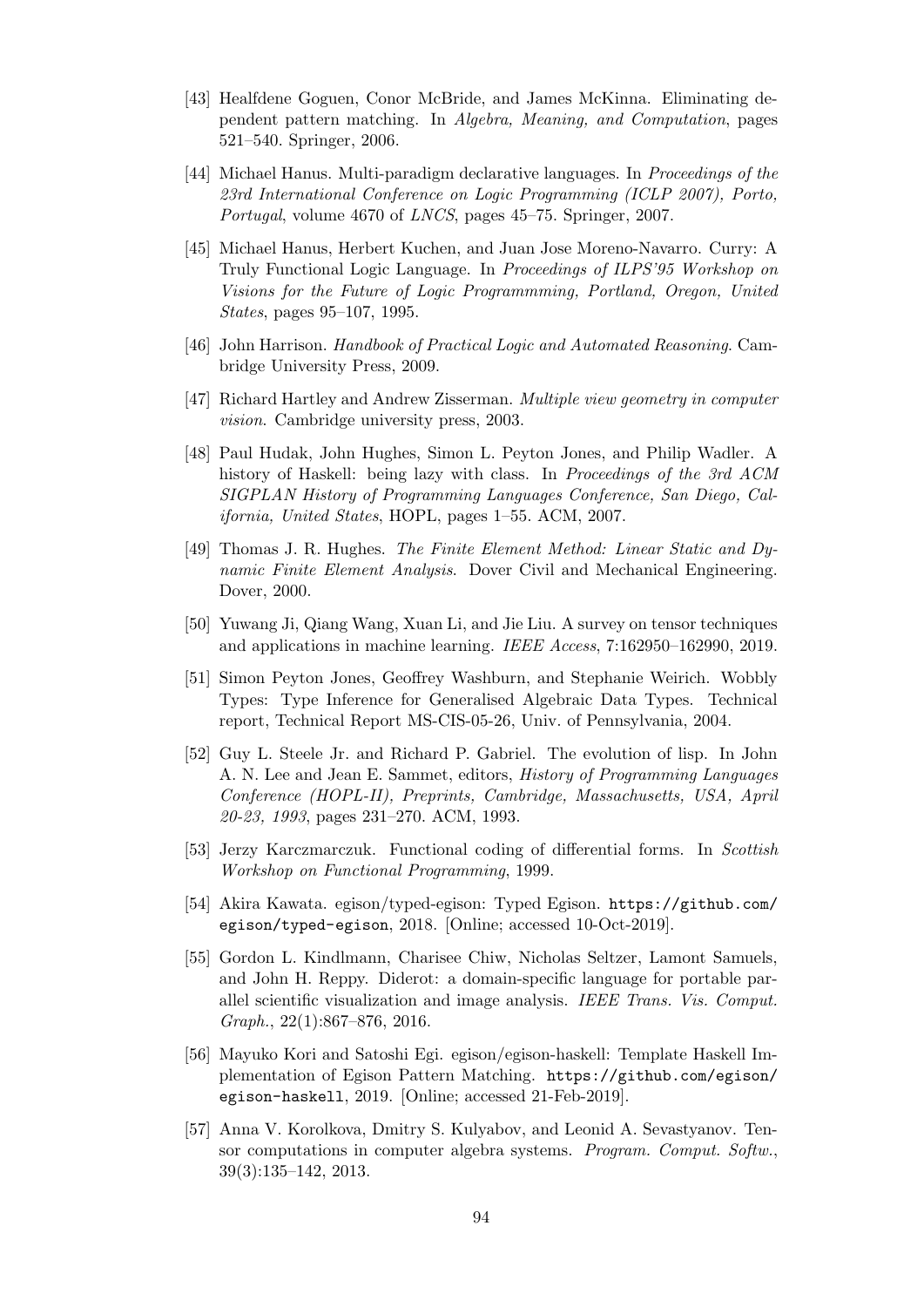- [58] Manuel Krebber. Non-linear associative-commutative many-to-one pattern matching with sequence variables. *CoRR*, abs/1705.00907, 2017.
- [59] John M Lee. Ricci: Mathematica package for doing tensor calculations in differential geometry. https://sites.math.washington.edu/~lee/Ricci/, 2016.
- <span id="page-104-3"></span>[60] Yoshiaki Maeda, Steven Rosenberg, and Fabián Torres-Ardila. Computation of the Wodzicki-[Chern-Simons form in local coordinates. Computations](https://sites.math.washington.edu/~lee/Ricci/) for  $S^1$  actions on  $S^2 \times S^3$ . http://math.bu.edu/people/sr/articles/ ComputationsChernSimonsS2xS3\_July\_1\_2010.pdf, 2010.
- <span id="page-104-2"></span>[61] Yoshiaki Maeda, Steven Rosenberg, and Fabián Torres-Ardila. The geometry of loop spaces II: Characteristic classes. *[Advances in Mathematics](http://math.bu.edu/people/sr/articles/ComputationsChernSimonsS2xS3_July_1_2010.pdf)*, 287:485– [518, 2016.](http://math.bu.edu/people/sr/articles/ComputationsChernSimonsS2xS3_July_1_2010.pdf)
- <span id="page-104-1"></span>[62] John McCarthy. Symbol manipulating language - revisions of the language. *MIT AI Lab. AI Memo No. 4*, 1958.
- [63] John McCarthy. History of LISP. In Richard L. Wexelblat, editor, *History of Programming Languages, from the ACM SIGPLAN History of Programming Languages Conference, June 1-3, 1978, Los Angeles, California, USA*, pages 173–185. Academic Press / ACM, 1978.
- <span id="page-104-5"></span>[64] Takayuki Muranushi, Seiya Nishizawa, Hirofumi Tomita, Keigo Nitadori, Masaki Iwasawa, Yutaka Maruyama, Hisashi Yashiro, Yoshifumi Nakamura, Hideyuki Hotta, Junichiro Makino, Natsuki Hosono, and Hikaru Inoue. Automatic generation of efficient codes from mathematical descriptions of stencil computation. In David Duke and Yukiyoshi Kameyama, editors, *Proceedings of the 5th International Workshop on Functional High-Performance Computing, FHPC@ICFP 2016, Nara, Japan, September 22, 2016*, pages 17–22. ACM, 2016.
- [65] Chris Okasaki. Views for standard ml. In *SIGPLAN Workshop on ML*, pages 14–23. Citeseer, 1998.
- [66] Jorge Pérez, Marcelo Arenas, and Claudio Gutiérrez. Semantics and Complexity of SPARQL. In *Proceedings of the 5th International Semantic Web Conference (ISWC 2006), Athens, Georgia, United States*, volume 4273 of *LNCS*, pages 30–43. Springer, 2006.
- [67] Simon L. Peyton Jones. *The Implementation of Functional Programming Languages*. Prentice-Hall, 1987.
- [68] Benjamin C. Pierce. *Types and programming languages*. MIT Press, 2002.
- <span id="page-104-4"></span>[69] Reiner Pope and Brent Yorgey. first-class-patterns: First class patterns and pattern matching, using type families. https://hackage.haskell.org/ package/first-class-patterns, 2019. [Online; accessed 13-Mar-2020].
- <span id="page-104-0"></span>[70] Christian Queinnec. Compilation of Non-Linear, Second Order Patterns on S-Expressions. In *Proceedings of Progra[mming Language Implementation](https://hackage.haskell.org/package/first-class-patterns)* [and Logic Programming \(PLIP 1](https://hackage.haskell.org/package/first-class-patterns)990), Linköping, Sweden, volume 456 of *LNCS*, pages 340–357. Springer, 1990.
- [71] MMG Ricci and Tullio Levi-Civita. Méthodes de calcul différentiel absolu et leurs applications. *Mathematische Annalen*, 54(1-2):125–201, 1900.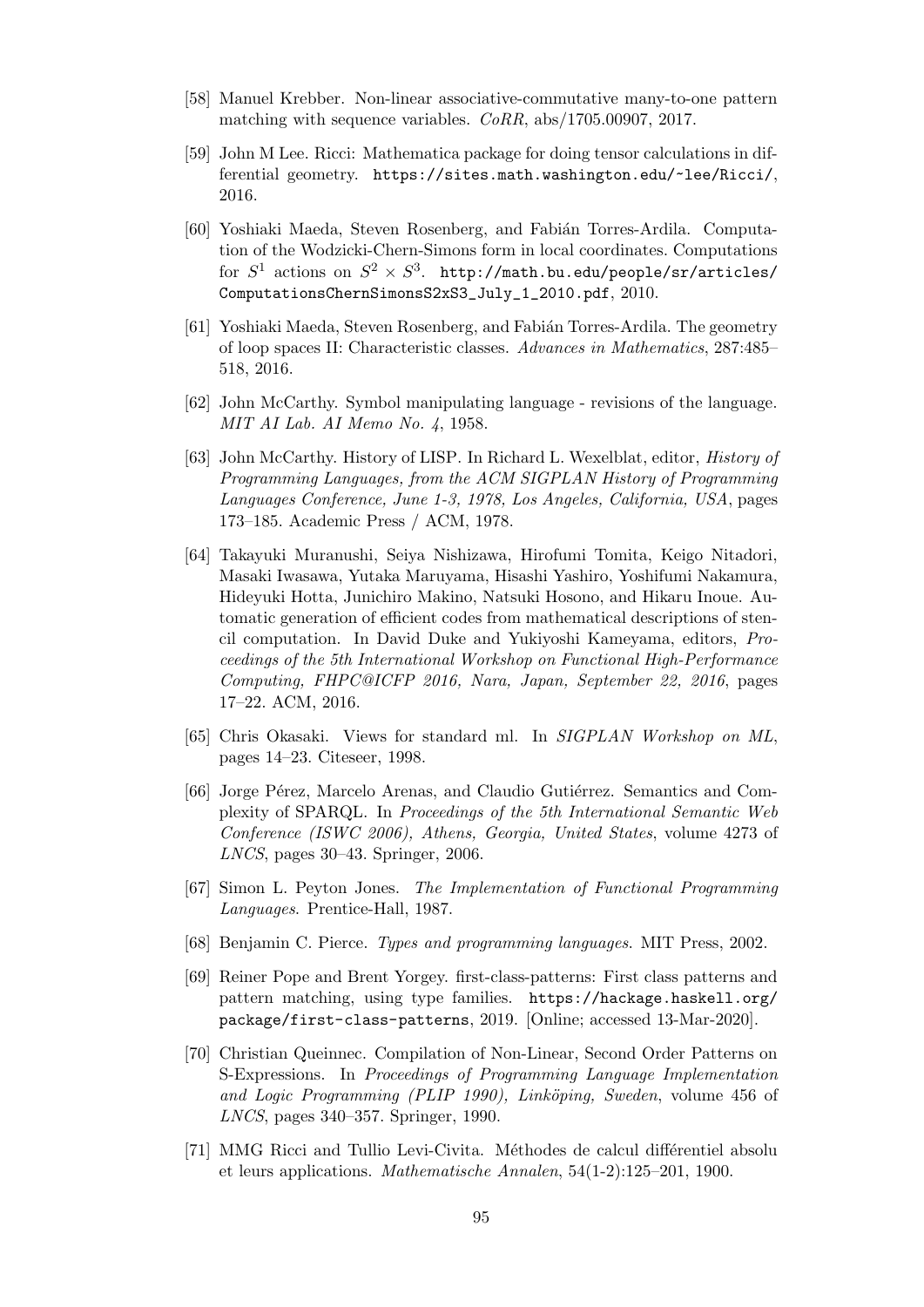- [72] Marko A. Rodriguez. The Gremlin graph traversal machine and language (invited talk). In *Proceedings of the 15th Symposium on Database Programming Languages, Pittsburgh, Pennsylvania, United States*, DBLP, pages 1– 10. ACM, 2015.
- [73] Min Ru. Hodge theory on Riemannian manifolds. https://www.math.uh. edu/~minru/Riemann08/hodgetheory.pdf, 2008. [Online; accessed 30-Jan-2020].
- <span id="page-105-4"></span>[74] Bernard F Schutz. *Geometrical methods of mathematical physics*[. Cambridge](https://www.math.uh.edu/~minru/Riemann08/hodgetheory.pdf) [university press, 1980.](https://www.math.uh.edu/~minru/Riemann08/hodgetheory.pdf)
- <span id="page-105-0"></span>[75] Tim Sheard and Simon L. Peyton Jones. Template meta-programming for haskell. *ACM SIGPLAN Notices*, 37(12):60–75, 2002.
- [76] Olin Shivers. SRFI 1: List Library. https://srfi.schemers.org/srfi-1/ srfi-1.html, 1999. [Online; accessed 30-Jan-2020].
- [77] Edgar Solomonik and Torsten Hoefler. Sparse tensor algebra as a parallel programming model. *CoRR*, abs/1[512.00066, 2015.](https://srfi.schemers.org/srfi-1/srfi-1.html)
- <span id="page-105-3"></span>[78] [J. Michael Sp](https://srfi.schemers.org/srfi-1/srfi-1.html)ivey. Algebras for combinatorial search. *J. Funct. Program.*, 19(3-4):469–487, 2009.
- [79] Gerald Jay Sussman and Jack Wisdom. *Functional differential geometry*. MIT Press, 2013.
- <span id="page-105-1"></span>[80] Don Syme, Gregory Neverov, and James Margetson. Extensible pattern matching via a lightweight language extension. In Ralf Hinze and Norman Ramsey, editors, *Proceedings of the 12th ACM SIGPLAN International Conference on Functional Programming, ICFP 2007, Freiburg, Germany, October 1-3, 2007*, pages 29–40. ACM, 2007.
- [81] GHC team. 13.1. Language options Glasgow Haskell Compiler 8.8.1 User's Guide. https://downloads.haskell.org/~ghc/8.8.1/docs/html/ users\_guide/glasgow\_exts.html, 2019. [Online; accessed 18-Dec-2019].
- [82] The Agda Development Team. Agda, 2020.
- [83] [The Coq Development Team. Coq, 2020.](https://downloads.haskell.org/~ghc/8.8.1/docs/html/users_guide/glasgow_exts.html)
- <span id="page-105-5"></span>[84] Simon J. Thompson. Laws in miranda. In *Proceedings of the 1986 ACM Conference on LISP and Functional Programming, Cambridge, Massachusetts, United States*, LFP, pages 1–12. ACM, 1986.
- [85] Simon J. Thompson. Lawful Functions and Program Verification in Miranda. *Science of Computer Programming*, 13:181–218, 1989.
- [86] Sam Tobin-Hochstadt. Extensible Pattern Matching in an Extensible Language. In *Preproceedings of the 22nd Symposium on Implementation and Application of Functional Languages, Alphen aan den Rijn, The Netherlands*, IFL, 2010.
- <span id="page-105-2"></span>[87] Viktor T. Toth. Tensor manipulation in GPL maxima. *CoRR*, abs/cs/0503073, 2005.